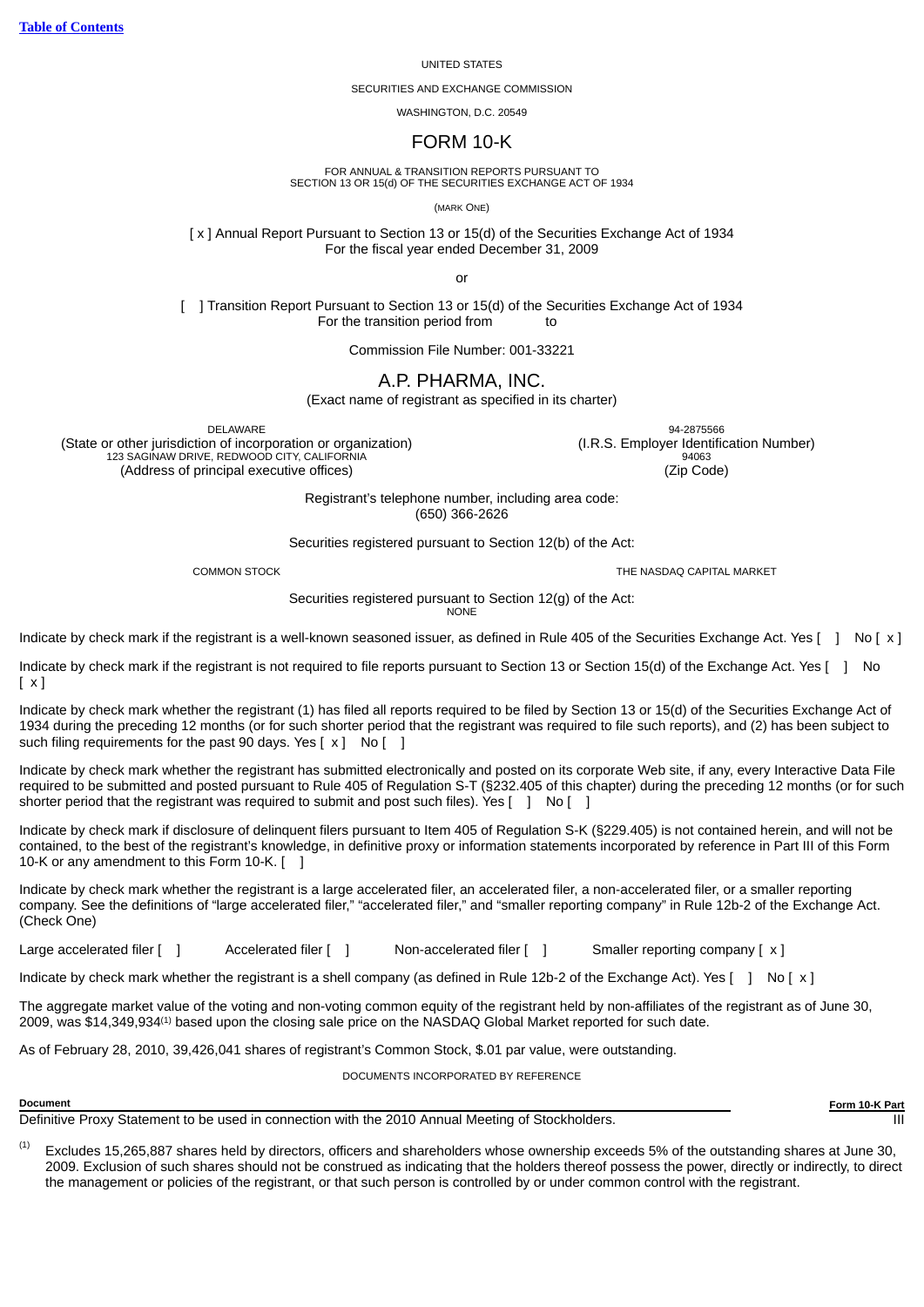J.

**[PART I](#page-2-0)** 

<span id="page-1-0"></span>

| ITEM 1.         | <b>Business</b>                                                                                                 | 4  |
|-----------------|-----------------------------------------------------------------------------------------------------------------|----|
| ITEM 1A.        | <b>Risk Factors</b>                                                                                             | 22 |
| ITEM 1B.        | <b>Unresolved Staff Comments</b>                                                                                | 41 |
| ITEM 2.         | <b>Properties</b>                                                                                               | 42 |
| ITEM 3.         | <b>Legal Proceedings</b>                                                                                        | 42 |
| ITEM 4.         | <b>Reserved</b>                                                                                                 | 42 |
|                 | <b>PART II</b>                                                                                                  |    |
| ITEM 5.         | Market for the Registrant's Common Stock, Related Stockholder Matters and Issuer Purchases of Equity Securities | 43 |
| ITEM 6.         | <b>Selected Financial Data</b>                                                                                  | 44 |
| ITEM 7.         | <b>Management's Discussion and Analysis of Financial Condition and Results of Operations</b>                    | 45 |
| ITEM 7A.        | <b>Quantitative and Qualitative Disclosures About Market Risk</b>                                               | 53 |
| ITEM 8.         | <b>Financial Statements and Supplementary Data</b>                                                              | 54 |
| ITEM 9.         | Changes in and Disagreements with Accountants on Accounting and Financial Disclosure                            | 81 |
| ITEM 9A.        | <b>Controls and Procedures</b>                                                                                  | 81 |
| ITEM 9B.        | <b>Other Information</b>                                                                                        | 82 |
|                 | <b>PART III</b>                                                                                                 |    |
| <b>ITEM 10.</b> | Directors, Executive Officers, and Corporate Governance                                                         | 83 |
| <b>ITEM 11.</b> | <b>Executive Compensation</b>                                                                                   | 83 |
| <b>ITEM 12.</b> | Security Ownership of Certain Beneficial Owners and Management and Related Stockholder Matters                  | 83 |
| ITEM 13.        | Certain Relationships and Related Transactions, and Director Independence                                       | 83 |
| ITEM 14.        | <b>Principal Accountant Fees and Services</b>                                                                   | 83 |
|                 | <b>PART IV</b>                                                                                                  |    |
| <b>ITEM 15.</b> | <b>Exhibits and Financial Statement Schedules</b>                                                               | 84 |
|                 | <b>Signatures</b>                                                                                               | 85 |
|                 | <b>Exhibit Index</b>                                                                                            | 87 |
|                 | 2                                                                                                               |    |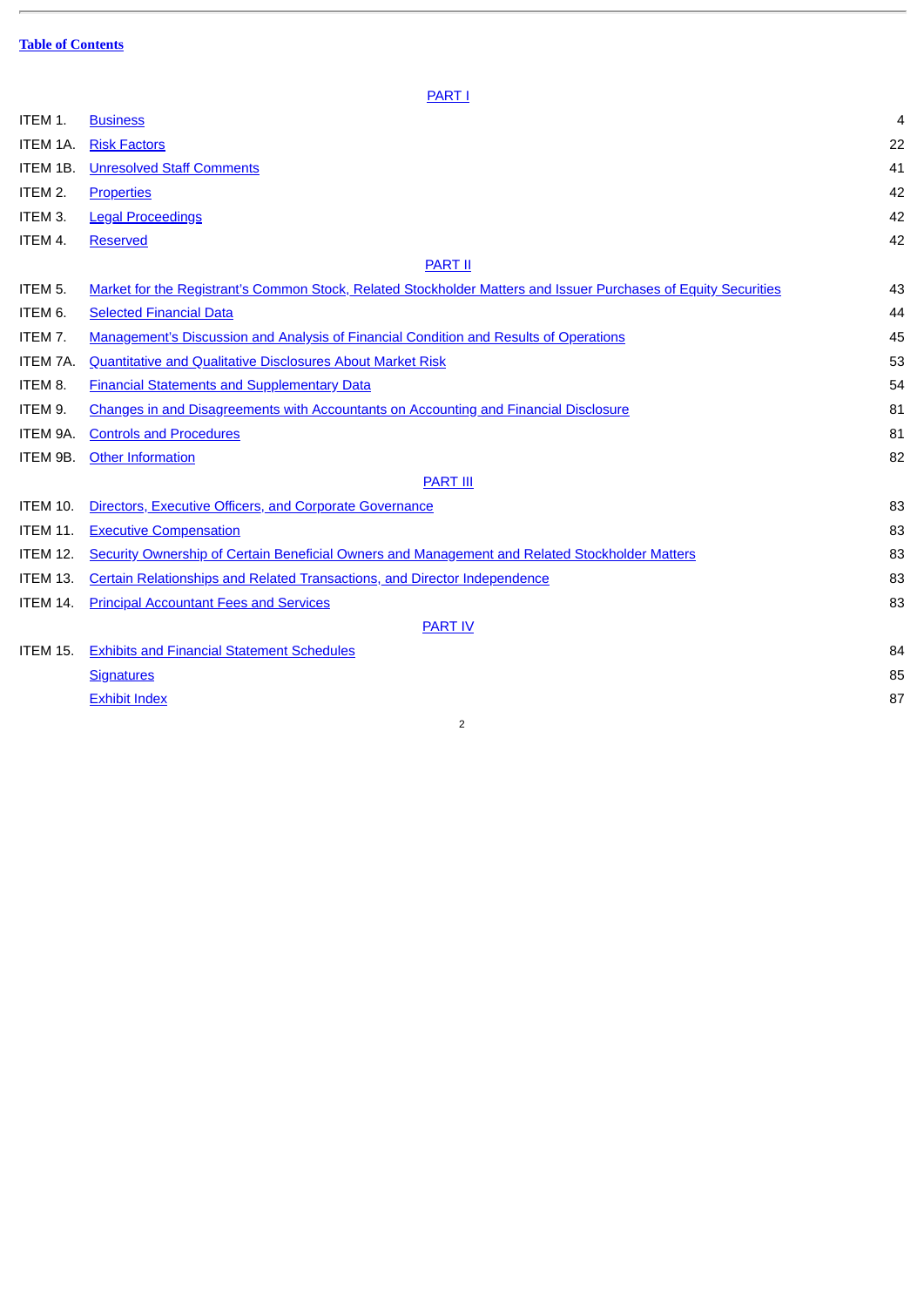# **Table of [Contents](#page-1-0)**

#### <span id="page-2-0"></span>PART I

#### **Introduction—Forward-Looking Statements**

In this Annual Report on Form 10-K, the "Company," "A.P. Pharma," "we," "us" and "our" refer to A.P. Pharma, Inc.

*This Annual Report on Form 10-K contains forward-looking statements within the meaning of Section 21E of the Securities Exchange Act of 1934, as amended, and Section 27A of the Securities Act of 1933, as amended. All statements contained in this Form 10-K, other than statements of historical fact, are forward-looking statements. When used in this report or elsewhere by management from time to time, the words "believe," "anticipate," "intend," "plan," "estimate," "expect," "may," "will," "should," "seeks" and similar expressions are forward-looking statements. Such forward-looking statements are based on current expectations, but the absence of these words does not necessarily mean that a statement is not forward-looking. Forward-looking statements made in this Form 10-K include, but are not limited to, statements about:*

*• the progress of our research, development and clinical programs and timing of regulatory approval and commercial introduction of APF530 and future product candidates;*

- *estimates of the dates by which we expect to report results of our clinical trials and the anticipated results of these trials;*
- *our ability to market, commercialize and achieve market acceptance for APF530 or other future product candidates;*
- *our ability to establish collaborations for our technology, APF530 and other future product candidates;*
- *uncertainties associated with obtaining and enforcing patents;*
- *our estimates for future performance; and*
- *our estimates regarding our capital requirements and our needs for additional financing.*

*Forward-looking statements are not guarantees of future performance and involve risks and uncertainties. Actual events or results may differ materially from those discussed in the forward-looking statements as a result of various factors. For a more detailed discussion of such forwardlooking statements and the potential risks and uncertainties that may impact our actual results, see the "Risk Factors" section of this Form 10-K and the other risks and uncertainties described below under the headings: "Our Lead Product Candidate APF530," "Development Pipeline," "Our Technology Platform," "Our Strategy," "Patents and Trade Secrets," "Competition," and under "Management's Discussion and Analysis of Financial Condition and Results of Operations." These forward-looking statements reflect our view only as of the date of this report. Except as required by law, we undertake no obligations to update any forward looking statements. Accordingly, you should also carefully consider the factors set forth in other reports or documents that we file from time to time with the Securities and Exchange Commission.*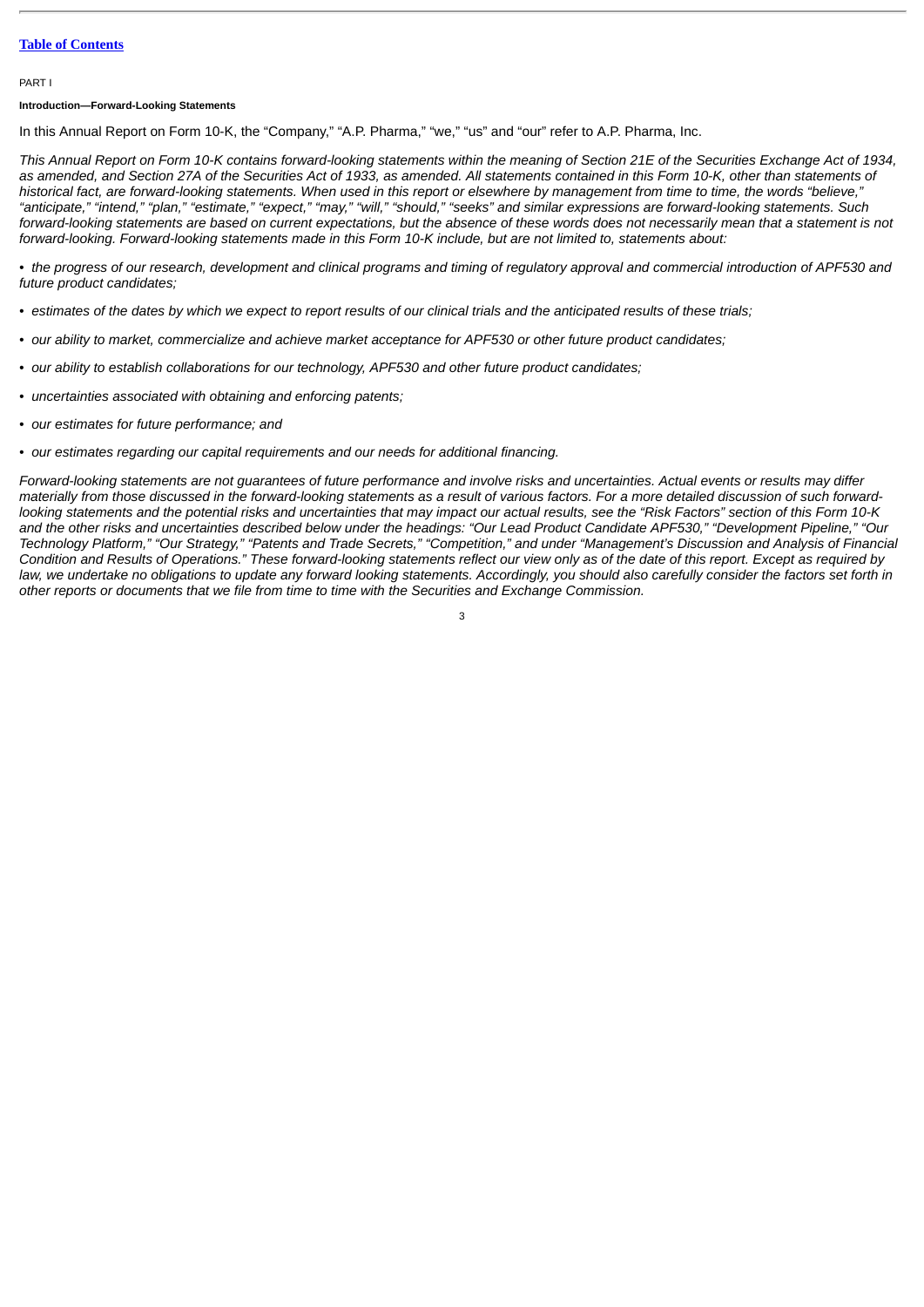#### <span id="page-3-0"></span>**ITEM 1. BUSINESS**

# **Company Overview**

A.P Pharma is a specialty pharmaceutical company developing pharmaceutical products using our proprietary Biochronomer™ polymer-based drug delivery technology. Our primary focus is on our lead product candidate, APF530, which is being developed for the prevention of chemotherapy-induced nausea and vomiting (CINV). In May 2009, we filed a New Drug Application (NDA) with the U.S. Federal Drug Administration (FDA) under Section 505(b)(2) of the Federal Food, Drug and Cosmetic Act (FDCA) seeking approval for APF530. The FDA is currently reviewing the NDA, and based on the Prescription Drug User Fee Act (PDUFA), has issued an action date of March 18, 2010. We are seeking regulatory approval of APF530 for the prevention of acute CINV for patients undergoing both moderately and highly emetogenic chemotherapy, and for prevention of delayed CINV for patients undergoing moderately emetogenic chemotherapy. There are no guarantees that the FDA will provide its response by March 18, 2010, nor can there be any assurances that any such response will be favorable.

Our core Biochronomer technology, on which APF530 and our other products are based, consists of bioerodible polymers designed to release drugs over a defined period of time. We have completed over 100 *in vivo* and *in vitro* studies demonstrating that our Biochronomer technology is potentially applicable to a range of therapeutic areas, including prevention of nausea and vomiting, pain management, control of inflammation and treatment of ophthalmic diseases. We have also completed comprehensive animal and human toxicology studies that have established that our Biochronomer polymers are safe and well tolerated. Furthermore, our Biochronomer technology can be designed to deliver drugs over periods varying from days to several months.

In addition to our lead drug candidate, we have a pipeline of other product candidates that use our Biochronomer technology. Further development of our pipeline products has been temporarily deferred in order to focus both managerial and financial resources on the APF530 NDA and negotiations of a commercialization partnership for APF530. One of these pipeline products, APF112, incorporates the well-known local anesthetic, mepivacaine. It is designed to provide up to 36 hours of relief from post-surgical pain and to minimize the use of morphine-like drugs, or opiates, which are used extensively in the management of post-surgical pain. A second pipeline product, APF580, incorporates a presently unannounced opiate for extended relief of severe pain. An investigational new drug application (IND) for APF580 was successfully filed in the third quarter of 2008.

We were founded in February 1983 as a California corporation under the name AMCO Polymerics, Inc. (AMCO). AMCO changed its name to Advanced Polymer Systems, Inc. in 1984 and was reincorporated in the state of Delaware in 1987. We changed our name to A.P. Pharma, Inc. in May 2001 to reflect our new pharmaceutical focus. Our offices are located at 123 Saginaw Drive, Redwood City, California 94063. Our telephone number is (650) 366-2626. Our website is located at www.appharma.com. Information contained on, or that can be accessed through, our website is not part of this Annual Report on Form 10-K.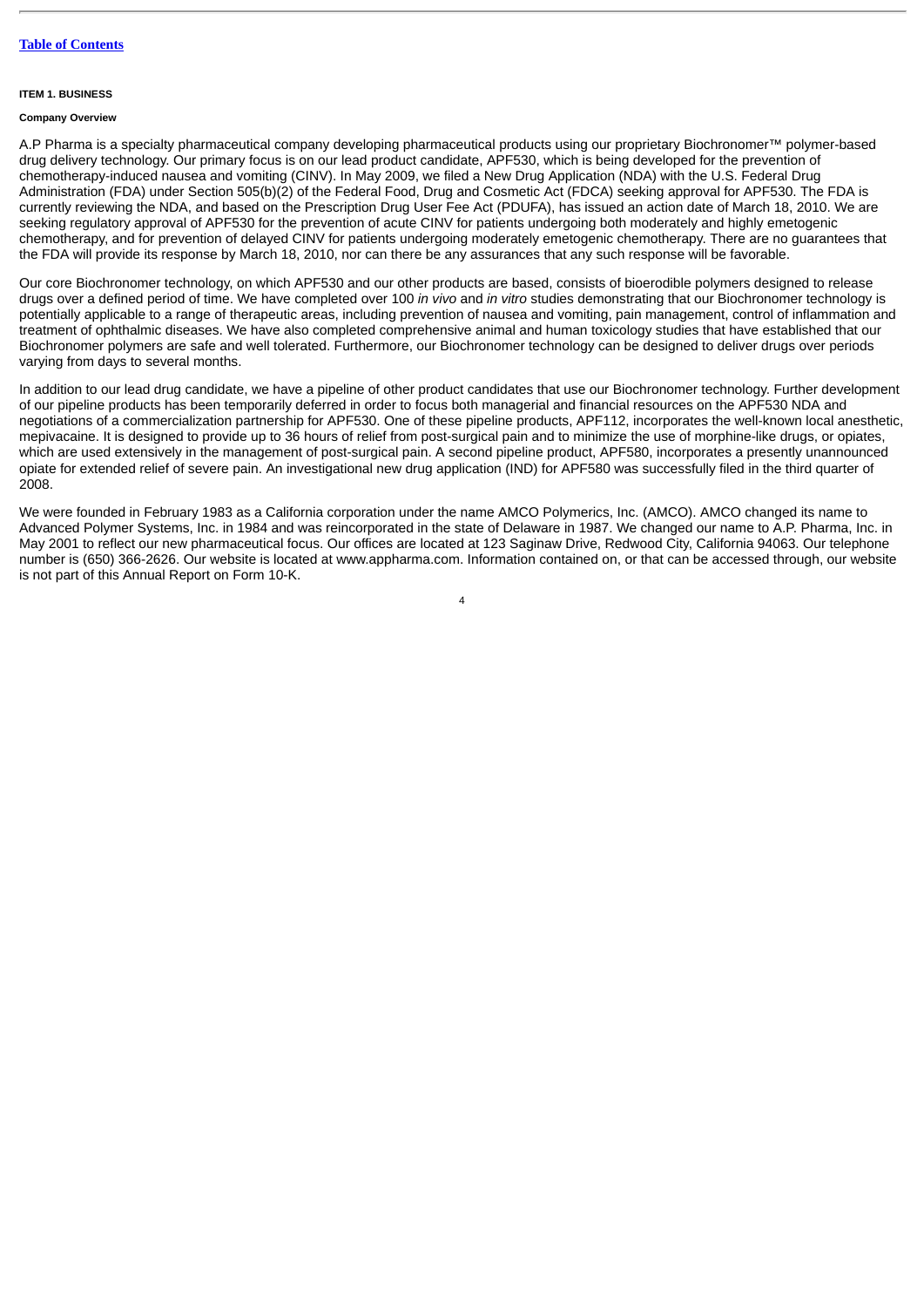#### **Our Lead Product Candidate—APF530**

# *CINV Background*

Prevention and control of nausea and vomiting, or emesis, are paramount in the treatment of cancer patients. The majority of patients receiving chemotherapy will experience some degree of emesis if not prevented with an antiemetic. Chemotherapy treatments can be classified as moderately emetogenic, meaning that 30–90% of patients would experience CINV, or highly emetogenic, meaning that over 90% of patients would experience CINV, if they were not treated with an antiemetic prior to chemotherapy. Onset of CINV within the first 24 hours is described as "acute," and CINV that occurs more than 24 hours after treatment is described as "delayed." Delayed CINV may persist for several days. Prevention of CINV is significant because the distress caused by CINV can severely disrupt patient quality of life and can lead some patients to delay or discontinue chemotherapy.

# *Current Therapy*

Chemotherapeutic agents activate or destroy cells in the lining of the gut, releasing a neurotransmitter called serotonin. When serotonin binds to 5 hydroxytryptamine type 3 (5-HT $_{\rm 3}$ ) receptors, the patient experiences nausea and vomiting. Granisetron, like other 5-HT $_{\rm 3}$  antagonists, inhibits the vomiting reflex by preventing serotonin from binding to 5-HT $_3$  receptors. Physicians may combine 5-HT $_3$  antagonists with other agents, such as corticosteroids or neurokinin-1 (NK1) antagonists, to better prevent CINV.

Current treatment options for preventing CINV include 5-HT $_3$  antagonists such as palonosetron (Aloxi®), ondansetron (Zofran®), dolasetron (Anzemet®) and granisetron (Kytril®). Aprepitant (Emend®), an NK1 antagonist, is also used to prevent CINV and is always used in combination with a 5-HT $_3$  antagonist. As shown in the table below, all of the 5-HT $_3$  antagonists are approved for the prevention of acute CINV in patients receiving either moderately or highly emetogenic chemotherapy. Within the last several years, generic versions of granisetron and ondansetron have become available. Only Aloxi is approved for the prevention of delayed CINV in patients receiving moderately emetogenic chemotherapy. No 5-HT $_3$  antagonist is approved for the prevention of delayed CINV in patients receiving highly emetogenic chemotherapy.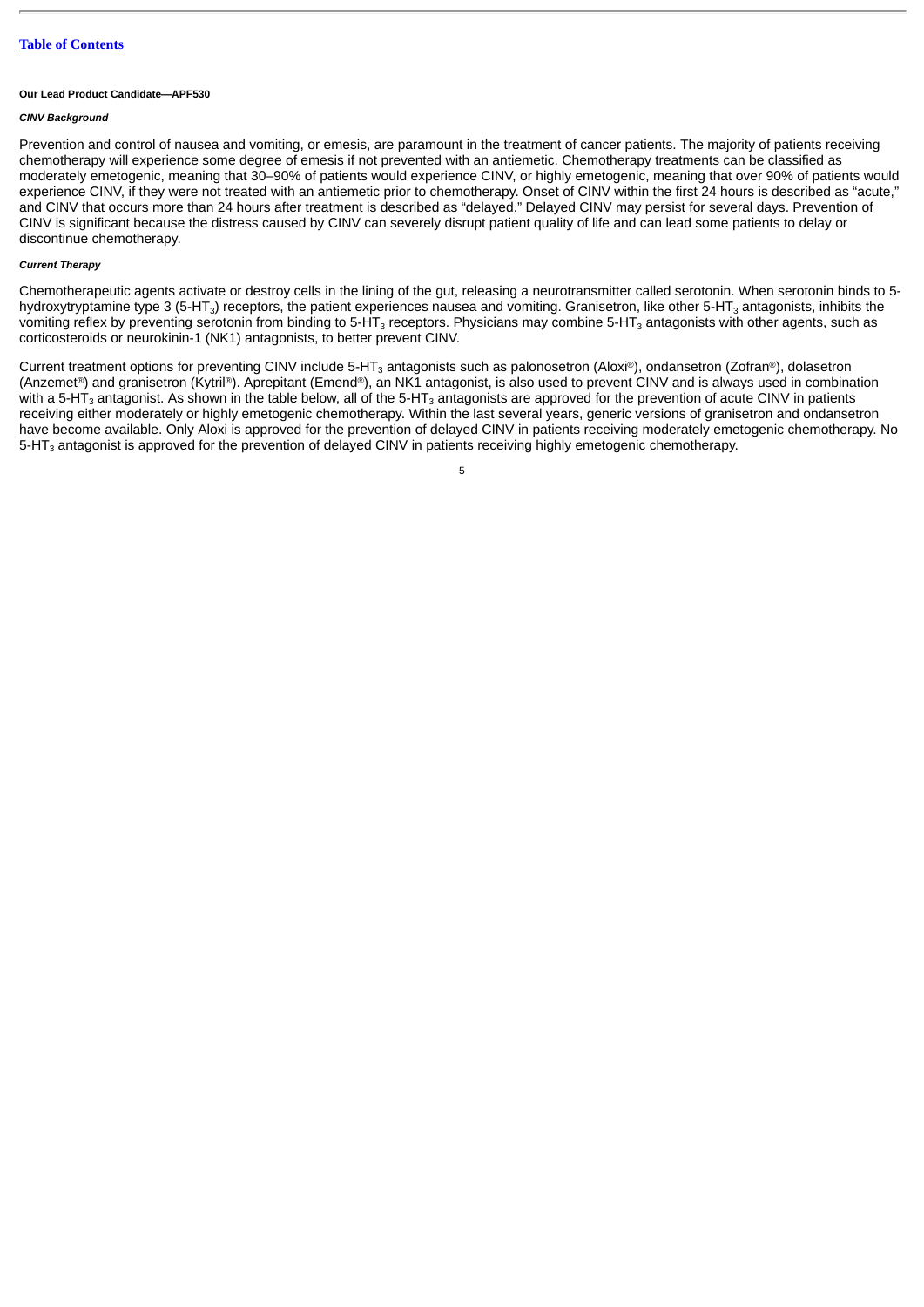# **Table of [Contents](#page-1-0)**

According to IMS Health, Aloxi sales for the prevention of CINV were approximately \$303 million in 2007, \$391 million in 2008 and \$437 million in 2009. We believe the total addressable U.S. market when calculated on a branded basis approaches \$1 billion for use of 5-HT $_{\rm 3}$  antagonists in the prevention of CINV.

| <b>Chemotherapy Regimen</b>  | Approved 5-HT <sub>3</sub><br><b>Antagonists for Acute</b><br><b>CINV</b>                    | Approved 5-HT <sub>3</sub><br><b>Antagonists for Delayed</b><br><b>CINV</b> |
|------------------------------|----------------------------------------------------------------------------------------------|-----------------------------------------------------------------------------|
| <b>Moderately Emetogenic</b> | Granisetron (Kytril)<br>Ondansetron (Zofran)<br>Dolasetron (Anzemet)<br>Palonosetron (Aloxi) | Palonosetron (Aloxi)                                                        |
| <b>Highly Emetogenic</b>     | Granisetron (Kytril)<br>Ondansetron (Zofran)<br>Dolasetron (Anzemet)<br>Palonosetron (Aloxi) | None                                                                        |

Despite evidence that delayed CINV affects as many as 50–70% of patients, and that more patients experience delayed CINV than acute CINV, oncology nurses and physicians are likely to underestimate the magnitude of these problems in the patients for whom they care. This may occur in part since patients often do not report side effects they experience at home following chemotherapy treatments. Even though high percentages of chemotherapy patients experience such delayed nausea and emesis, presently Aloxi is the only 5-HT $_3$  antagonist approved for dealing with this delayed CINV. We believe that APF530, if approved, could become the second long-acting product given in a single administration that is capable of dealing with this important medical need.

# *Our Solution—APF530*

Our lead product candidate, APF530, is being developed for the prevention of acute CINV in patients receiving moderately or highly emetogenic chemotherapy and for the prevention of delayed CINV in patients receiving moderately emetogenic chemotherapy. APF530 is delivered by a single subcutaneous injection and contains the 5-HT $_{\rm 3}$  antagonist granisetron. Granisetron, for infusion and oral tablets, is approved for the prevention of acute CINV, but not delayed CINV. We selected granisetron because it is a potent, well-tolerated drug and the applicable granisetron patent expired in the United States on December 29, 2007.

Granisetron and other 5-HT $_3$  antagonists, as a class, have become the most common antiemetic agents used in chemotherapy. However, no 5-HT $_3$ antagonist formulation is currently approved for the prevention of both acute and delayed CINV for both moderately and highly emetogenic chemotherapy. Results from our APF530 Phase 3 clinical trial demonstrated that we can prevent acute CINV for both moderately and highly emetogenic chemotherapy, and prevent delayed CINV in moderately emetogenic chemotherapy. The efficacy data involving delayed CINV in highly emetogenic chemotherapy showed results for the higher dose of APF530 that were numerically better than Aloxi and were statistically non-inferior. Because Aloxi is not approved for use in this setting, it would be necessary to demonstrate superiority in order to get approval for this use. However, APF530 did not achieve the statistically significant level of superiority necessary to support a claim for this use. If we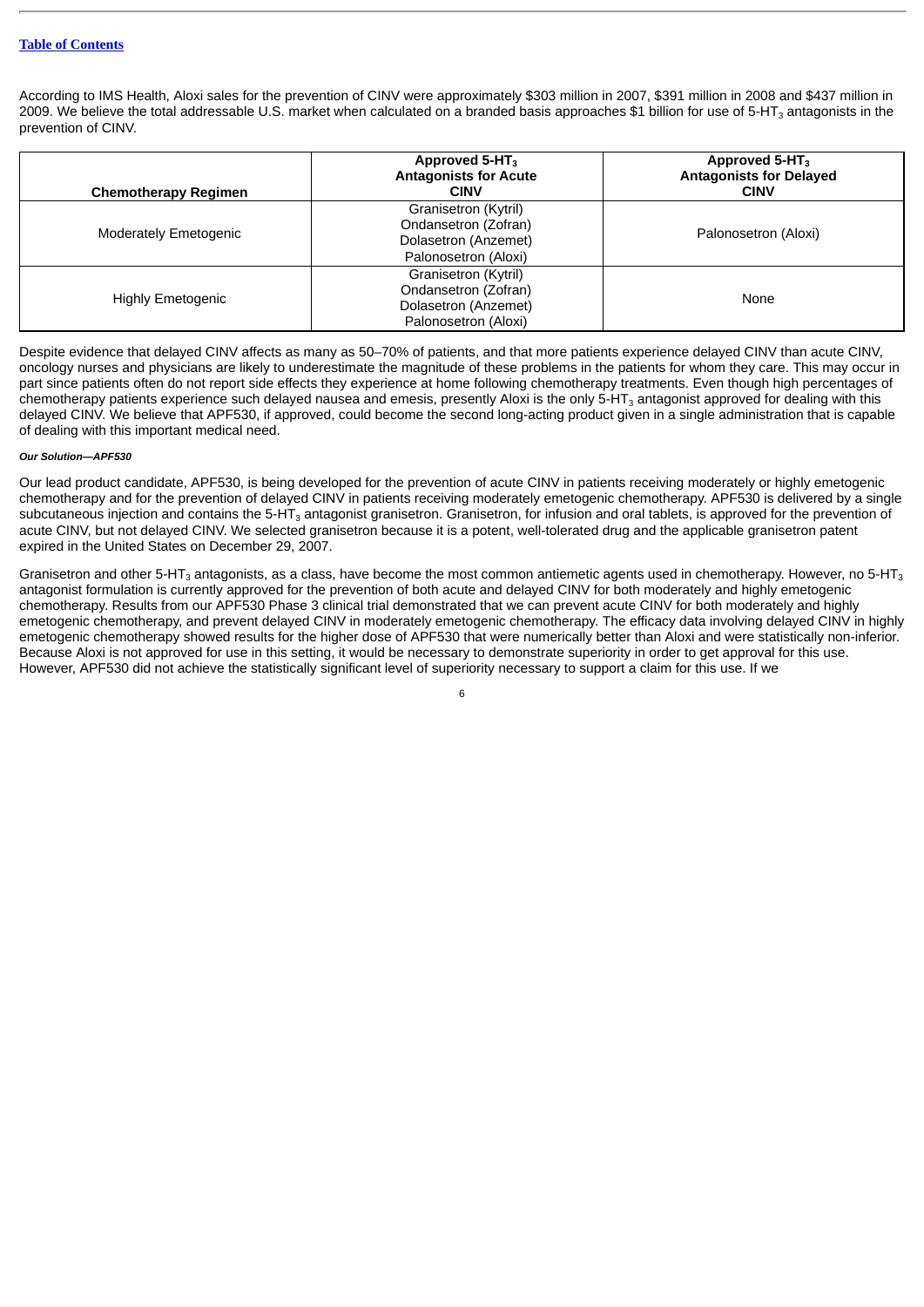obtain regulatory approval for all uses except the prevention of delayed CINV in highly emetogenic chemotherapy, we believe that we should have a product comparable to Aloxi, which despite the limitation of its claim for prevention of delayed CINV to only moderately emetogenic treatments, has achieved considerable commercial success.

# *Phase 2 Clinical Trial*

In September 2005, we completed an open-label Phase 2 clinical trial for APF530. We evaluated the safety, tolerability and pharmacokinetics of APF530 in cancer patients. In addition, efficacy endpoints were evaluated relating to emetic events and the use of additional medication for treating CINV. The trial demonstrated that APF530 was well tolerated; there were no serious adverse events attributed to APF530 and less than 10% of participating patients had injection site reactions, all of which were mild.

Analysis of the efficacy data from our Phase 2 trial, in which patient groups received either moderately or highly emetogenic chemotherapy, was based on complete responders, patients who experienced no vomiting and no use of additional medication for CINV during the observation period. This efficacy data was compared to similar data for Aloxi, as reported from its Phase 3 trials. APF530 indications of efficacy compared favorably with the complete response results in the Aloxi trials data. Based on this comparison, we designed our Phase 3 clinical program to conclusively compare APF530 to Aloxi in a prospective randomized trial design.

# *Pivotal Phase 3 Clinical Trial Design*

In December 2005, we held our end-of-Phase-2 meeting with the FDA, at which we discussed our regulatory approval strategy and our proposed design for the pivotal Phase 3 trial. Following this meeting, we finalized plans for our pivotal Phase 3 trial in accordance with FDA input. The trial's primary objectives were to demonstrate:

• non-inferiority, or comparability, of APF530 to Aloxi for the prevention of acute CINV following the administration of either moderately emetogenic or highly emetogenic chemotherapy;

• non-inferiority of APF530 in comparison to Aloxi for the prevention of delayed CINV following administration of moderately emetogenic chemotherapy; and

• superiority of APF530 in comparison to Aloxi for the prevention of delayed CINV following administration of highly emetogenic chemotherapy.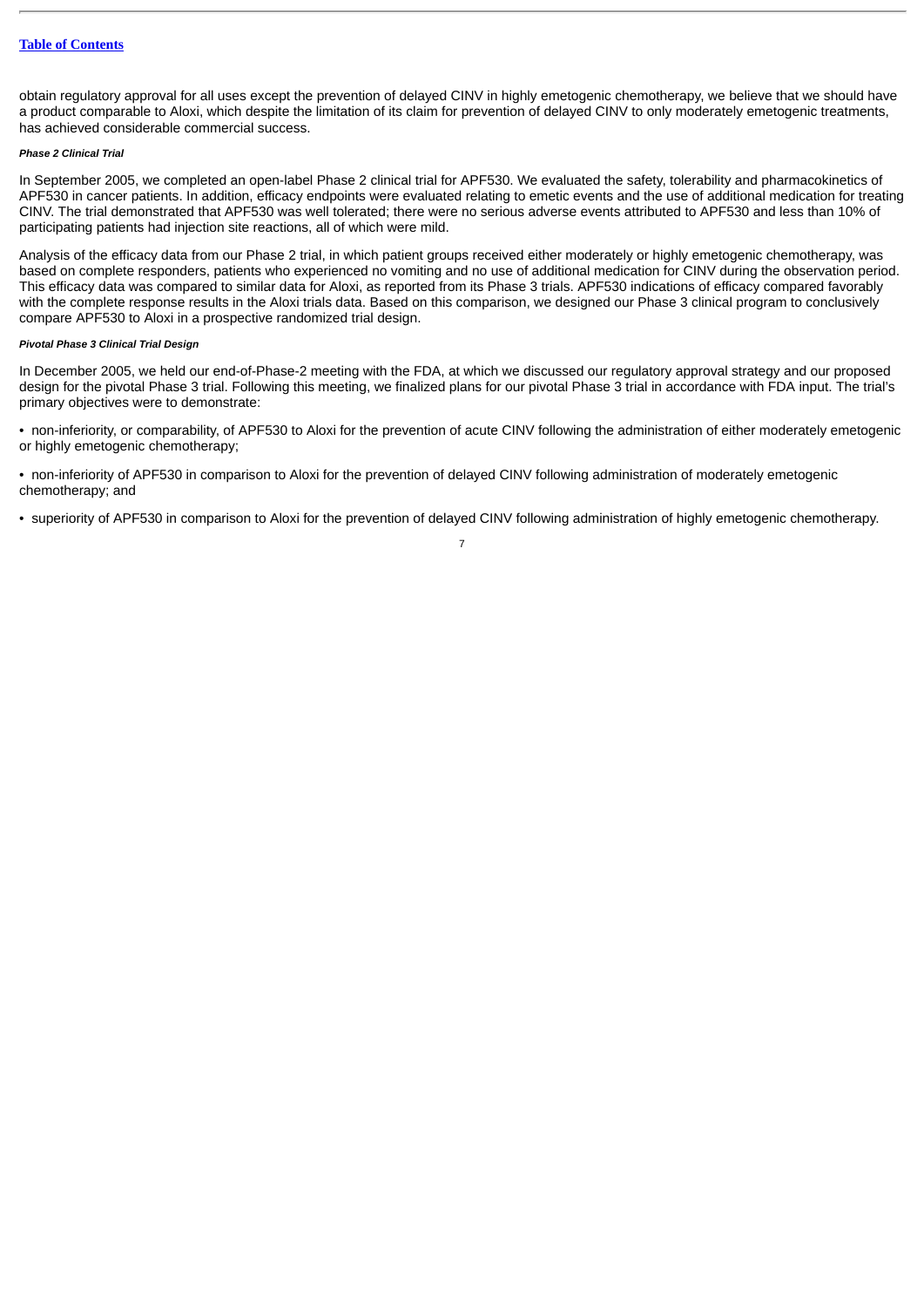Our pivotal Phase 3 clinical trial was initiated in May 2006 as a multicenter, randomized, observer-blind, actively-controlled, double-dummy, parallel group study that compared the efficacy of APF530 with Aloxi. The trial stratified patients into two groups, one receiving moderately and the other receiving highly emetogenic chemotherapeutic agents in accordance with the Hesketh algorithm, which assigns emetogenic levels based on the chemotherapy agent, drug dosage and combinations employed. In each emetogenic group, patients were randomized during Cycle 1 to receive either APF530 high dose (10 mg), APF530 low dose (5 mg) or the currently approved dose of Aloxi. In subsequent treatment cycles up to three additional cycles (Cycles 2—4), the patients were re-randomized to either of the two APF530 doses. The diagram below provides further graphical representation of the patient stratification design and target enrollment for patient randomization in our clinical trial.



#### *Pivotal Phase 3 Clinical Trial Results*

During 2006 and the first half of 2007, all patient enrollments in the pivotal Phase 3 study of APF530 were located within the United States. Beginning in the second half of 2007, enrollments were broadened to include clinical trial sites in India and Poland. The study completed patient enrollment of 1,395 patients in June 2008, and we announced top-line results on September 30, 2008.

The goals of the trial were to demonstrate the safety and efficacy of APF530 in the treatment of CINV following the administration of highly or moderately emetogenic chemotherapy, and to establish an effective dose for APF530, creating a data package suitable for inclusion in the NDA. In the trial, 5 mg and 10 mg doses of granisetron were evaluated in patients, and based on the results, the 10 mg dose appears to provide greater efficacy with a side effect profile similar to the 5 mg dose. As such, we selected the APF530 10 mg dose for inclusion in the NDA.

The trial was structured to compare the two APF530 doses (5 mg and 10 mg) with Aloxi in four different primary efficacy endpoints:

- non-inferiority to Aloxi for the prevention of *acute* CINV in patients receiving *moderately* emetogenic chemotherapies;
- non-inferiority to Aloxi for the prevention of *delayed* CINV in patients receiving *moderately* emetogenic chemotherapies;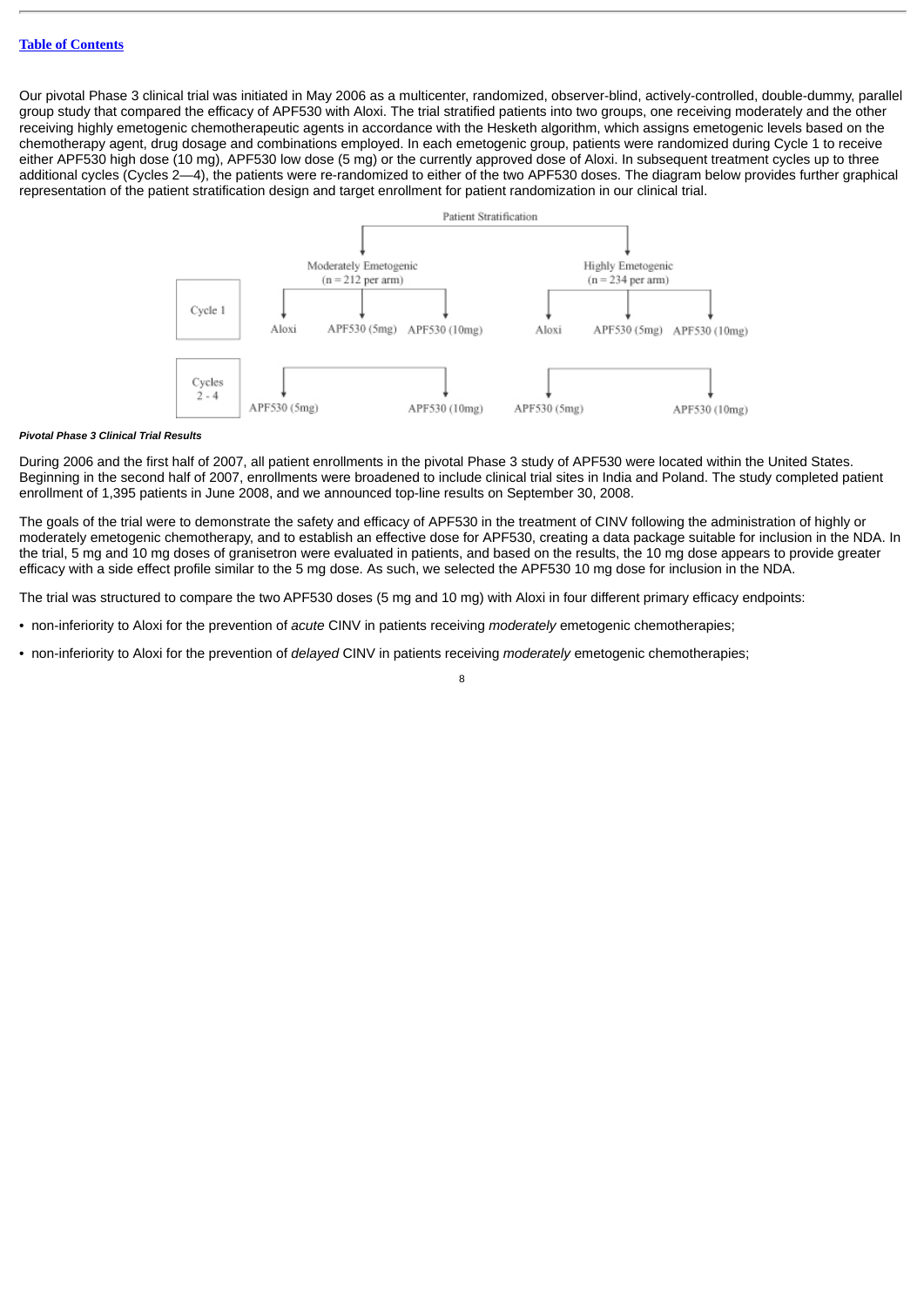- non-inferiority to Aloxi for the prevention of *acute* CINV in patients receiving *highly* emetogenic chemotherapies; and
- superiority to Aloxi for the prevention of *delayed* CINV in patients receiving *highly* emetogenic chemotherapies.

The 10 mg dose of APF530 achieved complete response (CR) rates that were numerically higher than Aloxi across all four assessments. These results demonstrated non-inferiority to Aloxi for all four assessments, but did not achieve the superiority endpoint for the delayed CINV assessment for highly emetogenic chemotherapies. Aloxi is not FDA approved for the prevention of delayed CINV in patients receiving highly emetogenic chemotherapies; therefore, APF530 needed to be deemed superior to Aloxi for this endpoint to obtain a corresponding label claim. CR was defined as the absence of emetic episodes or use of anti- emetic rescue medications during a specified period of time. The time periods studied for CINV onset were 0 to 24 hours after chemotherapy, which is known as acute CINV, and 24 to 120 hours after chemotherapy, which is known as delayed CINV.

The results summarized below are the primary endpoints from the study, with such data being drawn from the first cycle of treatment:

# **Complete Response by Treatment–Cycle 1**

|                            | <b>Treatment Group</b> |                   | <b>Statistics vs. Aloxi</b><br>(Confidence Interval) |                   |                  |
|----------------------------|------------------------|-------------------|------------------------------------------------------|-------------------|------------------|
|                            | <b>APF530</b>          | <b>APF530</b>     |                                                      |                   |                  |
| <b>Emetogenicity Level</b> | $(5 \text{ mg})$       | $(10 \text{ mg})$ | Aloxi                                                | 5 mg              | 10 mg            |
| Moderately emetogenic      | $(n=214)$              | $(n=212)$         | $(n=208)$                                            |                   |                  |
| • Acute CINV               | 74.8%                  | 76.9%             | 75.0%                                                | NI (-9.8, 9.3)    | NI (-7.5, 11.4)  |
| • Delayed CINV             | 51.4%                  | 59.0%             | 57.7%                                                | $1(-17.1, 4.6)$   | NI (-9.5, 12.1)  |
| Highly emetogenic          | $(n=229)$              | $(n=240)$         | $(n=238)$                                            |                   |                  |
| • Acute CINV               | 77.7%                  | 81.3%             | 80.7%                                                | $NI (-12.1, 6.1)$ | $NI (-8.2, 9.3)$ |
| • Delaved CINV             | 64.6%                  | 68.3%             | 66.4%                                                | NS (-12.4, 8.8)   | NS (-8.3, 12.2)  |

(NI) Non-inferior efficacy was established using a modified Bonferroni step down procedure. APF530 non-inferior to Aloxi (i.e. lower bound of adjusted 95% CI for APF530), Aloxi difference excludes less than or equal to negative 15%. The Confidence Intervals shown for the moderately emetogenic and highly emetogenic levels are 97.5% and 98.3%, respectively. (NS) = No significant difference. (I) = Inferior efficacy.

APF530 was generally well tolerated, with a side effect profile consistent with previous human use of granisetron and only one serious adverse event reported as possibly attributed to APF530. In Cycle 1, the data showed a low incidence of patients discontinuing therapy due to any adverse events (related or unrelated to study drugs): 0.5%, 0.9% and 0.9% in the moderately emetogenic patient group, and 2.0%, 3.5% and 1.2% in the highly emetogenic patient group for APF530 5 mg, APF530 10 mg and Aloxi, respectively. Further, of the patients completing the first cycle, 1,043 went on to receive a total of 2,374 additional doses of APF530 in Cycles 2 to 4. Of these patients, only 2 (or 0.2%) discontinued therapy due to treatment related adverse events.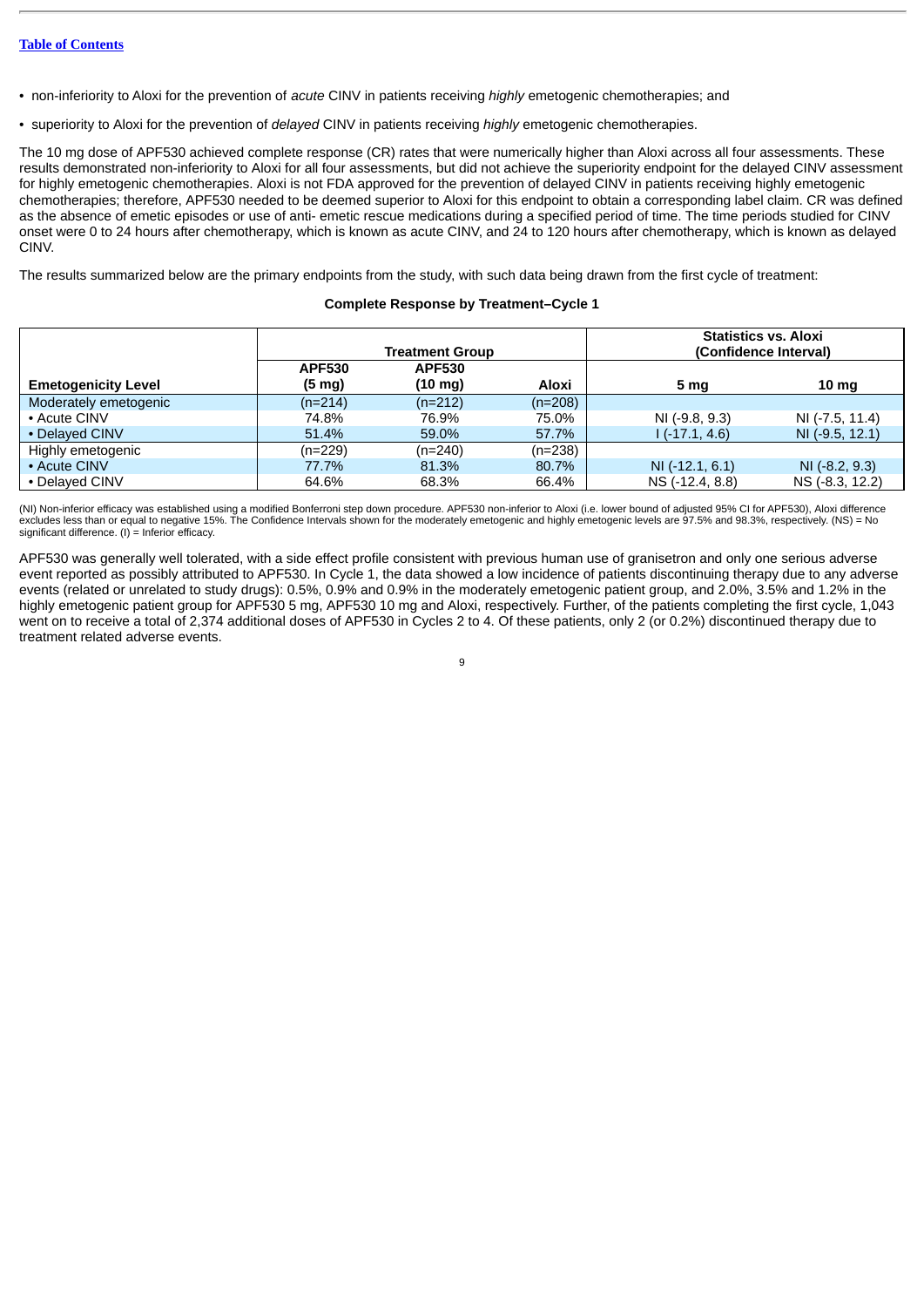Additional data from the pivotal Phase 3 trial comparing APF530 with Aloxi was released on November 5, 2008, and is reported below. The additional data provided herein includes predetermined secondary efficacy endpoints and safety data that were not available at the time the topline data were released. Review of the clinical data package demonstrates the robustness of the APF530 clinical response within and across chemotherapy cycles. Some of the additional key findings follow:

• Collectively, the Phase 3 efficacy and safety data support the conclusion that the APF530 10 mg dose is the most effective dose and therefore was the selected dose for the NDA.

• In patients receiving multiple cycles of APF530, CR rates were observed to generally increase over four cycles of chemotherapy. The data summarized below supports the continued benefits of APF530 over multiple cycles:

# Complete Response<sup>(1)</sup> of APF530 10 mg Dose Over Four Chemotherapy Cycles

| <b>Emetogenicity Level</b>   |           | Cycle 2   | Cycle 3   | Cycle 4   |
|------------------------------|-----------|-----------|-----------|-----------|
| <b>Moderately Emetogenic</b> | $(n=212)$ | $(n=240)$ | $(n=184)$ | $(n=134)$ |
| $\cdot$ Acute (0-24h)        | 76.9%     | 77.1%     | 78.8%     | 83.6%     |
| $\cdot$ Delayed (24-120h)    | 59.0%     | 62.1%     | 61.4%     | 66.4%     |
| $\cdot$ Overall (0-120h)     | 54.2%     | 58.8%     | 60.3%     | 63.4%     |
| <b>Highly Emetogenic</b>     | $(n=240)$ | $(n=263)$ | $(n=202)$ | $(n=148)$ |
| $\cdot$ Acute (0-24h)        | 81.3%     | 84.8%     | 89.6%     | 87.8%     |
| $\cdot$ Delayed (24-120h)    | 68.3%     | 76.0%     | 81.2%     | 83.8%     |
| $\cdot$ Overall (0-120h)     | 64.6%     | 72.2%     | 78.7%     | 79.7%     |

#### No emetic episodes and no rescue medications (1)

• The evaluation of "time to first treatment failure," defined as either time to first emetic episode or use of rescue medication, showed that a greater proportion of patients treated with APF530 10 mg dose (vs. Aloxi) remained "failure free" on days one through five following either moderate or highly emetogenic chemotherapy.

• The Phase 3 trial protocol predefined multiple primary and secondary endpoints, including complete response, complete control (no emesis, no rescue therapy and no-greater-than-mild nausea) and total response (no emesis, no rescue therapy and no nausea) measured over defined time intervals (acute, delayed and overall). Although there were no significant differences between the APF530 10 mg dose vs. Aloxi, the response rates for APF530 10 mg dose were higher than Aloxi in all nine analyses for moderately emetogenic chemotherapy and in five of nine analyses for highly emetogenic chemotherapy.

• The safety profile for APF530 was very similar to that for Aloxi; the most notable adverse event was constipation, observed in 15.4% and 13.4% of patients receiving APF530 10 mg and Aloxi, respectively. Headache was observed in 10.0% and 9.7% of patients receiving APF530 10 mg dose and Aloxi, respectively.

• Investigators were required to observe and record all reactions associated with the subcutaneous injection site on days one and five for each treatment cycle. Overall, greater than 90% of the recorded observations were mild in severity, the most common being redness and bruising. With each additional cycle of treatment, the frequency of injection site reactions decreased, indicating APF530 can safely be administered for multiple cycles.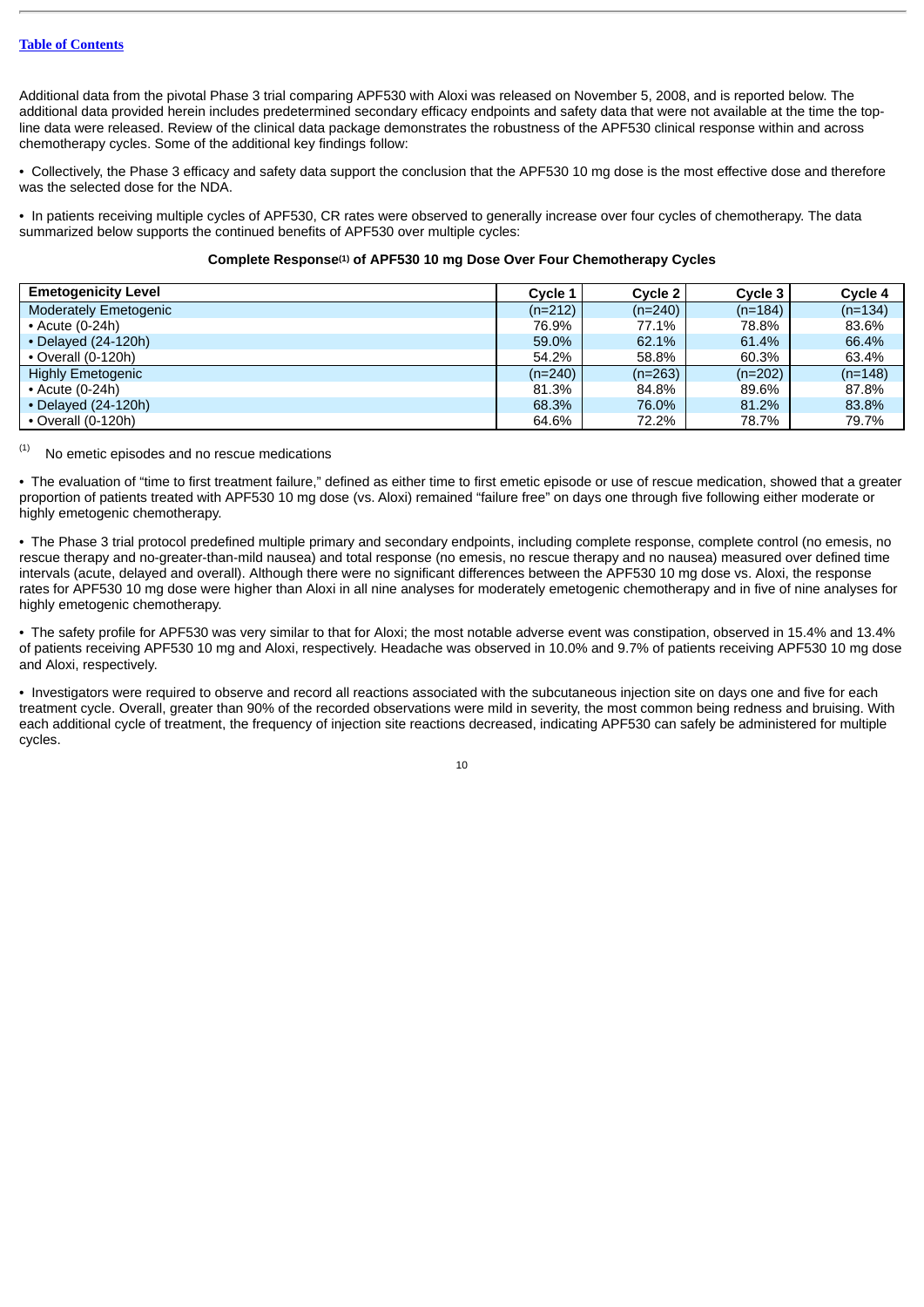• During the trial, patients received more than 1,600 separate injections of APF530 10 mg dose. Assessment of any injection site pain was made on days one and five of treatment: on day one, less than 0.1% of injections produced any reports of pain; on day five approximately 4% of injections produced reported pain. All but four of these reports of pain were recorded as mild, with the four recorded as moderate.

Additional data from the pivotal Phase 3 trial was presented at the annual meeting of the American Society of Clinical Oncology on June 1, 2009, and is reported below. Some of the additional key findings follow:

• CR rates for APF530 10 mg dose were generally higher in patients that had received prior chemotherapy when compared to patients that had not received any previous chemotherapy. Additionally, in all instances, CR rates for APF530 in patients receiving prior chemotherapy were numerically higher than those observed for palonosetron. Based on previous clinical studies, many physicians believe that the risk of CINV increases with each additional cycle of chemotherapy. These new data may suggest potential utility for APF530 in treating patients who have received prior chemotherapy.

• Of the highly emetogenic chemotherapy regimens, those containing cisplatin are considered to be the most troublesome due to their ability to cause significant delayed CINV. The CR rates for patients receiving cisplatin based regimens were numerically higher for APF530 10 mg when compared to palonosetron in both acute and delayed CINV. Specifically, in acute CINV, APF530 had an 81.1% CR rate versus 75.5% for palonosetron, and 66.0% versus 60.4%, respectively, in delayed CINV.

• A pharmacokinetic analysis, conducted in a sub-group of patients, confirmed that a single APF530 10 mg dose successfully maintained blood levels of granisetron for the entire five-day period.

#### *New Drug Application*

In May 2009, we filed an NDA for APF530 with the FDA under Section 505(b)(2) of the FDCA. In July 2009 the FDA notified us that it had accepted the NDA and, under the PDUFA guidelines, issued an action date of March 18, 2010. There are no guarantees that the FDA will provide its response by March 18, 2010, nor can there be any assurances that any such response will be favorable. If the FDA does not take action on our NDA by the PDUFA date, does not approve our NDA or requests additional work or changes to the NDA, our continued ability to commercialize APF530 could be seriously impaired and our business would be adversely impacted.

Section 505(b)(2) of the FDCA permits the FDA, in its review of an NDA, to rely on previous FDA findings of safety and efficacy of the active ingredient in APF530, granisetron. Section 505(b)(2) applications may be submitted for drug products that represent a modification (e.g., a new indication or new dosage form) of an eligible approved drug and for which investigations other than bioavailability or bioequivalence studies are essential to the drug's approval. The additional information in 505(b)(2) applications can be provided by literature or by reference to past FDA findings of safety and efficacy for approved drugs, or it can be based upon studies conducted by or for the applicant to which it has obtained a right of reference. The majority of 505(b)(2) applications are filed for new formulations of currently approved drugs, so there is an existing understanding —on the part of the FDA, as well as the medical community—of their safety and efficacy.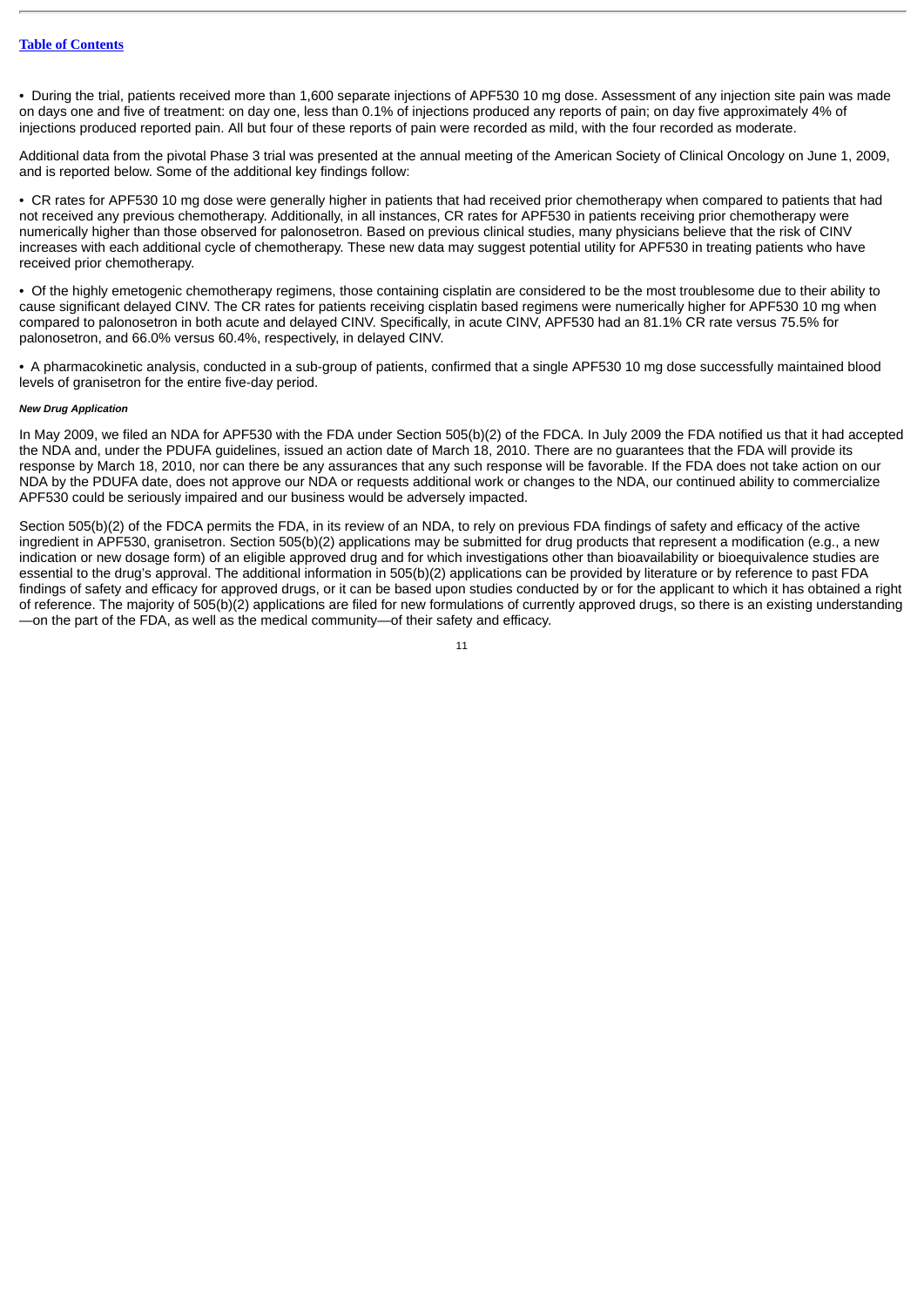# **Table of [Contents](#page-1-0)**

### *Development Pipeline*

In addition to our lead program, we have a pipeline of other product candidates using our Biochronomer technology. Further development of our pipeline products has been temporarily deferred in order to focus both managerial and financial resources on the development of APF530.

| <b>Product Candidate</b> | <b>Potential Application</b> | Drug               | <b>Targeted Duration</b> | <b>Status</b> |
|--------------------------|------------------------------|--------------------|--------------------------|---------------|
| APF112                   | Post-surgical pain relief    | Mepivacaine        | Up to 36 hours           | Phase 2       |
| APF580                   | Pain relief - human          | Undisclosed Opiate | At least seven days      | Preclinical   |
| <b>APF580</b>            | Pain relief - veterinary     | Undisclosed Opiate | At least seven days      | Preclinical   |

# *APF112*

APF112 utilizes our Biochronomer delivery technology to target post-surgical pain relief. The product is designed to provide up to 36 hours of localized pain relief by delivering mepivacaine directly to the surgical site. Mepivacaine is a well-known, short-acting, local anesthetic with an excellent safety profile. APF112 is designed to prolong the anesthetic effect of mepivacaine and thus minimize or eliminate the use of opiates. Opiates are currently used in the majority of surgical procedures as a means of managing post-operative pain, and while they are powerful and useful drugs, they may have side effects such as addiction, nausea, disorientation, sedation, constipation, vomiting, urinary retention and, in some situations, life-threatening respiratory depression. If efficacy in treating post-surgical pain can be demonstrated, we believe that there will be substantial potential for this product, as there are approximately 20 million surgical procedures performed annually in the United States for which the product could potentially be utilized.

During 2004, our Phase 2 clinical trial was conducted in surgeries for inguinal hernia repair, which is considered a moderately to severely painful procedure. The results indicated excellent safety and tolerability. The pharmacokinetics of APF112 showed sustained release of mepivacaine systemically over a period of three days (72 hours). No significant difference was shown between the two doses of APF112 and the standard of care (bupivacaine) in terms of pain scores and the amount of additional pain medication used. Mean Visual Analog Scale pain scores (VAS scores) in the standard of care group (bupivacaine) were significantly lower in this study when compared with other previously published studies in similar hernia trials. Based on published data, VAS scores for the standard of care in similar inguinal hernia studies ranged from 4.5 to 6.7, whereas in this study the mean score for the bupivacaine arm was 2.9 within the first 24 hours post-surgery. We believe that with a revised Phase 2 protocol we can demonstrate that APF112 is effective in controlling post-surgical pain. If we are successful in obtaining the required capital to support this program, we intend to reactivate and complete additional preclinical work on APF112 towards a revised protocol, followed by initiation of a Phase 2b clinical trial. Assuming successful completion of our Phase 2b clinical trial, we plan to explore corporate partnering opportunities to continue the development of APF112.

#### *APF580*

APF580 incorporates an opiate into our Biochronomer technology and is designed to provide analgesia lasting at least seven days from a single injection. It is targeted for situations where the intensity and duration of pain require use of an opiate rather than a local anesthetic. APF580 may find use in acute and chronic pain settings, improve patient compliance and reduce the

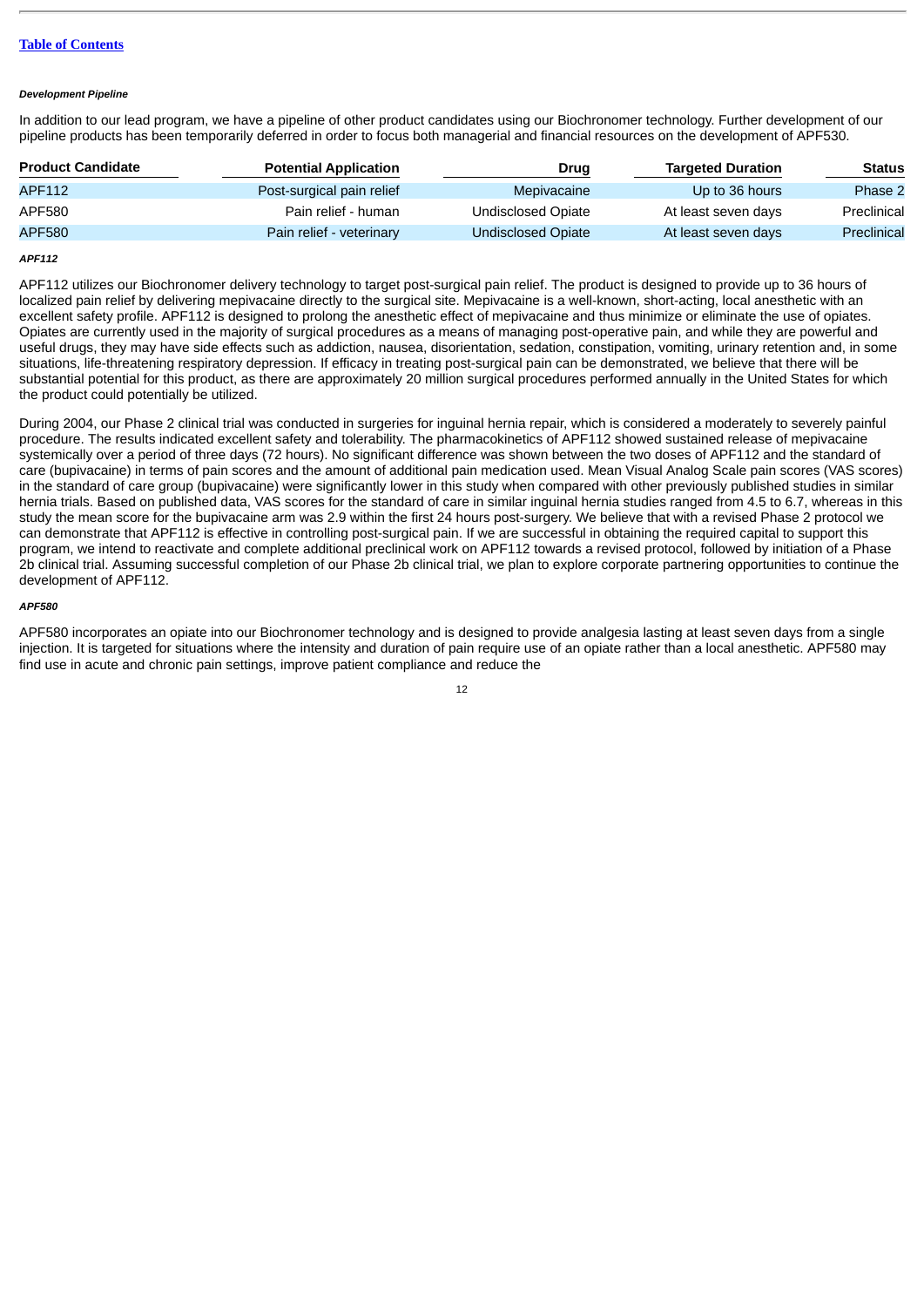risk of drug abuse. Our initial animal pharmacokinetic studies completed in 2006 present a promising profile, supporting future product development for post-surgical and chronic pain applications. In September of 2008 we filed an IND for APF580 with the FDA. If we are successful in obtaining the required capital to support this program, we plan to initiate a Phase 1 clinical trial of APF580. In addition, we announced in September 2009 that we entered into a licensing and development agreement with Merial Limited for a variant of APF580 for long-acting pain management in companion animals.

# **Our Technology Platform**

We have made significant investments in the development of our bioerodible drug delivery technologies, which have produced tangible results. Specifically, we have developed a broad family of polymers with unique attributes, known collectively as poly (ortho esters), under the trade name Biochronomer. This technology has been specifically designed for use in drug delivery applications with a number of technical advantages, such as: ease of manufacturing, flexible delivery times, various physical forms and multiple potential applications due to a neutral pH environment for acid sensitive actives (nucleic acids, proteins, etc.).

Due to the inherent versatility of our Biochronomer technology, products can be designed to deliver drugs at a variety of implantation sites including: under the skin, at the site of a surgical procedure, in joints, in the eye or in muscle tissue. Our Biochronomer technology can provide sustained levels of drugs in systemic circulation for prolonged efficacy.

*Reproducibility*. Our Biochronomer technology is formed by the coupling of various monomers into a polymer chain. Our process knowledge underlying the commercial manufacture of our Biochronomers is based on extensive, well-documented, development studies. Commercial manufacturing campaigns to date have demonstrated that our Biochronomers may be produced in a highly reproducible manner.

*Flexible Delivery Times*. The Biochronomer "links," or bonds, are stable at neutral pH conditions. Upon coming into contact with water-containing media, such as internal body fluids, the water reacts with these bonds. This reaction is known as hydrolysis. During the hydrolysis of the Biochronomer links, acidic elements are produced in a local micro-environment, in a controlled manner, without impacting the overall neutrality of the drug delivery technology. These elements assist in the continued, controlled erosion of the polymer with a simultaneous, controlled release of the active drug contained within the Biochronomer. By varying the amount of the acidic elements in the Biochronomer, different rates of hydrolysis may be effectively realized. In this manner, delivery times ranging from days to weeks to several months can be achieved.

*Various Physical Forms*. Our Biochronomers can be prepared in a variety of physical forms, ranging from hard, glassy materials to semi-solids that are injectable at room temperature, by proper selection of monomers. A significant advantage of our Biochronomer technology is that drugs can be incorporated by simple mixing procedures allowing the production of formulations in the form of injectable gels, microspheres, coatings and strands. All of these physical forms can be used in the controlled delivery of drugs without the undesirable incorporation of organic solvents in the final product.

*Multiple Potential Applications*. We have completed over 100 in vivo and in vitro studies demonstrating that our Biochronomer technology is potentially applicable to a range of therapeutic areas, including pain management, prevention of nausea, control of inflammation and treatment of ophthalmic diseases. We have also completed comprehensive animal and human toxicology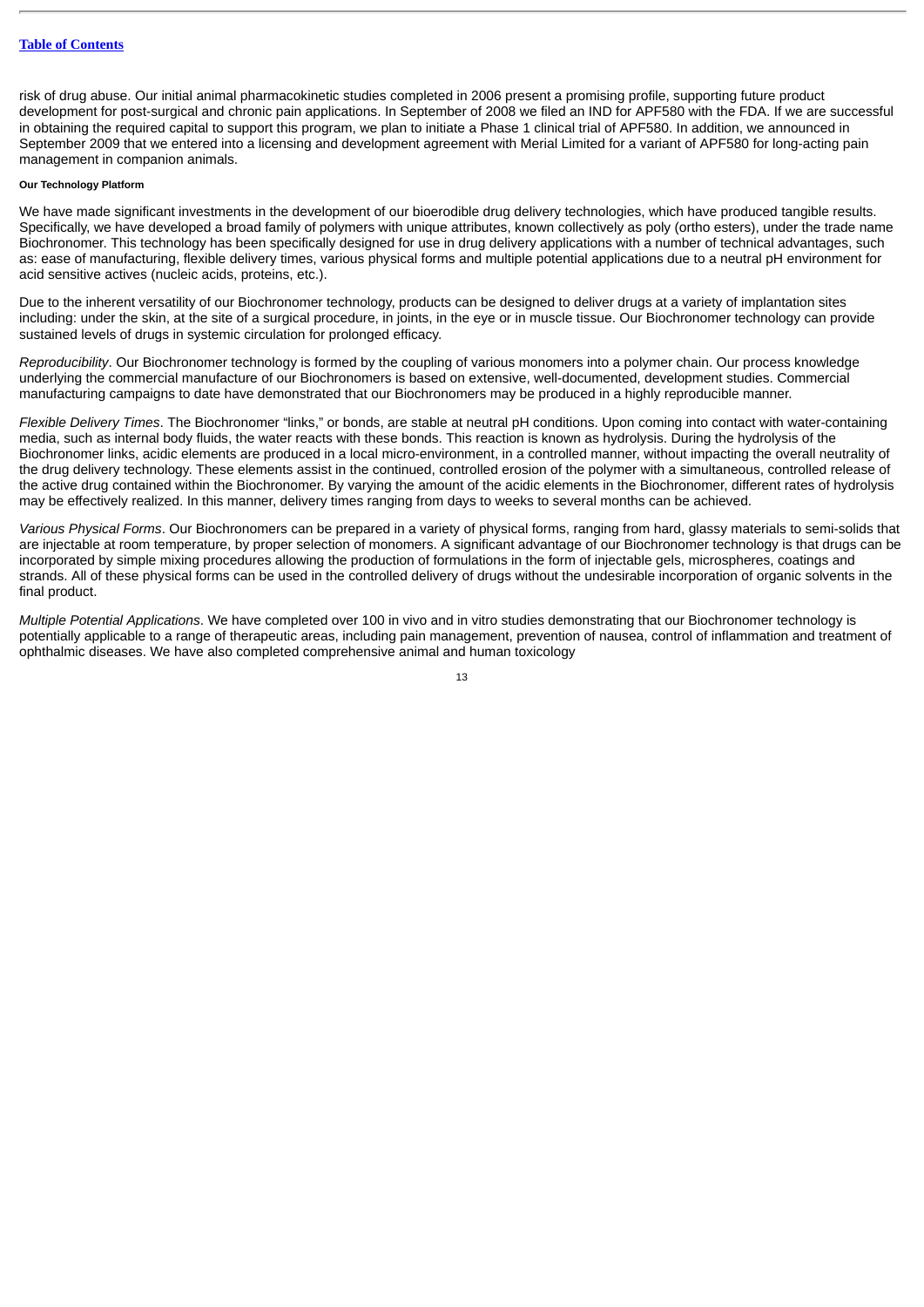studies that have established that our Biochronomer polymers are safe and well tolerated. All of our current development programs utilize the same semi-solid poly (ortho ester) delivery vehicle. The present forms of these products are stored under refrigeration. We are actively developing products that can be stored at room temperature.

# **Our Strategy**

Our primary near-term objective is to obtain regulatory approval of the NDA for APF530 from the FDA. Longer-term, we intend to become a leading specialty pharmaceutical company focused on improving the effectiveness of existing pharmaceuticals using our proprietary drug delivery technologies. Implementation of the following activities will be subject to our success in obtaining additional capital. Key elements include:

• *Maximize the value of our lead product, APF530*. We believe that establishing a partnership with a pharmaceutical company for the commercialization of APF530 will maximize the value of APF530 for our shareholders. We intend to secure significant upfront license fees, followed by milestone payments and royalties. We also plan to evaluate either a single commercial partnership or multiple partnerships for the United States and the rest of world.

• *Expand product pipeline.* We plan to expand our product pipeline by leveraging our existing technology. We intend to develop new products based on our Biochronomer polymer-based drug delivery technology. Our research has indicated that our Biochronomer technology has potential applications across a range of therapeutic areas including: prevention of nausea, pain management, control of inflammation and treatment of ophthalmic diseases. With further work on our technology platforms, we may be able to develop products that deliver proteins, peptides, soluble RNA and RNA interference.

• *Enter into strategic partnerships*. We believe that selective partnering of our future product development programs can enhance the success of our product development and commercialization efforts, and enable diversification of our product portfolio by having partners fund the major portion of our late stage clinical trials. Additionally, such partnering will enable us to leverage the sales capabilities of our partners to commercialize our products.

• *Minimize product development risk and time-to-market*. We plan to apply our proprietary drug delivery technologies to improve the effectiveness of approved pharmaceutical products. By using our technologies to administer drugs for which clinical efficacy and safety data are available, we believe we will be able to reduce the cost and development risk inherent in traditional pharmaceutical product development.

# **Manufacturing and Supply**

We do not currently own or operate manufacturing facilities for the production of clinical or commercial quantities of any of our product candidates. We rely on a small number of third-party manufacturers to produce our compounds and expect to continue to do so to meet the preclinical and clinical requirements of our potential products and for all of our commercial needs. We do not have long-term agreements with any of these thirdparties. We require in our manufacturing and processing agreements that all third-party contract manufacturers and processors produce active pharmaceutical ingredients (APIs) and finished products in accordance with the FDA's current Good Manufacturing Practices (cGMP) and all other applicable laws and regulations. We maintain confidentiality agreements with potential and existing manufacturers in order to protect our proprietary rights related to our drug candidates.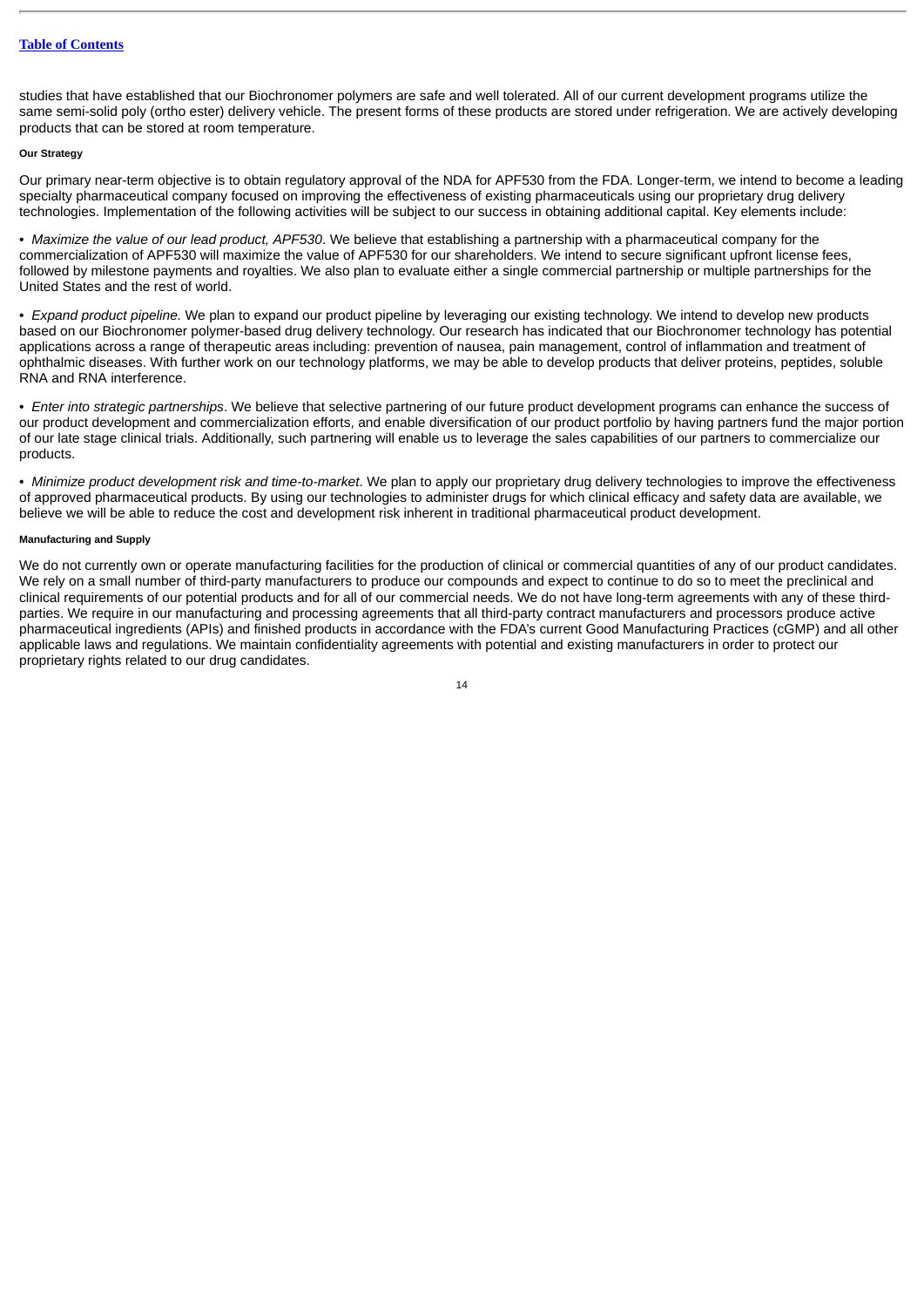With regard to our lead product candidate, APF530, we source the API, granisetron, from two suppliers. We use one supplier to source raw materials and prepare our proprietary polymer and another supplier to formulate the bulk drug product. We ship the bulk APF530 to a contract manufacturer for filling into cartridges. This supplier is one of a small number of companies with the ability to perform the syringe filling function with a highly viscous material like APF530. To date, APF530 has been manufactured in small quantities for preclinical studies and clinical trials. If APF530 is approved for commercial sale, we will need to manufacture such product in larger quantities. Significant scale-up of manufacturing may require additional process development and validation studies, which the FDA must review and approve. The commercial success of APF530, in the near-term, will be dependent upon the ability of our contract manufacturers to produce a product in commercial quantities at competitive costs of manufacture. If APF530 receives regulatory approval, we plan to scale-up manufacturing through our third-party manufacturers for APF530 in order to realize important economies of scale. These scale-up activities would take time to implement, require additional capital investment, process development and validation studies, and FDA approval. We cannot guarantee that we will be successful in achieving competitive manufacturing costs through such scale-up activities.

# **Sales and Marketing**

A key part of our business strategy is to form collaborations with pharmaceutical partners. In the past, we have successfully partnered our development stage programs with leading pharmaceutical companies. In general, we grant limited marketing exclusivity in defined markets for defined periods to our partners. However, after development is completed and a partner commercializes a formulated product utilizing our delivery technologies, we can exert only limited influence over the manner and extent of our partner's marketing efforts.

The status of our partnering arrangements is:

• In September 2009, we entered into a licensing and development agreement with Merial Limited for a long-acting pain management product for use with companion animals. The Company received an upfront payment and will receive on-going development funding and potential future milestones and royalties.

• In October 2009, we announced the termination of our license agreement with RHEI Pharmaceuticals, Inc. (RHEI) following its failure to make a milestone payment in connection with acceptance for filing of an NDA for APF530 by the FDA. We had granted an exclusive license in October 2006 to RHEI to seek regulatory approval and sell APF530 in China, Taiwan, Hong Kong and Macau.

• We have and will continue to engage in potential partnership discussions with domestic and international pharmaceutical companies.

# **Patents and Trade Secrets**

Patents and other proprietary rights are important to our business. It is our policy to seek patent protection for our inventions, and to rely upon trade secrets, know-how, continuing technological innovations and licensing opportunities to develop and maintain our competitive position.

As part of our strategy to protect our current products and to provide a foundation for future products, we have filed a number of U.S. patent applications on inventions relating to the composition of a variety of polymers, specific products, product groups and processing technology. We have a total of 27 issued U.S. patents and an additional 49 issued (or registered) foreign pat - -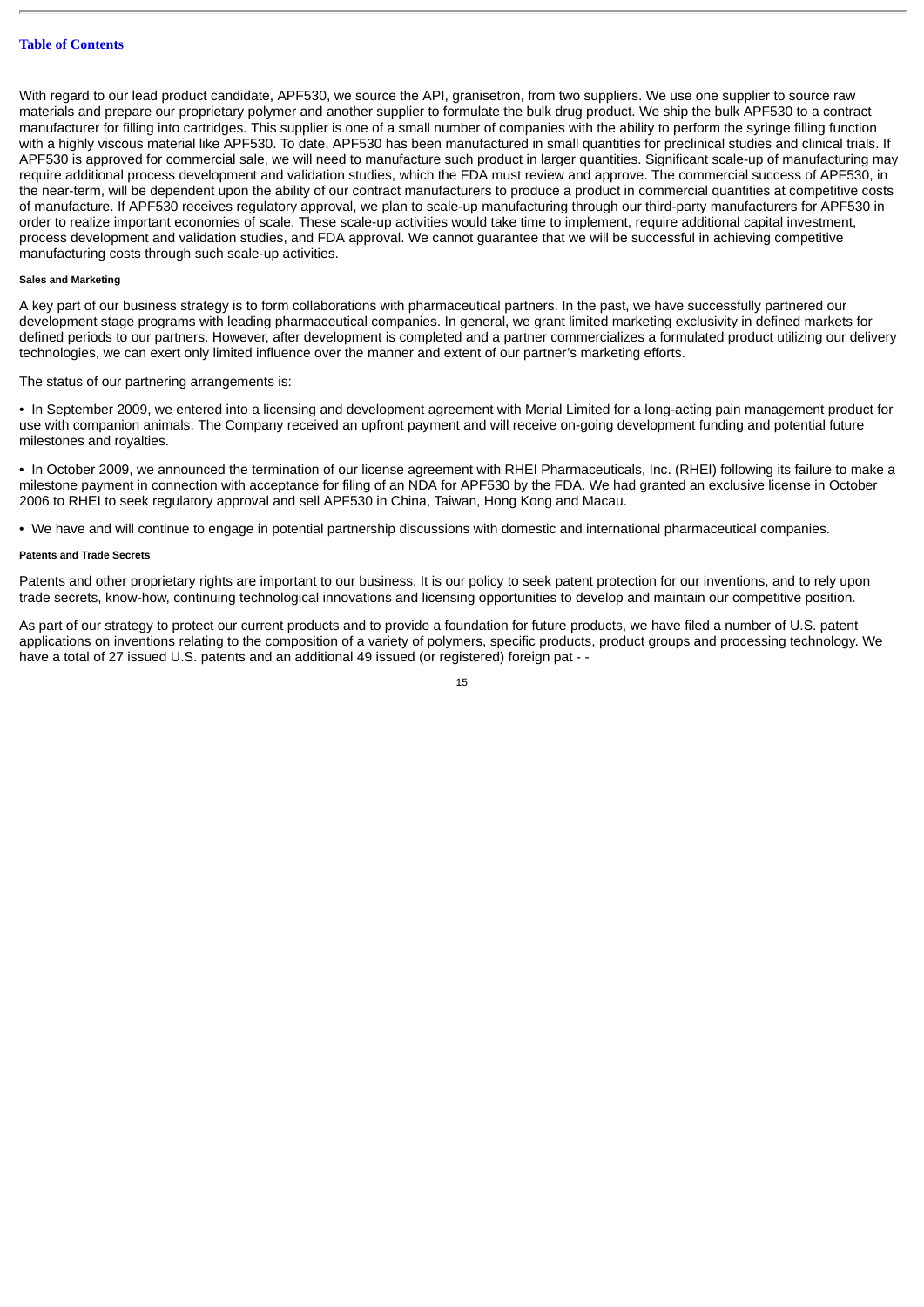ents. The patents on our bioerodible technologies expire between January 2016 and November 2023. In addition, we have filed patent applications on further improvements to our polymer technology, which, if issued, would provide additional exclusivity beyond these dates.

Although we believe the bases for these patents and patent applications are sound, they are untested, and there is no assurance that they will not be successfully challenged. There can be no assurance that any patent previously issued will be of commercial value, that any patent applications will result in issued patents of commercial value, or that our technology will not be held to infringe patents held by others.

We also rely on unpatented trade secrets and know-how to protect certain aspects of our production technologies. Our employees, consultants, advisors and corporate partners have entered into confidentiality agreements with us. These agreements, however, may not necessarily provide meaningful protection for our trade secrets or proprietary know-how in the event of unauthorized use or disclosure. In addition, others may obtain access to, or independently develop, these trade secrets or know-how.

#### **Competition**

The pharmaceutical industry is highly competitive. Many of our competitors have substantially greater financial, research, development, manufacturing, sales, marketing, and distribution resources than we currently do. In addition, they may have significantly more experience in drug development, obtaining regulatory approval, and establishing strategic collaborations. We expect any future products we develop to compete on the basis of, among other things, product efficacy and safety, time to market, price, extent of adverse side effects experienced and convenience of administration and drug delivery. We also expect to face competition in our efforts to identity appropriate collaborators or partners to help commercialize our product candidates in our target commercial areas.

APF530 is expected to face significant competition for the prevention of delayed CINV, principally from Eisai/MGI Pharma's Aloxi (palonosetron). In addition to Aloxi, APF530 will compete with entrenched products for the prevention of acute CINV, including Roche's Kytril (granisetron), GlaxoSmithKline's Zofran (ondansetron) and Aventis' Anzemet (dolasetron). Generic versions of certain of these products are also marketed by other companies. We are also aware of several companies which have developed, or are developing, both generic and new formulations of granisetron, including additional transdermal formulations such as ProStrakan's Sancuso® (granisetron transdermal patch) and Hana Biosciences' Zensana™ (oral ondansetron), which has been licensed to Par Pharmaceuticals.

APF112 is expected to face competition from two injectable controlled release bupivicane products. Durect Corporation's Posidur™ and Pacira Pharmaceutical's Exparel™ DepoBupivacaine.

There are several companies that are developing new formulations of existing drugs using novel drug delivery technologies. The following are some of our major competitors among drug delivery system developers: Alkermes, Inc., Depomed, Inc., Durect Corporation and Pacira Pharmaceuticals, Inc.

# **Government Regulation and Product Approvals**

The manufacturing and marketing of our potential products and our ongoing research and development activities are subject to extensive regulation by the FDA and comparable regulatory agencies in state and local jurisdictions and in foreign countries.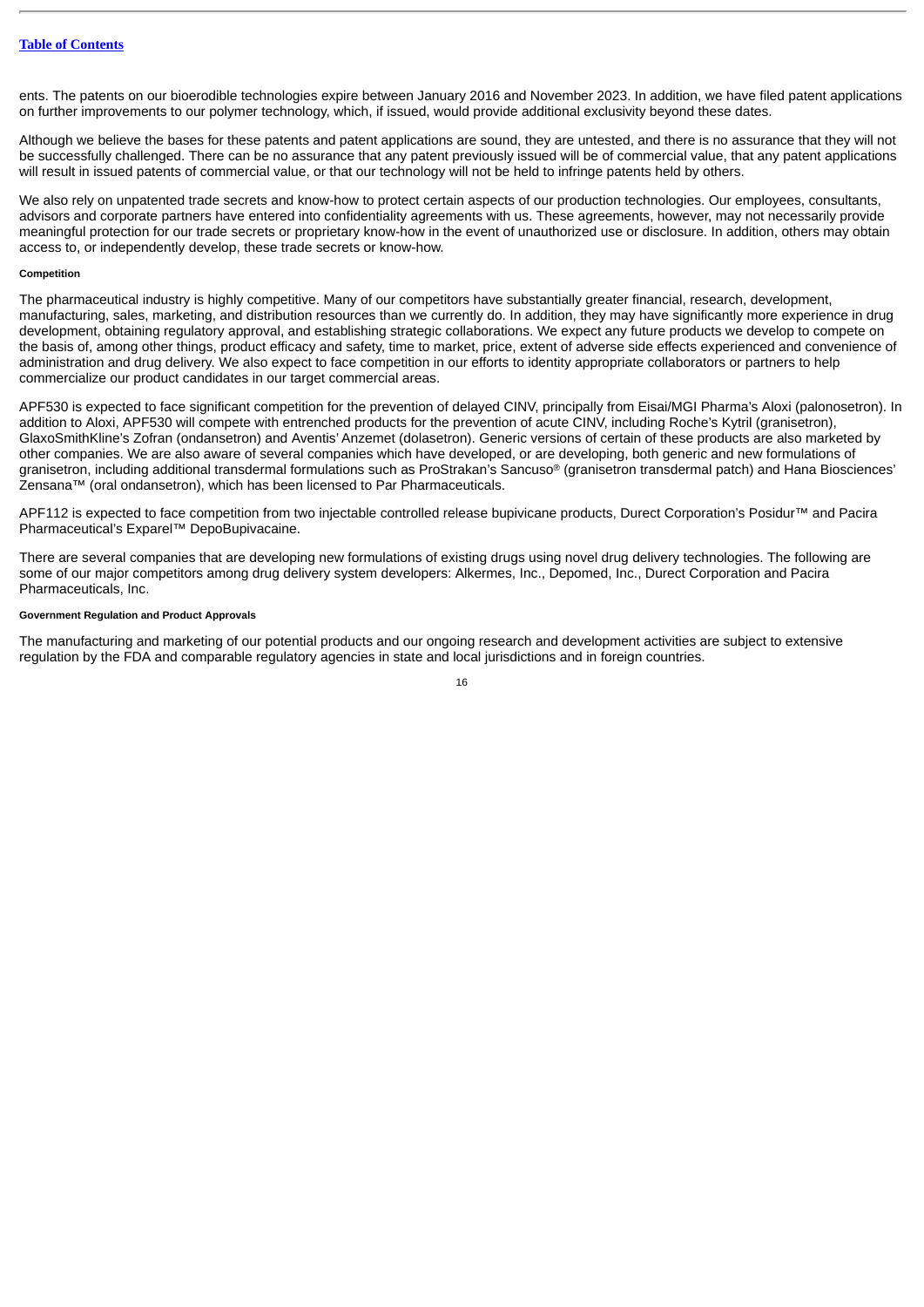#### *United States Regulation*

Before any of our products can be marketed in the United States, they must be approved by the FDA. To secure approval, any drug we develop must undergo rigorous preclinical testing and clinical trials that demonstrate the product candidate's safety and effectiveness for each chosen indication for use. These extensive regulatory processes control, among other things: the development, testing, manufacture, safety, efficacy, record keeping, labeling, storage, approval, advertising, promotion, sale and distribution of biopharmaceutical products.

In general, the process required by the FDA before investigational drugs may be marketed in the United States involves the following steps:

- preclinical laboratory and animal tests;
- submission of an IND, which must become effective before human clinical trials may begin;
- adequate and well-controlled human clinical trials to establish the safety and efficacy of the proposed drug for its intended use;
- pre-approval inspection of manufacturing facilities and selected clinical investigators; and
- FDA approval of an NDA, or of an NDA supplement (for subsequent indications).

# *Preclinical Testing*

In the United States, drug candidates are tested in animals until adequate proof-of-safety is established. These preclinical studies generally evaluate the mechanism of action of the product and assess the potential safety and efficacy of the product. Tested compounds must be produced according to applicable cGMP requirements and preclinical safety tests must be conducted in compliance with FDA and international regulations regarding good laboratory practices (GLP). The results of the preclinical tests, together with manufacturing information and analytical data, are generally submitted to the FDA as part of an IND, which must become effective before human clinical trials may commence. The IND will automatically become effective 30 days after receipt by the FDA, unless before that time the FDA requests an extension or raises concerns about the conduct of the clinical trials as outlined in the application. If the FDA has any concerns, the sponsor of the application and the FDA must resolve the concerns before clinical trials can begin. Submission of an IND may not result in FDA authorization to commence a clinical trial. A separate submission to the existing IND must be made for each successive clinical trial conducted during product development, and the FDA must grant permission for each clinical trial to start and continue. Regulatory authorities may require additional data before allowing the clinical studies to commence or proceed from one Phase to another, and could demand that the studies be discontinued or suspended at any time if there are significant safety issues. Furthermore, an independent institutional review board (IRB), for each medical center proposing to participate in the conduct of the clinical trial must review and approve the clinical protocol and patient informed consent before the center commences the study.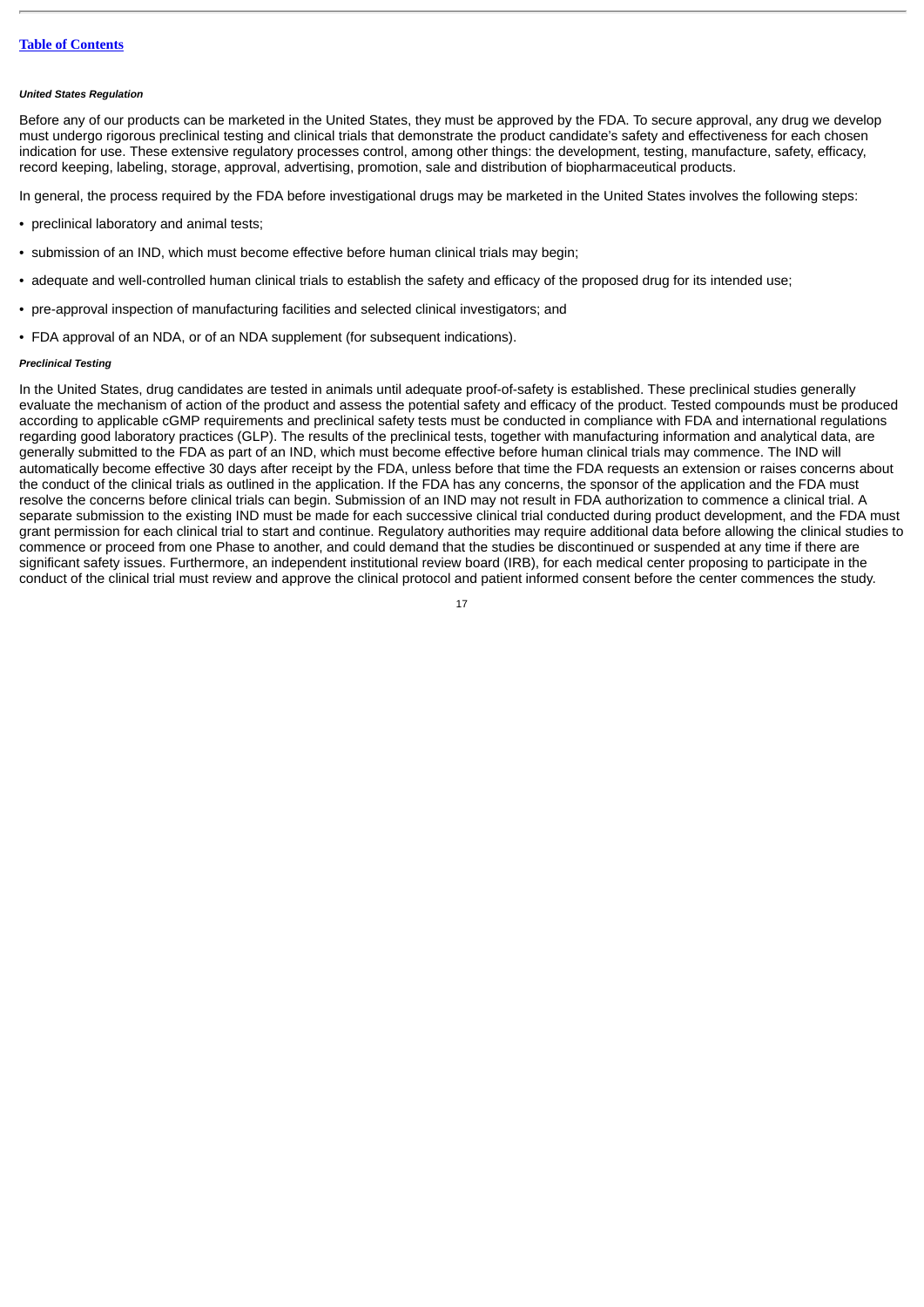#### *Clinical Trials*

Clinical trials for new drug candidates are typically conducted in three sequential phases that may overlap. In Phase 1, the initial introduction of the drug candidate into human volunteers, the emphasis is on testing for safety or adverse effects, dosage, tolerance, metabolism, distribution, excretion and clinical pharmacology. Phase 2 involves studies in a limited patient population to determine the initial efficacy of the drug candidate for specific targeted indications, to determine dosage tolerance and optimal dosage and to identify possible adverse side effects and safety risks. Once a compound shows evidence of effectiveness and is found to have an acceptable safety profile in Phase 2 evaluations, pivotal Phase 3 trials are undertaken to more fully evaluate clinical outcomes and to establish the overall risk/benefit profile of the drug, and to provide, if appropriate, an adequate basis for product labeling. During all clinical trials, physicians will monitor patients to determine effectiveness of the drug candidate and to observe and report any reactions or safety risks that may result from use of the drug candidate. The FDA, the IRB (or their foreign equivalents), or the sponsor may suspend a clinical trial at any time on various grounds, including a finding that the subjects are being exposed to an unacceptable health risk.

The data from the clinical trials, together with preclinical data and other supporting information that establishes a drug candidate's safety, are submitted to the FDA in the form of an NDA, or NDA supplement (for approval of a new indication if the product candidate is already approved for another indication). Under applicable laws and FDA regulations, each NDA submitted for FDA approval is usually given an internal administrative review within 60 days following submission of the NDA. If deemed complete, the FDA will "file" the NDA, thereby triggering substantive review of the application.

The FDA can refuse to file any NDA that it deems incomplete or not properly reviewable. The FDA has established internal substantive review goals of six months for priority NDAs (for drugs addressing serious or life threatening conditions for which there is an unmet medical need) and ten months for regular NDAs. The FDA, however, is not legally required to complete its review within these periods, and these performance goals may change over time. Moreover, the outcome of the review, even if generally favorable, is not typically an actual approval, but a "complete response" that describes additional work that must be done before the NDA can be approved. The FDA's review of an NDA may involve review and recommendations by an independent FDA advisory committee. The FDA may deny approval of an NDA, or NDA supplement, if the applicable regulatory criteria are not satisfied, or it may require additional clinical data and/or an additional pivotal Phase 3 clinical trial. Even if such data are submitted, the FDA may ultimately decide that the NDA or NDA supplement does not satisfy the criteria for approval.

# *Data Review and Approval*

Satisfaction of FDA requirements or similar requirements of state, local, and foreign regulatory agencies typically takes several years and requires the expenditure of substantial financial resources. Information generated in this process is susceptible to varying interpretations that could delay, limit, or prevent regulatory approval at any stage of the process. Accordingly, the actual time and expense required to bring a product to market may vary substantially. We cannot assure you that we will submit applications for required authorizations to manufacture and/or market potential products or that any such application will be reviewed and approved by the appropriate regulatory authorities in a timely manner, if at all. Data obtained from clinical activities is not always conclusive and may be susceptible to varying interpretations, which could delay, limit, or prevent regulatory approval. Success in early stage clinical trials does not ensure success in later stage clinical trials. Even if a product candidate receives regulatory approval, the approval may be significantly limited to specific disease states, patient populations, and dosages, or have conditions placed on them that restrict the commercial applications, advertising, promotion, or distribution of these products.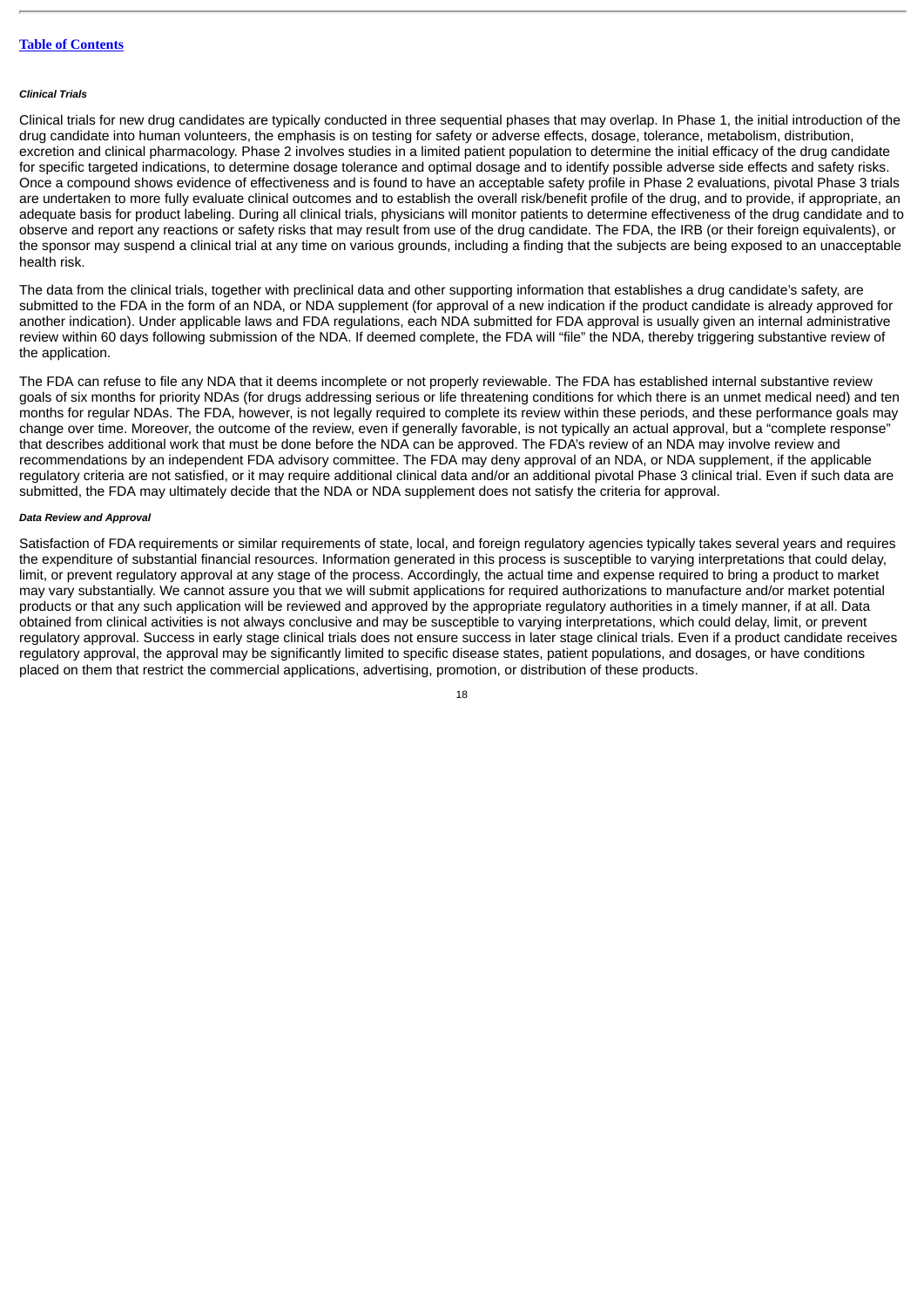Once issued, the FDA may withdraw product approval if ongoing regulatory standards are not met or if safety problems occur after the product reaches the market. In addition, the FDA may require testing and surveillance programs to monitor the effect of approved products which have been commercialized, and the FDA has the power to prevent or limit further marketing of a product based on the results of these post-marketing programs. The FDA may also request additional clinical trials after a product is approved. These so-called Phase 4 studies may be made a condition to be satisfied after a drug receives approval. The results of Phase 4 studies can confirm the effectiveness of a product candidate and can provide important safety information to augment the FDA's voluntary adverse drug reaction reporting system. Any products manufactured or distributed by us pursuant to FDA approvals would be subject to continuing regulation by the FDA, including record-keeping requirements and reporting of adverse experiences with the drug. Drug manufacturers and their subcontractors are required to register their establishments with the FDA and certain state agencies, and are subject to periodic unannounced inspections by the FDA and certain state agencies for compliance with cGMPs which impose certain procedural and documentation requirements upon us and our third-party manufacturers. We cannot be certain that we, or our present or future suppliers, will be able to comply with the cGMP regulations and other FDA regulatory requirements. If our present or future suppliers are not able to comply with these requirements, the FDA may halt our clinical trials, require us to recall a drug from distribution, or withdraw approval of the NDA for that drug. Furthermore, even after regulatory approval is obtained, later discovery of previously unknown problems with a product may result in restrictions on the product or even complete withdrawal of the product from the market.

The FDA closely regulates the marketing and promotion of drugs. Approval may be subject to post-marketing surveillance and other recordkeeping and reporting obligations, and involve ongoing requirements. Product approvals may be withdrawn if compliance with regulatory standards is not maintained or if problems occur following initial marketing. A company can make only those claims relating to safety and efficacy that are approved by the FDA. Failure to comply with these requirements can result in adverse publicity, warning letters, corrective advertising and potential civil and criminal penalties. Physicians may prescribe legally available drugs for uses that are not described in the product's labeling and that differ from those tested by us and approved by the FDA. Such off-label uses are common across medical specialties. Physicians may believe that such off-label uses are the best treatment for many patients in varied circumstances. The FDA does not regulate the behavior of physicians in their choice of treatments. The FDA does, however, restrict manufacturers' communications on the subject of off-label use.

# *Section 505(b)(2) Applications*

Some of our product candidates may be eligible for submission of applications for approval under the FDA's Section 505(b)(2) approval process, which requires less information than the NDAs described above. Section 505(b)(2) was enacted as part of the Drug Price Competition and Patent Term Restoration Act of 1984, also known as the Hatch-Waxman Act. Section 505(b)(2) applications may be submitted for drug products that represent a modification (e.g., a new indication or new dosage form) of an eligible approved drug and for which investigations other than bioavailability or bioequivalence studies are essential to the drug's approval. Section 505(b)(2) applications may rely on the FDA's previous findings for the safety and effectiveness of the listed drug, scientific literature and information obtained by the 505(b)(2) applicant needed to support the modification of the listed drug. For this reason, preparing Section 505(b)(2) applications is generally less costly and time-consuming than preparing an NDA based entirely on new data and information from a full set of clinical trials. The law governing Section 505(b)(2) or FDA's current policies may change in such a way as to adversely affect our applications for approval that seek to utilize the Section 505(b)(2) approach. Such changes could result in additional costs associated with additional studies or clinical trials and delays.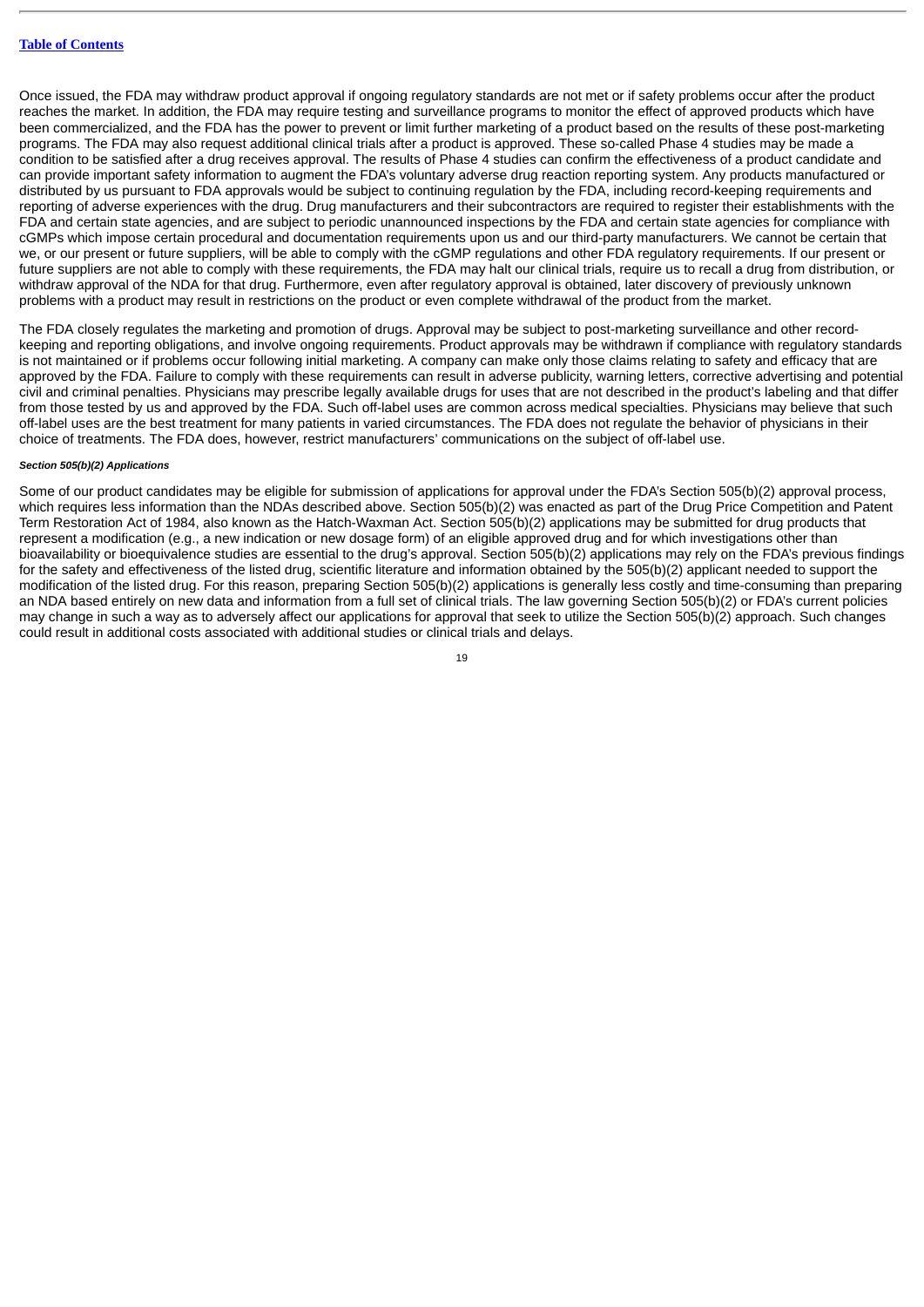The FDA provides that reviews and/or approvals of applications submitted under Section 505(b)(2) will be delayed in various circumstances. For example, the holder of the NDA for the listed drug may be entitled to a period of market exclusivity during which the FDA will not approve, and may not even review, a Section 505(b)(2) application from other sponsors. If the listed drug is claimed by a patent that the NDA holder has listed with the FDA, the Section 505(b)(2) applicant must submit a patent certification. If the 505(b)(2) applicant certifies that the patent is invalid, unenforceable or not infringed by the product that is the subject of the Section 505(b)(2) application, and within 45 days of its notice to the entity that holds the approval for the listed drug and the patent holder, the certification is challenged, the FDA will not approve the Section 505(b)(2) application until the earlier of a court decision favorable to the Section 505(b)(2) applicant or the expiration of 30 months. The regulations governing marketing exclusivity and patent protection are complex, and it is often unclear how they will be applied in particular circumstances.

In addition, both before and after approval is sought, we and our collaborators are required to comply with a number of FDA requirements. For example, we are required to report certain adverse reactions and production problems, if any, to the FDA, and to comply with certain limitations and other requirements concerning advertising and promotion for our products. Also, quality control and manufacturing procedures must continue to conform to cGMPs after approval, and the FDA periodically inspects manufacturing facilities to assess compliance with continuing cGMP. In addition, discovery of problems, such as safety problems, may result in changes in labeling or restrictions on a product manufacturer or NDA holder, including removal of the product from the market.

#### *DEA Regulation*

Our research and development processes involve the controlled use of hazardous materials, including chemicals. Some of these hazardous materials are considered to be controlled substances and subject to regulation by the U.S. Drug Enforcement Agency (DEA). Controlled substances are those drugs that appear on one of five schedules promulgated and administered by the DEA under the Controlled Substances Act (CSA). The CSA governs, among other things, the distribution, recordkeeping, handling, security and disposal of controlled substances. We must be registered by the DEA in order to engage in these activities, and are subject to periodic and ongoing inspections by the DEA and similar state drug enforcement authorities to assess ongoing compliance with the DEA's regulations. Any failure to comply with these regulations could lead to a variety of sanctions, including the revocation, or a denial of renewal, of the DEA registration, injunctions or civil or criminal penalties.

# *Third-Party Payor Coverage and Reimbursement*

Although none of our product candidates has been commercialized for any indication, if they are approved for marketing, commercial success of our product candidates will depend, in part, upon the availability of coverage and reimbursement from third-party payors at the federal, state and private levels. Government payor programs, including Medicare and Medicaid, private health care insurance companies and managed care plans have attempted to control costs by limiting coverage and the amount of reimbursement for particular procedures or drug treatments. The U.S. Congress and state legislatures from time to time propose and adopt initiatives aimed at cost containment. Ongoing federal and state government initiatives directed at lowering the total cost of health care will likely continue to focus on health care reform, the cost of prescription pharmaceuticals and on the reform of the Medicare and Medicaid payment systems. Examples of how limits on drug coverage and reimbursement in the United States may cause reduced payments for drugs in the future include:

• changing Medicare reimbursement methodologies: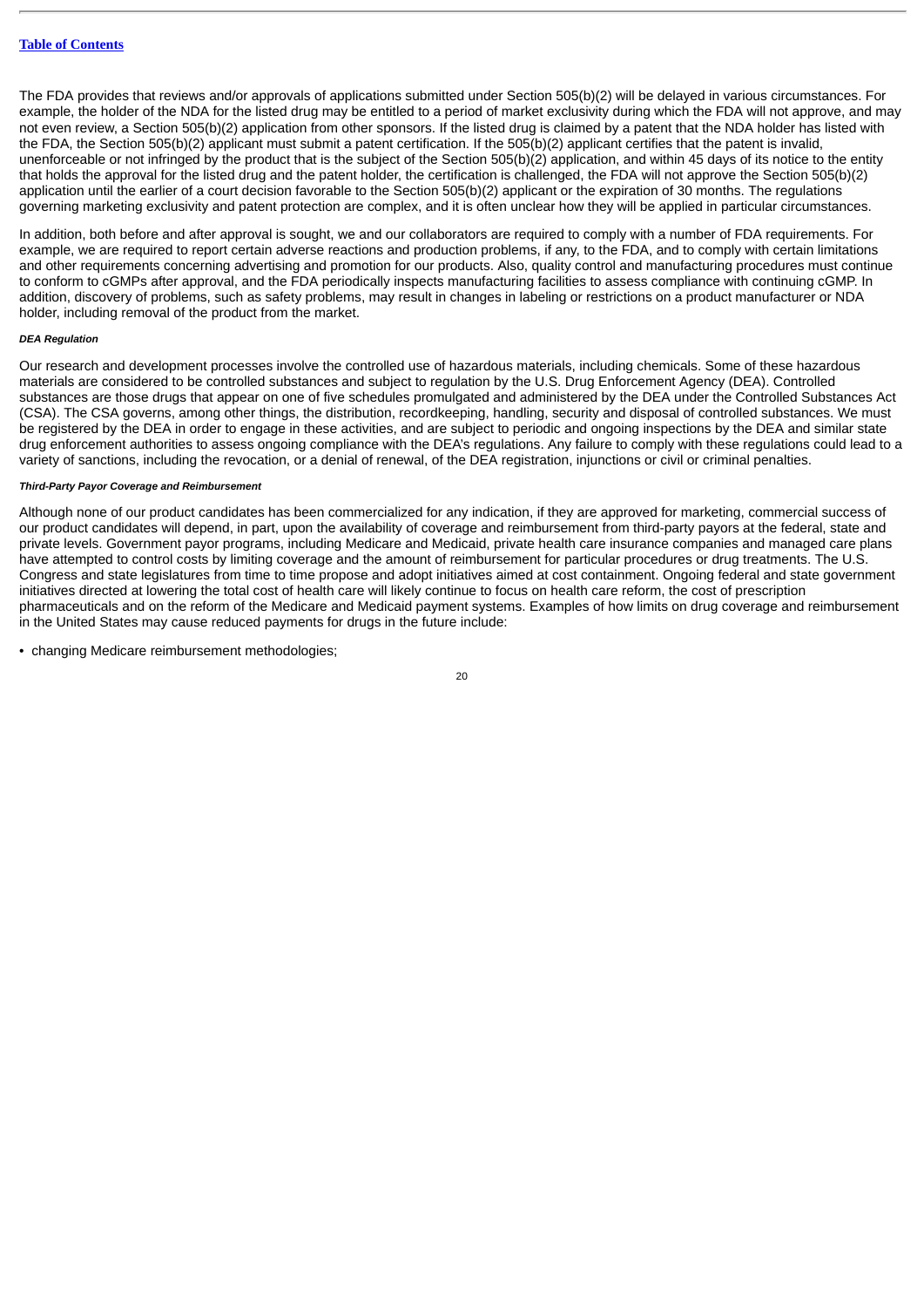- fluctuating decisions on which drugs to include in formularies;
- revising drug rebate calculations under the Medicaid program; and
- reforming drug importation laws.

Some third-party payors also require pre-approval of coverage for new or innovative devices or drug therapies before they will reimburse health care providers that use such therapies. While we cannot predict whether any proposed cost-containment measures will be adopted or otherwise implemented in the future, the announcement or adoption of these proposals could have a material adverse effect on our ability to obtain adequate prices for our product candidates and operate profitably.

# *Foreign Approvals*

In addition to regulations in the United States, we will be subject to a variety of foreign regulations governing clinical trials and commercial sales and distribution of our products. Whether or not we obtain FDA approval for a product, we must obtain approval of a product by the comparable regulatory authorities of foreign countries before we can commence clinical trials or marketing of the product in those countries. The approval process varies from country to country, and the time may be longer or shorter than that required for FDA approval. The requirements governing the conduct of clinical trials, product licensing, pricing and reimbursement vary greatly from country to country.

We have not started the regulatory approval process in any jurisdiction other than the United States and we are unable to estimate when, if ever, we will commence the regulatory approval process in any foreign jurisdiction. Foreign approvals may not be granted on a timely basis, or at all. Regulatory approval of prices is required in most countries other than the United States. The prices approved may be too low to generate an acceptable return to us. If we fail to obtain approvals from foreign jurisdictions, the geographic market for our product candidates would be limited.

#### **Employees**

In May 2009, we implemented a reduction in force, releasing 11 members of our workforce.

As of February 28, 2010, we had 21 full-time employees, one of whom holds a Ph.D. degree and three full-time contract workers. There were 17 employees engaged in research and development and quality control, and four individuals working in finance, information technology, human resources and administration.

We consider our relations with our employees to be good. None of our employees are covered by a collective bargaining agreement.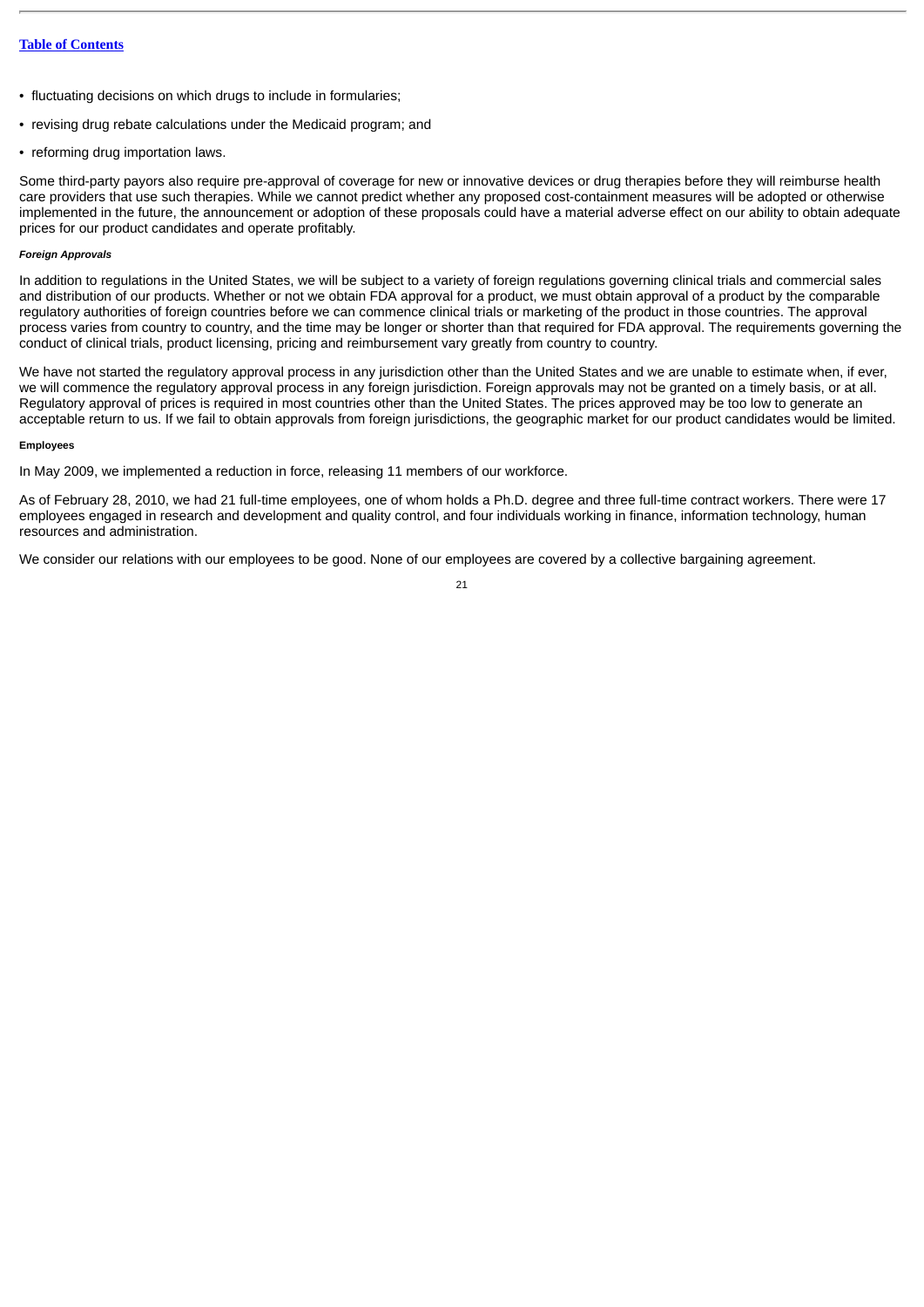#### <span id="page-21-0"></span>**ITEM 1A. RISK FACTORS**

Our business is subject to various risks, including those described below. You should consider carefully these risk factors and all of the other information included in this Form 10-K. Any of these risk factors could materially adversely affect our business, operating results and financial condition. These risks are not the only ones we face. Additional risks not presently known to us or that we currently believe are immaterial may also significantly impair our business operations. In these circumstances, the market price of our common stock could decline, and you may lose all or part of your investment in our securities. Before you decide whether to purchase any of our common stock you should carefully consider the risk factors set forth below as may be updated from time to time by our future filings under the Securities Exchange Act of 1934, as amended, or the Exchange Act.

# **Risks Related To Our Business**

### **We have a history of losses, we expect to generate losses in the near future, and we may never achieve or maintain profitability.**

We have incurred recurring losses and had an accumulated deficit of \$141.1 million as of December 31, 2009. We expect to continue to generate substantial losses over at least the next several years as we:

- expand drug product development efforts;
- conduct preclinical testing and clinical trials; and
- pursue additional applications for our existing delivery technologies.

To achieve and sustain profitability, we must, alone or with others, successfully develop, obtain regulatory approval for, manufacture, market and sell our products. We will incur substantial expenses in our efforts to develop and commercialize products and we may never generate sufficient revenue to become profitable or to sustain profitability.

# **We are substantially dependent upon the success of our APF530 product candidate. Clinical trial results and the NDA for this product may not lead to regulatory approval.**

We have invested a significant portion of our time and financial resources in the development of our most advanced product candidate, APF530, which prevents chemotherapy-induced nausea and vomiting (CINV). Our near-term ability to generate revenues and our future success, in large part, depends on the development and commercialization of APF530.

We will not be able to commercialize our lead product candidate, APF530, until we obtain regulatory approval in the United States or foreign countries. To satisfy U.S. Food and Drug Administration (FDA) or foreign regulatory approval standards for the commercial sale of APF530, we must have demonstrated in adequate and controlled clinical trials that APF530 is safe and effective. APF530 is designed to provide at least five days prevention of CINV. In September and November 2008, we announced results of our pivotal Phase 3 human clinical trial of APF530 that achieved most of its primary and secondary endpoints. In May 2009 we submitted our new drug application (NDA) for approval of APF530 to the FDA. The NDA was accepted for review by the FDA in July 2009 and based on the Prescription Drug User Fee Act (PDUFA), the FDA has issued an action date of March 18, 2010. There are no guarantees that the FDA will provide its response by March 18, 2010, and we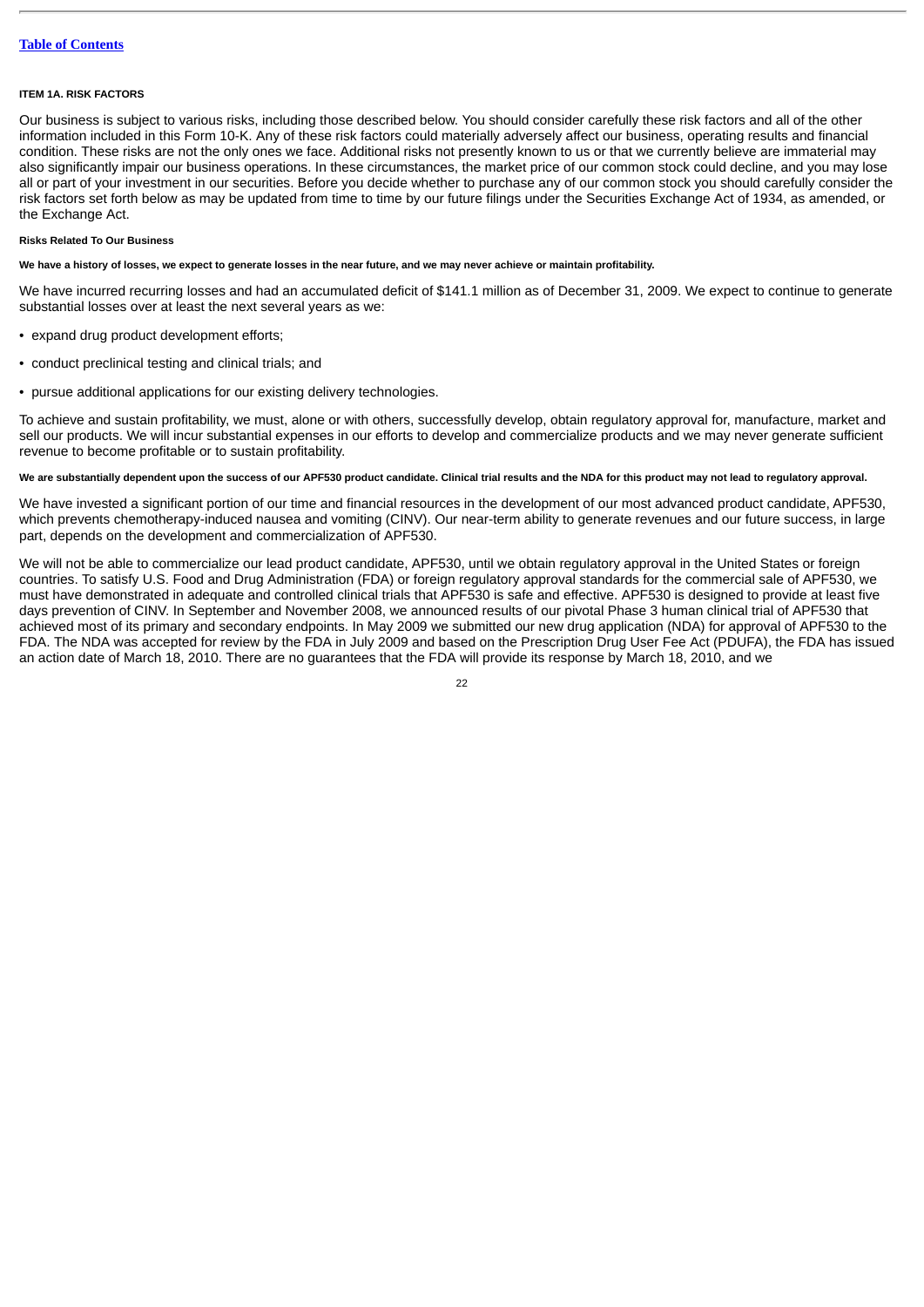cannot assure you that any such response will be favorable. If the FDA does not take action on our NDA by the PDUFA date, does not approve our NDA or requests additional work or changes to the NDA, our continued ability to commercialize APF530 could be seriously impaired and our business would be adversely impacted. Obtaining regulatory approval of APF530 for the prevention of acute CINV for both moderately and highly emetogenic chemotherapy, and for the prevention of delayed CINV in moderately emetogenic chemotherapy, is subject to many variables. For example, the FDA's review may not produce positive decisions as to:

- whether APF530 is safe and effective in its proposed use(s), and whether its benefits outweigh the risks;
- whether the proposed labeling (package insert) for APF530 is appropriate, and what it should contain; and

• whether the methods used in manufacturing APF530 and the controls used to maintain its quality are adequate to preserve its identity, strength, quality and purity.

Deficiencies on any of the above, or other factors, could prevent or delay obtaining regulatory approval of APF530, which would impair our reputation, increase our costs and prevent us from earning revenue.

### **We may not obtain regulatory approval for APF530 or any of our product candidates. Regulatory approval may also be delayed or cancelled or may entail limitations on the indicated uses of a proposed product.**

The regulatory process, particularly for pharmaceutical product candidates like ours, is uncertain, can take many years and requires the expenditure of substantial resources. Any product that we or our collaborative partners develop must receive all relevant regulatory agency approvals or clearances, if any, before it may be marketed in the United States or other countries. In particular, human pharmaceutical therapeutic products are subject to rigorous preclinical and clinical testing and other requirements by the FDA in the United States and similar health authorities in foreign countries. We may not receive necessary regulatory approvals or clearances to market APF530 or any other product candidate.

Data obtained from preclinical and clinical activities is susceptible to varying interpretations that could delay, limit or prevent regulatory agency approvals or clearances. For example, the FDA may require additional clinical data to support approval, such as confirmatory studies, carcinogenicity studies and other data or studies to address questions or concerns that may arise during the FDA review process. Delays or rejections also may be encountered as a result of changes in regulatory agency policy during the period of product development and/or the period of review of any application for regulatory agency approval or clearance for a product. Delays in obtaining regulatory agency approvals or clearances could:

- significantly harm the marketing of any products that we or our collaborators develop;
- impose costly procedures upon our activities or the activities of our collaborators;
- diminish any competitive advantages that we or our collaborative partners may attain; or
- adversely affect our ability to receive royalties and generate revenue and profits.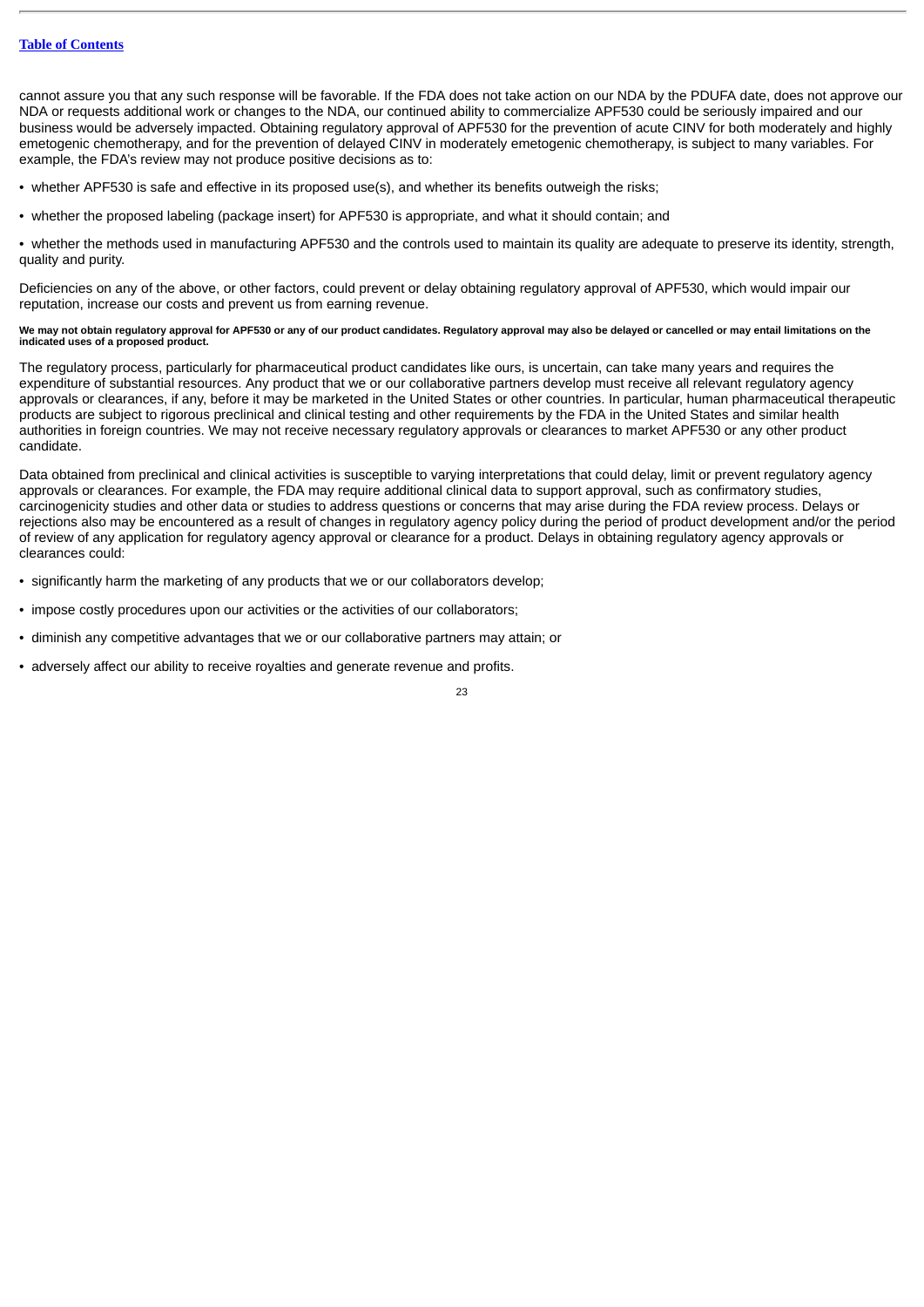Even though we submitted our NDA for approval of APF530 to the FDA and intend to apply for approval of most of our other products in the United States under Section 505(b)(2) of the FDCA, which applies to reformulations of approved drugs and that may require smaller and shorter safety and efficacy testing than that for entirely new drugs, the approval process will still be costly, time-consuming and uncertain. We filed the NDA for APF530 under Section 505(b)(2) of the FDCA (which has a PDUFA action date of March 18, 2010), to rely on previous FDA findings of safety and efficacy of the active ingredient in APF530, granisetron. While we believe that Section 505(b)(2) is applicable to APF530, it is possible that the FDA may disagree and require us to submit a "stand-alone" or "full" Section 505(b)(1) NDA, which would require significantly more clinical studies and or other data collection or analysis. There are no guarantees that the FDA will provide its response by March 18, 2010, and we cannot assure you that any such response will be favorable.

We, or our collaborators, may not be able to obtain necessary regulatory approvals on a timely basis, if at all, for any of our potential products. Even if granted, regulatory approvals may include significant limitations on the uses for which products may be marketed. Failure to comply with applicable regulatory requirements can, among other things, result in warning letters, imposition of civil penalties or other monetary payments, delay in approving or refusal to approve a product candidate, suspension or withdrawal of regulatory approval, product recall or seizure, operating restrictions, interruption of clinical trials or manufacturing, injunctions and criminal prosecution.

In addition, the marketing and manufacturing of drugs and biological products are subject to continuing FDA review, and later discovery of previously unknown problems with a product, its manufacture or its marketing may result in the FDA requiring further clinical research or restrictions on the product or the manufacturer, including withdrawal of the product from the market.

**Additional capital will be needed to enable us to implement our business plan, and we may be unable to raise capital when needed, which would force us to limit or cease our operations and related product development programs. Raising such capital may have to be accomplished on unfavorable terms, possibly causing dilution to our existing stockholders.**

We believe that our existing cash, and cash equivalents on hand at December 31, 2009 will be sufficient to fund our operating expenses through the fourth quarter of 2010, based on our anticipated spending levels and other known sources of funding. However, our operating plan may change, and we may need additional funds sooner than anticipated to meet operational needs and capital requirements for product development and commercialization. If we are unable to complete a collaborative arrangement, equity offering, or otherwise obtain sufficient financing, we may be required to further reduce, defer, or discontinue our activities or may not be able to continue as a going concern entity. In addition, we may modify our operating plans to require additional funds in 2010. The amount of additional funding that we may require in 2010 depends on various factors, including the results of on-going regulatory review by the FDA of our APF530 NDA (which currently has a PDUFA date of March 18, 2010), our ability to establish a partnership with a pharmaceutical company for the commercialization of APF530, the time and costs related to manufacturing APF530, if approved, and competing technological and market developments. We do not currently have the financial resources to launch AP530. If AP530 is approved, we anticipate pursuing either a collaborative arrangement with a partner who will provide the necessary financial resources and expertise to launch AP530 or anticipate obtaining additional funding and resources that would be required to launch AP530 without a partner. There can be no assurance that AP530 will be approved and, if approved, that we will be successful in obtaining the additional necessary financial resources and expertise, with or without a partner, that will be required to launch AP530. Regardless of the FDA's response with respect to the APF530 NDA, we believe we will require additional funding, from a collaborative arrangement, equity offer - -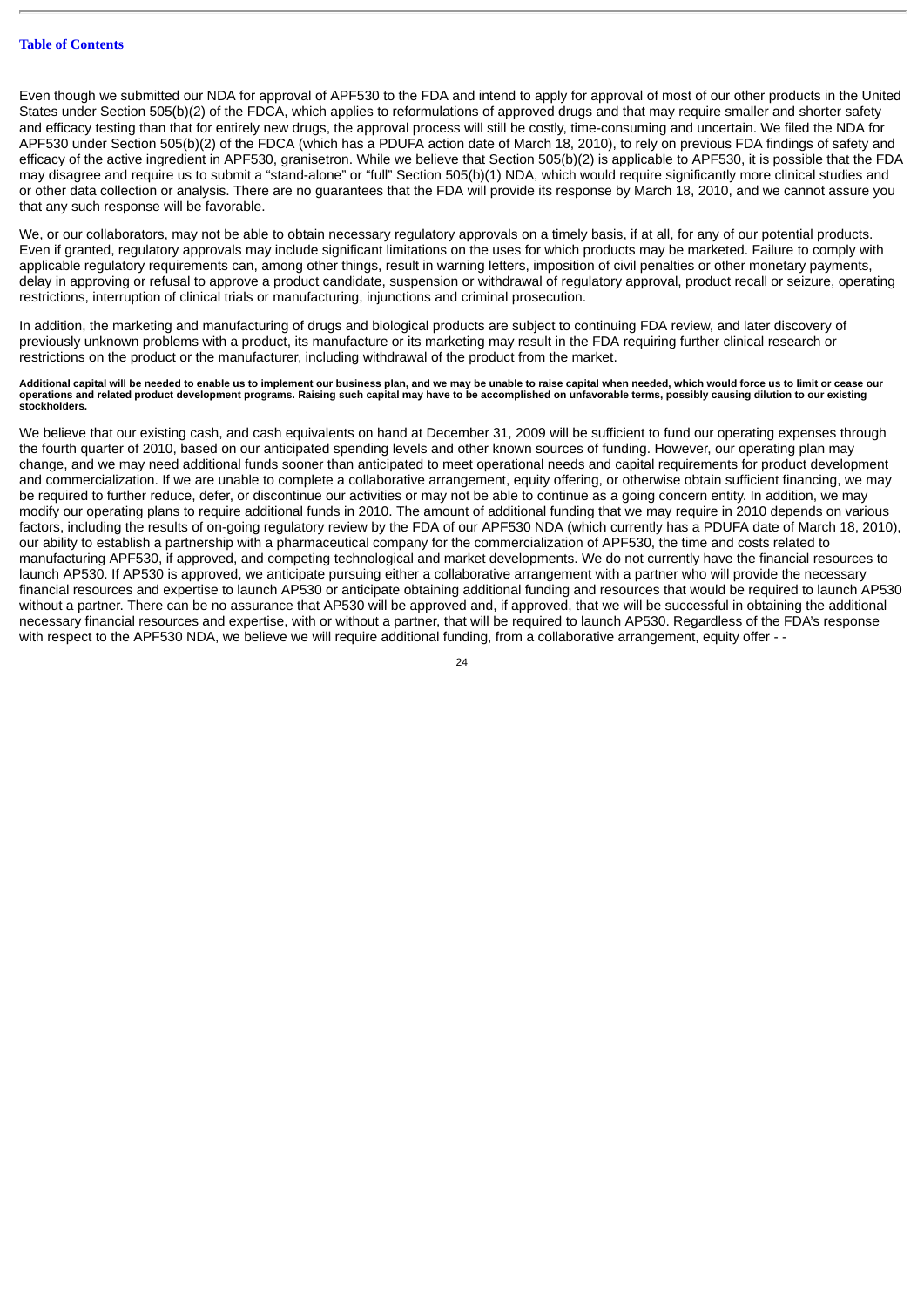# **Table of [Contents](#page-1-0)**

ing, debt financing, licensing arrangement or otherwise, to support our operations in 2011. If we are not able to obtain adequate working capital and any necessary funding, we would have to curtail our development activities and adopt an alternative operating model to continue as a going concern.

The presently targeted source of additional capital is a corporate collaboration or partnership for APF530, but if efforts to secure such a collaboration or partnership fail to produce the necessary funds, we may need to seek alternate sources of capital.

In addition, the timing and degree of any longer-term capital requirements will depend on many factors, including:

- the number and characteristics of product development programs we pursue and the pace of each program;
- the scope, rate of progress, results and costs of preclinical testing and clinical trials;
- the time, cost and outcome involved in seeking regulatory approvals;
- scientific progress in our research and development programs;
- the magnitude and scope of our research and development programs;

• our ability to establish and maintain strategic collaborations or partnerships for research, development, clinical testing, manufacturing and marketing of our product candidates;

• the cost and timing of establishing sales, marketing and distribution capabilities for a specialty sales force if we commercialize any products independently;

- the cost of establishing clinical and commercial supplies of our product candidates and any products that we may develop; and
- general market conditions.

We do not anticipate that we will generate significant continuing revenues for at least several years, if ever. Until we can generate significant continuing revenues, we expect to satisfy our future cash needs through public or private equity offerings, debt financings, as well as strategic collaborations, in the form of license fees, research and development fees and milestone payments. If we issue additional equity securities or securities convertible into equity securities to raise funds, our stockholders will suffer dilution of their investment and it may adversely affect the market price of our common stock. Any debt financing we enter into may involve covenants that restrict our operations. These restrictive covenants may include, among other things, limitations on borrowing, specific restrictions on the use of our assets, as well as prohibitions on our ability to create liens, pay dividends, redeem capital stock or make investments. In the event that additional funds are obtained through arrangements with collaborative partners, these arrangements may require us to relinquish rights to some of our technologies, product candidates or products on terms that are not favorable to us or require us to enter into a collaboration arrangement that we would otherwise seek to develop and commercialize ourselves. If adequate funds are not available, we may again be required to delay, reduce the scope of, or eliminate one or more of our product development programs and reduce personnel-related and other costs, which will have a material adverse effect on our business.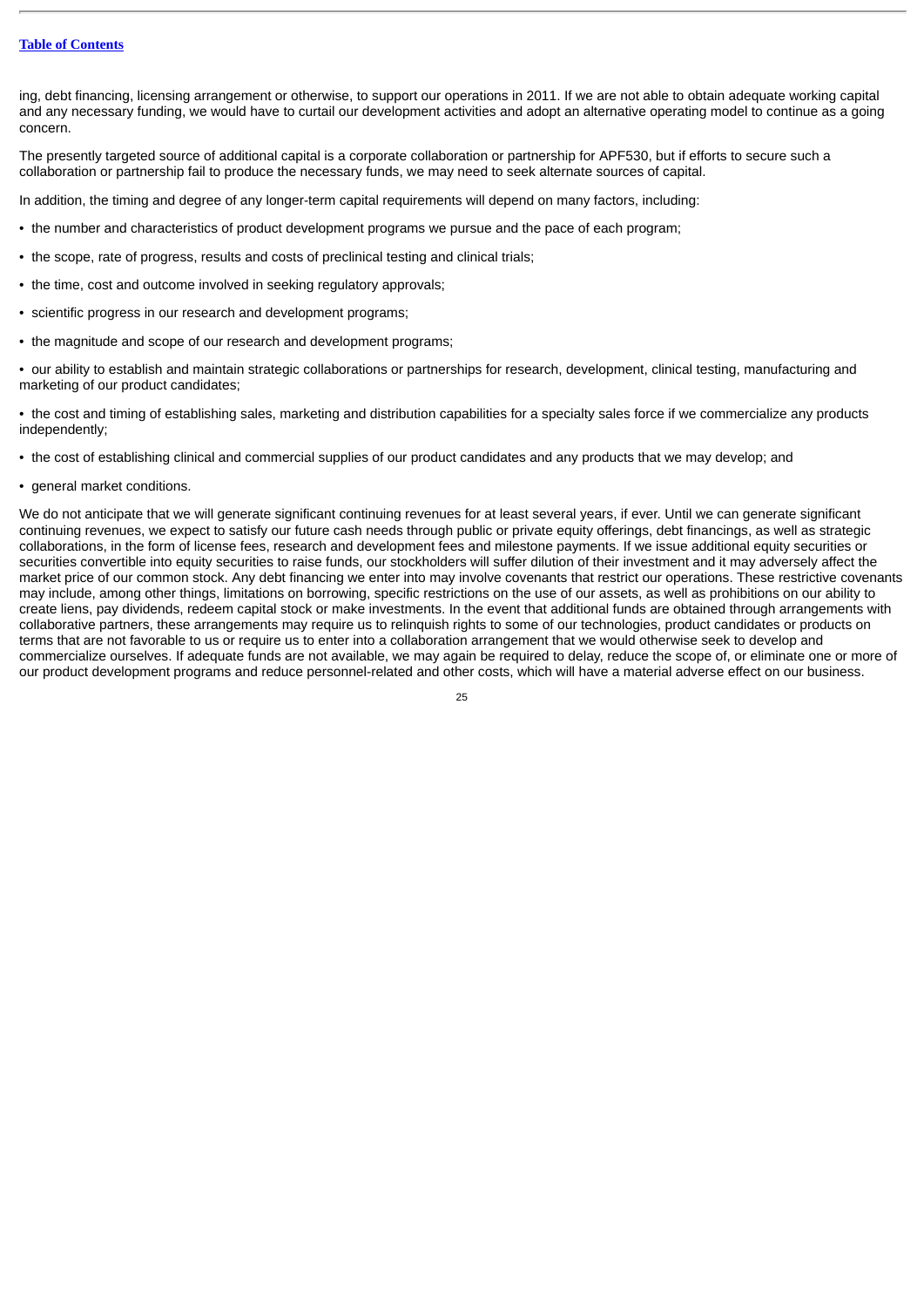**The general economic environment in which we operate is experiencing unprecedented weakness and volatility.**

Our ability to secure the additional capital necessary for implementation of our longer-term business plans and general corporate continuity may be diminished by the recent and continuing negative business conditions and financial markets. For example, the difficulty in obtaining additional capital necessary to develop our other product candidates has led us to temporarily suspend such development programs.

# **We depend on our collaborators as a source of capital and to help us complete the process of developing and testing our products.**

Our strategy for the development, clinical testing and commercialization of our products requires entering into collaborations with corporate partners, licensors, licensees and others. These collaborations are critical to funding our operations and our success in bringing our products and product candidates to the market and promoting such marketed products profitably. We are dependent upon the subsequent success of these other parties in performing their respective responsibilities and the cooperation of our partners. Our collaborators may not cooperate with us or perform their obligations under our agreements with them. We cannot control the amount and timing of our collaborators' resources that will be devoted to our research activities related to our collaborative agreements with them. Our collaborators may choose to pursue existing or alternative technologies in preference to those being developed in collaboration with us. We may prioritize other programs ahead of collaboration activities such that funding from these other parties could be reduced or deferred. Failure to make or maintain these arrangements, or a delay in a collaborative partner's performance, or factors that may affect our partner's sales may materially adversely affect our business, results of operations and financial condition.

Under agreements with collaborators, we may rely significantly on them, among other activities, to:

- fund research and development activities with us;
- pay us fees upon the achievement of milestones; and
- market for or with us any commercial products that result from our collaborations.

# **Suspension of our pipeline development program will delay potential realization of value from new products.**

Further development of our pipeline products has been temporarily deferred in order to focus, both managerial and financial resources on the approval of APF530. This action will delay the planned development of these products, reducing their potential commercial value.

# **Clinical trials are expensive and may not result in commercially viable products.**

Conducting clinical trials is a lengthy, time-consuming and expensive process. For example, we have incurred significant expenses in developing APF530, and even if approved, it may not result in a commercially viable product. Before obtaining regulatory approvals for the commercial sale of any products, we, or our partners, must demonstrate through preclinical testing and clinical trials that our product candidates are safe and effective for use in humans. We have incurred and will continue to incur substantial expense and devote a significant amount of time to preclinical testing and clinical trials.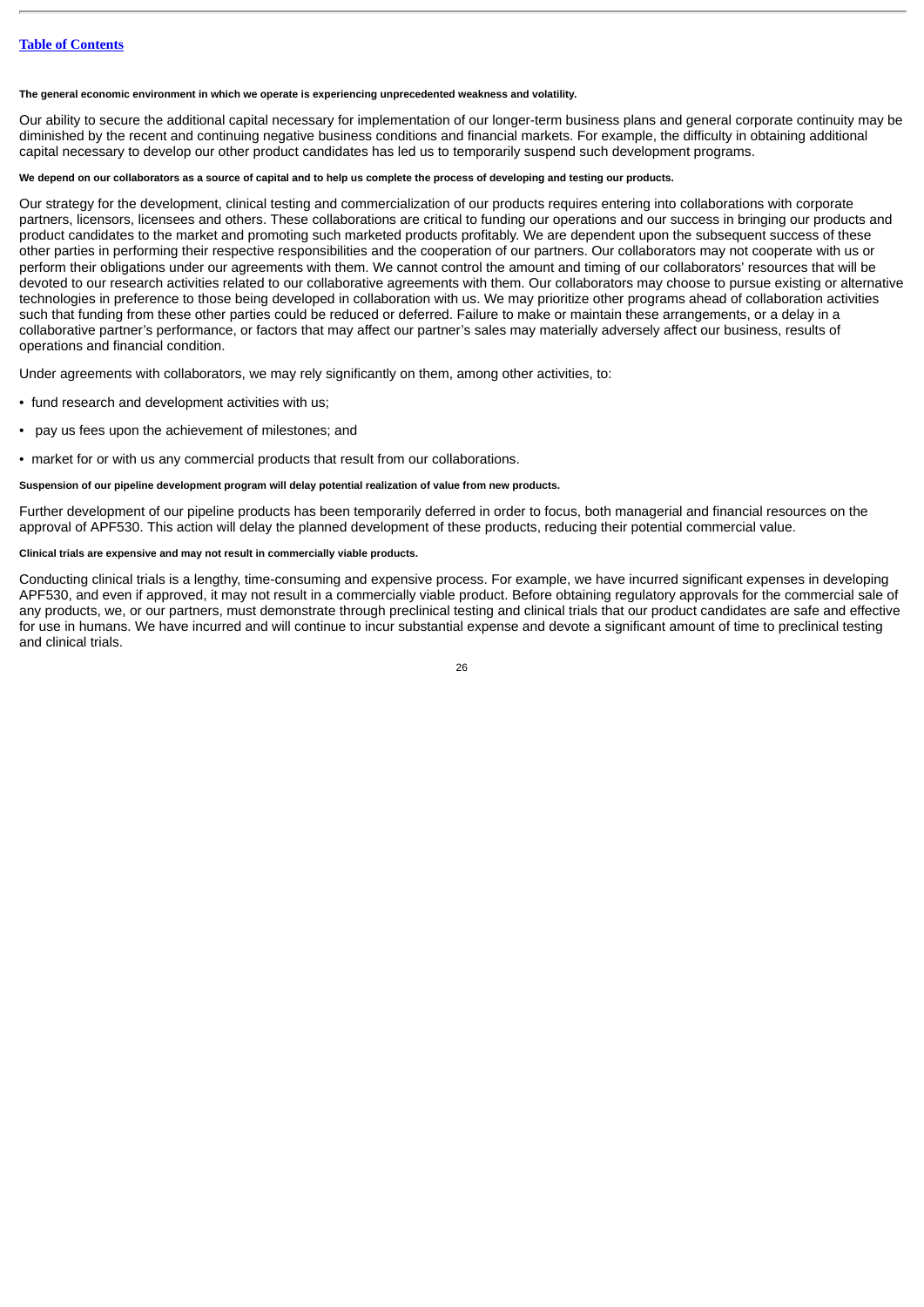# **Table of [Contents](#page-1-0)**

Our business, results of operations and financial condition may be materially adversely affected by any delays in, or termination of, our clinical trials. Factors impacting our ability to generate commercially viable products through the conduct of clinical trials include:

- insufficient funds to continue necessary clinical trials;
- inability to find partners;
- failure of clinical trials to demonstrate the safety and efficacy of our products to the extent necessary to obtain regulatory approvals;
- failure of preclinical testing and early clinical trials to predict results of later clinical trials;
- delay in completion of clinical trials, resulting in increased costs; and
- inability to obtain regulatory approval of our products following completion of clinical trials, or delays in obtaining such approvals.

There can be no assurance that if our clinical trials are successfully initiated and completed, we will be able to obtain approval by the FDA in the United States or similar application to other regulatory authorities elsewhere in the world, in a timely manner, if at all. If we are unable to obtain approval by the FDA or other regulatory authorities elsewhere in the world, we will be unable to commercialize that product. These authorities can and do reject NDAs and require additional clinical trials, even when product candidates have performed well or have achieved favorable results in clinical trials. If we fail to commercialize one or more of our product candidates, we may be unable to generate sufficient revenues to attain profitability and our reputation in the industry and in the investment community would likely be damaged, each of which would cause our stock price to decrease.

# **Delays in clinical testing could increase our costs and delay our ability to obtain regulatory approval and commercialize our product candidates.**

Before we, or our collaborators, can file for regulatory approval for the commercial sale of our potential products, the FDA requires extensive preclinical safety testing and clinical trials to demonstrate their safety and efficacy. Significant delays in preclinical and clinical testing could materially impact our product development costs and delay regulatory approval of our product candidates. For example, enrollment in the Phase 3 trial for APF530 was slower than we expected, resulting in delays in our development timeline and increased costs. Completing clinical trials in a timely manner depends on, among other factors:

- obtaining regulatory approval to commence a trial;
- obtaining clinical materials:
- reaching agreement on acceptable clinical study terms with prospective sites and clinical research organizations;
- obtaining institutional review board approval to conduct a study at a prospective site; and
- recruiting patients to participate in a study.

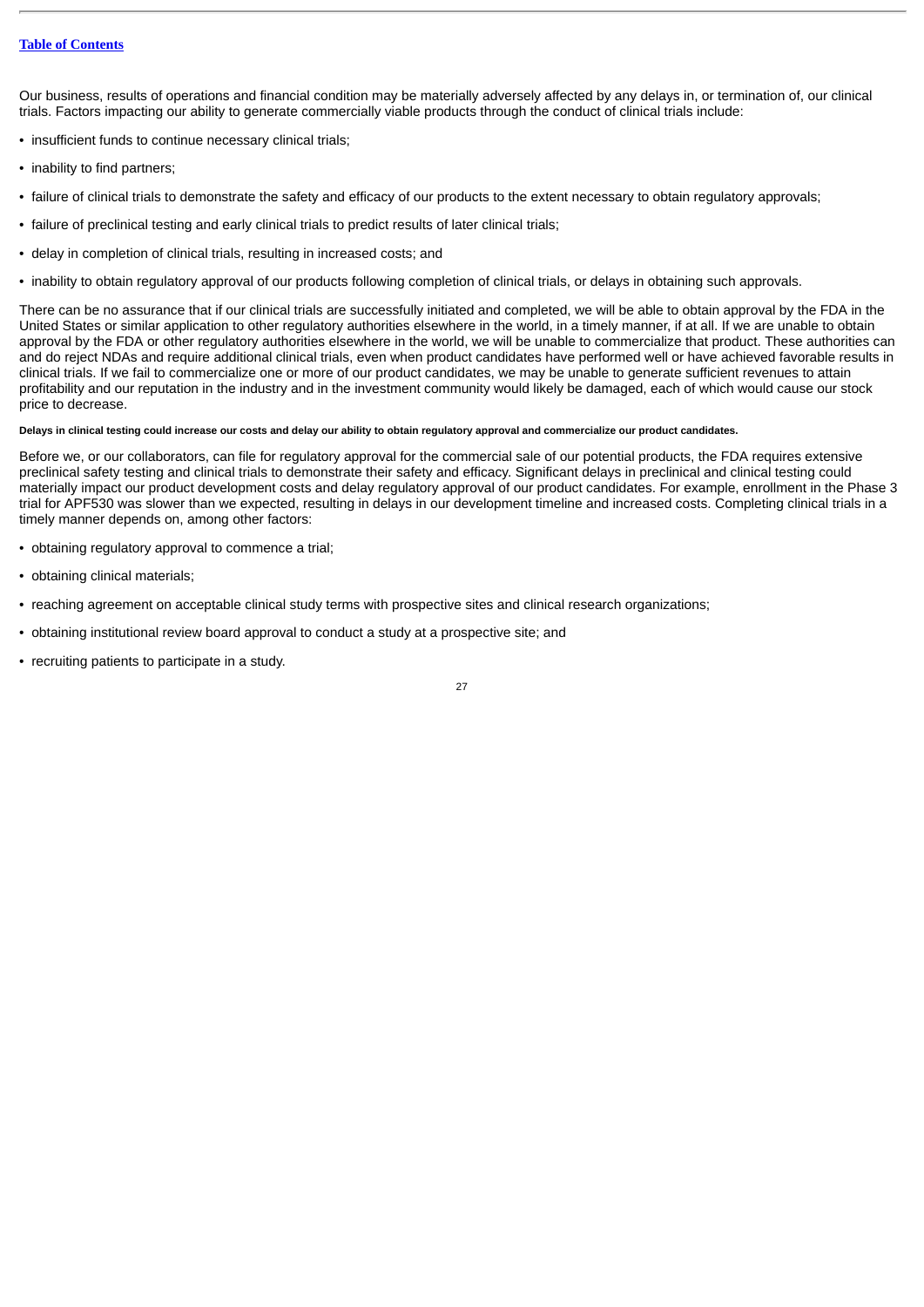Additionally, our current suspension of development work on our pipeline products will delay clinical testing of these products and their possible regulatory approvals, potentially reducing their eventual competitiveness and commercial values.

#### We rely on third parties to conduct our clinical trials, and their failure to perform their obligations in a timely and competent manner may delay development and **commercialization of our product candidates.**

We used clinical research organizations in the United States, India and Poland to oversee our clinical trial of APF530 and we expect to use the same or similar organizations for our future clinical trials. There are numerous alternative sources to provide these services; however, we may face delays outside of our control if these parties do not perform their obligations in a timely or competent fashion, or if we are forced to change service providers. Different cultural and operational issues in foreign countries could cause delays or unexpected problems with the patient enrollments or with the data obtained from those locations. If we experience significant delays in the progress of our clinical trials and in our plans to file NDAs or problems with the quality of data derived from various clinical sites, the prospects for approval our products in general and on a timely basis could decrease.

# **We have yet to demonstrate the full commercial viability of our delivery technology, and we cannot be certain that attainment of such a goal can be accomplished.**

Our bioerodible drug delivery technology is at an early stage of development. We may not be able to substantiate the capability of our drug delivery technology for a variety of reasons:

- selection of inappropriate therapeutic compound for delivery;
- selection of inappropriate use or application for the particular product candidate;
- failure to receive regulatory approval on a timely basis or at all; or
- difficulties with manufacturing in commercial quantities at an acceptable cost.

Successful development of delivery technologies requires significant preclinical and clinical testing prior to regulatory approval, if any. Because of these scientific, regulatory and commercial hurdles, any program could be abandoned or otherwise fail, even after significant resources have been expended.

# **If any products that we or our collaborators may develop do not attain adequate market acceptance by healthcare professionals and patients, our business prospects and results of operations will suffer.**

Even if a product candidate receives regulatory approval for commercial sale, the revenue received, or to be received, from the sale of the product may not be significant and will depend on many factors that are outside of our control. Factors that may affect revenue from our product candidates, if and when approved, include:

• perception of physicians and other members of the health care community of their safety and efficacy relative to that of competing products;

• cost-effectiveness;

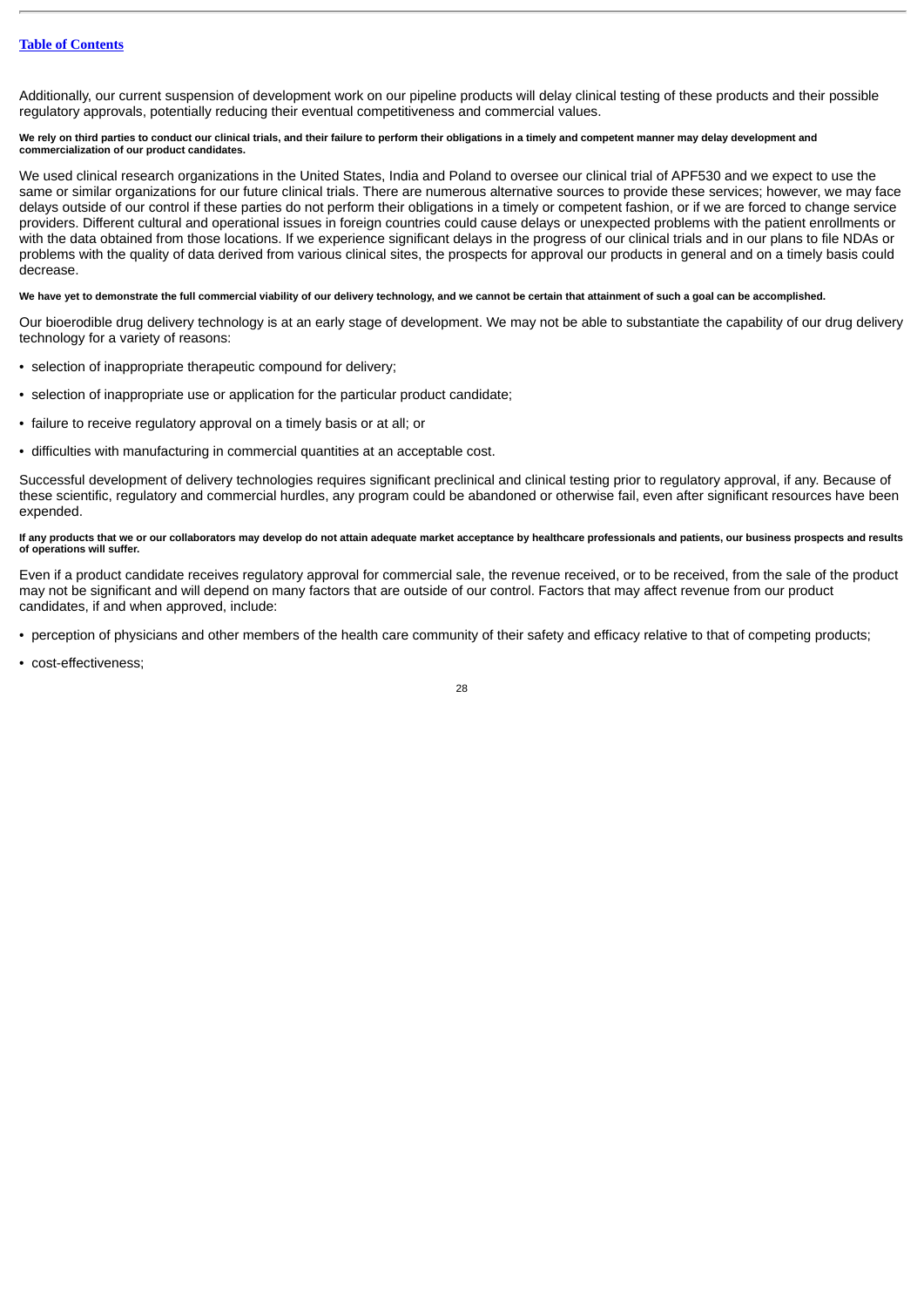# **Table of [Contents](#page-1-0)**

- patient and physician satisfaction with these products;
- ability to manufacture commercial products successfully and on a timely basis;
- cost and availability of raw materials;
- market size for these products;
- reimbursement policies of government and third-party payors;
- unfavorable publicity concerning these products or similar drugs;
- the introduction, availability and acceptance of competing treatments, including those of our collaborators;
- adverse event information relating to these products;
- product labeling or product insert required by the FDA or regulatory authorities in other countries;
- the regulatory developments related to the manufacture or continued use of these products;
- extent and effectiveness of sales and marketing and distribution support for the products; and
- our collaborators' decisions as to the timing of product launches, pricing and discounting.

Our product revenue will be adversely affected if, due to these or other factors, the products we or our collaborators are able to commercialize do not gain significant market acceptance.

# **We depend on contract manufacturers and collaborators for manufacturing our products; if they do not perform as expected, our revenue and customer relations will suffer.**

We do not own or operate manufacturing facilities for the production of clinical or commercial quantities of any product. Our ability to develop and commercialize any products we may develop will depend in part on our ability to manufacture, or arrange for collaborators or other parties to manufacture, our products at a competitive cost, in accordance with regulatory requirements, and in sufficient quantities for clinical testing and eventual commercialization. We do not intend to develop or acquire facilities to manufacture any of our product candidates for clinical trials or commercial purposes in the foreseeable future. We rely on a small number of third-party manufacturers to produce our compounds and expect to continue to do so to meet the preclinical and clinical requirements of our potential products and for all of our commercial needs, some of which are our sole source suppliers at present. We have no long-term agreements with any of these third parties. We may not be able to extend these agreements at satisfactory terms, or at all, and we may not be able to find a replacement contract manufacturer at satisfactory terms or on a timely basis. Additionally, difficult economic conditions may cause operational and financial problems for our third party suppliers, resulting in their failure and disruption to our operations.

Further, our contract manufacturers and our collaborators are required to comply with FDA requirements related to product testing, quality assurance, manufacturing and records and documentation. Our contract manufacturers, or our collaborators,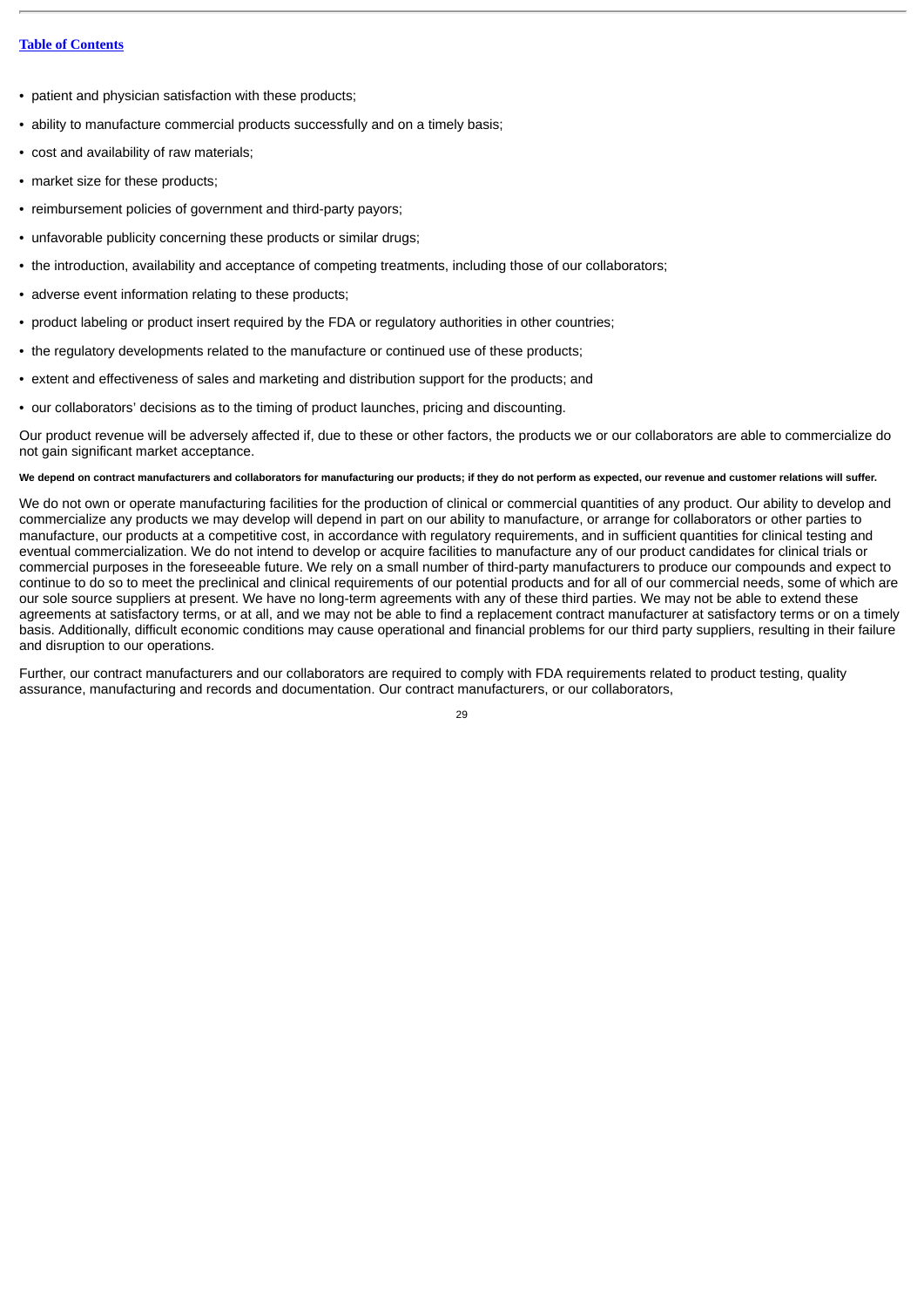may not be able to comply with the applicable FDA regulatory requirements. They may be required to pass an FDA pre-approval inspection for conformity with cGMPs before we can obtain approval to manufacture, and will be subject to ongoing, periodic, unannounced inspection by the FDA and corresponding state agencies to ensure strict compliance with cGMP, and other applicable government regulations and corresponding foreign standards. If we and our contract manufacturers fail to achieve and maintain high manufacturing standards in compliance with cGMP regulations, we may experience manufacturing errors resulting in patient injury or death, product recalls or withdrawals, delays or interruptions of production or failures in product testing or delivery, delay or prevention of filing or approval of marketing applications for our products, cost overruns or other problems that could seriously harm our business. We are aware that one particular contract manufacturer has previously received Form 483 notices from the FDA and has worked to address the deficiencies identified in these notices. The remediation efforts may not be adequate to address the deficiencies or the manufacturer may not stay in compliance with FDA requirements in the future. Not complying with FDA requirements could result in an enforcement or other action, prevent commercialization of our product candidates and impair our reputation and results of operations.

Any performance failure on the part of our contract manufacturers could delay clinical development or regulatory approval of product candidates or commercialization of our future products, depriving us of potential product revenue and resulting in additional losses. In addition, our dependence on a third party for manufacturing may adversely affect our future profit margins and limit our ability to commercialize products on a timely and competitive basis. Our ability to replace an existing manufacturer may be difficult because the number of potential manufacturers is limited, and the FDA must approve any replacement manufacturer before we can begin manufacturing APF530 or any of our other product candidates. Such approval would require new testing and compliance inspections. It may be difficult or impossible for us to identify and engage a replacement manufacturer on acceptable terms in a timely manner, or at all.

APF530 or any of our other product candidates may be in competition with other products for access to the facilities of third parties. Consequently, APF530 or any of our other product candidates may be subject to manufacturing delays if collaborators or outside contractors give other companies' products greater priority than our products. For this and other reasons, our collaborators or third-party service providers may not be able to manufacture APF530 or any of our other product candidates in a cost-effective or timely manner. If not manufactured in a timely manner, the clinical development of any of our product candidates or their submission for regulatory approval could be delayed, and our ability to deliver products to market on a timely basis could be impaired or precluded.

To date, APF530 and our product candidates have been manufactured in small quantities for preclinical studies and clinical trials. If in the future APF530 or any of our product candidates are approved for commercial sale, we will need to manufacture our products in larger quantities. Significant scale-up of manufacturing may require additional process development and validation studies, which the FDA must review and approve. The commercial success of our products, including APF530 in the near-term, will be dependent upon the ability of our contract manufacturers to produce a product in commercial quantities at competitive costs of manufacture. The ability to do so cannot be presumed. Significant additional development work is required prior to any commercial launch of a product. In the case of APF530, the high viscosity of the product creates particularly challenging factors relative to attainable production rates and cost of manufacture. If APF530 receives regulatory approval, we plan to scale-up manufacturing for APF530 in order to realize important economies of scale. These scale-up activities would take time to implement, require additional capital investment, process development and validation studies, and FDA approval. We cannot guarantee that we will be successful in achieving competitive manufacturing costs through such scale-up activities.

 $2<sub>0</sub>$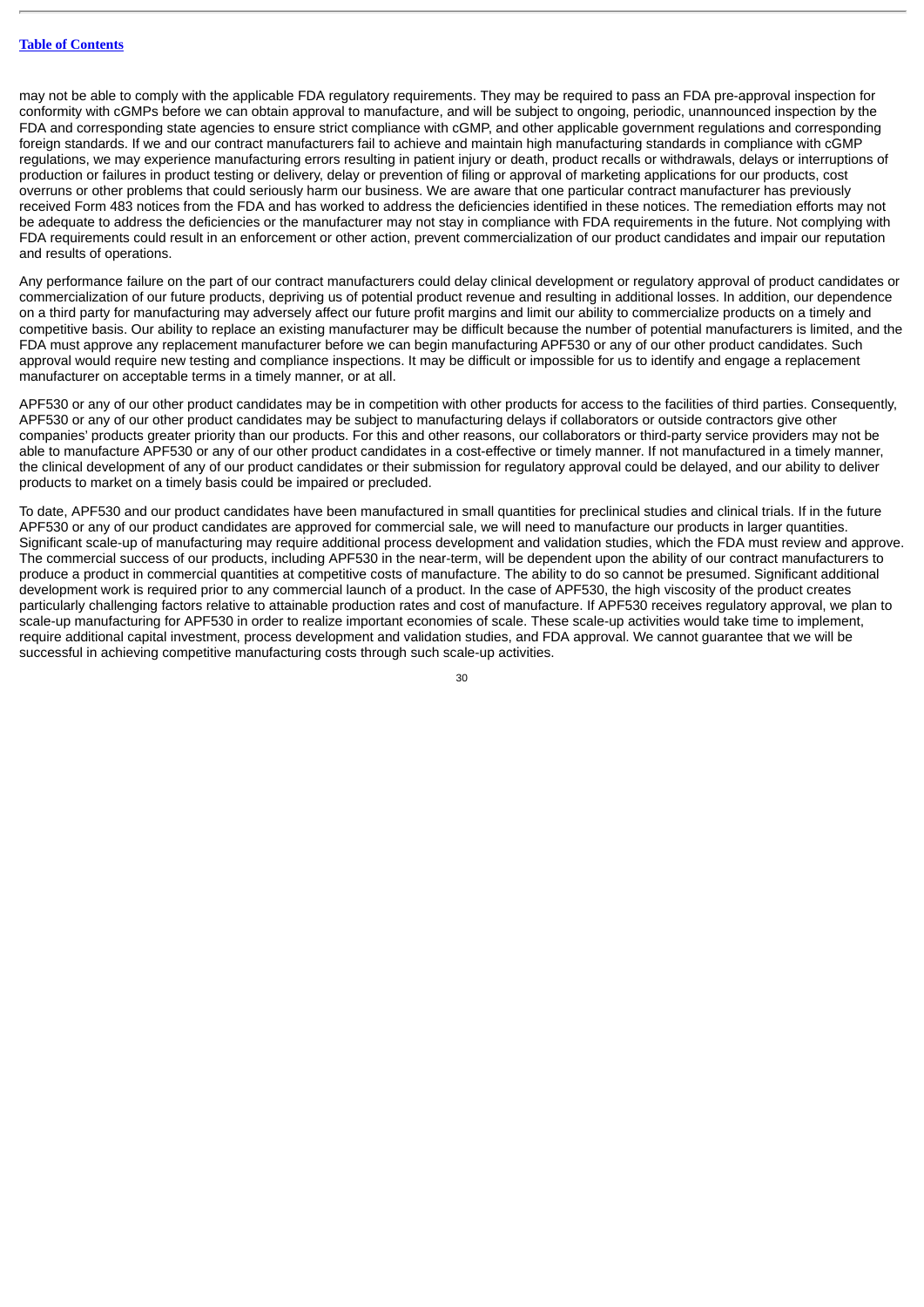**If we are unable to establish sales and marketing capabilities or enter into agreements with third parties to sell and market any products we may develop, we may be unable to generate product revenue.**

We do not currently have a sales organization for the sales, marketing and distribution of pharmaceutical products. In order to commercialize any products, we must build our sales, marketing, distribution, managerial and other non-technical capabilities or make arrangements with third parties to perform these services. We have not yet determined whether we will attempt to establish internal sales and marketing capabilities or enter into agreements with third parties to sell and market any products we may develop. We have no experience in developing, training or managing a marketing and sales force. The establishment and development of our own sales force to market any products we may develop will be expensive and time consuming and could delay any product launch, and we cannot be certain that we would be able to successfully develop this capacity. If we are unable to establish our sales and marketing capability or any other non-technical capabilities necessary to commercialize any product we may develop, we will need to contract with third parties to market and sell any products we may develop. If we are unable to establish adequate sales, marketing and distribution capabilities, whether independently or with third parties, we may not be able to generate product revenue and may not become profitable.

# **If we fail to comply with continuing federal, state and foreign regulations, we could lose our approvals to market drugs and our business would be seriously harmed.**

Following initial regulatory approval of any drugs we may develop, we will be subject to continuing regulatory review, including review of adverse drug experiences and clinical results that are reported after our drug products become commercially available. This would include results from any post-marketing tests or continued actions required as a condition of approval. The manufacturer and manufacturing facilities we use to make any of our drug candidates will be subject to periodic review and inspection by the FDA. If a previously unknown problem or problems with a product or a manufacturing and laboratory facility used by us is discovered, the FDA or foreign regulatory agency may impose restrictions on that product or on the manufacturing facility, including requiring us to withdraw the product from the market. Any changes to an approved product, including the way it is manufactured or promoted, often require FDA approval before the product, as modified, can be marketed. We and our contract manufacturers will be subject to ongoing FDA requirements for submission of safety and other post-market information. If we and our contract manufacturers fail to comply with applicable regulatory requirements, a regulatory agency may:

- issue warning letters;
- impose civil or criminal penalties;
- suspend or withdraw our regulatory approval;
- suspend or terminate any of our ongoing clinical trials;
- refuse to approve pending applications or supplements to approved applications filed by us;
- impose restrictions on our operations;
- close the facilities of our contract manufacturers; or
- seize or detain products or require a product recall.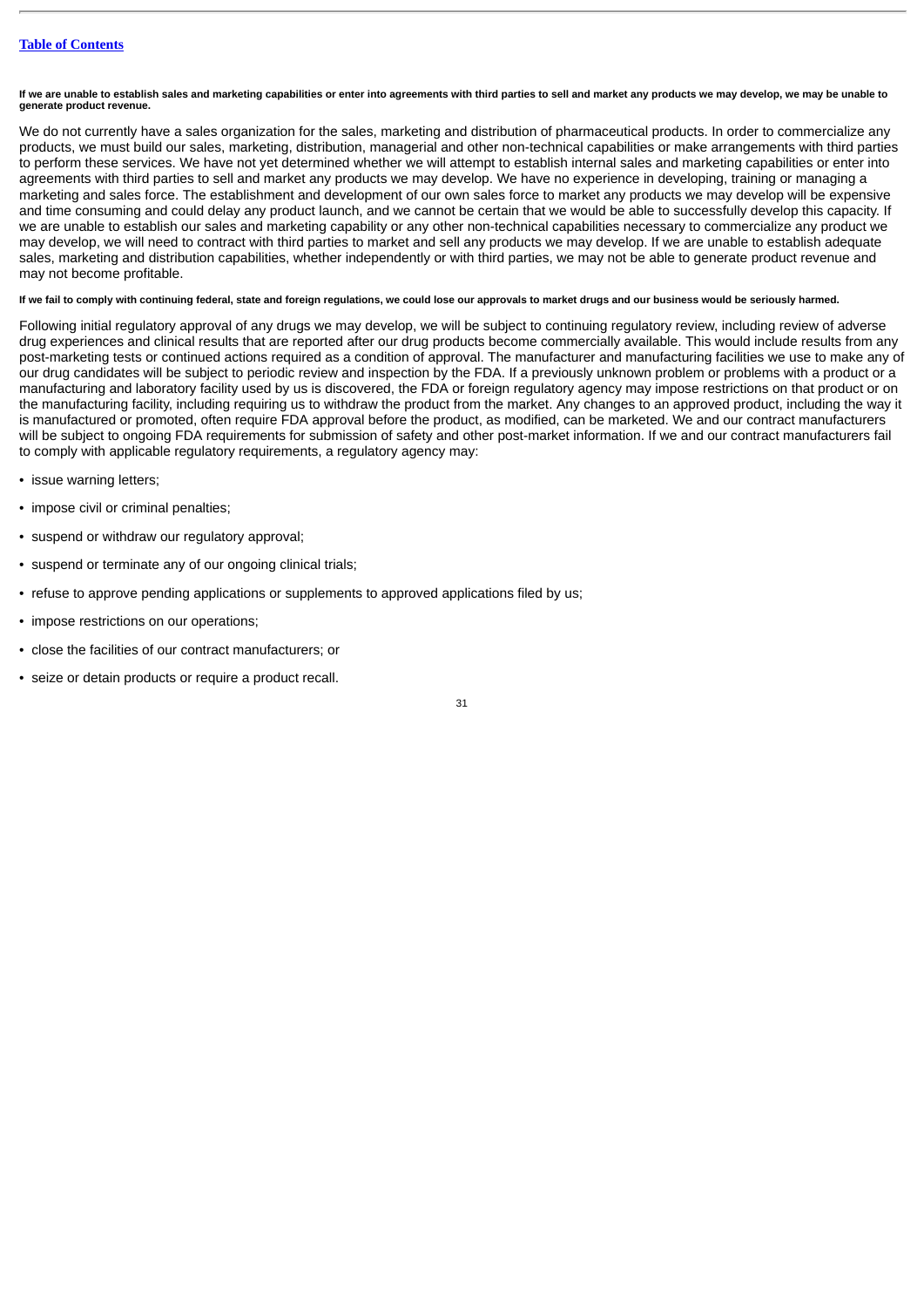Additionally, such regulatory review covers a company's activities in the promotion of its drugs, with significant potential penalties and restrictions for promotion of drugs for an unapproved use. Sales and marketing programs are under scrutiny for compliance with various mandated requirements, such as illegal promotions to healthcare professionals. We are also required to submit information on our open and completed clinical trials to public registries and databases; failure to comply with these requirements could expose us to negative publicity, fines and penalties that could harm our business.

### **If we are unable to recruit and retain skilled employees, we may not be able to achieve our objectives.**

We depend on a small number of key management and technical personnel. Retaining our current employees and recruiting qualified scientific personnel to perform future research and development work will be critical to our success. While recent pharmaceutical and biotechnology industry layoffs have somewhat mitigated a usual shortage of skilled personnel in our industry, competition is always present for experienced scientists, and an inability to recruit or retain sufficient skilled personnel could result in delays to product development or approval, loss of sales and diversion of management resources. If we lose members of our senior management team, we may not be able to find suitable replacements and our business may be harmed as a result. Further proactive reductions in our workforce, such as occurred in November 2008 and May 2009, could create difficulties in our ability to perform the activities necessary to accomplish our operational and strategic goals.

# **We face intense competition from other companies.**

APF530 is expected to face significant competition for the prevention of delayed CINV, principally from Eisai/MGI Pharma's Aloxi (palonosetron). In addition to Aloxi, APF530 will compete with entrenched products for prevention of acute CINV including Roche's Kytril (granisetron), GlaxoSmithKline's Zofran (ondansetron) and Aventis' Anzemet (dolasetron). Generic versions of certain of these products are also marketed by other companies. We are also aware of several companies which have developed or are developing both generic and new formulations of granisetron, including transdermal formulations such as ProStrakan's Sancuso® (granisetron transdermal patch) and Hana Biosciences' Zensana™ (oral ondansetron), which has been licensed to Par Pharmaceuticals. APF112 is expected to face competition from two injectable controlled release bupivicane products, Durect Corporation's Posidur™ and Pacira Pharmaceutical's Exparel™ DepoBupivacaine.

There are several companies that are developing new formulations of existing drugs using novel drug delivery technologies. Many of these companies have substantially greater financial, research and development, manufacturing, sales and marketing, distribution resources and experience than we do. The following are some of our major competitors among drug delivery system developers: Alkermes, Inc., Depomed, Inc., Durect Corporation, and Pacira Pharmaceuticals, Inc.

Smaller or early stage companies and research institutions may also prove to be significant competitors, particularly through collaborative arrangements with large and established pharmaceutical companies. We will also face competition from these parties in recruiting and retaining qualified scientific and management personnel, establishing clinical trial sites and patient registration for clinical trials, and acquiring and inlicensing technologies and products complementary to our programs or potentially advantageous to our business. If any of our competitors succeed in obtaining approval from the FDA or other regulatory authorities for their products sooner than we do or for products that are more effective or less costly than ours, our commercial opportunity could be significantly reduced.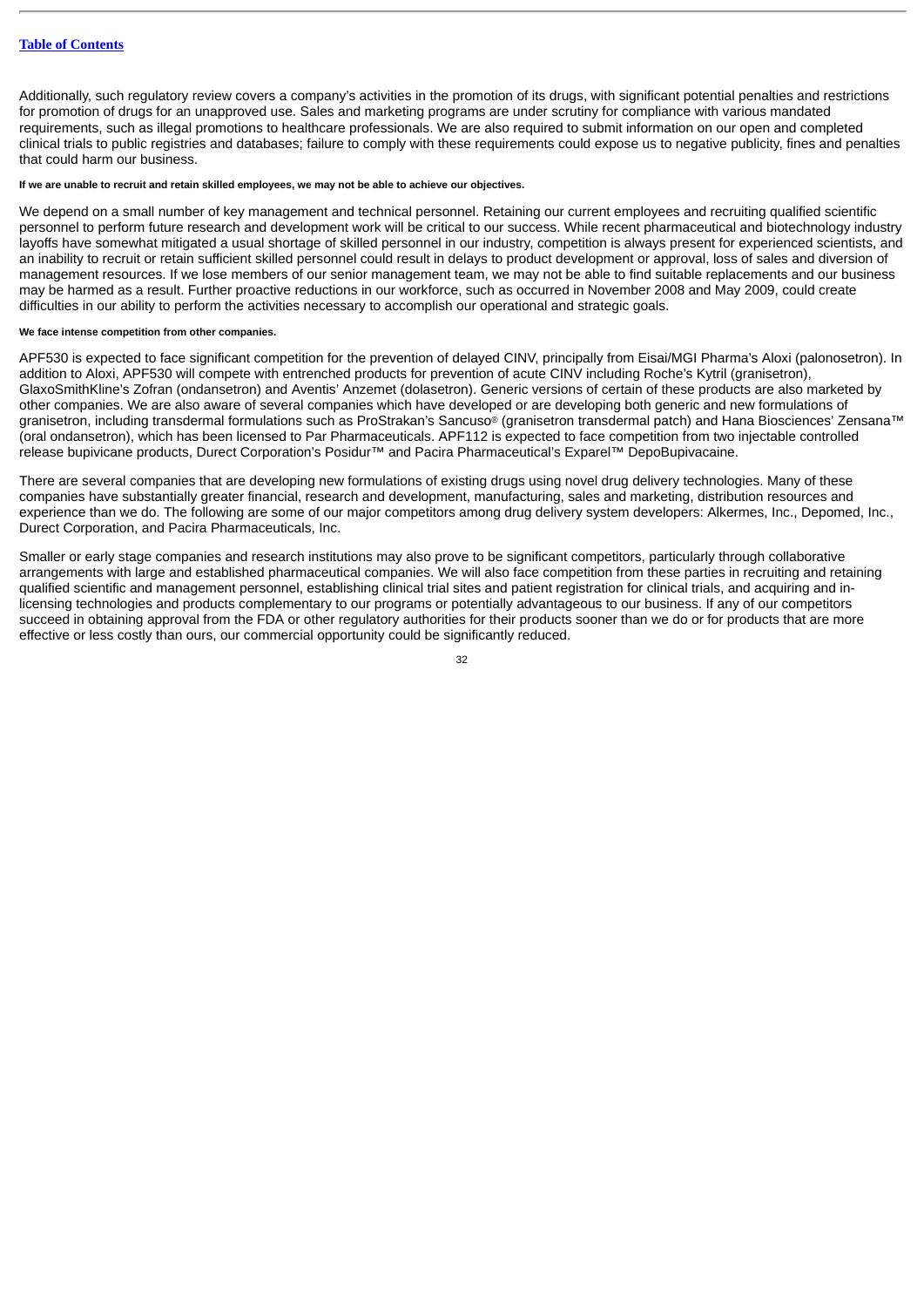Major technological changes can happen quickly in the biotechnology and pharmaceutical industries, and the development of technologically improved or different products or drug delivery technologies may make our product candidates or platform technologies obsolete or noncompetitive.

# **Because we, or our collaborators must obtain regulatory approval to market our products in the United States and foreign jurisdictions, we cannot predict whether or when we will be permitted to commercialize our products.**

Federal, state and local governments in the United States and governments in other countries have significant regulations in place that govern many of our activities. The preclinical testing and clinical trials of the products that we develop ourselves, or that our collaborators develop are subject to government regulation and may prevent us from creating commercially viable products from our discoveries. These regulations and their application may change making it more difficult or prohibitive to develop our products. In addition, the sale by us, or our collaborators, of any commercially viable product will be subject to government regulation from several standpoints, including the processes of:

- manufacturing;
- labeling;
- distributing;
- advertising and promoting; and
- selling and marketing.

**If we cannot establish pricing of our product candidates acceptable to the United States or foreign governments, insurance companies, managed care organizations and other payors, or arrange for favorable reimbursement policies, any product sales will be severely hindered.**

The continuing efforts of the United States and foreign governments, insurance companies, managed care organizations and other payors of health care costs to contain or reduce costs of health care may adversely affect our ability to generate adequate revenues and gross margins to make the products we develop commercially viable. Our ability to commercialize any product candidates successfully will depend in part on the extent to which governmental authorities, private health insurers and other organizations establish appropriate reimbursement levels for the cost of any products and related treatments.

In certain foreign markets, the pricing of prescription pharmaceuticals is subject to government control. In the United States, given recent federal and state government initiatives directed at lowering the total cost of health care, the U.S. Congress and state legislatures will likely continue to focus on health care reform, the cost of prescription pharmaceuticals and on the reform of the Medicare and Medicaid systems. The trend toward managed health care in the United States, which could significantly influence the purchase of health care services and products, as well as legislative proposals to reform health care, control pharmaceutical prices or reduce government insurance programs, may result in lower prices for our product candidates. While we cannot predict whether any legislative or regulatory proposals affecting our business will be adopted, the announcement or adoption of these proposals could have a material and adverse effect on our potential revenues and gross margins.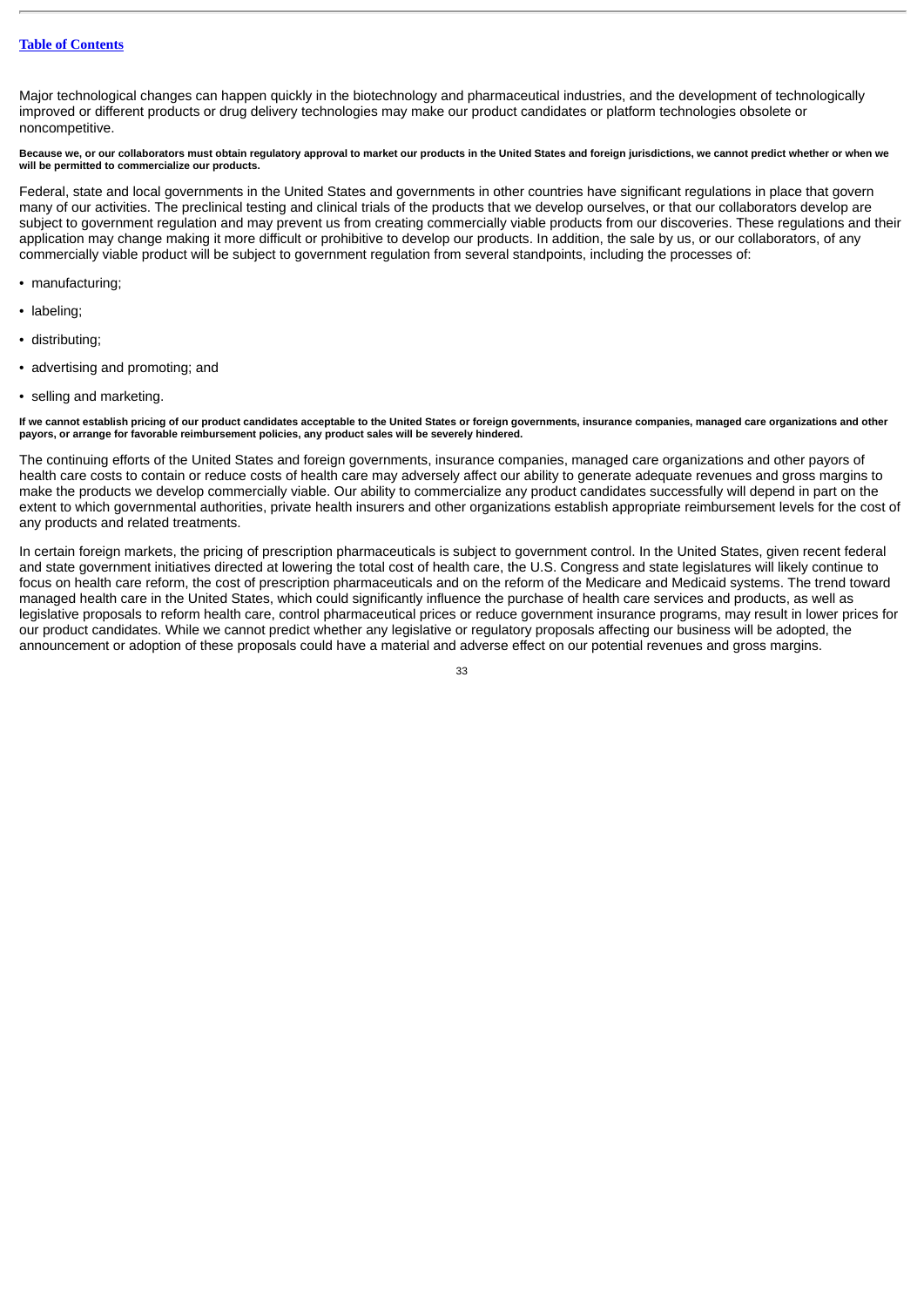**Our business strategy includes the entry into additional collaborative agreements. We may not be able to enter into additional collaborative agreements or may not be able to negotiate commercially acceptable terms for these agreements.**

Our current business strategy includes the entry into additional collaborative agreements for the development and commercialization of our delivery technologies. The negotiation and consummation of these types of agreements typically involve simultaneous discussions with multiple potential collaborators and require significant time and resources from our officers, business development, legal and research and development staff. In addition, in attracting the attention of pharmaceutical and biotechnology company collaborators, we compete with numerous other third parties with product opportunities as well the collaborators' own internal product opportunities. We may not be able to consummate additional collaborative agreements, or we may not be able to negotiate commercially acceptable terms for these agreements. If we do not consummate additional collaborative agreements, we may have to consume money more rapidly on our product development efforts, continue to defer development activities or forego the exploitation of certain geographic territories, any of which could have a material adverse effect on our business.

# **If we or our collaborators cannot arrange for adequate third-party reimbursement for our products, our future revenue will suffer.**

In both domestic and foreign markets, sales of our potential products will depend in substantial part on the availability of adequate reimbursement from third-party payors such as government health administration authorities, private health insurers and other organizations. Third-party payors often challenge the price and cost-effectiveness of medical products and services and such pressure may increase in the future. Significant uncertainty exists as to the adequate reimbursement status of newly approved health care products. Any products we are able to successfully develop may not be reimbursable by third-party payors. In addition, our products may not be considered cost-effective and adequate third-party reimbursement may not be available to enable us to maintain price levels sufficient to realize a profit. Legislation and regulations affecting the pricing of pharmaceuticals may change before our products are approved for marketing and any such changes could further limit reimbursement. Reimbursement policies utilized by our collaborators or ourselves may be challenged by regulatory entities, with resultant fines, negative publicity and the need to implement changes that reduce the utilization of our products. If any products we develop do not receive adequate reimbursement, our revenue will be severely limited.

# **Our inability to obtain specialized materials could slow down our product development process.**

Some of the critical materials and components used in our products in development are sourced from a single supplier. An interruption in supply of a key material could significantly delay our research and development process or increase our expenses.

Specialized materials must often be manufactured for the first time for use in drug delivery technologies, or materials may be used in the technologies in a manner different from their customary commercial uses. The quality of materials can be critical to the performance of a drug delivery technology, so a reliable source of a consistent supply of materials is important. Materials or components needed for our drug delivery technologies may be difficult to obtain on commercially reasonable terms, particularly when relatively small quantities are required, or if the materials traditionally have not been used in pharmaceutical products.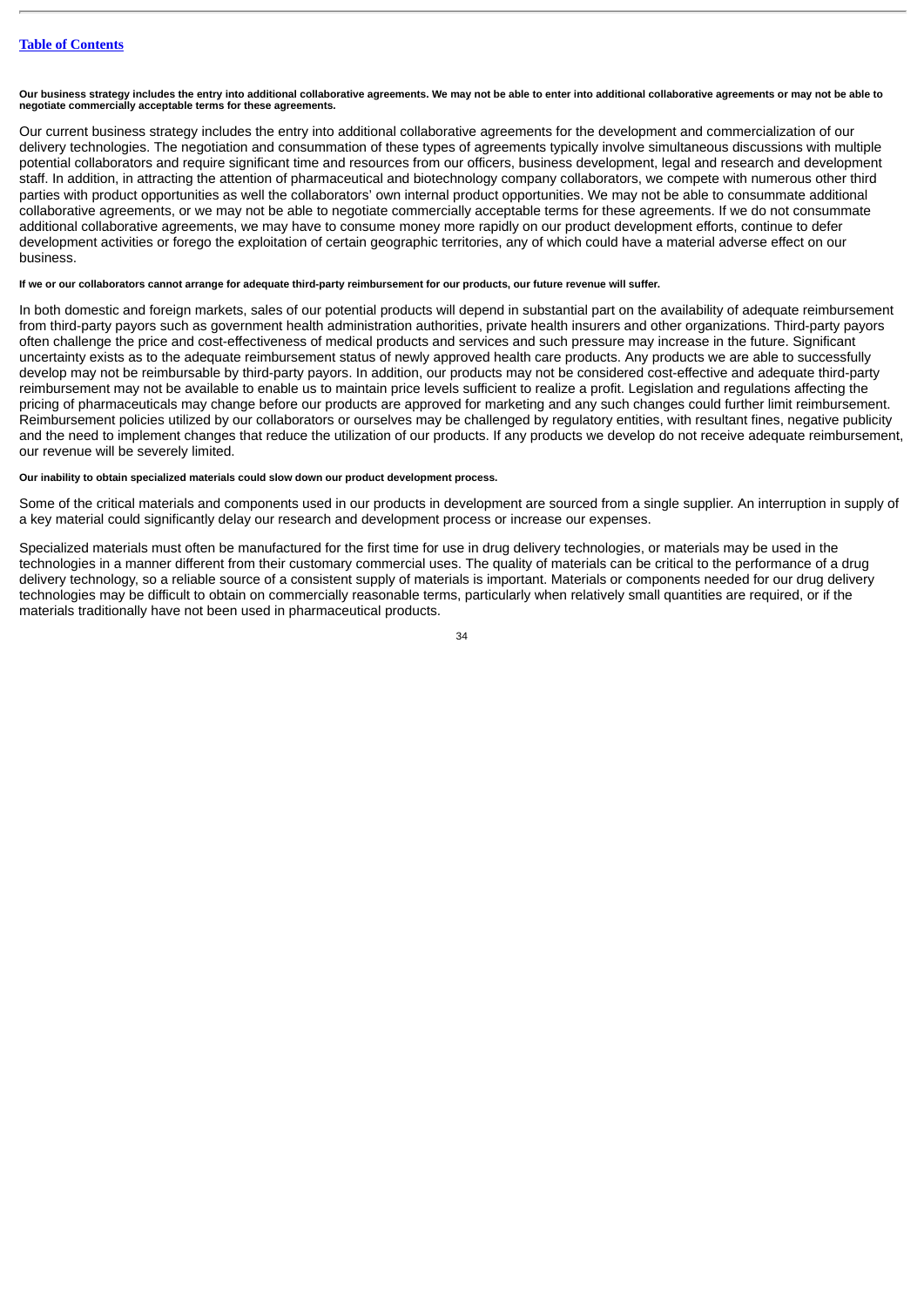If we are unable to adequately protect or enforce our intellectual property rights or secure rights to third-party patents, we may lose valuable assets, experience reduced market<br>share or incur costly litigation to protect

Our success will depend in part on our ability to obtain patents, maintain trade secret protection as well as successfully defending these patents against challenges, while operating without infringing the proprietary rights of others. We have filed a number of U.S. patent applications on inventions relating to the composition of a variety of polymers, specific products, product groups and processing technology. In addition to obtaining patents in a number of foreign countries, we have also filed U.S. and foreign patent applications on our polymer technology with the PCT, the European Patent Office, Australia, Canada, China, Hong Kong, Japan, South Korea, Singapore and Taiwan. We have a total of 21 issued U.S. patents and an additional 77 issued (or registered) foreign patents. The patents on the bioerodible technologies expire between January 2016 and November 2023. Our existing patents may not cover future products, additional patents may not be issued, and current patents, or patents issued in the future, may not provide meaningful protection or prove to be of commercial benefit.

The patent positions of pharmaceutical companies, including ours, are uncertain and involve complex legal and factual questions. In addition, the coverage claimed in a patent application can be significantly reduced before the patent is issued. Consequently, our patent applications, or those that are licensed to us, may not issue into patents, and any issued patents may not provide sufficient protection for our product candidates or provide sufficient protection to afford us a commercial advantage against competitive technologies or may be held invalid if challenged or circumvented. Patent applications in the United States are maintained in confidence for at least 18 months after their filing. Consequently, we cannot be certain that the patent applications we are pursuing will lead to the issuance of any patent or be free from infringement or other claims from other parties. Our competitors may also independently develop products similar to ours or design around or otherwise circumvent patents issued to us or licensed by us. In addition, the laws of some foreign countries may not protect our proprietary rights to the same extent as the U.S. law.

We are party to collaborative agreements. These agreements subject us to obligations which must be fulfilled and require us to manage complex relationships with third parties. If we are unable to meet our obligations or manage our relationships with our collaborators under these agreements, or enter into additional collaboration agreements, or if our existing collaborations are terminated or not extended on terms as beneficial as we anticipate, our revenue may decrease. Our third-party collaborators have entered into these agreements based on the exclusivity that our intellectual property rights confer on the products being developed. The loss or diminution of our intellectual property rights could result in a decision by our third-party collaborators to terminate their agreements with us. In addition, these agreements are generally complex and contain provisions that could give rise to legal disputes, including potential disputes concerning ownership of intellectual property and data under collaborations. Such disputes can lead to lengthy, expensive litigation or arbitration requiring us to devote management time and resources to such dispute which we would otherwise spend on our business.

We also rely upon trade secrets, technical know-how and continuing technological innovation to develop and maintain our competitive position. We require our employees, consultants, advisors and collaborators to execute appropriate confidentiality and assignment-of-inventions agreements with us. These agreements typically provide that all materials and confidential information developed or made known to the individual during the course of the individual's relationship with us is to be kept confidential and not disclosed to third parties except in specific circumstances, and that all inventions arising out of the

individual's relationship with us shall be our exclusive property. These agreements may be breached, and in some instances,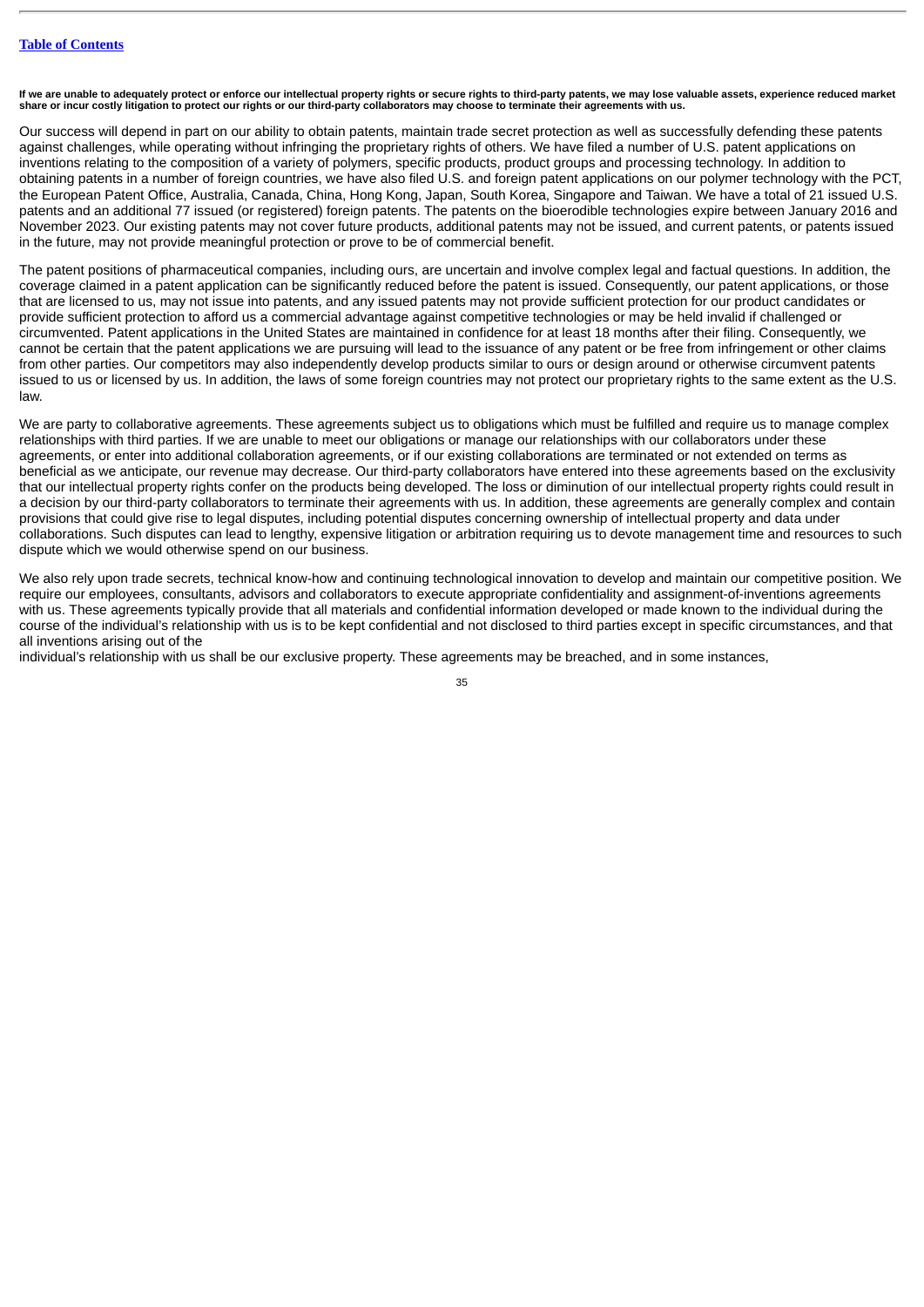we may not have an appropriate remedy available for breach of the agreements. Furthermore, our competitors may independently develop substantially equivalent proprietary information and techniques, reverse engineer our information and techniques, or otherwise gain access to our proprietary technology. We may be unable to meaningfully protect our rights in trade secrets, technical know-how and other non-patented technology. We may have to resort to litigation to protect our intellectual property rights, or to determine their scope, validity or enforceability. In addition, interference proceedings declared by the U.S. Patent and Trademark Office may be necessary to determine the priority of inventions with respect to our patent applications. Enforcing or defending our proprietary rights is expensive, could cause diversion of our resources and may not prove successful. In addition, courts outside the United States may be less willing to protect trade secrets. Costly and time-consuming litigation could be necessary to seek to enforce and determine the scope of our proprietary rights. Any failure to enforce or protect our rights could cause us to lose the ability to exclude others from using our technology to develop or sell competing products.

#### We may infringe on the intellectual property rights of others, and any litigation could force us to stop developing or selling potential products and could be costly, divert **management attention and harm our business.**

We must be able to develop products without infringing the proprietary rights of other parties. Because the markets in which we operate involve established competitors with significant patent portfolios, including patents relating to the composition of a variety of polymers, specific products, product groups and processing technology, it could be difficult for us to use our technologies or develop products without infringing the proprietary rights of others. We may not be able to design around the patented technologies or inventions of others and we may not be able to obtain licenses to use patented technologies on acceptable terms, or at all. If we cannot operate without infringing the proprietary rights of others, we will not be able to develop or commercialize some or all of our product candidates, and consequently will not be able to earn product revenue.

If we are required to defend ourselves in a lawsuit, we could incur substantial costs and the lawsuit could divert management attention, regardless of the lawsuit's merit or outcome. These legal actions could seek damages and seek to enjoin testing, manufacturing and marketing of the accused product or process. In addition to potential liability for significant damages, we could be required to obtain a license to continue to manufacture or market the accused product or process and any license required under any such patent may not be made available to us on acceptable terms, if at all.

Periodically, we review publicly available information regarding the development efforts of others in order to determine whether these efforts may violate our proprietary rights. We may determine that litigation is necessary to enforce our proprietary rights against others. Such litigation could result in substantial expense, regardless of its outcome, and may not be resolved in our favor.

Furthermore, patents already issued to us or our pending patent applications may become subject to dispute, and any disputes could be resolved against us. In addition, because patent applications in the United States are currently maintained in secrecy for a period of time prior to issuance, and patent applications in certain other countries generally are not published until more than 18 months after they are first filed, and because publication of discoveries in scientific or patent literature often lags behind actual discoveries, we cannot be certain that we were the first creator of inventions covered by our pending patent applications or that we were the first to file patent applications on such inventions.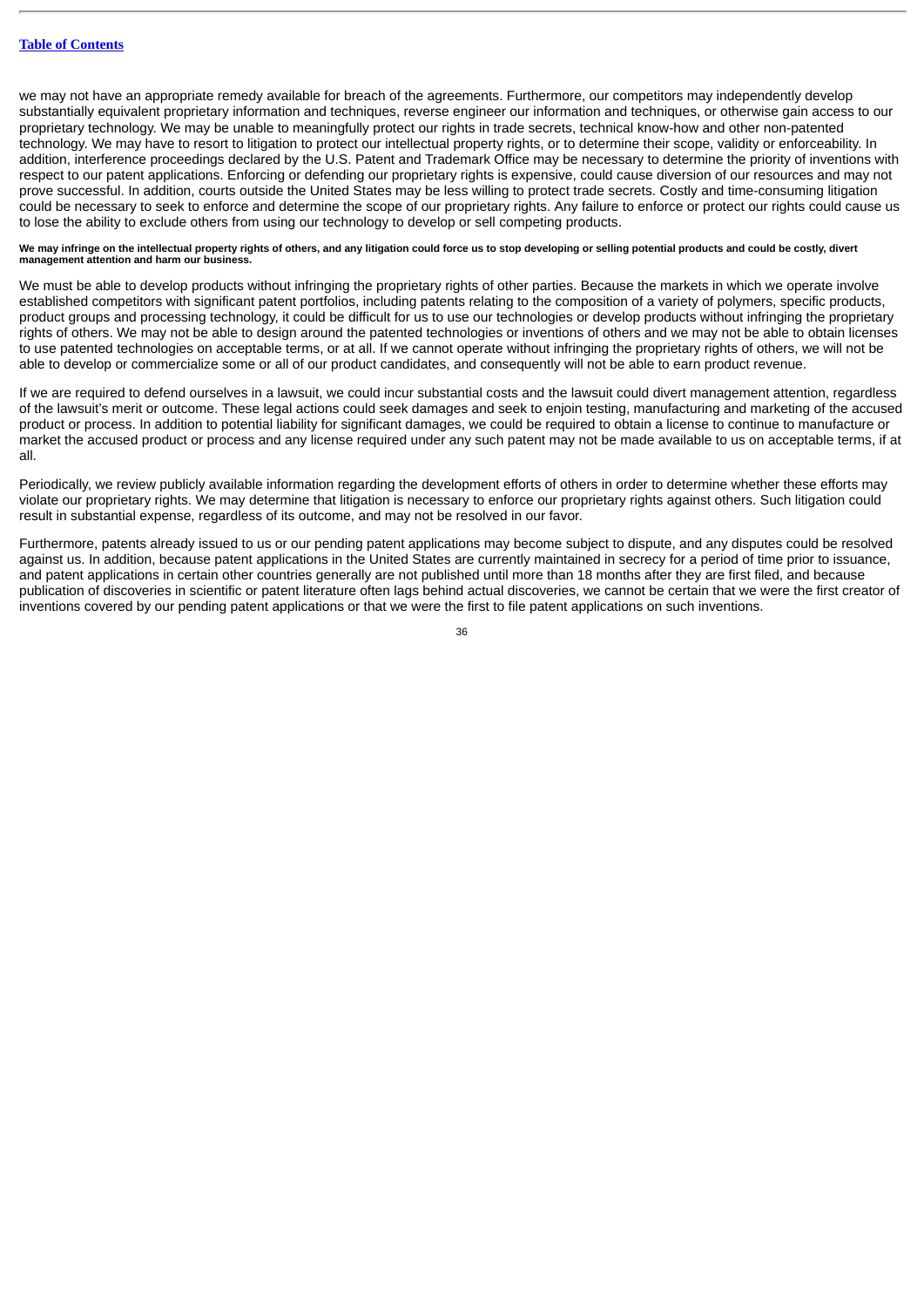**We are exposed to risks and increased expenses as a result of laws requiring smaller reporting company filers to evaluate internal controls over financial reporting.**

Section 404 of the Sarbanes-Oxley Act of 2002 (Section 404) requires our management to evaluate the effectiveness of our internal controls over financial reporting as of the end of each fiscal year, and to include a management report assessing the effectiveness of our internal control over financing reporting in our annual report on Form 10-K for each fiscal year. We expect that our independent auditors will be required to report on our internal control over financial reporting beginning with the year ending December 31, 2010. We and our independent registered public accounting firm may not be able to conclude on an ongoing basis that we have effective internal controls over financial reporting in accordance with Section 404. We have implemented an ongoing program to perform the system and process evaluation and testing we believe to be necessary to comply with these requirements. However, we cannot assure you that we will be successful in our efforts. We expect to incur increased expense and to devote additional management resources to Section 404 compliance. Any failure to implement required new or improved controls, or difficulties encountered in the implementation or operation of these controls, could harm our operating results and cause us to fail to meet our financial reporting obligations, which could adversely affect our business and reduce our stock price.

Our management, including our Chief Executive Officer and Chief Financial Officer, does not expect that our internal controls over financial reporting will prevent all errors and all fraud. A control system, no matter how well designed and operated, can provide only reasonable, not absolute, assurance that the control system's objectives will be met. We cannot assure you that we or our independent registered public accounting firm will not identify a material weakness in our internal controls in the future, which would require management and our independent registered public accounting firm to evaluate our internal controls as ineffective. If our internal controls over financial reporting are not considered effective, we may experience a loss of public confidence, which could have an adverse effect on our business and on the price of our stock.

#### **Legislative actions, potential new accounting pronouncements and higher insurance costs are likely to impact our future financial position or results of operations.**

Future changes in financial accounting standards may cause adverse, unexpected fluctuations in the timing of the recognition of revenue or expenses and may affect our financial position or results of operations. New pronouncements and varying interpretations of pronouncements have occurred with frequency and may occur in the future and we may make changes in our accounting policies in the future. Compliance with changing regulation of corporate governance and public disclosure may result in additional expenses. Changing laws, regulations and standards relating to corporate governance and public disclosure, including the Sarbanes-Oxley Act of 2002, new Securities and Exchange Commission (SEC) regulations, the Public Company Accounting Oversight Board pronouncements and The NASDAQ Capital Market rules, are creating uncertainty for companies such as ours and insurance, accounting and auditing costs are increasing as a result of this uncertainty and other factors. We are committed to maintaining high standards of corporate governance and public disclosure. As a result, we intend to invest all reasonably necessary resources to comply with evolving standards, and this investment may result in increased general and administrative expenses and a diversion of management time and attention from revenue-generating activities to compliance activities.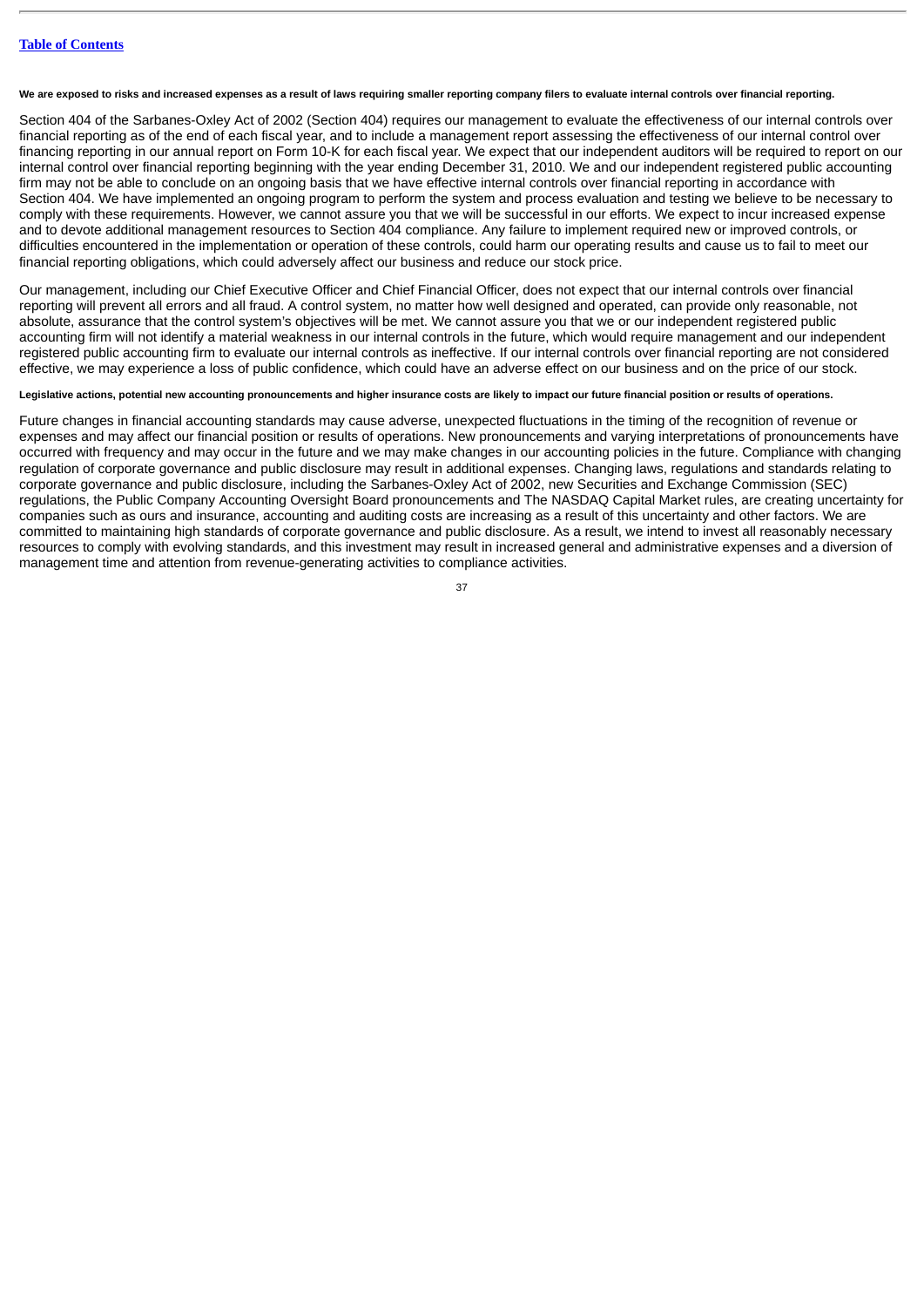**We could be exposed to significant product liability claims that could be time consuming and costly to defend, divert management attention and adversely impact our ability to obtain and maintain insurance coverage.**

The testing, manufacture, marketing and sale of our products involve an inherent risk that product liability claims will be asserted against us. Although we are insured against such risks up to an annual aggregate limit in connection with clinical trials and commercial sales of our products, our present product liability insurance may be inadequate and may not fully cover the costs of any claim or any ultimate damages we might be required to pay. Product liability claims or other claims related to our products, regardless of their outcome, could require us to spend significant time and money in litigation or to pay significant damages. Any successful product liability claim may prevent us from obtaining adequate product liability insurance in the future on commercially desirable or reasonable terms. In addition, product liability coverage may cease to be available in sufficient amounts or at an acceptable cost. An inability to obtain sufficient insurance coverage at an acceptable cost or otherwise to protect against potential product liability claims could prevent or inhibit the commercialization of our products. A product liability claim could also significantly harm our reputation and delay market acceptance of our products.

# **Our use of hazardous materials could subject us to liabilities, fines and sanctions.**

Our laboratory and clinical testing sometimes involve use of hazardous, radioactive or otherwise toxic materials. We are subject to federal, state and local laws and regulations governing how we use, manufacture, handle, store and dispose of these materials. Although we believe that our safety procedures for handling and disposing of such materials comply in all material respects with all federal, state and local regulations and standards, there is always the risk of accidental contamination or injury from these materials. In the event of an accident, we could be held liable for any damages that result and such liability could exceed our financial resources. If we fail to comply with these regulations and standards or with the conditions attached to our operating licenses, the licenses could be revoked, and we could be subjected to criminal sanctions and substantial financial liability or be required to suspend or modify our operations. Compliance with environmental and other laws may be expensive and current or future regulations may impair our development or commercialization efforts.

# **Earthquake damage to our facilities could delay our research and development efforts and adversely affect our business.**

Our research and development facility in Redwood City, California, is located in a seismic zone, and there is the possibility of an earthquake, which could be disruptive to our operations and result in delays in our research and development efforts. In the event of an earthquake, if our facilities or the equipment in our facilities are significantly damaged or destroyed, we may not be able to rebuild or relocate our facility or replace any damaged equipment in a timely manner and our business, financial condition and results of operations could be materially and adversely affected.

# **Risks Related To Our Common Stock**

# **Our common stock may be delisted from The NASDAQ Capital Market, which could negatively impact the price of our common stock and our ability to access the capital markets.**

Our common stock is currently listed on The NASDAQ Capital Market. At the start of 2009, our common stock was listed on The NASDAQ Global Market, but we failed to meet the continued listing requirements for this market, so we applied for and were granted a move to The NASDAQ Capital Market. The listing standards of The NASDAQ Capital Market require that a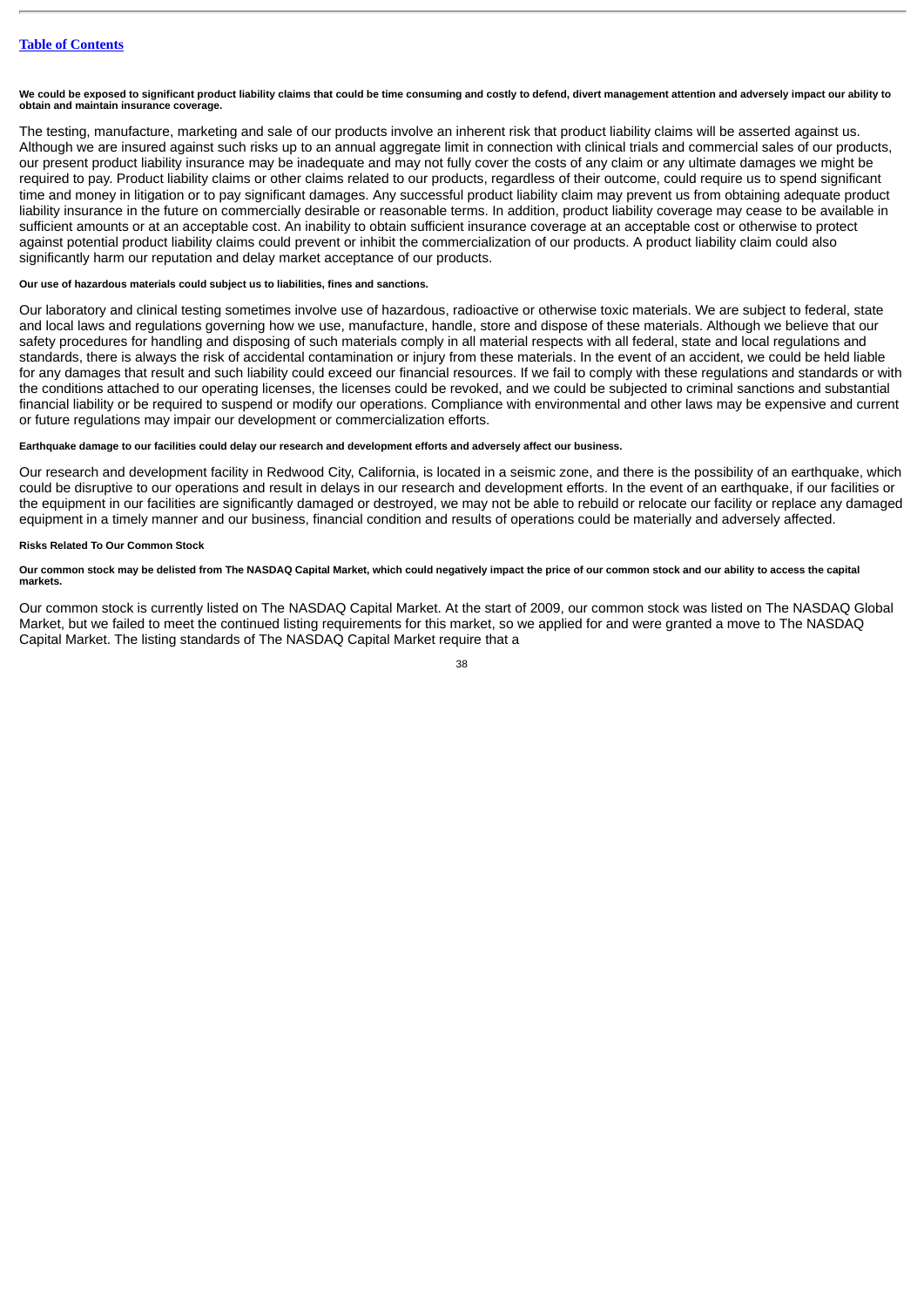company maintain stockholders' equity of at least \$2.5 million and a minimum bid price subject to specific requirements of \$1.00 per share. During 2009 our minimum bid price fell below \$1.00 per share and we received notice from NASDAQ Stock Market (NASDAQ) that we did not satisfy the \$1.00 minimum bid price requirement. Our stock price subsequently closed above \$1.00 for thirty consecutive days and on January 7, 2010, we received notice from NASDAQ confirming that we had regained compliance with the \$1.00 minimum bid price requirement for continued listing on The NASDAQ Capital Market. Consequently, the NASDAQ Listing Qualifications Panel determined to continue the listing of our securities on NASDAQ.

Should we fail to comply with the minimum listing standards applicable to issuers listed on The NASDAQ Capital Market, our common stock may be delisted from The NASDAQ Capital Market. If our common stock is delisted, it could reduce the price of our common stock and the levels of liquidity available to our stockholders. In addition, the delisting of our common stock could materially adversely affect our access to the capital markets, and any limitation on liquidity or reduction in the price of our common stock could materially adversely affect our ability to raise capital on terms acceptable to us or at all. Delisting from The NASDAQ Capital Market could also result in other negative implications, including the potential loss of confidence by suppliers, customers and employees, the loss of institutional investor interest and fewer business development opportunities.

#### **The price of our common stock has been and may continue to be volatile.**

Our common stock has historically been volatile, with a trading price ranging from \$0.30 to \$10.92 over the past five years. The stock markets in general, and the markets for drug delivery and pharmaceutical stocks in particular, have experienced extreme volatility that has often been unrelated to the operating performance of particular companies. These broad market fluctuations may adversely affect the trading price of our common stock. In addition, the limited trading volume of our stock may contribute to its volatility.

Price declines in our common stock could result from general market and economic conditions and a variety of other factors, including:

- delisting from The NASDAQ Capital Market;
- our ability to raise capital in the face of continuing cash depletion;

• non-approval of our product candidates, or delays in the FDA review process, particularly with respect to APF530, which has a PDUFA action date of March 18, 2010;

• adverse actions taken by regulatory agencies with respect to our product candidates, clinical trials, manufacturing processes or sales and marketing activities;

- continuing losses and failure to achieve or maintain profitability;
- adverse results, lack of success or delays in our clinical trials of our product candidates, including APF530;
- delays in preclinical and clinical testing;
- failure to substantiate the capability of our drug delivery technology;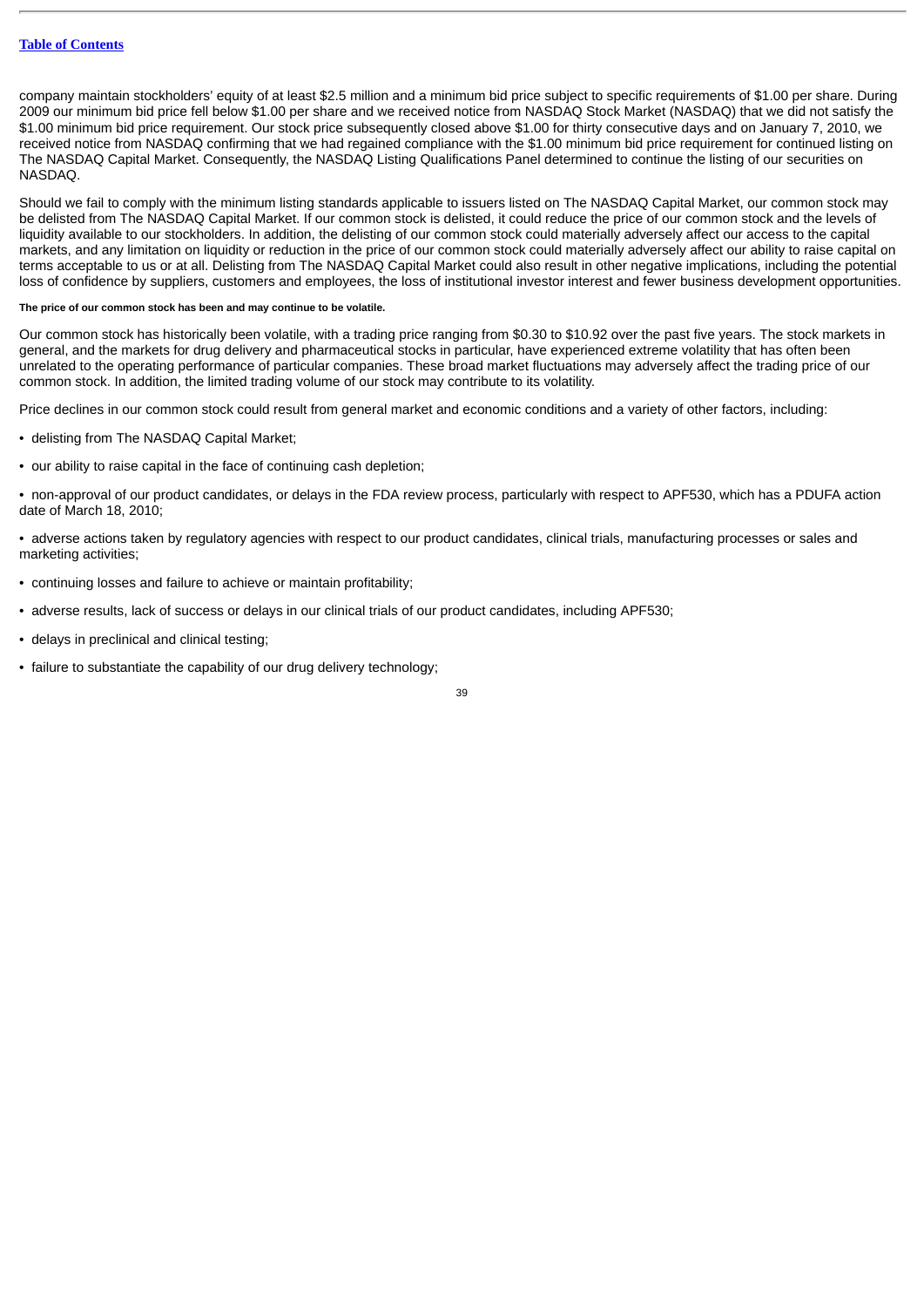- failure to attain adequate market acceptance by healthcare professionals and patients;
- failure of our contract manufacturers and collaborators to perform their contractual obligations as expected;
- failure to comply with continuing federal, state and foreign regulations:
- market conditions relating to our segment of the industry or the securities markets in general;
- any lawsuit involving us or our product candidates;
- announcements concerning our competitors, or the biotechnology or pharmaceutical industries in general;
- changes in accounting principles; and
- loss of any of our key scientific or management personnel.

In the past, following periods of volatility in the market price of a particular company's securities, litigation has often been brought against that company. If litigation of this type is brought against us, it could be extremely expensive and divert management's attention and our company's resources.

# **Our certificate of incorporation, our bylaws, Delaware law and our stockholder rights plan contain provisions that could discourage another company from acquiring us and may prevent attempts by our stockholders to replace or remove our current management.**

Provisions of Delaware law, our certificate of incorporation, bylaws and stockholder rights plan may discourage, delay or prevent a merger or acquisition that stockholders may consider favorable, including transactions in which you might otherwise receive a premium for your shares. In addition, these provisions may frustrate or prevent any attempts by our stockholders to replace or remove our current management by making it more difficult for stockholders to replace or remove our board of directors. These provisions include:

• authorizing the issuance of "blank check" preferred stock without any need for action by stockholders; and

• providing for dilutive issuance of preferred stock, commonly referred to as a "poison pill", which can be triggered after a person or a group acquires 20% or more of our common stock, except Tang Capital Partners and its affiliates, and Baker Brothers Investments and its affiliates, for which the potentially triggering level of ownership are 34% and 30%, respectively.

In addition, Section 203 of Delaware General Corporation Law may discourage, delay or prevent a change in control of our company by prohibiting stockholders owning in excess of 15% of our outstanding voting stock from merging or combining with us, unless certain approvals are obtained.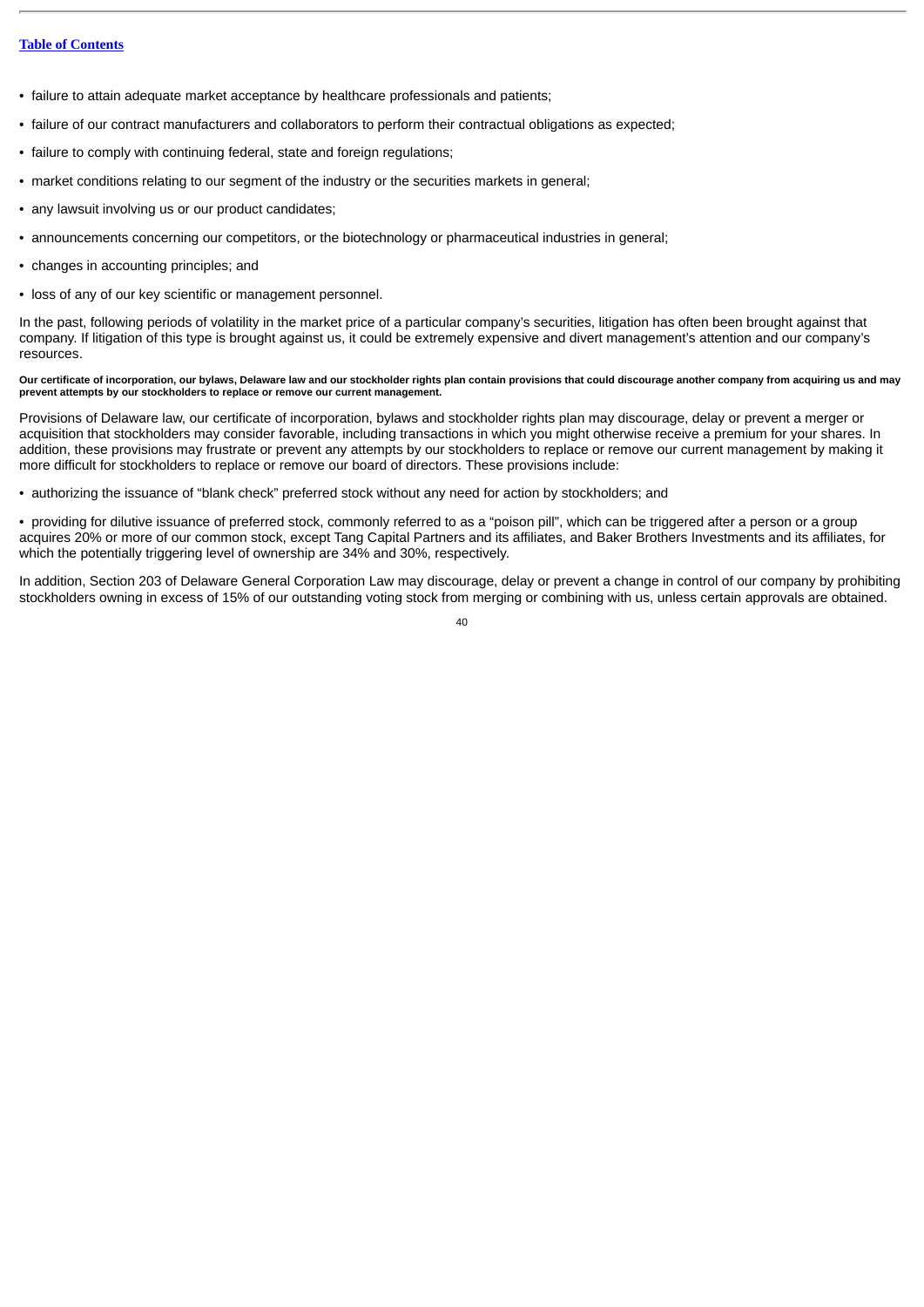#### **Further concentration in shareholder ownership could influence strategic actions.**

Our directors, executive officers, principal stockholders and affiliated entities currently beneficially own or control a majority of our outstanding securities. In October 2009, Tang Capital Partners, LP and its affiliates, including Tang Capital Management, LLC and its Managing Director, Kevin C. Tang, increased their beneficial ownership in our common stock to 31%, and Baker Brothers Investments and its affiliates increased their beneficial ownership in our common stock to 22%. Mr. Tang is also a member of our board. Baker Brothers Investments has the right to designate a representative to our Board of Directors. In February 2010, Stephen R. Davis was appointed to our Board of Directors as the Baker Brothers Investments designee. In the event Baker Brothers Investments exercises its right to purchase its designated additional shares under the terms of the Private Placement, Baker Brothers Investments shall have the right to designate an additional representative to our board of directors.

Such a concentration of common stock ownership could significantly influence corporate actions on various strategic matters, including, for example, receptivity to collaborations and merger or sale overtures.

# **Future sales of our common stock may cause our stock price to decline.**

Our principal stockholders and affiliated entities hold a substantial number of shares of our common stock that they are able to sell in the public market. In addition, they currently own outstanding warrants exercisable through May 14, 2010 and January 7, 2015 for additional shares of our common stock. The exercise of these warrants or the sale by our current stockholders of a substantial number of shares, or the expectation that such exercises or sales may occur, could significantly reduce the market price of our common stock.

# **Future utilization of net operating loss carryforwards may be impaired due to recent changes in ownership.**

As discussed in Note 11 to the Financial Statements, we believe our net operating losses and tax attributes may be subject to limitation under Section 382 of the Internal Revenue Code of 1986. As a result, our deferred tax assets, and related valuation allowance, have been reduced for the estimated impact of the net operating losses and credits that we currently estimate may expire unused. Utilization of our remaining net operating loss and research and development credit carryforwards may still be subject to substantial annual limitations due to ownership change limitations provided by the Internal Revenue Code and similar state provisions for ownership changes after December 31, 2009, including those that may come in conjunction with future equity financings or market trades by our shareholders.

#### **ITEM 1B. UNRESOLVED STAFF COMMENTS**

None.

# **Available Information**

We make available free of charge on or through our Internet website our annual reports on Form 10-K, quarterly reports on Form 10-Q, current reports on Form 8-K and all amendments to those reports as soon as reasonably practicable after they are electronically filed with, or furnished to, the SEC. Our Internet website address is "www.appharma.com." The reference to our Internet website does not constitute incorporation by reference of the information contained on or hyperlinked from our Internet website. We file electronically with the SEC, our annual reports on Form 10-K, quarterly reports on Form 10-Q and current

 $\overline{11}$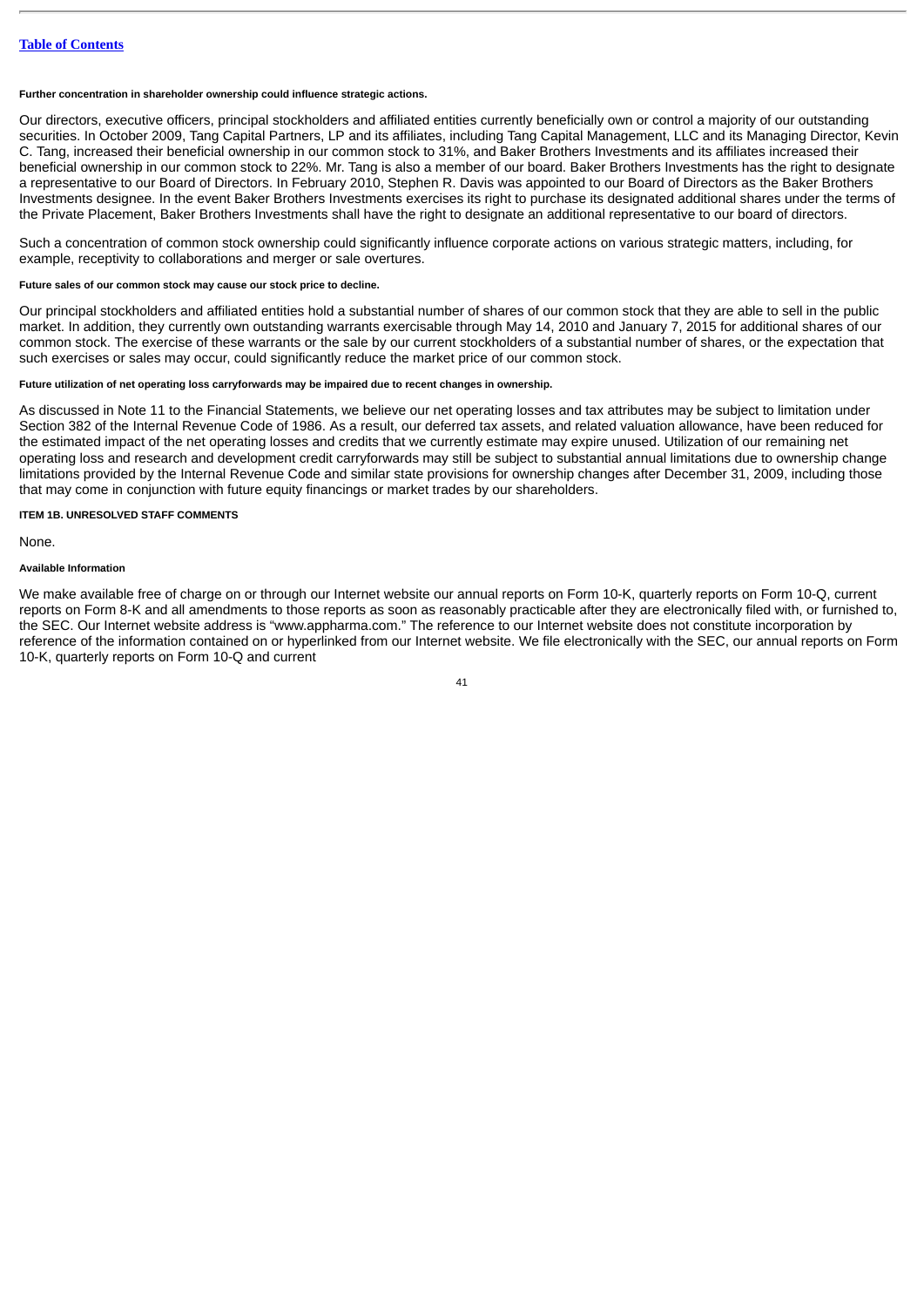reports on Form 8-K pursuant to Section 13(a) or 15(d) of the Exchange Act. The SEC maintains an Internet site that contains reports, proxy information and information statements, and other information regarding issuers that file electronically with the SEC. The address of that website is http://www.sec.gov. The materials are also available at the SEC's Public Reference Room, located at 100 F Street, Washington, D.C. 20549. The public may obtain information through the public reference room by calling the SEC at 1-800-SEC-0330.

#### **ITEM 2. PROPERTIES**

We lease 26,067 square feet of laboratory, office and warehouse space in Redwood City, California under a lease expiring in 2011. The annual rent expense for the Redwood City facility is approximately \$463,000.

We believe our facilities are adequate and suitable for current and anticipated needs. We plan to evaluate our options for leasing office and lab space in the proximity of our current offices and plans to enter a new lease following the end of the current lease. However, we can not be sure that we will be able to find suitable space at a reasonable lease rate.

# **ITEM 3. LEGAL PROCEEDINGS**

While we are not currently a party to any material pending legal proceedings, from time to time we are named as a party to lawsuits in the normal course of its business. Litigation, in general, and intellectual property litigation in particular, can be expensive and disruptive to normal business operations. Moreover, the results of legal proceedings are difficult to predict.

# **ITEM 4. RESERVED**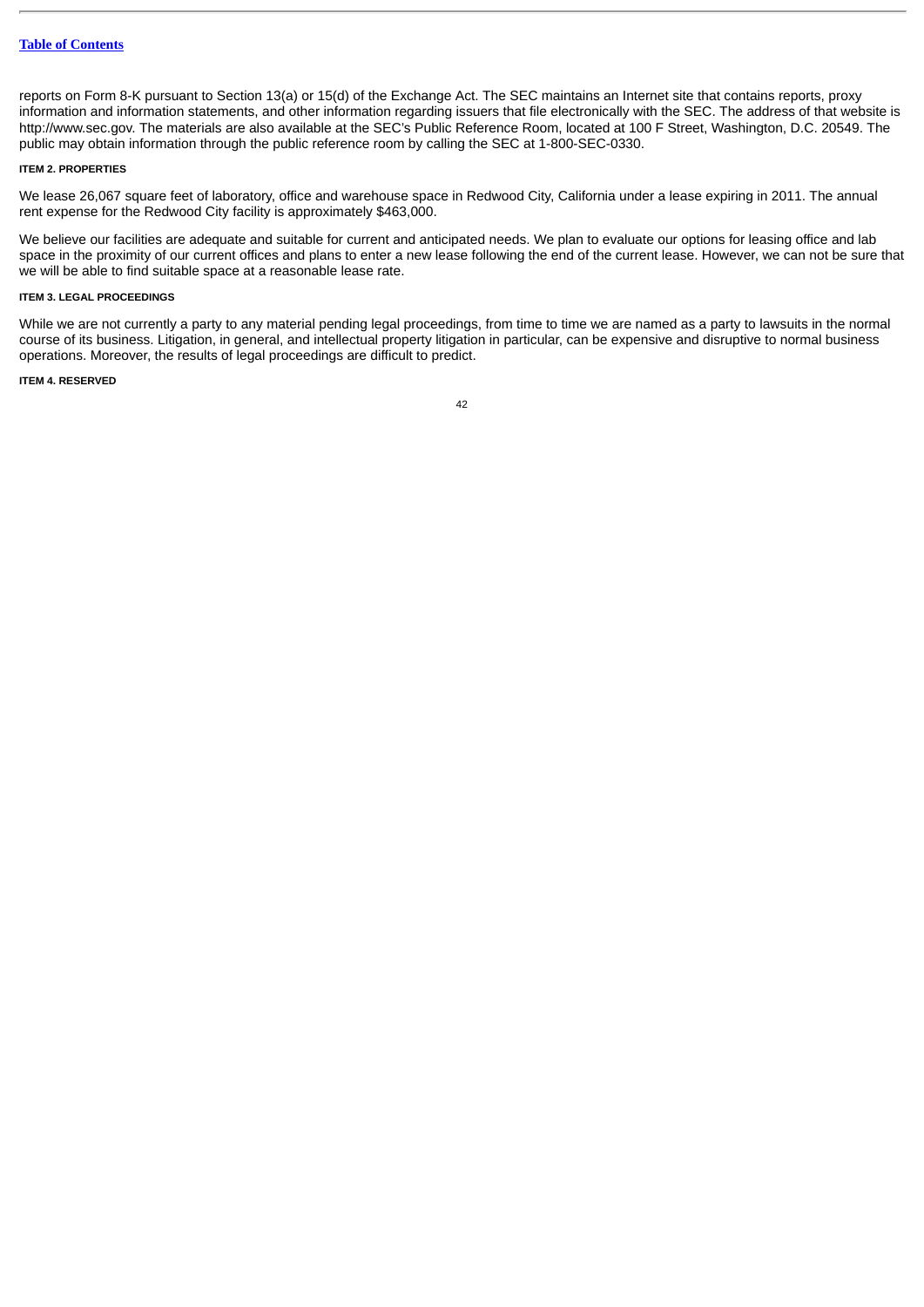PART II

**ITEM 5. MARKET FOR REGISTRANT'S COMMON STOCK RELATED STOCKHOLDER MATTERS AND ISSUER PURCHASES OF EQUITY SECURITIES**

Shares of our common stock trade on The NASDAQ Capital Market, under the symbol APPA. Prior to October 28, 2009 our stock traded on The NASDAQ Global Market. As of February 28, 2010, there were 108 holders of record of our common stock.

We have never paid cash dividends and do not anticipate paying cash dividends in the foreseeable future. The following table sets forth, for the fiscal periods indicated, the range of high and low sales prices for our common stock on the NASDAQ Global and NASDAQ Capital Markets.

| 2009                  | High   | Low    | 2008                  | High   | Low    |
|-----------------------|--------|--------|-----------------------|--------|--------|
| <b>First Ouarter</b>  | \$0.89 | \$0.41 | <b>First Ouarter</b>  | \$1.85 | \$1.08 |
| Second Quarter        | 1.21   | 0.38   | Second Quarter        | 1.75   | 0.81   |
| <b>Third Quarter</b>  | 1.05   | 0.65   | <b>Third Quarter</b>  | 1.67   | 0.63   |
| <b>Fourth Quarter</b> | 1.39   |        | <b>Fourth Quarter</b> | 0.80   | 0.30   |

On March 9, 2010, the closing sale price of our common stock was \$1.87 per share.

In October 2009, in a private placement, we sold 7,954,543 shares of our common stock at \$0.88 per share and warrants to purchase 3,977,270 shares of our common stock, exercisable through January 7, 2015, at \$0.88 per share (Private Placement). The purchasers paid \$0.125 per underlying share for the warrants. Additionally the purchasers have the right to purchase up to an additional 5,165,286 shares at \$0.97 per share prior to May 14, 2010 and paid \$0.125 per underlying share for the right to purchase such additional shares. Total proceeds were approximately \$7.9 million, after deducting costs associated with the issuance. The sale of the securities is exempt from registration pursuant to the exemption for transactions by an issuer not involving any public offering under Section 4(2) the Securities Act of 1933, as amended, and Regulation D under the Securities Act of 1933, as amended. Pursuant to the terms of a registration rights agreement in connection with the Private Placement, we are required to prepare and file Form S-3 registration statements, as permissible under SEC rules and regulations, beginning within 30 days of October 22, 2009, with the SEC for the purpose of registering for resale of the securities sold in the Private Placement. We filed a Form S-3 covering 7,532,617 shares on November 6, 2009, which was declared effective by the SEC on November 17, 2009. However, if we fail to meet future filing or effectiveness deadlines for any additional registration statements required or fail to keep any registration statements continuously effective, we may be obligated to pay to the holders of the shares and warrants liquidated damages in the amount of 1% per month of the purchase price for the shares and warrants, up to a maximum cap of 8%. In addition, at the closing of the Private Placement, Baker Brothers Investments was given the right to designate a representative to our Board of Directors. In February 2010, Stephen R. Davis was appointed to our Board of Directors as the Baker Brothers Investments designee. In the event Baker Brothers Investments exercises its right to purchase its designated additional shares under the terms of the Private Placement, Baker Brothers Investments shall have the right to designate an additional representative to our board of directors.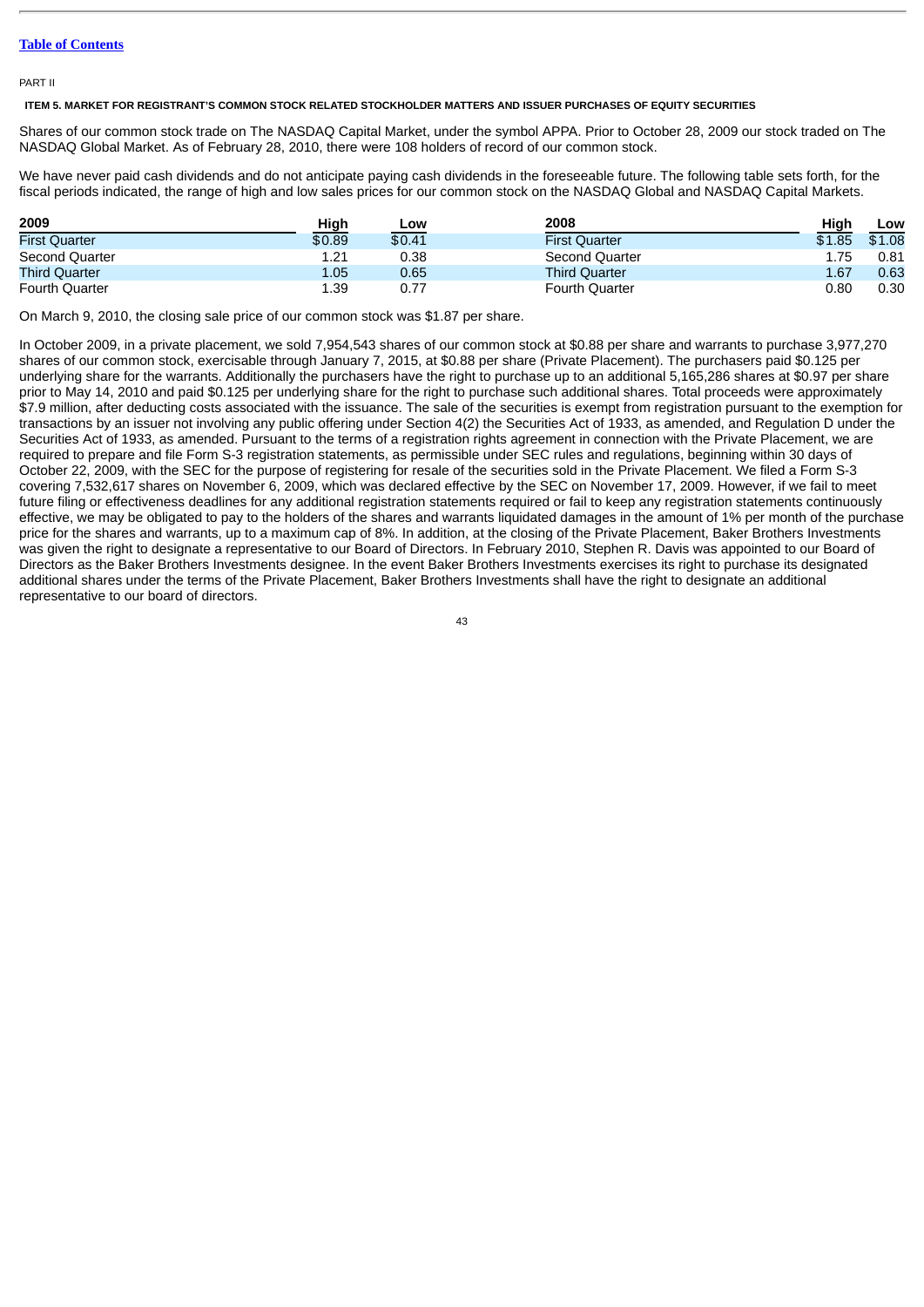# **ITEM 6. SELECTED FINANCIAL DATA**

The following selected financial data should be read in conjunction with the "Management's Discussion and Analysis of Financial Condition and Results of Operations" and the financial statements and notes thereto, included in Item 8 of this Annual Report on Form 10-K. The financial data does not purport to indicate results of operations as of any future date or for any future period.

| 2009         | 2008         | 2007         | 2006                    | 2005         |
|--------------|--------------|--------------|-------------------------|--------------|
|              |              |              |                         |              |
|              |              |              |                         |              |
| \$           | \$           | \$           | \$                      | \$5,247      |
| 1,261        | 369          | 412          |                         | 144          |
| 1,261        | 369          | 412          |                         | 5,391        |
|              |              |              |                         |              |
| 7,796        | 19,507       | 19,364       | 15,236                  | 10,299       |
| 3,707        | 4,307        | 4,681        | 3,628                   | 3,565        |
| (10, 242)    | (23, 445)    | (23, 633)    | (18, 864)               | (8, 473)     |
|              |              | 2,500        | 23,429                  |              |
| 24           | 520          | 1,333        | 952                     | 290          |
| (10, 218)    | (22, 925)    | (19,800)     | 5,157                   | (8, 183)     |
| 68           | (200)        | (342)        | (188)                   | (89)         |
|              |              | 20           | 56                      | 62           |
| (10, 150)    | (23, 125)    | (20, 122)    | 5,385                   | (8, 210)     |
| 122          |              | (41)         | (119)                   |              |
| \$(10,028)   | \$(23,125)   | \$(20,163)   | $\mathfrak{L}$<br>5,266 | \$ (8,210)   |
|              |              |              |                         |              |
| (0.31)<br>\$ | (0.74)<br>\$ | (1.02)<br>\$ | $\frac{2}{3}$<br>0.87   | \$ (1.30)    |
| \$<br>(0.31) | \$<br>(0.75) | \$<br>(1.04) | \$<br>0.83              | \$<br>(1.31) |
| 32,625       | 30,811       | 19,358       | 6,359                   | 6,280        |
|              |              |              |                         |              |

Loss from discontinued operations represents the loss attributable to our Analytical Standards division that was sold to GFS Chemicals on February 13, 2003, and the loss attributable to our cosmeceutical and toiletries business that was sold to RP Scherer on July 25, 2000. See Note 9 to the Financial Statements. (1)

See Note 9 to the Financial Statements. (2)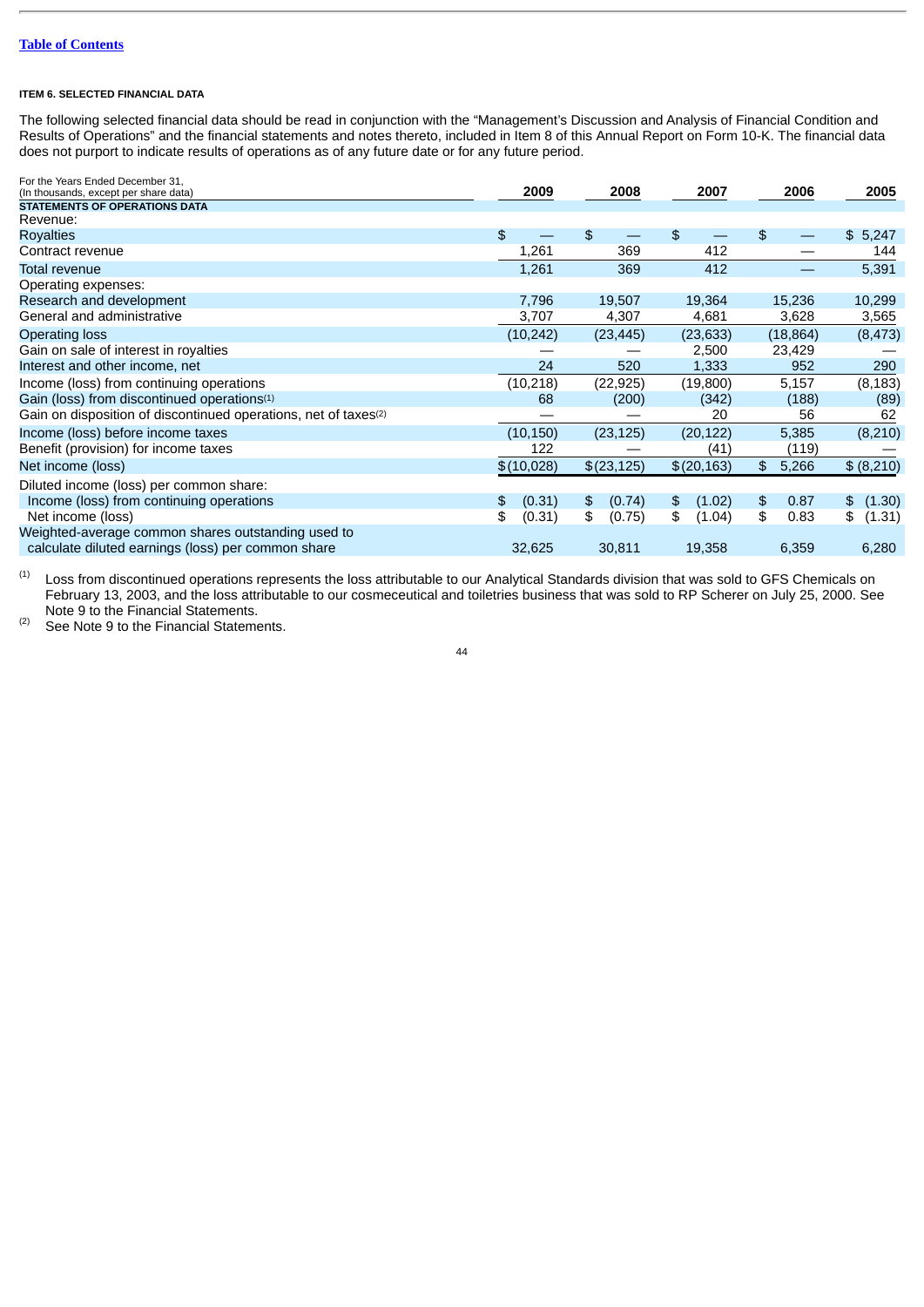|           |              |               |           | 2005     |
|-----------|--------------|---------------|-----------|----------|
|           |              |               |           |          |
| 7.593     | 10.538<br>\$ | 35.062<br>\$. | \$15.522  | 5,809    |
| 6.426     | 7.629        | 29.589        | 12,014    | 4,882    |
| 8.951     | 11.800       | 36.950        | 17.251    | 8.969    |
| 268       | 1.015        | 1.269         | 1.000     |          |
| (141.079) | (131,051)    | (107, 926)    | (87, 763) | (93,029) |
| 6.796     | 7.598        | 29,474        | 12.059    | 6.203    |
|           | 2009         | 2008          | 2007      | 2006     |

**ITEM 7. MANAGEMENT'S DISCUSSION AND ANALYSIS OF FINANCIAL CONDITION AND RESULTS OF OPERATIONS**

This Annual Report on Form 10-K contains "forward-looking statements" as defined by the Private Securities Litigation Reform Act of 1995. These forward-looking statements involve risks and uncertainties including uncertainties associated with anticipated availability of cash resources, corporate ability to continue operations, plans to secure additional capital, timely development, approval, launch and acceptance of new products, satisfactory completion of clinical studies, establishment of new corporate collaborations, progress in research and development programs and other risks and uncertainties identified below and in Item 1A "Risk Factors," herein. We caution investors that forward-looking statements reflect our analysis only on their stated date. We do not intend to update them except as required by law.

#### **Overview**

A.P. Pharma is a specialty pharmaceutical company focused on developing pharmaceutical products using our proprietary Biochronomer polymerbased drug delivery technology. The Biochronomer technology consists of bioerodible polymers designed to release drugs over a defined period of time. Our primary focus is on our lead product candidate, APF530, which is being developed for the prevention of chemotherapy-induced nausea and vomiting (CINV). APF530 utilizes our Biochronomer technology and is a long-acting formulation of granisetron. In May 2009, we filed a New Drug Application (NDA) with the U.S. Federal Drug Administration (FDA) seeking approval for APF530. The FDA is currently reviewing the NDA, and based on the Prescription Drug User Fee Act (PDUFA), has issued an action date of March 18, 2010. During 2008, APF530 completed a pivotal Phase 3 clinical trial which was the basis for the application. In addition to APF530, we have a pipeline of other product candidates that use our Biochronomer technology. One product candidate, an undisclosed opiate for a long-acting pain management product, has been licensed on a world-wide basis to Merial Limited (Merial) for use with companion animals. Further development of our pipeline products has been temporarily deferred in order to focus both managerial and financial resources on the APF530 NDA and negotiations of a commercialization partnership for APF530.

## **Critical Accounting Policies and Estimates**

Our accounting policies are more fully described in Note 2 of the Financial Statements. The preparation of financial statements in conformity with U.S. generally accepted accounting principles requires our management to make estimates and assumptions about future events that affect the amounts reported in the financial statements and accompanying notes. Actual results could differ significantly from those estimates. We believe the following policies to be critical to understanding our financial condition,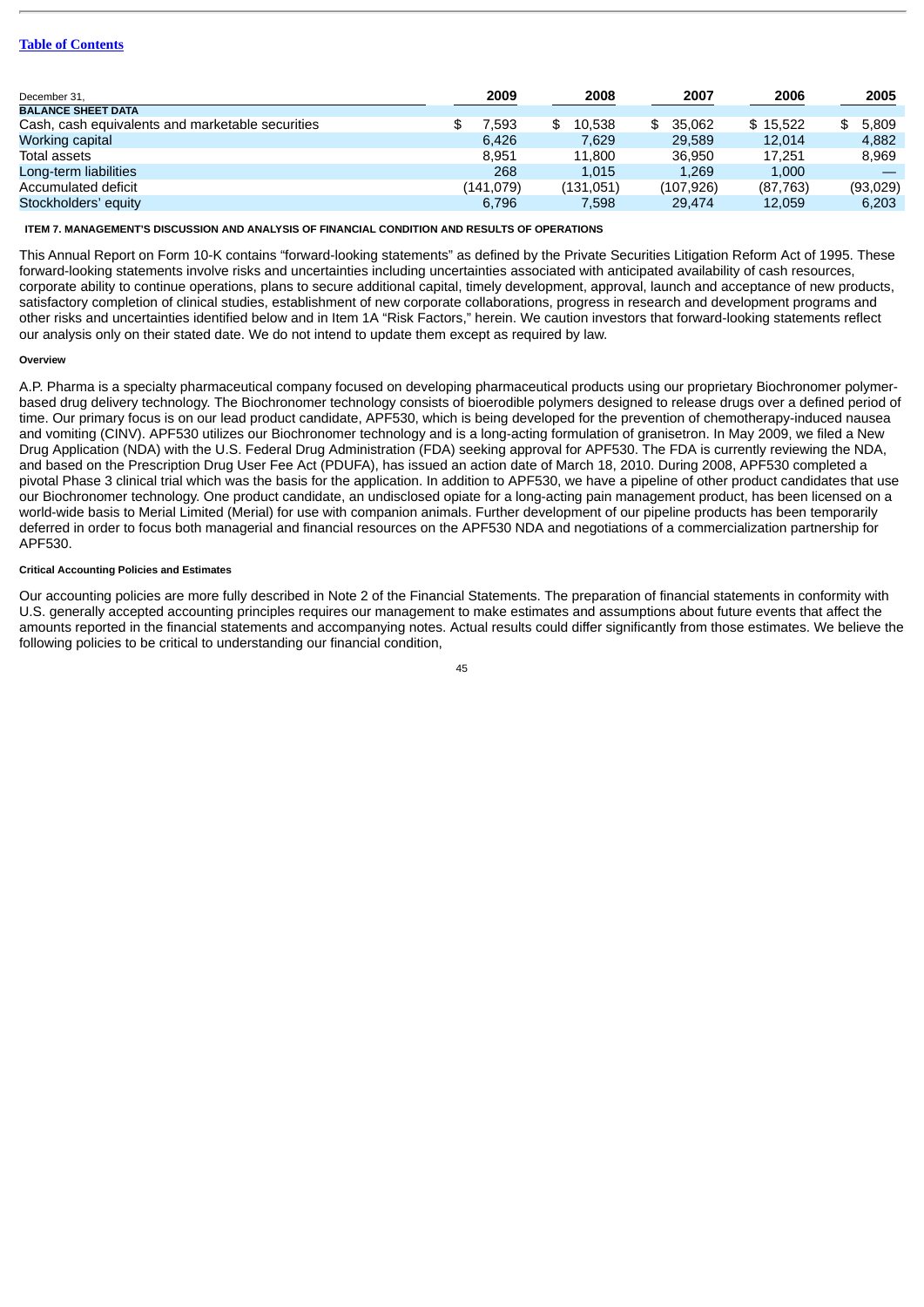results of operations and expectations for 2010, because these policies require management to make significant estimates, assumptions and judgments about matters that are inherently uncertain.

#### *Revenue Recognition*

Our revenue arrangements with multiple deliverables are divided into separate units of accounting if certain criteria are met, including whether the delivered item has stand-alone value to the customer and whether there is objective and reliable evidence of the fair value of the undelivered items. The consideration we receive is allocated among the separate units based on their respective fair values, and the applicable revenue recognition criteria are considered separately for each of the separate units. Advance payments received in excess of amounts earned are classified as deferred revenue until earned. Milestones are recorded as revenue upon achievement of the milestone.

#### *Royalties*

Contractually required minimum royalties are recorded ratably throughout the contractual period. Royalties in excess of minimum royalties are recognized as earned when the related product is shipped to the end customer by our licensees based on information provided to us by our licensees.

#### *Contract Revenue*

We have licensing agreements that generally provide for a non-refundable license fee. The license agreements provide for us to earn future revenue through royalty payments. These non-refundable license fees are generally initially reported as deferred revenue and recognized as revenue over an appropriate period, depending on the license. Revenue recognized from deferred license fees is classified as Contract Revenue in the accompanying statements of operations.

Contract revenue also relates to research and development arrangements that generally provide for us to invoice research and development fees based on full-time equivalent hours for each project. Revenue from these arrangements is recognized as the related development services are rendered. This revenue approximates the costs incurred.

# *Clinical Trial Accruals*

Our expenses related to clinical trials are based on estimates of the services received and efforts expended pursuant to contracts with multiple research institutions and clinical research organizations that conduct and manage clinical trials on our behalf. Since the invoicing related to these services does not always coincide with our financial statement close process, we must estimate the level of services performed and fees incurred in determining the accrued clinical trial costs. The financial terms of these agreements are subject to negotiation and vary from contract to contract, which may result in uneven payment flows. Payments under the contracts depend on factors such as the successful enrollment of patients or achievement of certain events or the completion of portions of the clinical trial or similar conditions. The Phase 3 clinical trial of APF530 has had a significant effect on our research and development expenses. Expenses related to clinical trials generally are accrued based on the level of patient enrollment and services performed by the clinical research organization or related service provider according to the protocol. We monitor patient enrollment levels and related activity to the extent possible and adjust our estimates accordingly. Historically these estimates have been accurate and no material adjustments have had to be made.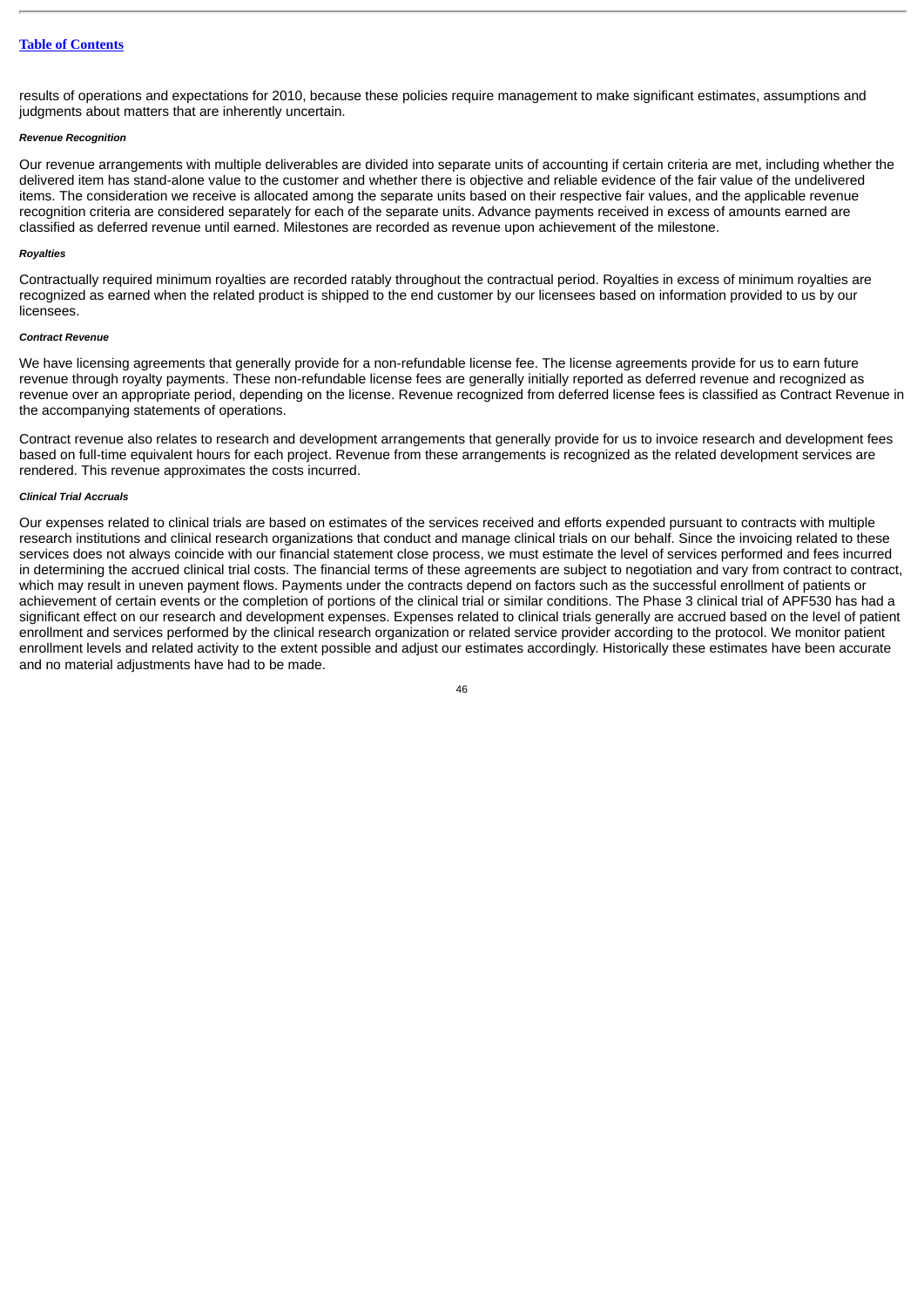#### *Income Taxes*

We make certain estimates and judgments in determining income tax expense for financial statement purposes. These estimates and judgments occur in the calculation of certain tax assets and liabilities, which arise from differences in the timing of recognition of revenue and expense for tax and financial statement purposes. As part of the process of preparing our financial statements, we are required to estimate our income taxes in each of the jurisdictions in which we operate. This process involves us estimating our current tax exposure under the most recent tax laws and assessing temporary differences resulting from differing treatment of items for tax and financial statement purposes.

We assess the likelihood that we will be able to recover our deferred tax assets. We consider all available evidence, both positive and negative, including our historical levels of income and losses, expectations and risks associated with estimates of future taxable income and ongoing prudent and feasible tax planning strategies in assessing the need for a valuation allowance. If we do not consider it more likely than not that we will recover our deferred tax assets, we will record a valuation allowance against the deferred tax assets that we estimate will not ultimately be recoverable. At December 31, 2009, we believed that the amount of our deferred income taxes would not be ultimately recovered. Accordingly, we recorded a full valuation allowance for deferred tax assets.

Additionally, we believe that our deferred tax assets may have been limited in accordance with a provision of the Internal Revenue Code of 1986, whereby net operating loss and tax credit carryforwards available for use in a given period are limited upon the occurrence of certain events, including a significant change in ownership interests. As a result, our deferred tax assets and related valuation allowance were reduced for the estimated impact of the net operating losses and credits that may expire unused (see Note 11 to the Financial Statements).

Should there be a change in our ability to recover our deferred tax assets, we would recognize a benefit to our tax provision in the period in which we determine that it is more likely than not that we will recover our deferred tax assets.

# *Stock-Based Compensation*

On January 1, 2006, we adopted the provisions of Accounting Standards Codification (ASC) 718-20, *Stock Compensation – Awards Classified as Equity*, (formerly Statement of Financial Accounting Standards No. 123(R), *Share-Based Payment*). ASC 718-20 requires companies to measure and recognize compensation expense for all employee stock-based payments at fair value over the service period underlying the arrangement. Accordingly, we are required to record the grant date fair value of stock options issued to employees and purchase date fair value of employee stock purchases. We adopted ASC 718-20 using the "modified prospective" method, whereby the fair value of all previously granted employee stock-based arrangements remaining unvested at January 1, 2006, based on the grant date value estimated in accordance with the pro forma provisions of ASC 718-20, and all grants made on or after January 1, 2006, based on fair value estimated in accordance with ASC 718-20, have been included in our determination of stock-based compensation expense in 2009, 2008 and 2007. We have not restated our operating results in prior periods to reflect charges for the fair value of stock-based arrangements.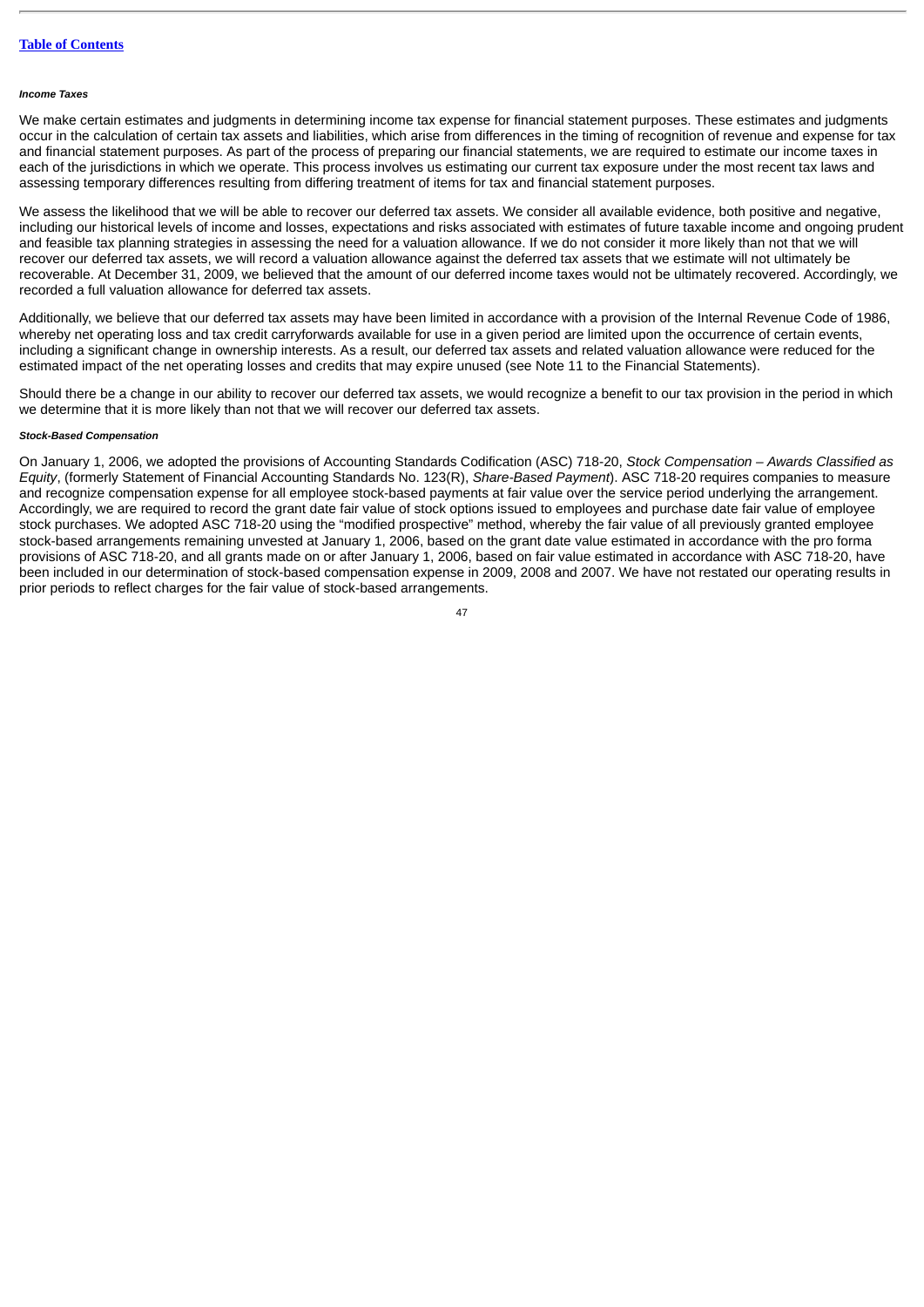# **Results of Operations for the years ended December 31, 2009, 2008 and 2007**

The following sets forth the statement of operations data and percentage changes as compared to the prior year (dollar amounts are presented in thousands):

|                                                                 |         | <b>For the Years Ended</b> |        |                         |           |                         |           |  |
|-----------------------------------------------------------------|---------|----------------------------|--------|-------------------------|-----------|-------------------------|-----------|--|
|                                                                 |         | December 31.               |        | <b>Annual \$ Change</b> |           | <b>Annual \$ Change</b> |           |  |
|                                                                 | 2009    | 2008                       | 2007   | 2009/2008               | 2008/2007 | 2009/2008               | 2008/2007 |  |
| Total revenue                                                   | \$1,261 | 369<br>£.                  | 412    | 892                     | (43)      | 242 %                   | $(10)\%$  |  |
| Research and development                                        | 7.796   | 19.507                     | 19,364 | (11,711)                | 143       | $(60) \%$               | 1 %       |  |
| General and administrative                                      | 3.707   | 4.307                      | 4.681  | (600)                   | (374)     | (14)%                   | (8)%      |  |
| Interest income                                                 | 29      | 587                        | 1.326  | (558)                   | 739)      | (95)%                   | (56)%     |  |
| Gain on sale of royalty interests                               |         |                            | 2.500  |                         | (2,500)   | _                       | $(100)\%$ |  |
| Gain (loss) from discontinued operations                        | 68      | (200)                      | (342)  | 268                     | 142       | 134 %                   | (42)%     |  |
| Gain on disposition of discontinued<br>operations, net of taxes |         |                            | 20     |                         | (20)      |                         | (100)%    |  |

#### *Revenue*

Contract revenue increased in 2009 by \$892,000, or 242%, compared to 2008 primarily from recognition of deferred revenue as a result of the termination of the RHEI license due to RHEI's failure to make a required milestone payment. Revenue of \$1.0 million, previously deferred in conjunction with our agreement with RHEI, was recognized in 2009 as a result of the termination and is included in contract revenue (see Note 12 to the Financial Statements).

Contract revenue decreased in 2008 by \$43,000, or 10%, compared to 2007 as the proof-of-concept phase of the development program with Merial was completed early in the fourth quarter of 2008. Agreement on the next phase of development was reached with Merial in September 2009 (see Note 12 to the Financial Statements).

# *Research and Development*

Research and development expense in 2009 decreased by \$11,711,000, or 60%, compared to 2008 primarily due to decreased clinical and project related expenses as a result of the completion of clinical trials for APF530 and suspending other research and development projects to conserve resources. Additionally, research and development expense decreased as a result of headcount reductions.

Research and development expenses in 2008 increased by \$143,000, or 1%, compared to 2007 primarily due to increased expenses for our pain programs, somewhat offset by decreases in the CINV program, as the APF530 Phase 3 clinical trial was completed in late 2008.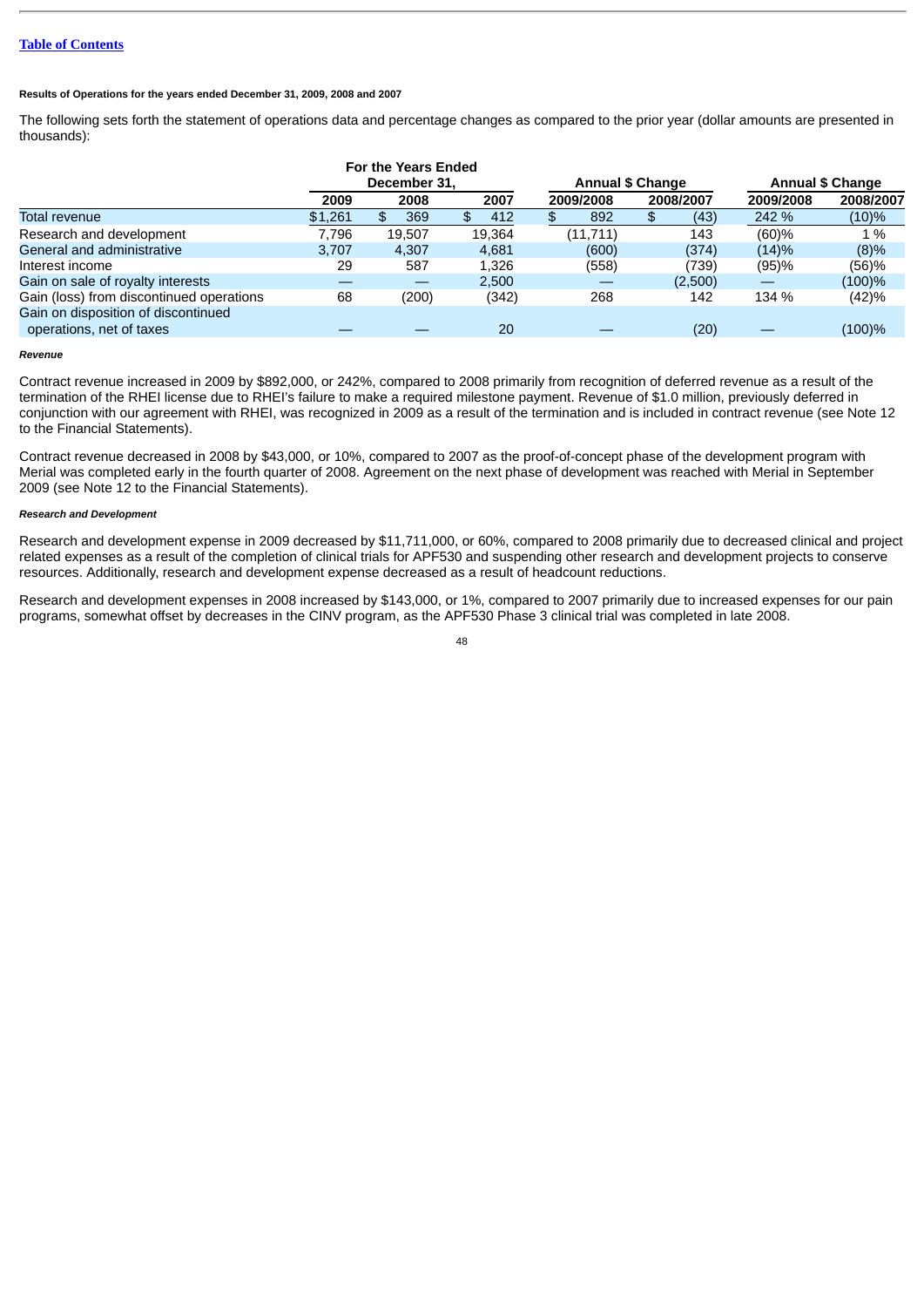The scope and magnitude of future research and development expense is difficult to predict given the number of studies that will need to be conducted for any of our potential products. In general, biopharmaceutical development involves a series of steps, beginning with identification of a potential target and includes proof-of-concept in animals and Phase 1, 2 and 3 clinical studies in humans. Each step of this process is typically more expensive than the previous one, so success in development results in increasing expenditures.

In addition to our lead program, APF530, we have a pipeline of other product candidates using our Biochronomer technology in various stages of development. Further development of our pipeline products has been temporarily deferred in order to focus both managerial and financial resources on the development of APF530. The following table sets forth the current opportunities for our own portfolio of product candidates, the compound selected, the delivery duration and the status:

| <b>Product Candidate</b> | <b>Potential Application</b> | Drug               | <b>Targeted Duration</b> | <b>Status</b> |
|--------------------------|------------------------------|--------------------|--------------------------|---------------|
| APF112                   | Post-surgical pain relief    | Mepivacaine        | Up to 36 hours           | Phase 2       |
| APF580                   | Pain relief - human          | Undisclosed Opiate | At least seven days      | Preclinical   |
| <b>APF580</b>            | Pain relief - veterinary     | Undisclosed Opiate | At least seven days      | Preclinical   |

The major components of research and development expenses were as follows (in thousands):

| For the years December 31,                    | 2009    | 2008     | 2007     |
|-----------------------------------------------|---------|----------|----------|
| Internal research and development costs       | \$4.783 | \$7.936  | \$6,264  |
| External development costs:                   |         |          |          |
| APF530 (CINV product)                         | 2.939   | 9.654    | 12,137   |
| APF112 and APF 580 (human pain products)      |         | 1.258    |          |
| External general technology development costs |         | 659      | 963      |
|                                               | \$7.796 | \$19.507 | \$19.364 |

Internal research and development costs consist of employee salaries and benefits, including stock-based compensation, laboratory supplies, depreciation and allocation of overhead. External general technology development costs include expenditures on polymer development and manufacturing, which are performed on our behalf by third parties.

#### *General and Administrative*

General and administrative expenses decreased in 2009 by \$600,000, or 14%, compared to 2008 primarily as a result of lower headcount and associated expense reductions.

General and administrative expenses decreased in 2008 by \$374,000, or 8%, compared to 2007 primarily related to severance costs recorded in 2007 associated with the departure of a former executive officer, as well as lower headcount, partially offset by increased consulting and other outside costs.

General and administrative expenses consist of salaries and related expenses, professional fees, directors' fees, investor relations costs, insurance expense and related overhead cost allocation.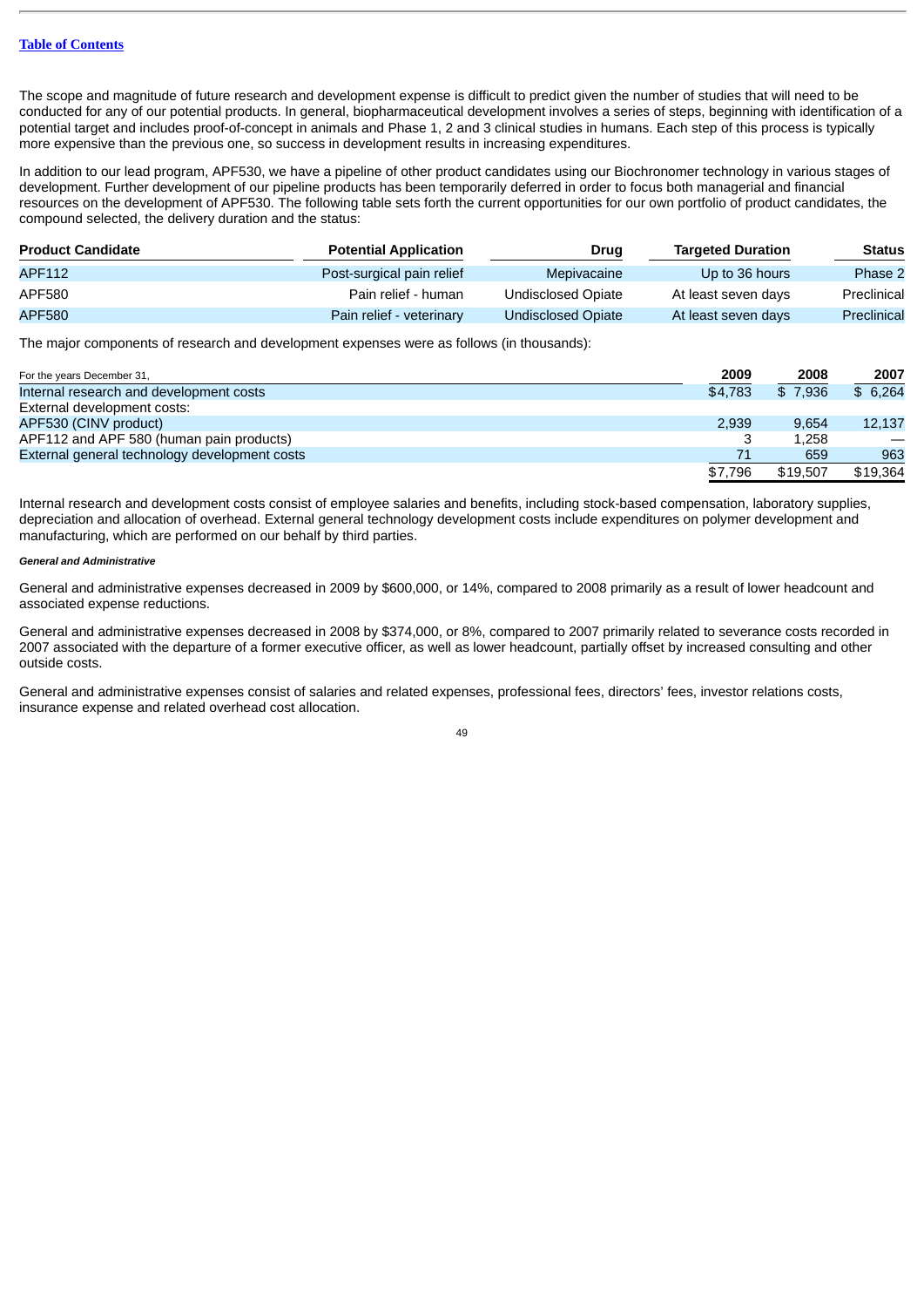#### *Interest Income*

Interest income consists primarily of income earned on our invested cash, cash equivalents and marketable securities. Interest income decreased by \$558,000, or 95% in 2009 compared to 2008 and \$739,000, or 56% in 2008 compared to 2007 due to lower average invested cash balances as a result of cash used in operations, as well as lower interest rate returns. We have currently invested our available cash in a money market fund containing U.S. Government-backed or collateralized overnight securities.

# *Discontinued Operations*

On July 25, 2000, we completed the sale of certain technology rights for our topical pharmaceutical and cosmeceutical product lines and associated assets, referred to as our cosmeceutical and toiletry business, to RP Scherer Corporation (RP Scherer), a subsidiary of Cardinal Health, Inc. We received \$25 million at closing of the transaction.

Under the terms of the agreement with RP Scherer, we guaranteed a minimum gross profit percentage on RP Scherer's combined sales of products to Ortho Neutrogena (Ortho) and Dermik (Gross Profit Guaranty). The guaranty period initially commenced on July 1, 2000 and was to end on the earlier of July 1, 2010 or the end of two consecutive guaranty periods where the combined gross profit on sales to Ortho and Dermik equals or exceeds the guaranteed gross profit (the two period test). The Gross Profit Guaranty expense totaled \$944,000 for the first seven guaranty years and in those years profits did not meet the two period test. Effective March 2007, in conjunction with a sale of assets by RP Scherer's successor company to an Amcol International subsidiary (Amcol), we signed a new agreement with Amcol to provide continuity of product supply to Ortho and Dermik. This new agreement potentially extends the Gross Profit Guaranty period an additional three years to July 1, 2013, unless it is terminated earlier with the two period test. Amcol has indicated that its costs differ from those it charged historically to the RP Scherer successor company to produce the products. We have not paid any Gross Profit Guaranty amount asserted by Amcol, and have requested documentation of the actual costs, but have accrued the amount Amcol represents it is owed. As there is no minimum amount of Gross Profit Guaranty due, no accrual for the guaranty is estimable for future years. A liability of \$553,000 related to the current amount due under the gross profit guarantees is included in accrued disposition costs as of December 31, 2009.

Gain (loss) from discontinued operations represents primarily the loss attributable to the Gross Profit Guaranty associated with the sale of our cosmeceutical and toiletry business.

On February 13, 2003, we completed the sale of certain assets of our Analytical Standards division to GFS Chemicals, Inc. (GFS), a privately held company based in Columbus, Ohio. In this transaction, we received \$2.1 million at closing and were entitled to receive royalties on sales of Analytical Standards products for a period of five years following the sale at rates ranging from 5% to 15%. The gain on disposition of discontinued operations recorded in 2007 of \$20,000 relates to the gain on the sale of our Analytical Standards division as measured by royalty receipts in excess of guaranteed minimum royalties.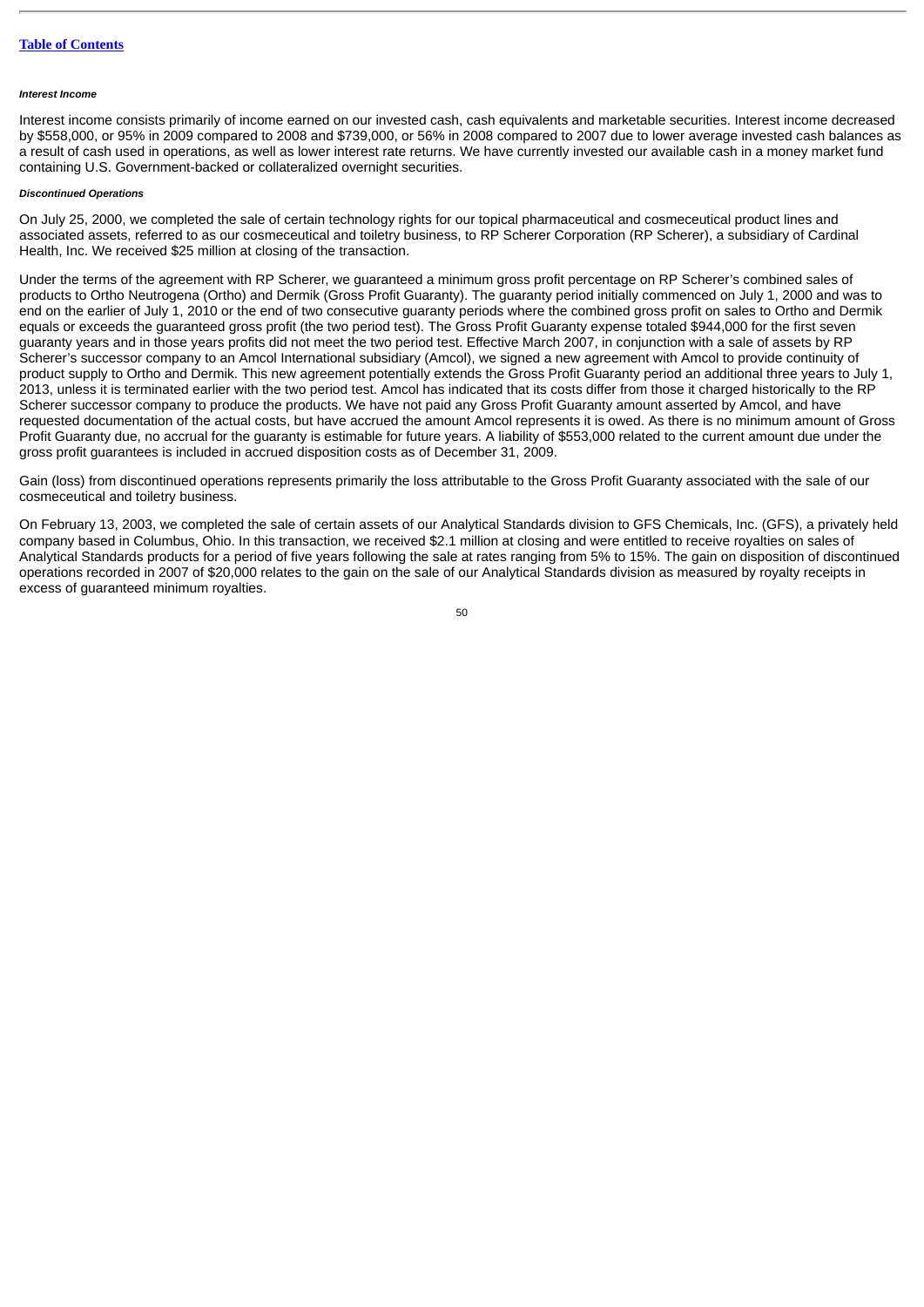#### *Liquidity and Capital Resources*

We had cash, cash equivalents and marketable securities of \$7,593,000 at December 31, 2009.

In October 2009, we sold 7,954,543 shares of our common stock in a private placement at \$0.88 per share and warrants to purchase 3,977,270 shares of our common stock, exercisable through January 7, 2015, at \$0.88 per share. The purchasers paid \$0.125 per underlying share for the warrants. Additionally the purchasers have the right to purchase up to an additional 5,165,286 shares at \$0.97 per share prior to May 14, 2010 and paid \$0.125 per underlying share for the right to purchase such additional shares. Total proceeds were approximately \$7.9 million, after deducting costs associated with the issuance. We are required to prepare and file Form S-3 registration statements, as permissible under SEC rules and regulations, with the SEC for the purpose of registering for resale the securities sold in this transaction.

In June 2007, we sold 24,393,939 shares of our common stock in a public offering at a price of \$1.65 per share, for net proceeds of approximately \$37.2 million after deducting underwriting fees and costs associated with the offering.

Net cash used in continuing operating activities for the year ended December 31, 2009 was \$10,999,000 and related primarily to our net loss adjusted for changes in accrued expenses and deferred revenue, stock-based compensation and depreciation and amortization. The decrease in cash used in continuing operating activities for the year ended December 31, 2009, as compared to 2008, was primarily due to the change in net loss resulting from the completion of our Phase 3 trial for APF530 late in 2008, headcount reductions and suspending development of our other clinical product candidates.

Net cash used in continuing operating activities for the year ended December 31, 2008 was \$24,294,000 and related primarily to our net loss, adjusted for changes in accrued expenses, accounts payable, stock-based compensation and depreciation and amortization. The increase in net cash used in continuing operating activities in 2008, as compared to 2007, was primarily due to changes in accrued expenses and accounts payable and the gain of \$2.5 million in 2007 from the sale of our rights to royalties on sales of Retin-A Micro® and Carac®.

The cash provided by discontinued operations of \$19,000 in 2008 relates primarily to the royalties received from GFS for sales of Analytical Standards products. The cash used in discontinued operations of \$169,000 in 2007 related to Gross Profit Guaranty payments to RP Scherer, partially offset by the royalties received from GFS for sales of Analytical Standards products.

Net cash provided by investing activities was \$612,000, \$678,000 and \$11,202,000 for the years ended December 31, 2009, 2008 and 2007, respectively. The decrease in net cash provided by investing activities in 2009 and 2008, compared with 2007, was primarily due to lower maturities and sales of marketable securities.

Our financing activities provided us with \$8,013,000, \$54,000 and \$37,256,000 for the years ended December 31, 2009, 2008 and 2007, respectively. The net cash provided by financing activities in 2009 is primarily associated with a private equity financing in October 2009, as described in Note 7 to the Financial Statements. Total proceeds were approximately \$7.9 million, after deducting expenses associated with the issuance. The net cash provided by financing activities in 2008 primarily related to proceeds from issuances of shares under the Employee Stock Purchase Plan. The net cash provided by financing activities in 2007 primarily related to the issuance of 24,393,939 shares of common stock at \$1.65 per share for net proceeds of \$37.2 million from our public offering in June 2007.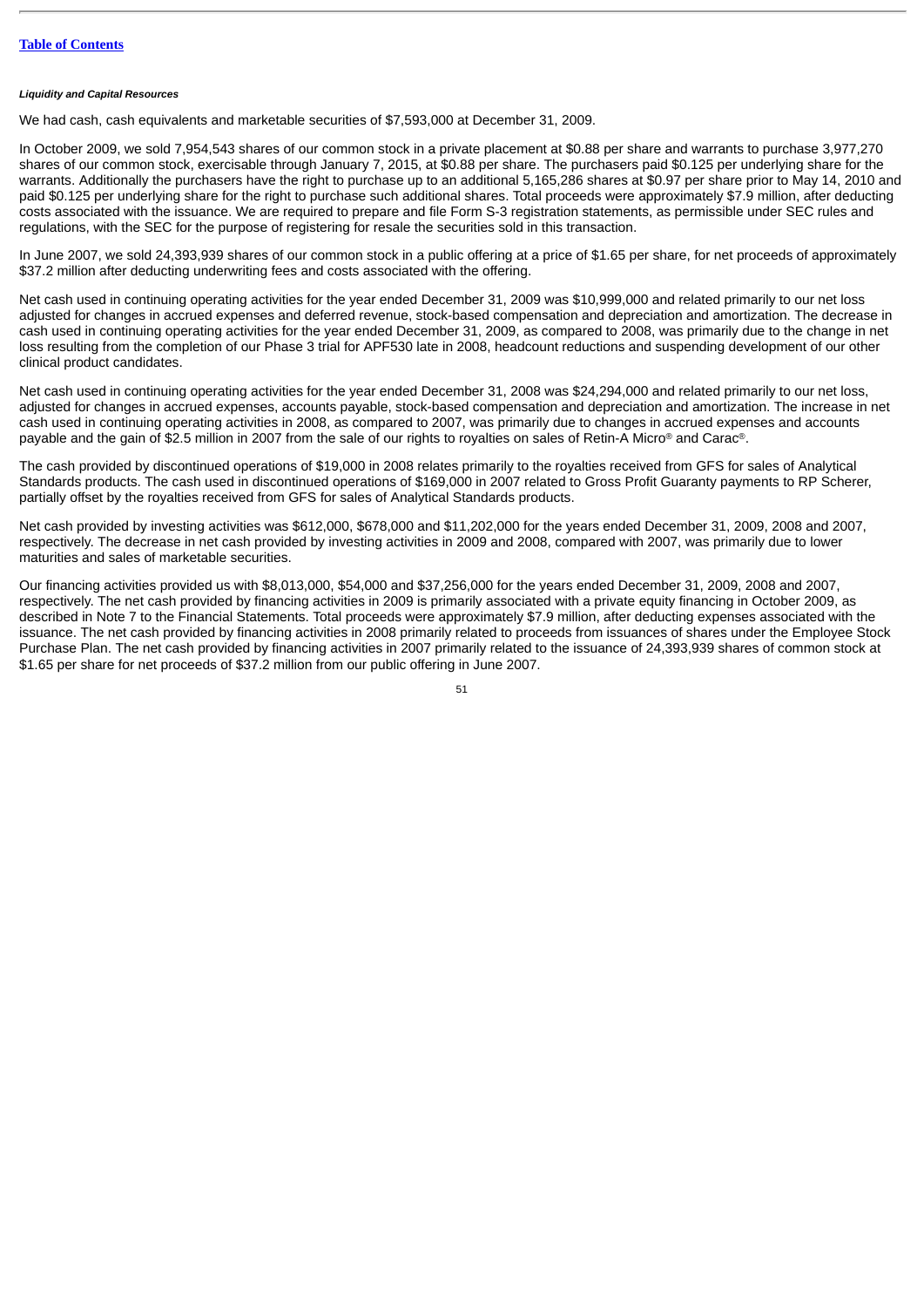Historically, we have financed our operations, including technology and product research and development, primarily through sales of our common stock, royalties received on sales of Retin-A Micro and Carac, the sale of our rights to royalties on sales of Retin-A Micro and Carac, income from collaborative research and development fees, proceeds received from the sales of our Analytical Standards division and our cosmeceutical and toiletry business and interest earned on short-term investments.

We believe our cash, cash equivalents and marketable securities as of December 31, 2009 will enable us to fund our operations through the fourth quarter of 2010, based on our anticipated spending levels and other known sources of funding. However, we may modify our operating plans to require additional funds in 2010. The amount of additional funding that we may require in 2010 depends on various factors, including the results of on-going regulatory review by the FDA of our APF530 NDA (which currently has a PDUFA date of March 18, 2010), our ability to establish a partnership with a pharmaceutical company for the commercialization of APF530, the time and costs related to manufacturing APF530, if approved, and competing technological and market developments.

Regardless of the FDA's response with respect to the APF530 NDA, we believe we will require additional funding to support our operations in 2011. Our capital requirements going forward will depend on numerous factors including: the number and characteristics of product development programs we pursue and the pace of each program; the scope, rate of progress, results and costs of preclinical testing and clinical trials; the time, cost and outcome involved in seeking regulatory approvals; scientific progress in our research and development programs; the magnitude and scope of our research and development programs; our ability to establish and maintain strategic collaborations or partnerships for research, development, clinical testing; manufacturing and marketing of our product candidates; the cost and timing of establishing sales, marketing and distribution capabilities for a specialty sales force if we commercialize any products independently; the cost of establishing clinical and commercial supplies of our product candidates and any products that we may develop; and general market conditions.

We will be seeking additional financing to continue our activities, which may include a collaborative arrangement or an equity offering. If we are unable to complete a collaborative arrangement, equity offering, or otherwise obtain sufficient financing, we may be required to further reduce, defer, or discontinue our activities or may not be able to continue as a going concern entity.

We may not be able to raise sufficient additional capital when we need it or to raise capital on favorable terms. The sale of additional equity or convertible debt securities in the future may be dilutive to our stockholders, and debt financing arrangements may require us to pledge certain assets and enter into covenants that could restrict certain business activities or our ability to incur further indebtedness and may contain other terms that are not favorable to us or our stockholders. If we are unable to obtain adequate funds on reasonable terms, we may be required to curtail operations significantly or to obtain funds by entering into financing, supply or collaboration agreements on unattractive terms. We do not currently have the financial resources to launch AP530. If AP530 is approved, we anticipate pursuing either a collaborative arrangement with a partner who will provide the necessary financial resources and expertise to launch AP530 or anticipate obtaining additional funding and resources that would be required to launch AP530 without a partner. There can be no assurance that AP530 will be approved and, if approved, that we will be successful in obtaining the additional necessary financial resources and expertise, with or without a partner, that will be required to launch AP530.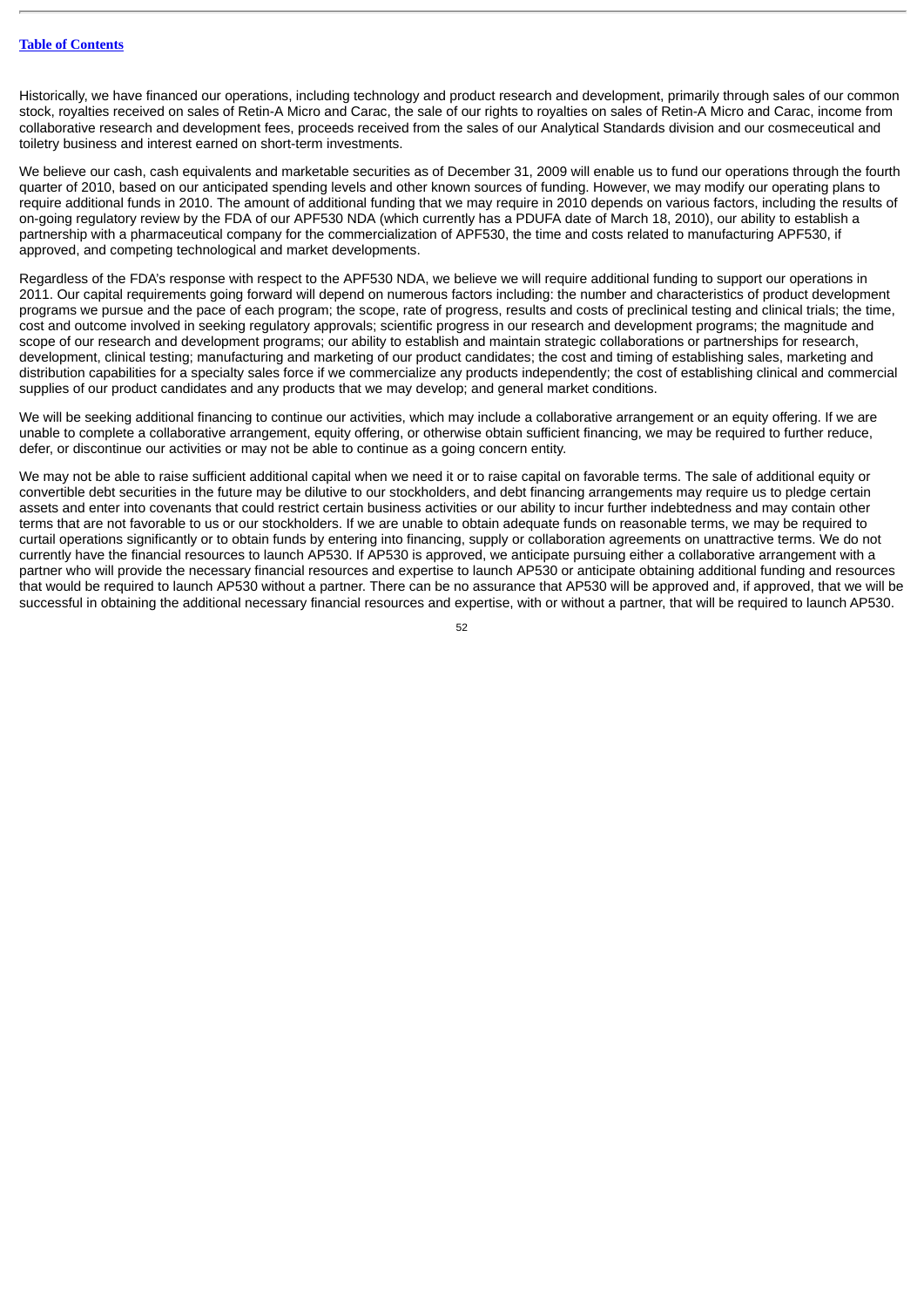## **Contractual Obligations**

Below is a summary of fixed payments related to certain contractual obligations (in thousands):

|                                 |              | Less         |         |         | More    |
|---------------------------------|--------------|--------------|---------|---------|---------|
|                                 |              | <b>Than</b>  | $1 - 3$ | $3 - 5$ | Than    |
|                                 | <b>Total</b> | . year<br>-- | years   | years   | 5 years |
| Operating Leases <sup>(1)</sup> | \$719        | 568<br>\$    | \$147   | ᠊ᡮ<br>Ъ | J.D.    |
| Total                           | \$719        | 568<br>\$    | \$147   | J       |         |

See Note 6 to the Financial Statements. (1)

Under the terms of the agreement with RP Scherer, we guaranteed a minimum gross profit percentage on RP Scherer's combined sales of products to Ortho Neutrogena and Dermik. See description of Gross Profit Guaranty in "Discontinued Operations" above.

# **Off-Balance-Sheet Arrangements**

As of December 31, 2009, we did not have any off-balance-sheet arrangements, as defined in Item 303(a)(4)(ii) of Regulation S-K.

#### **Recent Accounting Pronouncements**

Recent accounting pronouncements are disclosed in Note 2 to the Financial Statements included in Item 8 of this Annual Report on Form 10-K.

# **ITEM 7A. QUANTITATIVE AND QUALITATIVE DISCLOSURE ABOUT MARKET RISK**

Our exposure to market rate risk for changes in interest rates relates primarily to our investment portfolio. We do not use derivative financial instruments. We manage our interest rate risk by maintaining an investment portfolio primarily consisting of debt instruments of high credit quality and relatively short average maturities. The interest rates as of December 31, 2009 and 2008 were 0.01% and 0.61%, respectively. Due to the recent financial crisis, we have invested our available cash, cash equivalents and marketable securities in a money market fund containing U.S. Government-backed or collateralized overnight securities. At December 31, 2009 and 2008, our available for sale, cash equivalents and marketable securities include corporate and other debt securities of \$7,566,000 and \$10,453,000, respectively, all of which are due in less than one year. Notwithstanding our efforts to manage interest rate risks, there can be no assurance that we will be adequately protected against risks associated with interest rate fluctuations.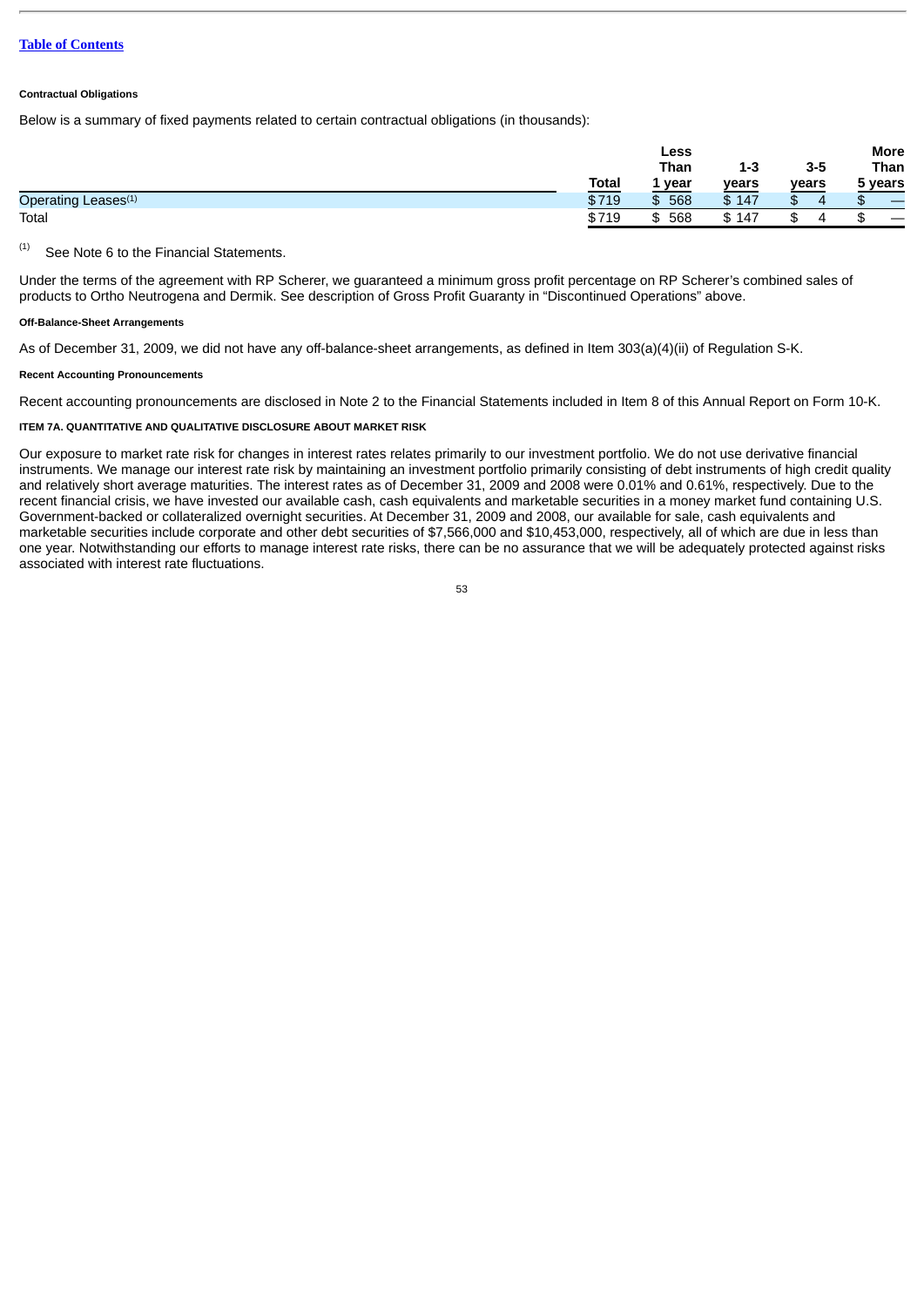# **ITEM 8. FINANCIAL STATEMENTS AND SUPPLEMENTARY DATA**

# **Report of Independent Registered Public Accounting Firm**

The Board of Directors and Stockholders

A.P. Pharma, Inc.

We have audited the accompanying balance sheets of A.P. Pharma, Inc. as of December 31, 2009 and 2008 and the related statements of operations, stockholders' equity and cash flows for each of the three years in the period ended December 31, 2009. Our audits also included the financial data in the financial statement schedule listed in the Index at Item 15(a)2. These financial statements and schedule are the responsibility of the Company's management. Our responsibility is to express an opinion on these financial statements and schedule based on our audits.

We conducted our audits in accordance with the standards of the Public Company Accounting Oversight Board (United States). Those standards require that we plan and perform the audit to obtain reasonable assurance about whether the financial statements are free of material misstatement. We were not engaged to perform an audit of the Company's internal control over financial reporting. Our audits included consideration of internal control over financial reporting as a basis for designing audit procedures that are appropriate in the circumstances, but not for the purpose of expressing an opinion on the effectiveness of the Company's internal control over financial reporting. Accordingly we express no such opinion. An audit also includes examining, on a test basis, evidence supporting the amounts and disclosures in the financial statements, assessing the accounting principles used and significant estimates made by management, and evaluating the overall financial statement presentation. We believe that our audits provide a reasonable basis for our opinion.

In our opinion, the financial statements audited by us present fairly, in all material respects, the financial position of A.P. Pharma, Inc. at December 31, 2009 and 2008, and the results of its operations and its cash flows for each of the three years in the period ended December 31, 2009, in conformity with U.S. generally accepted accounting principles. Also in our opinion, the related financial statement schedule, when considered in relation to the basic financial statements taken as a whole, presents fairly in all material respects the information set forth therein.

/s/ Odenberg, Ullakko, Muranishi & Co LLP

San Francisco, California March 11, 2010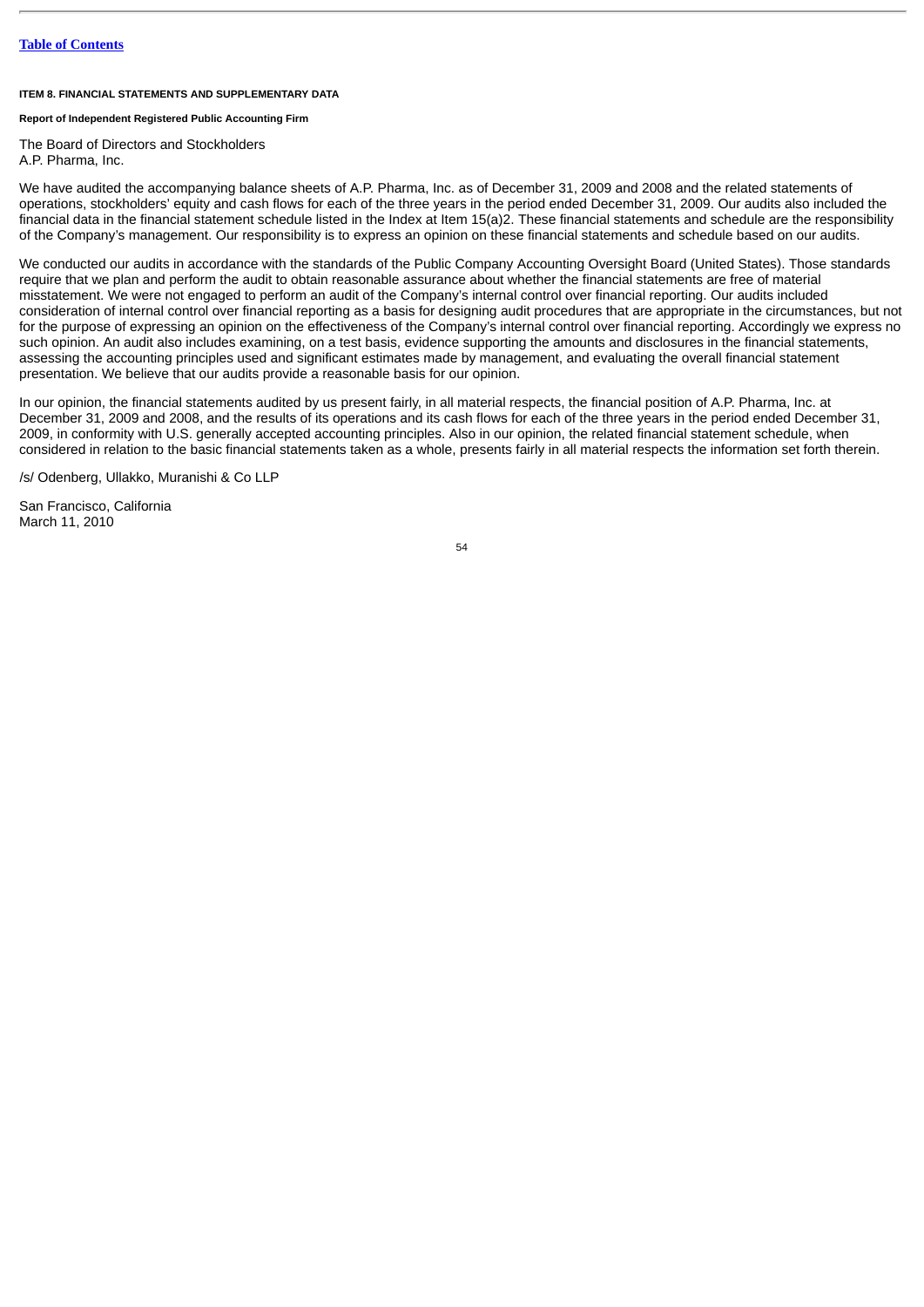A.P. PHARMA, INC. BALANCE SHEETS (in thousands except par value and shares)

| December 31,                                                                                                                                                   |                | 2009       |                | 2008      |
|----------------------------------------------------------------------------------------------------------------------------------------------------------------|----------------|------------|----------------|-----------|
| <b>ASSETS</b>                                                                                                                                                  |                |            |                |           |
| <b>Current Assets:</b>                                                                                                                                         |                |            |                |           |
| Cash and cash equivalents                                                                                                                                      | $\mathfrak{L}$ | 7,593      | \$             | 9,967     |
| Marketable securities                                                                                                                                          |                |            |                | 571       |
| Accounts receivable, net                                                                                                                                       |                | 171        |                | 32        |
| Prepaid expenses and other current assets                                                                                                                      |                | 549        |                | 246       |
| <b>Total current assets</b>                                                                                                                                    |                | 8,313      |                | 10,816    |
| Property and equipment, net                                                                                                                                    |                | 510        |                | 881       |
| Other long-term assets                                                                                                                                         |                | 128        |                | 103       |
| <b>Total Assets</b>                                                                                                                                            | \$             | 8,951      |                | \$11,800  |
| LIABILITIES AND STOCKHOLDERS' EQUITY                                                                                                                           |                |            |                |           |
| <b>Current Liabilities:</b>                                                                                                                                    |                |            |                |           |
| Accounts payable                                                                                                                                               | $\mathfrak{L}$ | 162        | \$             | 344       |
| Accrued expenses                                                                                                                                               |                | 1,080      |                | 2,222     |
| Deferred revenue                                                                                                                                               |                | 92         |                |           |
| Accrued disposition costs                                                                                                                                      |                | 553        |                | 621       |
| <b>Total current liabilities</b>                                                                                                                               |                | 1,887      |                | 3,187     |
| Deferred revenue                                                                                                                                               |                | 268        |                | 1,000     |
| Other long-term liabilities                                                                                                                                    |                |            |                | 15        |
| <b>Total Liabilities</b>                                                                                                                                       |                | 2,155      |                | 4,202     |
| Commitments and Contingencies (Note 6)                                                                                                                         |                |            |                |           |
| Stockholders' Equity:                                                                                                                                          |                |            |                |           |
| Preferred stock, 2,500,000 shares authorized; none issued or outstanding at December 31, 2009 and                                                              |                |            |                |           |
| 2008                                                                                                                                                           |                |            |                |           |
| Common stock, \$0.01 par value, 100,000,000 shares authorized; 39,935,168 and 30,941,149 issued<br>and outstanding at December 31, 2009 and 2008, respectively |                | 394        |                | 309       |
| Additional paid-in capital                                                                                                                                     |                | 147,481    |                | 138,383   |
| Accumulated other comprehensive loss                                                                                                                           |                |            |                | (43)      |
| Accumulated deficit                                                                                                                                            |                | (141, 079) |                | (131,051) |
| <b>Total Stockholders' Equity</b>                                                                                                                              |                | 6,796      |                | 7,598     |
|                                                                                                                                                                |                |            |                |           |
| <b>Total Liabilities and Stockholders' Equity</b>                                                                                                              | \$             | 8,951      | $\mathfrak{L}$ | 11,800    |

See accompanying Notes to Financial Statements.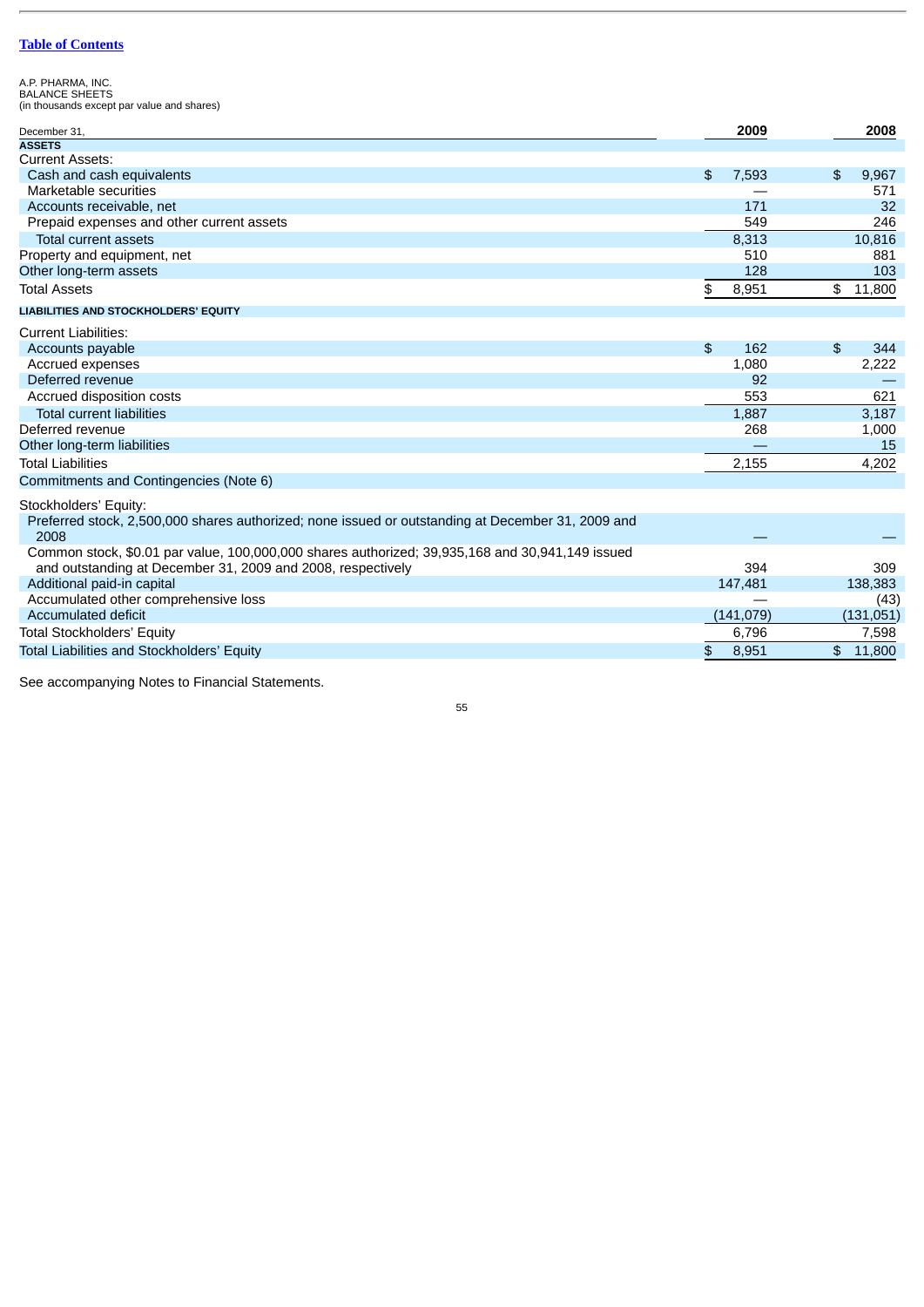A.P. PHARMA, INC. STATEMENTS OF OPERATIONS (in thousands except per share amounts)

| For the Years Ended December 31,                             | 2009         | 2008         | 2007         |
|--------------------------------------------------------------|--------------|--------------|--------------|
| <b>REVENUE</b>                                               |              |              |              |
| Contract revenue                                             | 1,261<br>\$  | 369<br>\$    | \$<br>412    |
| <b>OPERATING EXPENSES</b>                                    |              |              |              |
| Research and development                                     | 7,796        | 19,507       | 19,364       |
| General and administrative                                   | 3,707        | 4,307        | 4,681        |
| Total operating expenses                                     | 11,503       | 23,814       | 24,045       |
| <b>Operating loss</b>                                        | (10, 242)    | (23, 445)    | (23, 633)    |
| Interest income                                              | 29           | 587          | 1,326        |
| Gain on sale of royalty interest                             |              |              | 2,500        |
| Other income (loss), net                                     | (5)          | (67)         |              |
| Loss from continuing operations                              | (10, 218)    | (22, 925)    | (19,800)     |
| Income (loss) from discontinued operations                   | 68           | (200)        | (342)        |
| Gain on disposition of discontinued operations               |              |              | 20           |
| Loss before income taxes                                     | (10, 150)    | (23, 125)    | (20, 122)    |
| Income tax benefit (provision)                               | 122          |              | (41)         |
| Net loss                                                     | \$(10,028)   | \$(23,125)   | \$(20,163)   |
| Basic and diluted loss per share:                            |              |              |              |
| Loss from continuing operations                              | (0.31)<br>\$ | (0.74)<br>\$ | \$<br>(1.02) |
| Net loss                                                     | \$<br>(0.31) | \$<br>(0.75) | \$<br>(1.04) |
| Weighted-average common shares outstanding-basic and diluted | 32.625       | 30.811       | 19,358       |

See accompanying Notes to Financial Statements.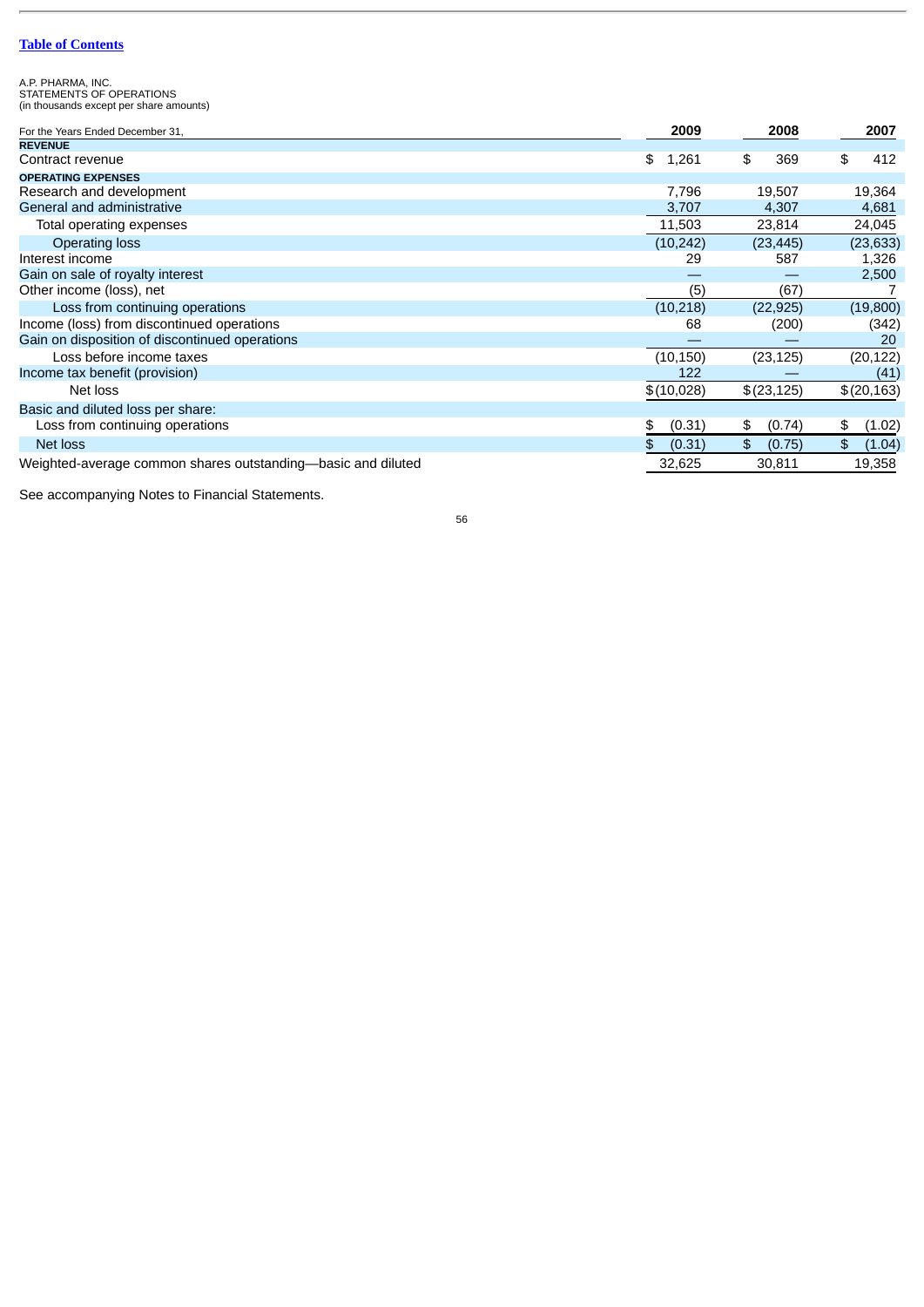A.P. PHARMA, INC. STATEMENTS OF STOCKHOLDERS' EQUITY (in thousands)

|                                                                                        | <b>Common Stock</b> |                          | Addi-<br>tional<br>Paid-in | Accu-<br>mulated               | Accu-<br>mulated<br>Other<br>Compre-<br>hensive<br><b>Income</b> | Stock-<br>holders' |
|----------------------------------------------------------------------------------------|---------------------|--------------------------|----------------------------|--------------------------------|------------------------------------------------------------------|--------------------|
| For the Years Ended December 31, 2009, 2008 and 2007                                   | <b>Shares</b>       | Amount                   | Capital                    | <b>Deficit</b>                 | (Loss)                                                           | <b>Equity</b>      |
| BALANCE, DECEMBER 31, 2006                                                             | 6.360               | \$<br>64                 | \$99.771                   | $\frac{2}{3}$<br>(87, 763)     | \$<br>(13)                                                       | \$<br>12,059       |
| Comprehensive loss                                                                     |                     |                          |                            |                                |                                                                  |                    |
| Net loss                                                                               |                     | $\sim$                   |                            | (20, 163)                      | $\qquad \qquad -$                                                | (20, 163)          |
| Net unrealized loss on marketable securities                                           |                     |                          |                            | —                              | (25)                                                             | (25)               |
| Comprehensive loss                                                                     |                     |                          |                            |                                |                                                                  | (20, 188)          |
| Common stock issued in public offering, net of issuance costs                          | 24,394              | 243                      | 36,955                     | --                             | $\qquad \qquad$                                                  | 37,198             |
| Fair value of stock-based compensation issued to directors for restricted stock awards | 15                  | $\equiv$                 | 99                         |                                |                                                                  | 99                 |
| Common stock issued to employees under the ESPP                                        | 22                  | $\overline{\phantom{m}}$ | 57                         |                                | $\overline{\phantom{0}}$                                         | 57                 |
| Stock-based employee compensation related to stock options and ESPP                    |                     | $\qquad \qquad -$        | 249                        | $\sim$                         | $\qquad \qquad -$                                                | 249                |
| BALANCE, DECEMBER 31, 2007                                                             | 30,791              | 307                      | 137,131                    | (107, 926)                     | (38)                                                             | 29,474             |
| Comprehensive loss                                                                     |                     |                          |                            |                                |                                                                  |                    |
| Net loss                                                                               |                     |                          | $\overline{\phantom{0}}$   | (23, 125)                      | $\qquad \qquad$                                                  | (23, 125)          |
| Net unrealized loss on marketable securities                                           |                     |                          |                            |                                | (5)                                                              | (5)                |
| Comprehensive loss                                                                     |                     |                          |                            |                                |                                                                  | (23, 130)          |
| Common stock issued upon exercise of stock options                                     | $\overline{2}$      | $\qquad \qquad -$        | $\overline{2}$             |                                | $\qquad \qquad \longleftarrow$                                   | 2                  |
| Fair value of stock-based compensation issued to directors for restricted stock awards | 72                  | $\mathbf{1}$             | 82                         | —                              |                                                                  | 83                 |
| Common stock issued to employees under the ESPP                                        | 76                  | $\mathbf{1}$             | 50                         | $\qquad \qquad \longleftarrow$ | $\overline{\phantom{0}}$                                         | 51                 |
| Stock-based employee compensation related to stock options and ESPP                    |                     | $\equiv$                 | 1,118                      |                                | $\equiv$                                                         | 1,118              |
| BALANCE, DECEMBER 31, 2008                                                             | 30,941              | 309                      | 138,383                    | (131,051)                      | (43)                                                             | 7,598              |
| Comprehensive loss                                                                     |                     |                          |                            |                                |                                                                  |                    |
| Net loss                                                                               |                     |                          |                            | (10, 028)                      | $\qquad \qquad -$                                                | (10, 028)          |
| Net unrealized gain on marketable securities                                           |                     |                          |                            |                                | 43                                                               | 43                 |
| Comprehensive loss                                                                     |                     |                          |                            |                                |                                                                  | (9,985)            |
| Common stock and warrants issued in private placement, net of issuance costs           | 7,955               | 80                       | 7,871                      |                                |                                                                  | 7,951              |
| Fair value of stock-based compensation issued to directors for restricted stock awards | 332                 | $\overline{4}$           | 371                        |                                | $-$                                                              | 375                |
| Common stock issued upon exercise of stock options                                     | 28                  |                          | 20                         | —                              | $\overline{\phantom{0}}$                                         | 20                 |
| Common stock issued to employees under the ESPP                                        | 99                  | $\mathbf{1}$             | 41                         | $\overline{\phantom{0}}$       | $\overline{\phantom{0}}$                                         | 42                 |
| Stock issued in lieu of bonus                                                          | 40                  |                          | 36                         |                                |                                                                  | 36                 |
| Stock-based employee compensation related to stock options and ESPP                    |                     | ÷,                       | 759                        |                                |                                                                  | 759                |
| BALANCE, DECEMBER 31, 2009                                                             | 39,395              | \$<br>394                | \$147,481                  | \$(141,079)                    | \$<br>$\equiv$                                                   | 6.796<br>\$        |

See accompanying Notes to Financial Statements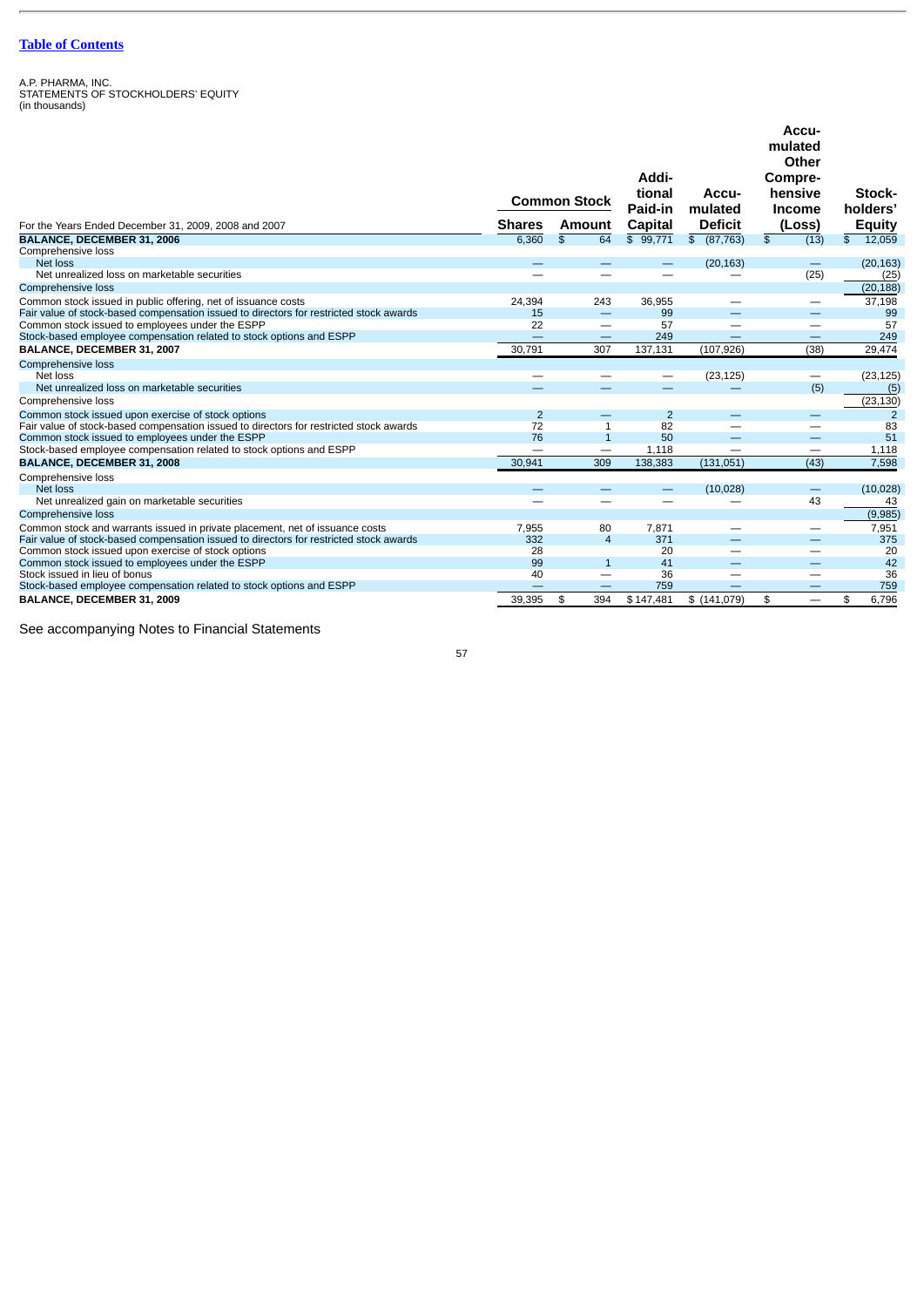A.P. PHARMA, INC. STATEMENTS OF CASH FLOWS (in thousands)

| For the Years Ended December 31.                                            | 2009        | 2008              | 2007        |
|-----------------------------------------------------------------------------|-------------|-------------------|-------------|
| <b>CASH FLOWS FROM OPERATING ACTIVITIES:</b>                                |             |                   |             |
| Net loss                                                                    | \$(10,028)  | \$(23,125)        | \$(20, 163) |
| Adjustments to reconcile net loss to net cash used in operating activities: |             |                   |             |
| Loss (gain)from discontinued operations                                     | (68)        | 200               | 342         |
| Gain on disposition of discontinued operations                              |             |                   | (20)        |
| Loss on retirement of fixed assets                                          | 17          | 85                |             |
| Depreciation and amortization                                               | 356         | 412               | 359         |
| Stock-based compensation                                                    | 1,137       | 1,112             | 348         |
| Stock issued in lieu of cash bonus                                          | 36          | $\qquad \qquad -$ |             |
| Amortization of discount and accretion of premium on marketable securities  |             | —                 | (70)        |
| Changes in operating assets and liabilities:                                |             |                   |             |
| Accounts receivable                                                         | (139)       | 100               | (149)       |
| Prepaid expenses and other current assets                                   | (303)       | 336               | 27          |
| Other long-term assets                                                      | (25)        | (28)              | 18          |
| Accounts payable                                                            | (182)       | (1,093)           | 665         |
| Accrued expenses                                                            | (1, 160)    | (2, 293)          | 1,531       |
| Deferred revenue                                                            | (640)       |                   |             |
| Net cash used in continuing operating activities                            | (10, 999)   | (24, 294)         | (17, 112)   |
| Cash provided by (used in) discontinued operations                          |             | 19                | (169)       |
| Net cash used in operating activities                                       | (10, 999)   | (24, 275)         | (17, 281)   |
| <b>CASH FLOWS FROM INVESTING ACTIVITIES:</b>                                |             |                   |             |
| Purchases of property and equipment                                         | (2)         | (298)             | (481)       |
| Maturities of marketable securities                                         | 614         | 976               | 4,875       |
| Sales of marketable securities                                              |             |                   | 6,808       |
| Net cash provided by investing activities                                   | 612         | 678               | 11,202      |
| <b>CASH FLOWS FROM FINANCING ACTIVITIES:</b>                                |             |                   |             |
| Proceeds from the issuance of common stock, net of issuance costs           | 7,951       |                   | 37,198      |
| Proceeds from the exercise of common stock options                          | 20          | 3                 |             |
| Proceeds from the issuance of shares under the Employee Stock Purchase Plan | 42          | 51                | 58          |
| Net cash provided by financing activities                                   | 8,013       | 54                | 37,256      |
| Increase (decrease) in cash and cash equivalents                            | (2, 374)    | (23, 543)         | 31,177      |
| Cash and cash equivalents at the beginning of the year                      | 9,967       | 33,510            | 2,333       |
| Cash and cash equivalents at the end of the year                            | 7,593<br>\$ | \$9,967           | \$33,510    |
| Supplemental Cash Flow Data:                                                |             |                   |             |
| Cash paid for interest                                                      | \$<br>4     | \$                | \$          |

See accompanying Notes to Financial Statements.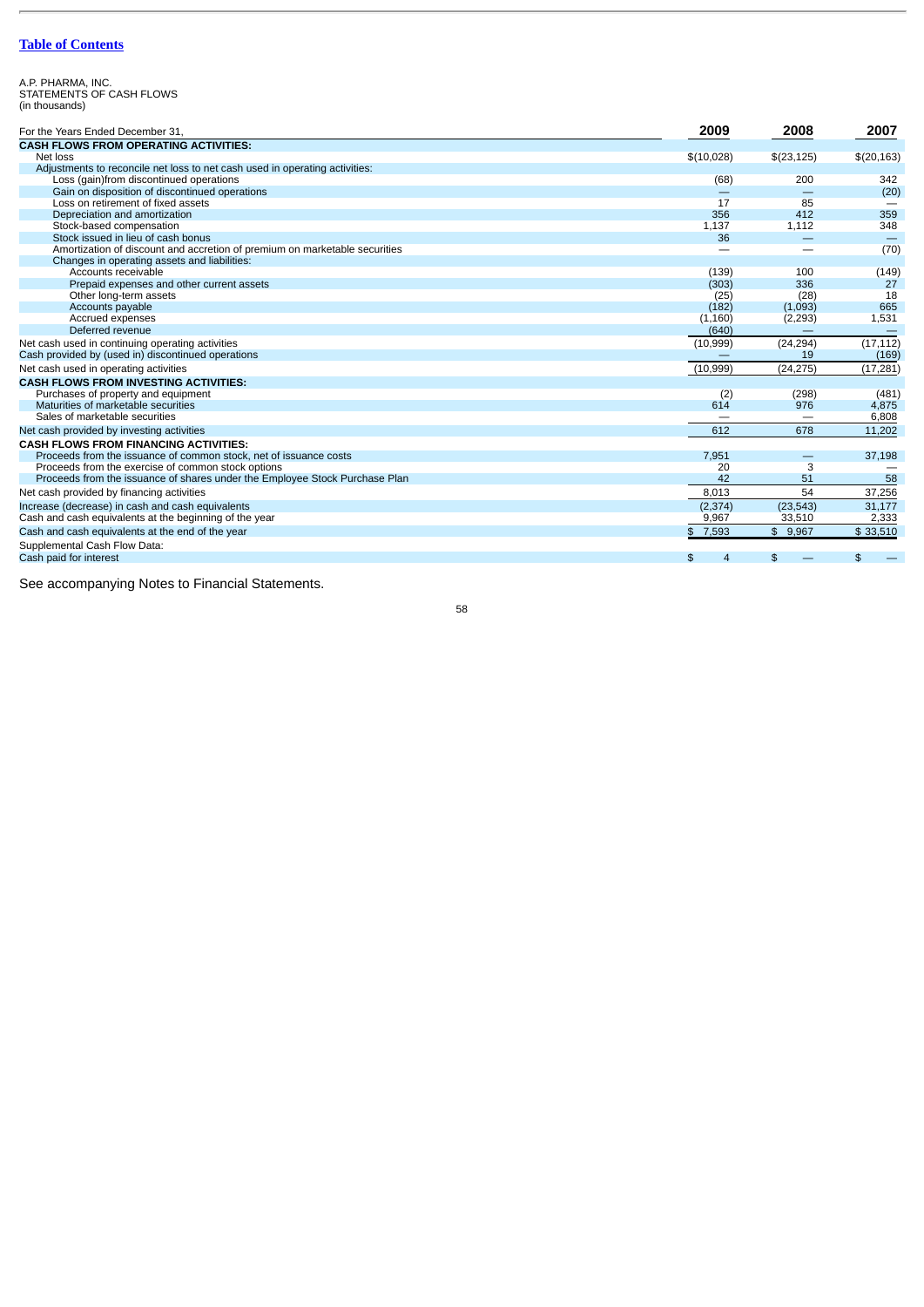# **NOTE 1 BUSINESS**

A.P. Pharma is a specialty pharmaceutical company focused on developing pharmaceutical products using our proprietary Biochronomer polymerbased drug delivery technology. The Biochronomer technology consists of bioerodible polymers designed to release drugs over a defined period of time. Our primary focus is on our lead product candidate, APF530, which is being developed for the prevention of chemotherapy-induced nausea and vomiting (CINV). APF530 utilizes our Biochronomer technology and is a long-acting formulation of granisetron. In May 2009, we filed a New Drug Application (NDA) with the U.S. Federal Drug Administration (FDA) seeking approval for APF530. The FDA is currently reviewing the NDA, and based on the Prescription Drug User Fee Act (PDUFA), has issued an action date of March 18, 2010. During 2008, APF530 completed a pivotal Phase 3 clinical trial which was the basis for the application. In addition to APF530, we have a pipeline of other product candidates that use our Biochronomer technology. One product candidate, an undisclosed opiate for a long-acting pain management product, has been licensed on a world-wide basis to Merial Limited (Merial) for use with companion animals. Further development of our pipeline products has been temporarily deferred in order to focus both managerial and financial resources on the APF530 NDA and negotiations of a commercialization partnership for APF530.

#### **NOTE 2 SUMMARY OF SIGNIFICANT ACCOUNTING POLICIES**

#### **Basis of Presentation and Use of Estimates**

The preparation of financial statements in conformity with accounting principles generally accepted in the United States of America requires management to make estimates and assumptions that affect the amounts reported in the financial statements and accompanying notes. Estimates were made relating to useful lives of fixed assets, valuation allowances, impairment of assets, accruals for research and development expenses and stock-based costs. Actual results could differ materially from those estimates.

We have evaluated subsequent events through the date the audited financial statements were issued, and determined that there were no subsequent events that required disclosure in the financial statements other than those disclosed in Note 13.

# **Cash Equivalents and Marketable Securities**

We consider all debt securities that have original maturities, from the date of purchase, of less than three months to be cash equivalents. Investments with maturities of three months and longer, from the date of purchase, are classified as marketable securities. Investments may consist primarily of money market funds containing U.S. Government-backed or collateralized overnight securities and high-grade corporate obligations, mortgage-backed securities, municipal bonds and corporate debt securities. We account for our marketable securities in accordance with Accounting Standard Codification (ASC) 320-10, *Investments—Debt and Equity Securities* (formerly Statement of Financial Accounting Standards (SFAS) No. 115, *Accounting for Certain Investments in Debt and Equity Securities)*. We have classified all our investments in certain debt securities as "available-for-sale," and, therefore, they are recorded at fair value with unrealized gains and losses reported as a separate component of stockholders' equity. If the estimated fair value of a security is below its carrying value, we evaluate whether we intend to sell the security, or whether we would more likely than not be required to sell the security before the expected recovery of its amortized cost basis. If the impairment is considered to be other-than-temporary, the security is written down to its estimated fair value. Other-than-temporary declines in estimated fair value of all marketable securities are charged to "other income (loss), net." The cost of all securities sold is based on the specific identification method.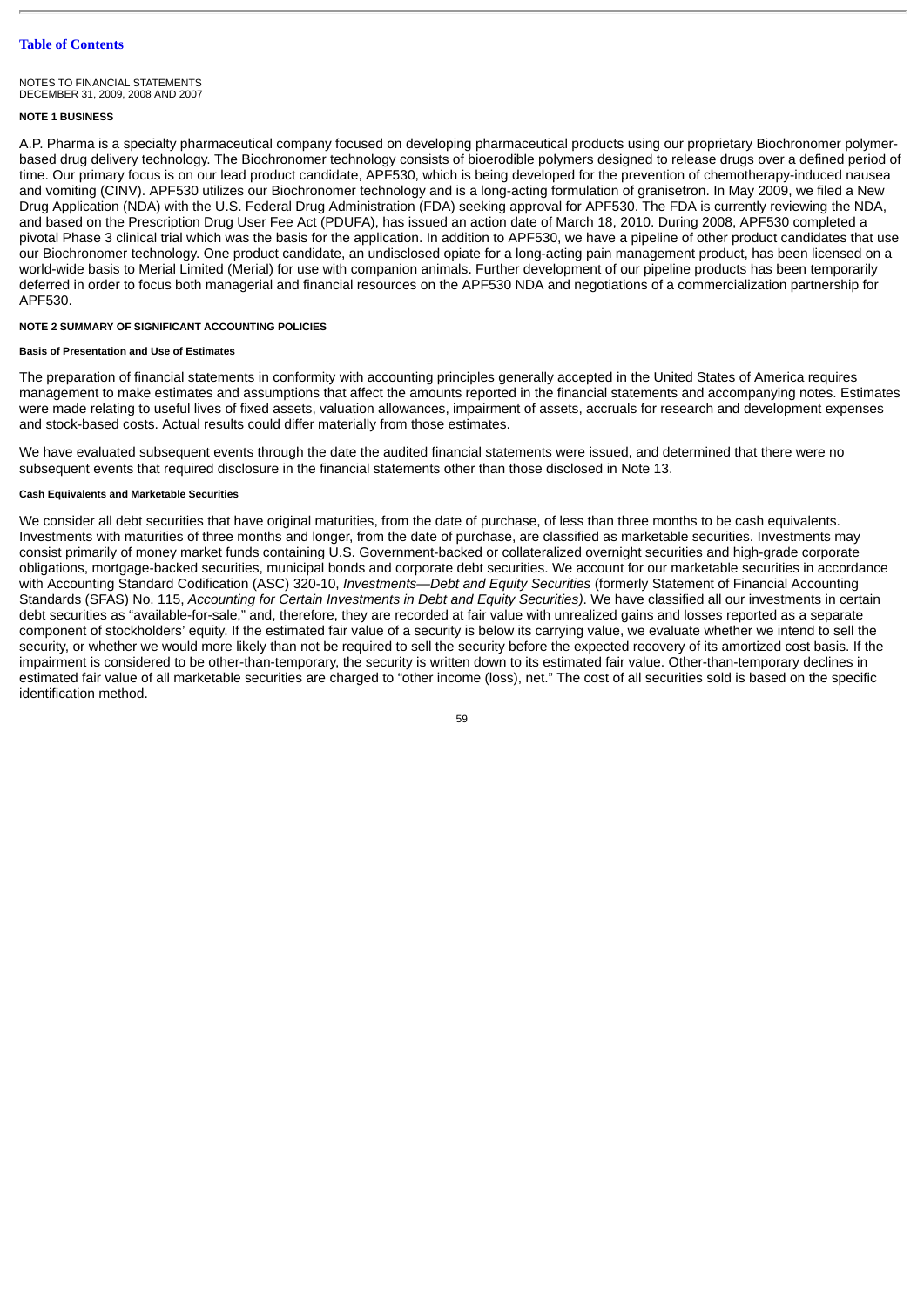#### **Financial Instruments—Fair Value**

The carrying values of our financial instruments, including marketable securities, accounts receivable and accrued liabilities, approximate their respective fair values due to their short maturities (see Note 3).

### **Property and Equipment**

Property and equipment is stated at cost less accumulated depreciation. Depreciation is computed using the straight-line method over the estimated useful lives of the assets as follows: equipment and machinery, three to five years; furniture and fixtures, five years; and leasehold improvements, over the shorter of the respective lease terms or the respective useful lives of the leasehold improvements.

# **Long-Lived Assets**

As circumstances dictate, we evaluate whether changes have occurred that would require us to consider whether long-lived assets have been impaired. Recoverability of assets to be held and used is determined by comparing the undiscounted net cash flows of long-lived assets to their respective carrying values. If such assets are considered to be impaired, the amount of impairment to be recognized is measured based on the projected discounted cash flows using an appropriate discount rate.

## **Stock-Based Compensation**

On January 1, 2006, we adopted the provisions of ASC 718-20, *Stock Compensation—Awards Classified as Equity* (formerly SFAS No. 123(R), *Share-Based Payment)*. ASC 718-20 requires companies to measure and recognize compensation expense for all employee stock-based payments at fair value over the service period underlying the arrangement. Accordingly, we are required to record the grant date fair value of stock options issued to employees and purchase date fair value of employee stock purchases. We adopted ASC 718-20 using the "modified prospective" method, whereby the fair value of all previously granted employee stock-based arrangements remaining unvested at January 1, 2006, based on the grant date value estimated in accordance with the pro forma provisions of ASC 718-20, and all grants made on or after January 1, 2006, based on fair value estimated in accordance with ASC 718-20, have been included in our determination of stock-based compensation expense in 2009, 2008 and 2007. We have not restated our operating results in prior periods to reflect charges for the fair value of stock-based arrangements.

In November 2005, the Financial Accounting Standards Board (FASB) issued ASC 718-10,Stock Compensation (formerly FASB Staff Position (FSP) No. SFAS 123(R)-3 *Transition Election Related to Accounting for Tax Effects of Share-Based Payment Awards)*. We adopted the alternative transition method provided in ASC 718-10 for calculating the tax effects of stock-based compensation pursuant to ASC 718-20 in the fourth quarter of fiscal 2006. The alternative transition method includes simplified methods to establish the beginning balance of the additional paid-in capital pool (APIC pool) related to the tax effects for employee stock-based compensation, and to determine the subsequent impact on the APIC pool and Consolidated Statements of Cash Flows of the tax effects of employee stock-based compensation awards that are outstanding upon adoption of ASC 718-20.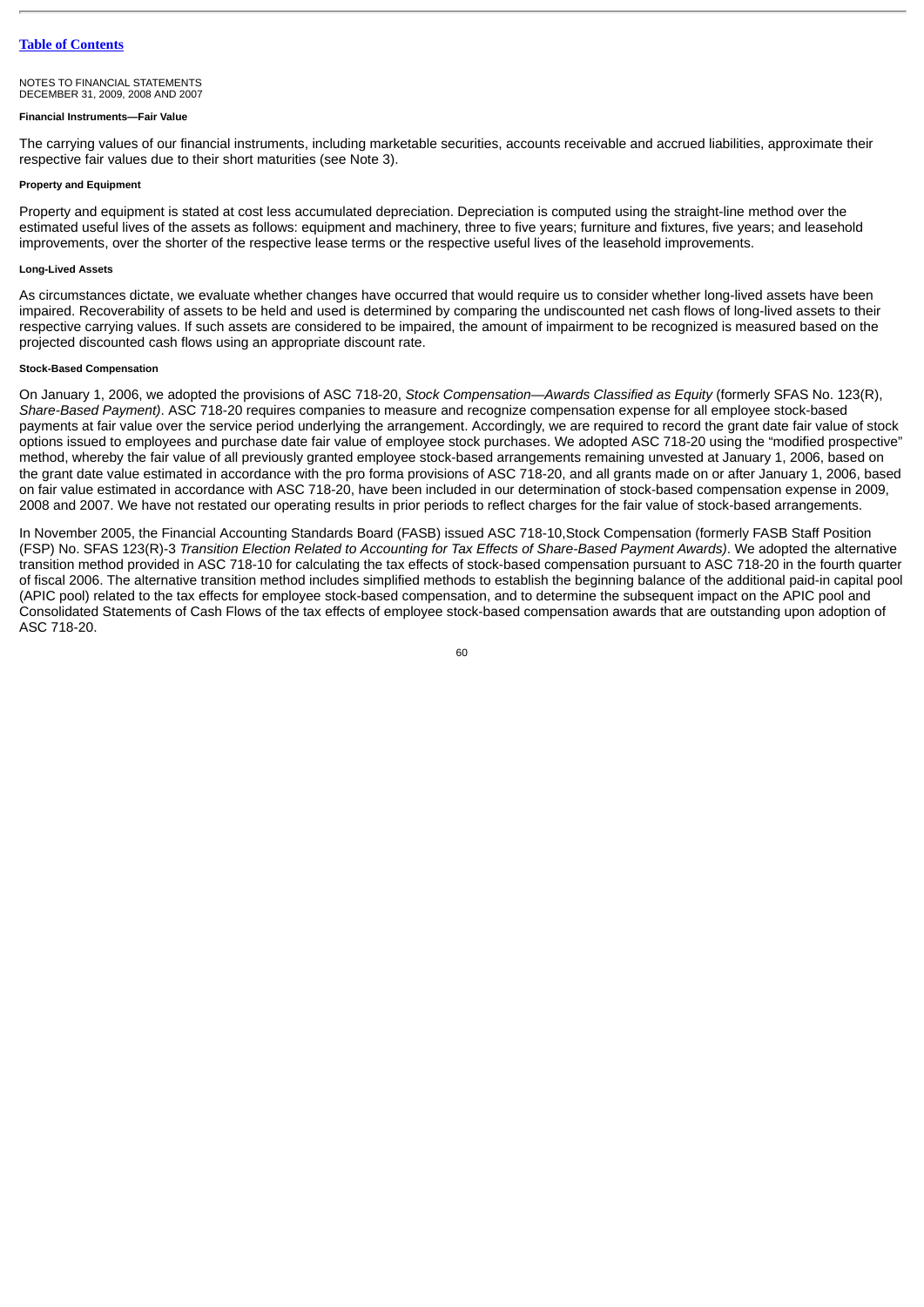# **Revenue Recognition**

Our revenue arrangements with multiple deliverables are divided into separate units of accounting if certain criteria are met, including whether the delivered item has stand-alone value to the customer and whether there is objective and reliable evidence of the fair value of the undelivered items. The consideration we receive is allocated among the separate units based on their respective fair values, and the applicable revenue recognition criteria are considered separately for each of the separate units. Advance payments received in excess of amounts earned are classified as deferred revenue until earned. Milestones payments are recorded as revenue upon achievement of the milestone.

## **Royalties**

Contractually required minimum royalties are recorded ratably throughout the contractual period. Royalties in excess of minimum royalties are recognized as earned when the related product is shipped to the end customer by our licensees based on information provided to us by our licensees.

## **Contract Revenue**

We have licensing agreements that generally provide for a non-refundable license fee. The license agreements provide for us to earn future revenue through royalty payments. These non-refundable license fees are generally initially reported as deferred revenue and recognized as revenue over an appropriate period, depending on the license. Revenue recognized from deferred license fees is classified as Contract Revenue in the accompanying statements of operations.

Contract revenue relates to research and development arrangements that generally provide for us to invoice research and development fees based on full-time equivalent hours for each project. Revenue from these arrangements is recognized as the related development services are rendered. This revenue approximates the costs incurred.

# **Clinical Trial Accruals**

Our expenses related to clinical trials are based on estimates of the services received and efforts expended pursuant to contracts with multiple research institutions and clinical research organizations that conduct and manage clinical trials on our behalf. Since the invoicing related to these services does not always coincide with our financial statement close process, we must estimate the level of services performed and fees incurred in determining the accrued clinical trial costs. The financial terms of these agreements are subject to negotiation and vary from contract to contract, which may result in uneven payment flows. Payments under the contracts depend on factors such as the successful enrollment of patients or achievement of certain events or the completion of portions of the clinical trial or similar conditions. The Phase 3 clinical trials of APF530 have had a significant effect on our research and development expenses. Expenses related to clinical trials generally are accrued based on the level of patient enrollment and services performed by the clinical research organization or related service provider according to the protocol. We monitor patient enrollment levels and related activity to the extent possible and adjust our estimates accordingly. Historically these estimates have been accurate and no material adjustments have had to be made.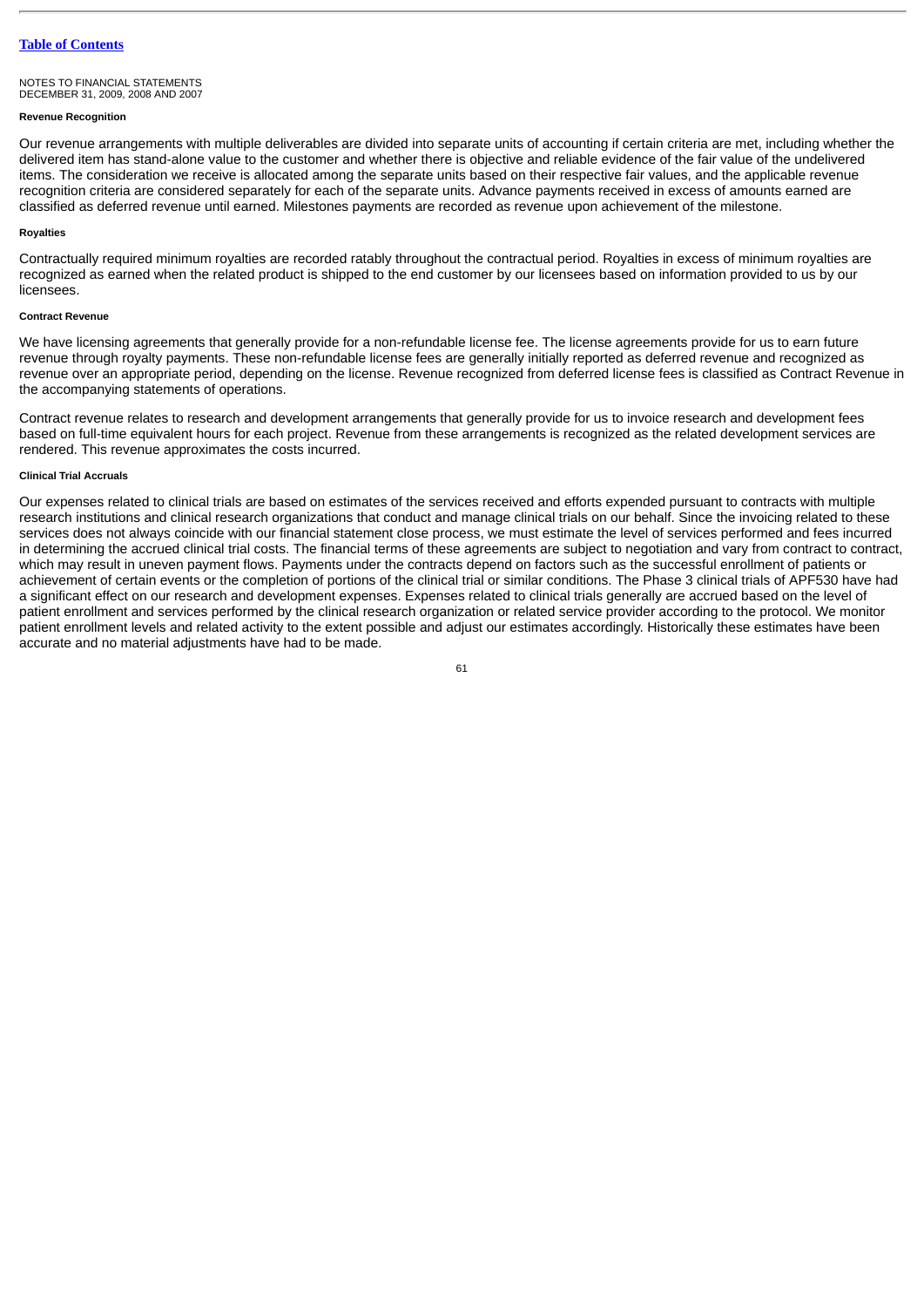#### NOTES TO FINANCIAL STATEMENTS DECEMBER 31, 2009, 2008 AND 2007

# **Research and Development**

Research and development consists of costs incurred for Company-sponsored and collaborative research and development expenses. These costs consist primarily of employee salaries and other personnel-related expenses, facility-related expenses, laboratory consumables, polymer development manufacturing, clinical and pre-clinical related services performed by clinical research organizations, research institutions and other outside service providers.

Research and development expenses under collaborative agreements approximate the revenue recognized, excluding milestone and up-front payments received under such arrangements.

#### **Net Income (Loss) Per Share**

Basic income (loss) per share is estimated based on the weighted-average number of common shares outstanding. Diluted earnings per share are calculated using the weighted-average number of common shares outstanding and other dilutive securities. Dilutive securities are not included in the computation of diluted net loss per share if the inclusion of these potentially dilutive securities is anti-dilutive (see Note 8).

### **Concentrations of Credit Risk**

Financial instruments that potentially subject us to concentrations of credit risk consist primarily of cash equivalents, short-term investments and trade accounts receivable. We invest excess cash in a variety of high-grade short-term, interest-bearing securities. This diversification of risk is consistent with our policy to ensure safety of principal and maintain liquidity.

# **Segment and Geographic Information**

Our operations are confined to a single business segment, the design and commercialization of polymer technologies for pharmaceutical and other applications. Substantially all of our revenues are derived from customers within the United States.

# **Recent Accounting Pronouncements**

Effective January 1, 2009, we adopted ASC 815-40, *Derivatives and Hedging, Contracts in Entity's Own Equity* (formerly Emerging Issues Task Force (EITF) Issue No. 07-05, *Determining Whether an Instrument (or an Embedded Feature) is indexed to an Entity's Own Stock)*. ASC 815-40 provides that an entity should use a two step approach to evaluate whether an equity-linked financial instrument (or embedded feature) is indexed to its own stock, including evaluating the instrument's contingent exercise and settlement provisions. ASC 815-40 is effective for financial statements issued for fiscal years and interim periods beginning after December 15, 2008. The adoption of ASC 815-40 did not have a material impact on our financial position or results of operations.

Effective January 1, 2009, we adopted ASC 808, *Collaborative Arrangements* (formerly EITF Issue No. 07-1, *Accounting for Collaborative Arrangements)*. ASC 808 defines collaborative arrangements and establishes reporting requirements for transactions between participants in a collaborative arrangement. ASC 808 also establishes the appropriate income statement presentation and classification for joint operating activities and payments between participants, as well as the sufficiency of the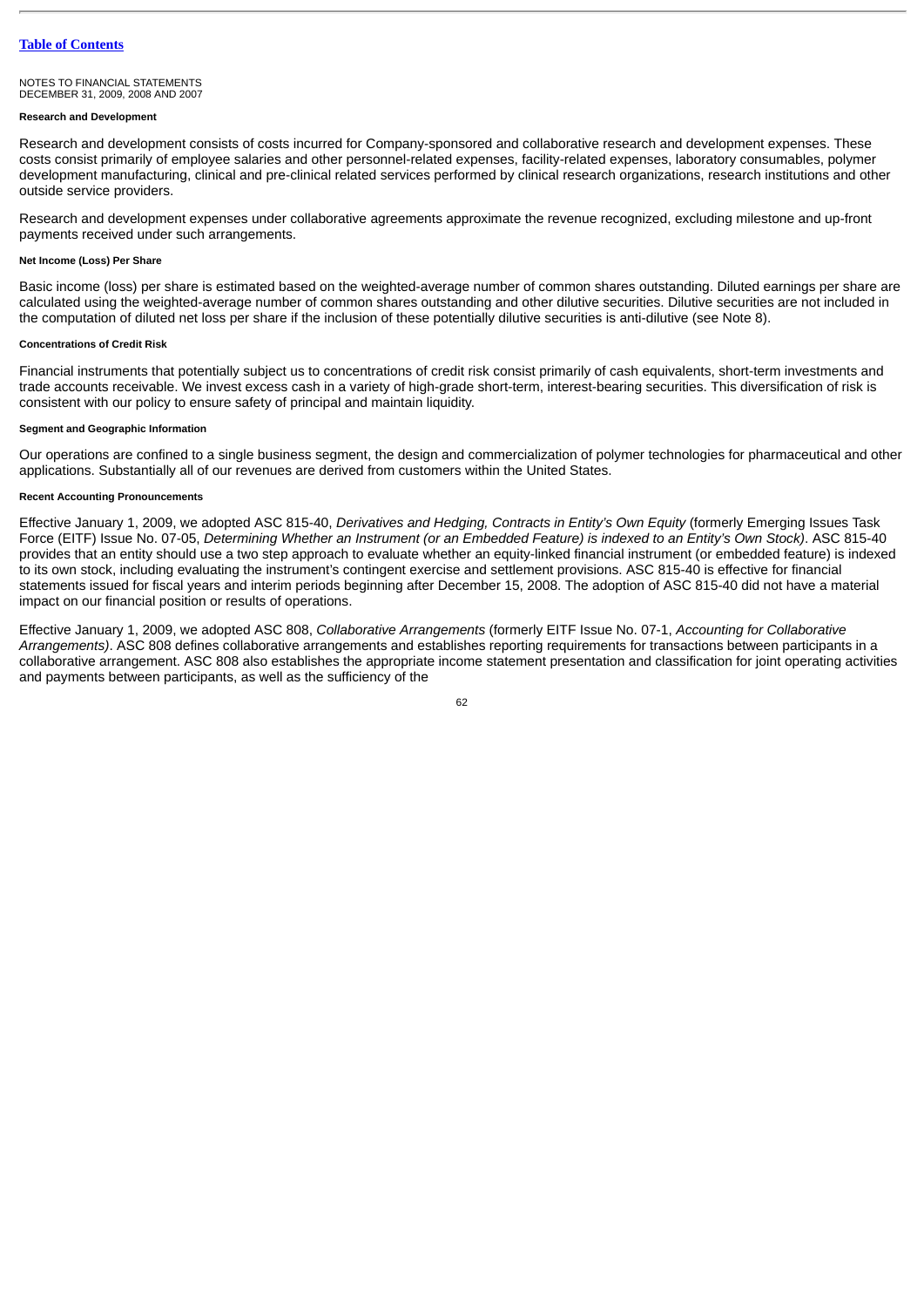disclosure related to these arrangements. ASC 808 is effective for financial statements issued for fiscal years and interim periods beginning after December 15, 2008, and will be applied retrospectively to all prior periods presented for all collaborative arrangements existing as of the effective date. The adoption of ASC 808 did not have a material impact on our financial position or results of operations.

Effective April 1, 2009 we adopted ASC 855, *Subsequent Events* (formerly SFAS No. 165, *Subsequent Events*). ASC 855 provides guidance to establish general standards of accounting for and disclosures of events that occur after the balance sheet date, but before financial statements are issued or are available to be issued. ASC 855 also requires entities to disclose the date through which subsequent events were evaluated as well as the rationale for why that date was selected. ASC 855 is effective for financial statements issued for fiscal years and interim periods ending after June 15, 2009. The adoption of ASC 855 did not have a material impact on our financial position or results of operations.

Effective July 1, 2009, we adopted ASC 105, *Generally Accepted Accounting Principles* (formerly SFAS No. 168, *The FASB Accounting Standards Codification and the Hierarchy of Generally Accepted Accounting Principles—a replacement of FASB Statement No. 162*). ASC 105 establishes the FASB Accounting Standards Codification as the source of authoritative accounting principles recognized by the FASB. Following this statement, the FASB will issue new standards in the form of Accounting Standards Update's (ASU). ASC 105 is effective for financial statements issued for fiscal years and interim periods ending after September 15, 2009. The issuance of ASC 105 does not change generally accepted accounting principles (GAAP) and therefore the adoption of ASC 105 only affects the specific references to GAAP literature in the notes to our consolidated financial statements. The adoption of ASC 105 did not have an impact on our financial position or results of operations.

In October 2009, the FASB issued ASU No. 2009-13, *Multiple-Deliverable Revenue Arrangements* (ASU 2009-13) (prior authoritative literature: EITF Issue No. 08-1, *Revenue Arrangements with Multiple Deliverables*). ASU 2009-13, amends existing revenue recognition accounting pronouncements that are currently within the scope of ASC 605-25, *Multiple-Element Arrangements* (formerly included within EITF Issue No. 00- 21, *Revenue Arrangements with Multiple Deliverables*). ASU 2009-13 provides accounting principles and application guidance on whether multiple deliverables exist, how the arrangement should be separated, and the consideration allocated. This guidance eliminates the requirement to establish the fair value of undelivered products and services and instead provides for separate revenue recognition based upon management's estimate of the selling price for an undelivered item when there is no other means to determine the fair value of that undelivered item. ASC 605-25 previously required that the fair value of the undelivered item be the price of the item either sold in a separate transaction between unrelated third parties or the price charged for each item when the item is sold separately by the vendor. Under ASC 605-25, if the fair value of all of the elements in the arrangement was not determinable, then revenue was deferred until all of the items were delivered or fair value was determined. ASU 2009- 13 is effective prospectively for revenue arrangements entered into or materially modified in fiscal years and interim periods beginning on or after June 15, 2010. We are currently evaluating the potential impact of ASU 2009-13 on our financial position and results of operations.

# **NOTE 3 CASH EQUIVALENTS AND MARKETABLE SECURITIES**

We consider our investments in marketable securities as available-for-sale and, accordingly, we have recorded these investments at fair value. Our available for sale securities as of December 31, 2009 consisted of money market funds primarily containing U.S. Government-backed or collateralized overnight securities with original maturities of ninety days or less.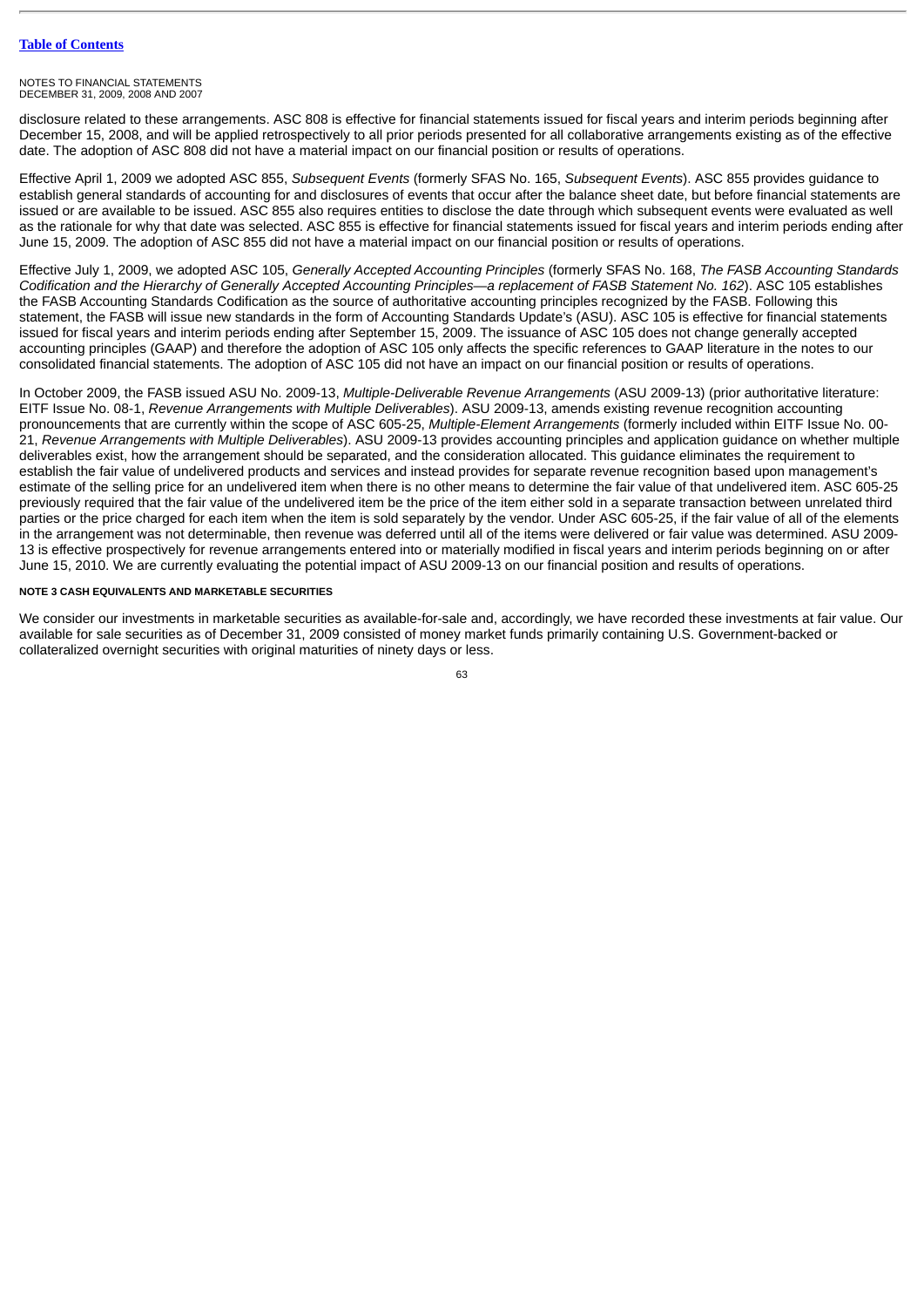#### NOTES TO FINANCIAL STATEMENTS DECEMBER 31, 2009, 2008 AND 2007

At December 31, 2009 and 2008, the amortized cost and estimated fair value of investments in debt securities and cash equivalents are set forth in the tables below:

| December 31, 2009<br>(in thousands)                         |                   | Amortized<br>Cost |     | Gross<br><b>Unrealized</b><br>Gains |    | Gross<br><b>Unrealized</b><br><b>Losses</b> |    | Estimated<br><b>Fair Value</b>        |
|-------------------------------------------------------------|-------------------|-------------------|-----|-------------------------------------|----|---------------------------------------------|----|---------------------------------------|
| Available-for-sale:                                         |                   |                   |     |                                     |    |                                             |    |                                       |
| Money market fund (included in cash and cash equivalents)   | \$                | 7,566             |     |                                     |    |                                             | \$ | 7.566                                 |
| Total available-for-sale                                    | £.                | 7,566             |     |                                     |    |                                             |    | 7,566                                 |
| December 31, 2008<br>(in thousands)                         | Amortized<br>Cost |                   |     | Gross<br><b>Unrealized</b><br>Gains |    | Gross<br>Unrealized<br><b>Losses</b>        |    | <b>Estimated</b><br><b>Fair Value</b> |
| Available-for-sale:                                         |                   |                   |     |                                     |    |                                             |    |                                       |
| Asset-backed securities (included in marketable securities) | \$.               | 614               | \$  |                                     | \$ | (43)                                        | \$ | 571                                   |
| Money market fund (included in cash and cash equivalents)   |                   | 9.882             |     |                                     |    |                                             |    | 9,882                                 |
| Total available-for-sale                                    |                   | 10,496            | \$. |                                     |    | (43)                                        | \$ | 10,453                                |

# **Fair Value**

Effective January 1, 2008, we adopted ASC 820-10, *Fair Value Measurements and Disclosures* (formerly SFAS No. 107, *Disclosures About Fair Value of Financial Instruments*), which defines fair value, establishes a framework for measuring fair value in generally accepted accounting principles and expands disclosures about fair value measurements. Broadly, the ASC 820-10 framework clarifies that fair value is an exit price, representing the amount that would be received to sell an asset or paid to transfer a liability in an orderly transaction between market participants. As such, fair value is a market-based measurement that should be determined based on assumptions that market participants would use in pricing an asset or liability.

As a basis for considering such assumptions, ASC 820-10 establishes a three tier value hierarchy, which prioritizes the inputs used in measuring fair value as follows: (Level 1) observable inputs such as quoted prices in active markets; (Level 2) inputs other than the quoted prices in active markets that are observable either directly or indirectly; and (Level 3) unobservable inputs in which there is little or no market data, which require us to develop our own assumptions. The hierarchy requires us to use observable market data, when available, and to minimize the use of unobservable inputs when determining fair value. On a recurring basis, we measure our available-for-sale securities at fair value.

The following methods and assumptions were used to determine the fair value of each class of assets recorded at fair value in the balance sheets:

*Cash equivalents*: Cash equivalents consist of highly rated money market funds with maturities of ninety days or less, and are purchased daily at par value with specified yield rates. Due to the high ratings and short-term nature of these funds, we consider all cash equivalents as Level 1 inputs.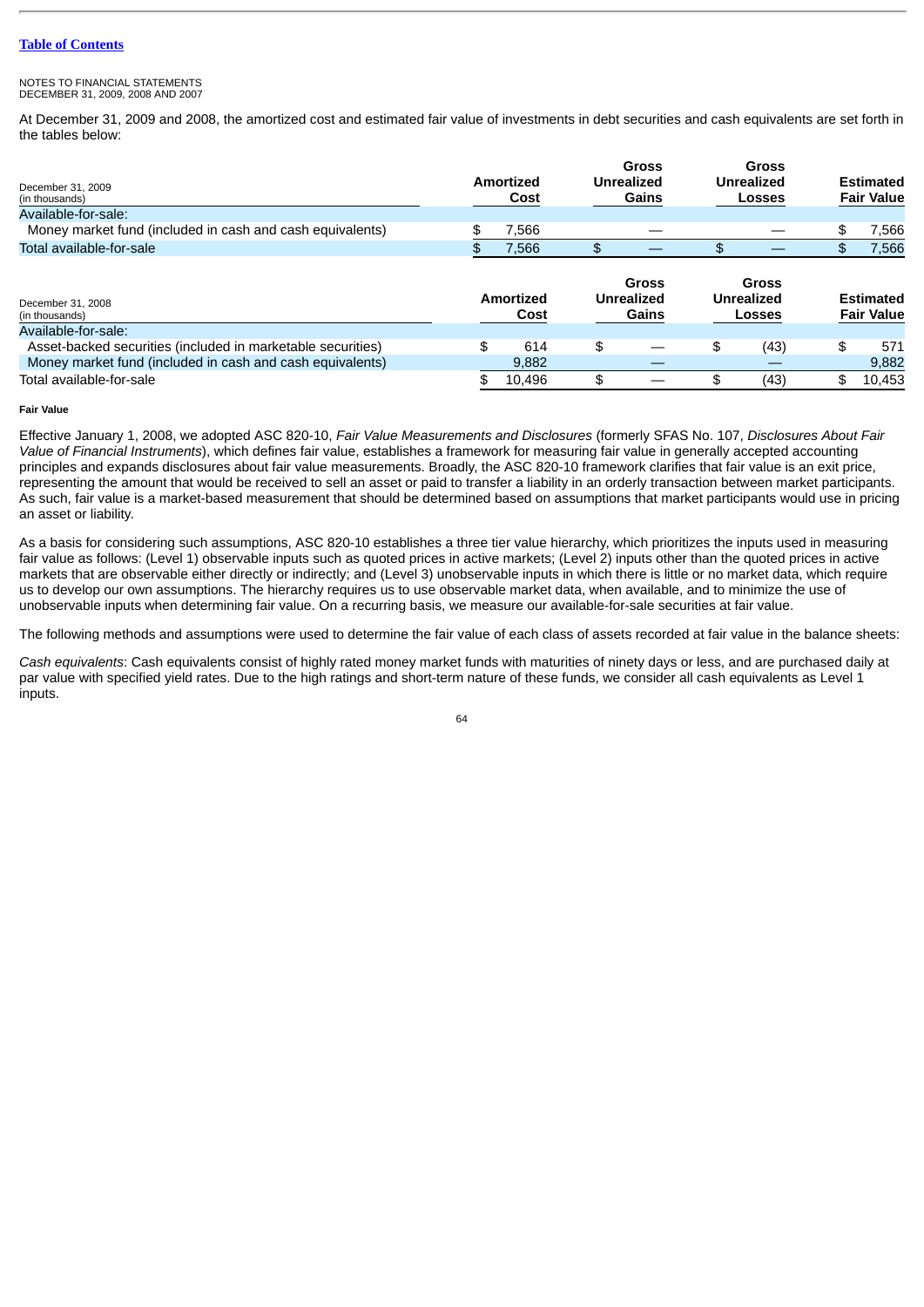*Short-term available-for-sale investments at fair value*: Fair values are based on quoted market prices, where available. These fair values are obtained from third party pricing services, which generally use Level 1 or Level 2 inputs for the determination of fair value in accordance with ASC 820-10. Third party pricing services normally derive the security prices through recently reported trades for identical or similar securities making adjustments through the reporting date based upon available market observable information. For securities not actively traded, the third party pricing services may use quoted market prices of comparable instruments or discounted cash flow analyses, incorporating inputs that are currently observable in the markets for similar securities. Inputs that are often used in valuation methodologies include, but are not limited to, benchmark yields, reported trades, broker/dealer quotes, issuer spreads, benchmark securities, bids, offers and reference data. We utilize third party pricing services to obtain fair value and we generally obtain one price for each individual security. We review the fair value hierarchy classification. Changes in the observability of valuation inputs may result in a reclassification of levels for certain securities within the fair value hierarchy.

The following tables summarize the basis used to measure certain assets at fair value on a recurring basis in our balance sheets at December 31, 2009 and 2008 (in thousands):

|                         | <b>Basis of Fair Value Measurements</b> |                      |                                                        |                    |                                             |                   |                                      |                     |
|-------------------------|-----------------------------------------|----------------------|--------------------------------------------------------|--------------------|---------------------------------------------|-------------------|--------------------------------------|---------------------|
|                         |                                         | <b>Ouoted Prices</b> |                                                        |                    |                                             |                   |                                      |                     |
|                         |                                         |                      |                                                        | in Active          |                                             | Significant       |                                      |                     |
|                         | <b>Balance at</b><br>December 31,       |                      | <b>Markets for</b><br><b>Identical</b><br><b>Items</b> |                    | Other<br><b>Observable</b><br><b>Inputs</b> |                   | <b>Significant</b>                   |                     |
|                         |                                         |                      |                                                        |                    |                                             |                   | <b>Unobservable</b><br><b>Inputs</b> |                     |
|                         |                                         |                      |                                                        |                    |                                             |                   |                                      |                     |
|                         |                                         | 2009                 |                                                        | (Level 1)          |                                             | (Level 2)         |                                      | (Level 3)           |
| Cash equivalents        | \$                                      | 7,566                | \$                                                     | 7,566              | \$                                          |                   | \$                                   |                     |
|                         | <b>Ouoted Prices</b>                    |                      |                                                        |                    |                                             |                   |                                      |                     |
|                         | in Active                               |                      |                                                        | <b>Significant</b> |                                             |                   |                                      |                     |
|                         |                                         |                      |                                                        | <b>Markets for</b> |                                             | Other             |                                      | Significant         |
|                         |                                         | <b>Balance at</b>    |                                                        | <b>Identical</b>   |                                             | <b>Observable</b> |                                      | <b>Unobservable</b> |
|                         |                                         | December 31,         |                                                        | <b>Items</b>       |                                             | <b>Inputs</b>     |                                      | <b>Inputs</b>       |
|                         |                                         | 2008                 |                                                        | (Level 1)          |                                             | (Level 2)         |                                      | (Level 3)           |
| Cash equivalents        | \$                                      | 9,882                | \$                                                     | 9,882              | \$                                          |                   | \$                                   |                     |
| Asset-backed securities |                                         | 571                  |                                                        |                    |                                             | 571               |                                      |                     |
| Total                   | \$                                      | 10,453               | \$                                                     | 9,882              | \$                                          | 571               | \$                                   |                     |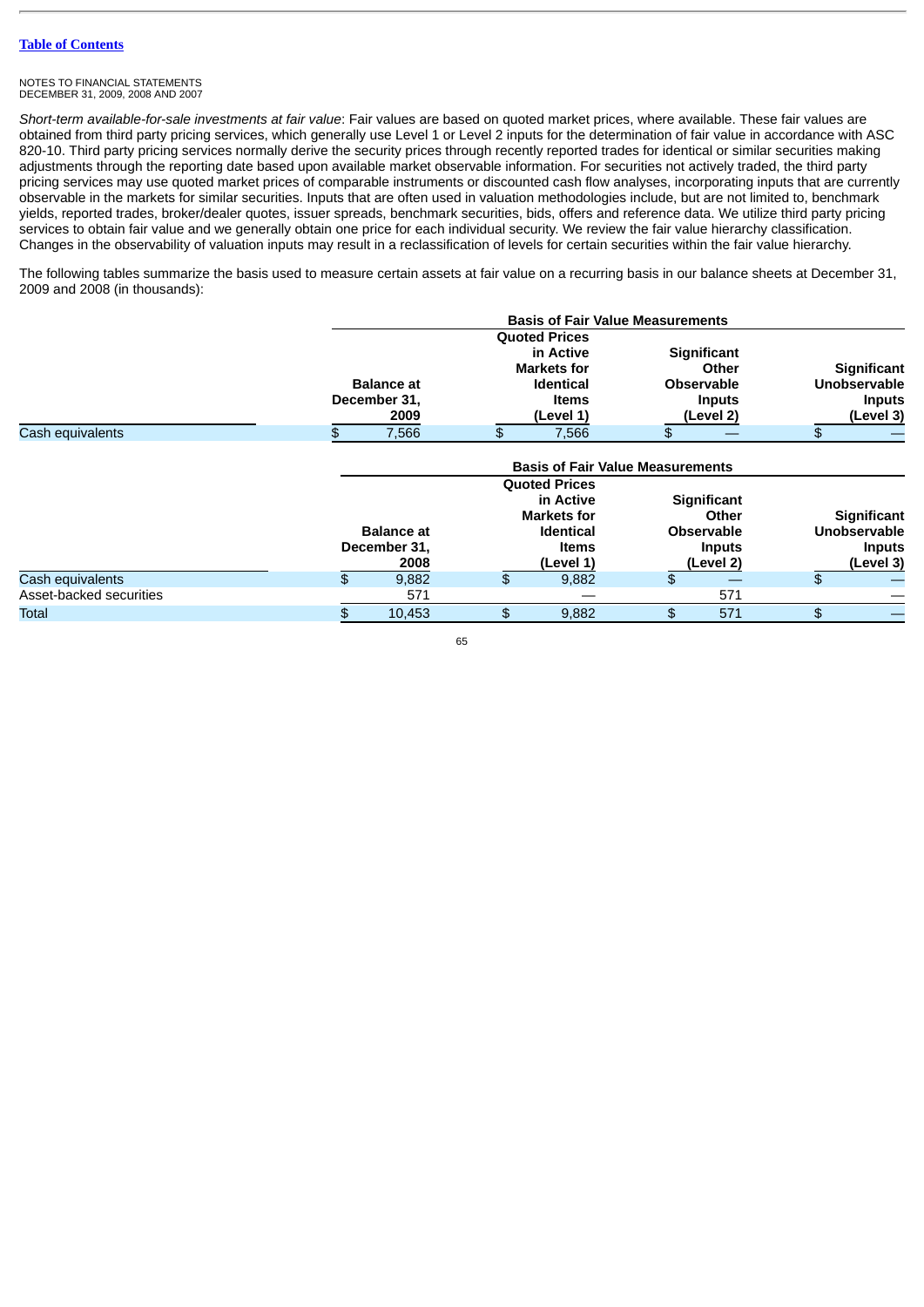Investment securities are exposed to various risks, such as interest rate, market and credit. Due to the level of risk associated with certain investment securities and the level of uncertainty related to changes in the value of investment securities, it is possible that changes in these risk factors in the near term could have an adverse impact on our results of operations or stockholders' equity.

In addition to the preceding disclosures on assets recorded at fair value in our balance sheets, ASC 820-10 also requires disclosure of the fair value of certain other financial instruments for which it is practicable to estimate fair value, whether or not such fair values are recognized in the balance sheets. At December 31, 2009 and 2008, the carrying amounts reported in the balance sheets for accounts receivable, accounts payable and accrued expenses approximate fair value because of the short-term nature of these items.

Effective April 1, 2009, we adopted ASC 820-10-65-4 (formerly FSP FAS No. 157-4, *Determining Fair Value When the Volume and Level of Activity for the Asset or Liability Have Significantly Decreased and Identifying Transactions That Are Not Orderly)*. ASC 820-10-65-4 applies to all fair value measurements and provides additional clarification on estimating fair value when the market activity for an asset has declined significantly. ASC 820-10-65-4 also requires an entity to disclose a change in valuation technique and related inputs to the valuation calculation and to quantify its effects, if practicable. ASC 820-10-65-4 is effective for financial statements issued for fiscal years and interim periods ending after June 15, 2009. The adoption of ASC 820-10-65-4 did not have a material impact on our financial position or results of operations.

Effective April 1, 2009, we adopted ASC 820-10-50 (formerly FSP FAS No. 107-1 and Accounting Principles Board 28-1, *Interim Disclosures about Fair Value of Financial Instruments)*. ASC 820-10-50 requires disclosures about the fair value of financial instruments in interim as well as in annual financial statements. ASC 820-10-50 is effective for financial statements issued for fiscal years and interim periods ending after June 15, 2009. The adoption of ASC 820-10-50 did not have a material impact on our financial position or results of operations.

Effective July 1, 2009, we adopted ASU No. 2009-05, *Measuring Liabilities at Fair Value* (ASU 2009-05). This update provides amendments to ASC 820-10, *Fair Value Measurements and Disclosures* (formerly SFAS No. 157, *Fair Value Measurements*), for the fair value measurement of liabilities. ASU 2009-05 is effective for financial statements issued for fiscal years and interim periods ending after August 28, 2009. The adoption of ASU 2009-05 did not have an impact on our financial position or results of operations; however, could have an impact in future periods.

Effective December 31, 2009 we adopted Accounting Standards Update (ASU) 2010-06, *Improving Disclosures About Fair Value Measurements* which adds new requirements for disclosures about transfers into and out of Levels 1 and 2 and separate disclosures about purchases, sales, issuances, and settlements relating to Level 3 measurements. It also clarifies existing fair value disclosures about the level of disaggregation and about inputs and valuation techniques used to measure fair value. The adoption of ASU 2010-06 did not have a material impact on our financial position or results of operations.

# **Impairments**

Effective April 1, 2009, we adopted ASC 320-10-65, *Investments—Debt and Equity Securities* (formerly FSP FAS No. 115-2 and FAS 124-2, *Recognition and Presentation of Other-than-Temporary Impairments)*, which amended the other-than-temporary impairment guidance for debt securities to make the guidance more operational and to improve the presentation and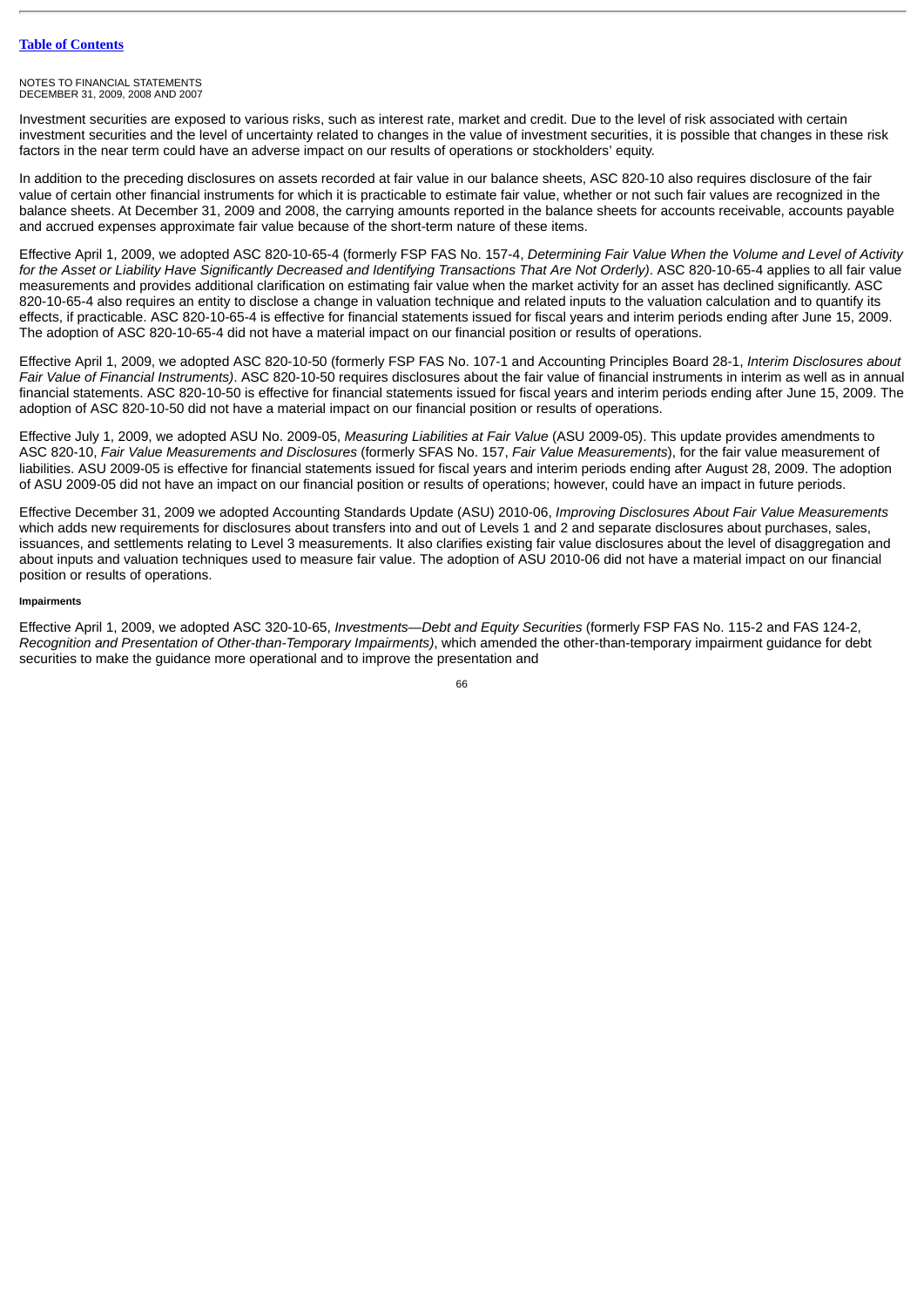#### NOTES TO FINANCIAL STATEMENTS DECEMBER 31, 2009, 2008 AND 2007

disclosure in the financial statements. Under ASC 320-10-65, an other-than-temporary impairment must be recognized through earnings if an investor has the intent to sell the debt security or if it is more likely than not that the investor will be required to sell the debt security before recovery of its amortized cost basis. However, even if an investor does not expect to sell a debt security, it must evaluate expected cash flows to be received and determine if a credit loss has occurred. In the event of a credit loss, only the amount associated with the credit loss is recognized in income. The amount of loss relating to other factors is recorded in accumulated other comprehensive income. ASC 320-10-65 also requires additional disclosures regarding the calculation of credit losses and the factors considered in reaching a conclusion that an investment is not otherthan-temporarily impaired. ASC 320-10-65 was effective for financial statements issued for fiscal years and interim periods ending after June 15, 2009. The adoption of the ASC 320-10-65 did not have a material impact on our financial position or results of operations.

For available-for-sale debt securities with unrealized losses, management performs an analysis in accordance with ASC 320-10-35, *Investments— Debt and Equity Securities—Subsequent Measurement* (formerly FSP FAS No.115-1, The Meaning of Other-than-Temporary Impairment and its Application to Certain Investments) to assess whether we intend to sell or whether we would more likely than not be required to sell the security before the expected recovery of the amortized cost basis. Where we intend to sell a security, or may be required to do so, the security's decline in fair value is deemed to be other-than-temporary and the full amount of the unrealized loss is recorded within earnings as an impairment loss.

Regardless of our intent to sell a security, we perform additional analysis on all securities with unrealized losses to evaluate losses associated with the creditworthiness of the security. Credit losses are identified where we do not expect to receive cash flows sufficient to recover the amortized cost basis of a security.

No impairment losses were recognized through earnings related to available-for-sale securities during the years ended December 31, 2009, 2008 or 2007.

For the years ended December 31, 2009, 2008 and 2007, we recognized in other comprehensive income (loss) of \$43,000, \$(5,000), and \$(25,000), respectively, in gains (charges) associated with the temporary impairment of available-for-sale securities primarily related to investments in mortgage and asset-backed securities.

# **NOTE 4 PROPERTY AND EQUIPMENT**

December 31

Property and equipment consist of the following:

| DECENNEL JT.                 |          |            |
|------------------------------|----------|------------|
| (in thousands)               | 2009     | 2008       |
| Leasehold improvements       | \$1.338  | \$1,338    |
| Furniture and equipment      | 3,295    | 3,310      |
| Total property and equipment | 4,633    | 4,648      |
| Accumulated depreciation     | (4, 123) | (3,767)    |
| Property and equipment, net  | 510      | 881<br>\$. |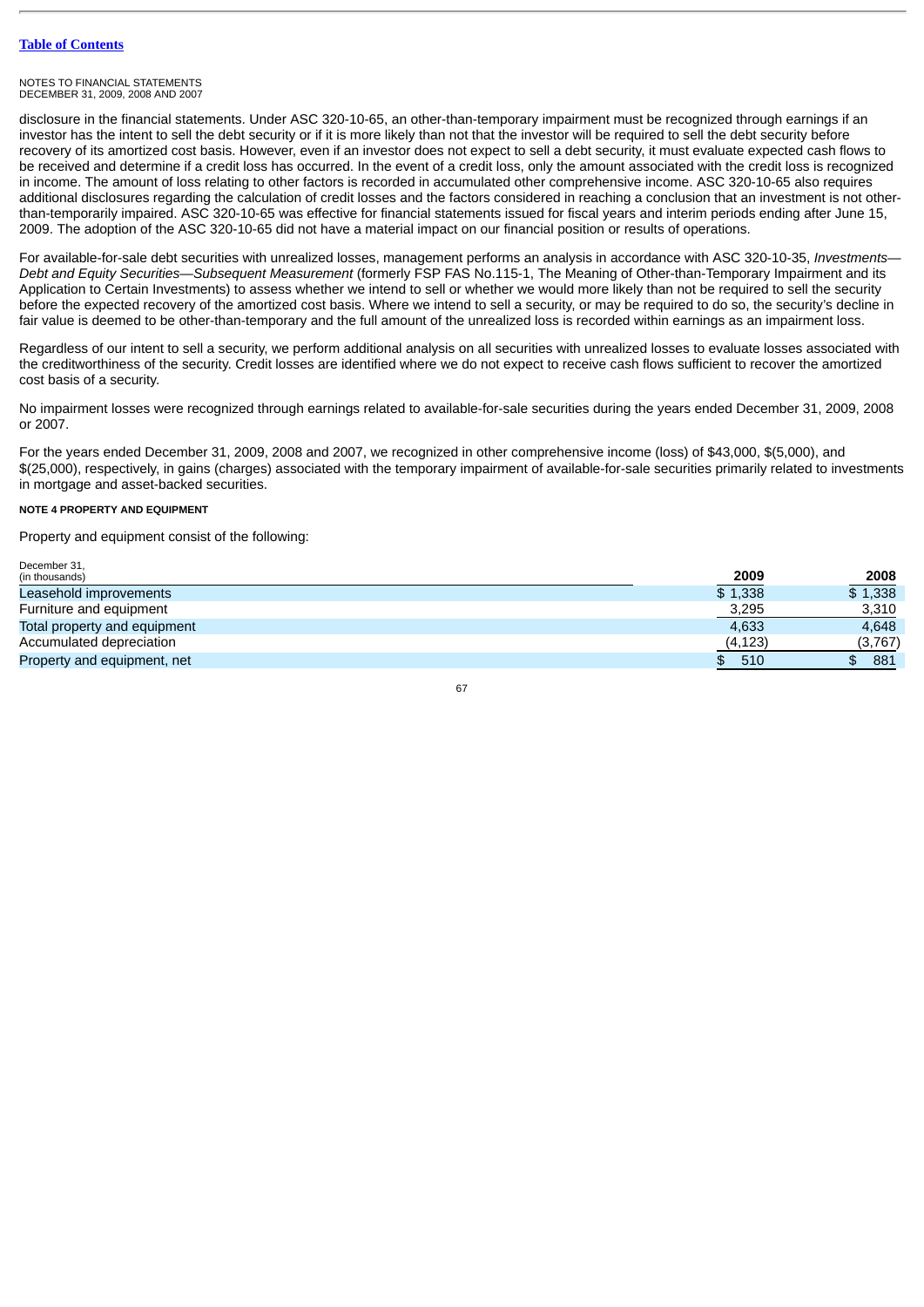#### NOTES TO FINANCIAL STATEMENTS DECEMBER 31, 2009, 2008 AND 2007

Depreciation expense amounted to \$356,000, \$412,000 and \$359,000 for the years ended December 31, 2009, 2008 and 2007, respectively.

# **NOTE 5 ACCRUED EXPENSES**

Accrued expenses consist of the following:

| December 31,             |             |                           |
|--------------------------|-------------|---------------------------|
| (in thousands)           | <u>2009</u> |                           |
| <b>Professional fees</b> | \$241       | $\frac{2008}{264}$<br>\$. |
| <b>Accrued salaries</b>  | 93          | 481                       |
| <b>Accrued bonus</b>     | 275         | 240                       |
| Project costs            | 417         | 1,048                     |
| Other                    | 54          | 189                       |
| Total                    | \$1,080     | \$2,222                   |

#### **NOTE 6 COMMITMENTS AND CONTINGENCIES**

Our lease for office, warehouse and laboratory space expires in 2011. We also lease certain office equipment under operating lease arrangements, which expire in 2013. Our future minimum lease payments under these non-cancelable operating leases for facilities and equipment are as follows (in thousands):

|                          | Minimum         |
|--------------------------|-----------------|
| Year Ending December 31, | <b>Payments</b> |
| 2010                     | 568             |
| 2011                     | 137             |
| 2012                     | 10              |
| 2013                     | 4               |
| 2014                     |                 |
| Total                    | 719             |

Total rental expense for facilities and equipment was \$568,000, \$567,000 and \$550,000 for the years ended December 31, 2009, 2008 and 2007, respectively.

As part of the sale of our cosmeceutical and toiletry business to RP Scherer Corporation in July 2000, we guaranteed a minimum gross profit percentage on RP Scherer's sales of products to Ortho Neutrogena and Dermik (see Note 9).

As permitted under Delaware law and in accordance with our bylaws, we indemnify our officers and directors for certain events or occurrences while the officer or director is or was serving at our request in such capacity. The term of the indemnification period is for the officer's or director's lifetime. The maximum amount of potential future indemnification is unlimited; however,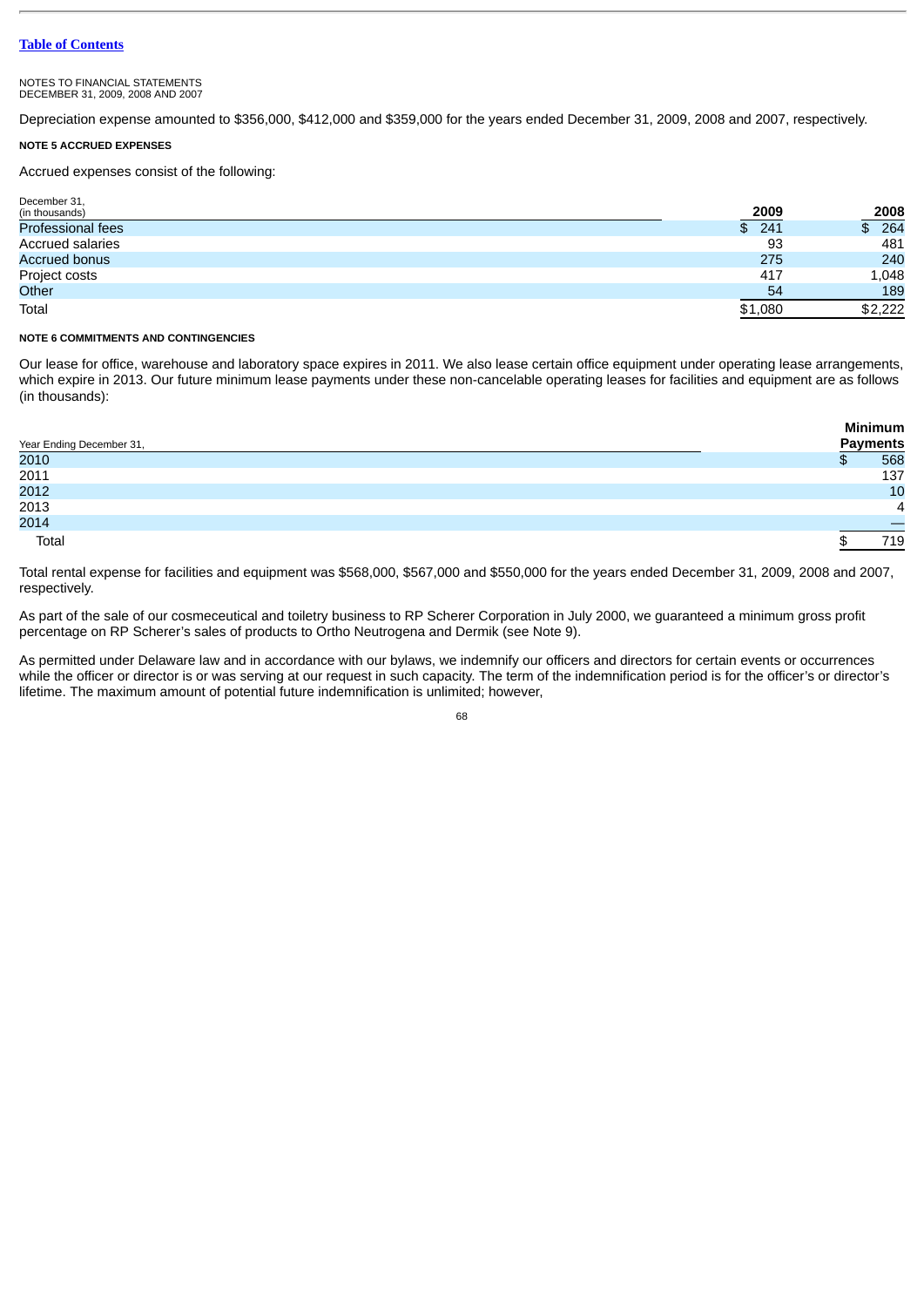we have a director or officer insurance policy that limits our exposure and may enable us to recover a portion of any future payments. We believe the fair value of these indemnification agreements is minimal. Accordingly, we have not recorded any liabilities for these agreements as of December 31, 2009.

In the normal course of business, we provide indemnifications of varying scope under our agreements with other companies, typically our clinical research organizations, investigators, clinical sites, suppliers and others. Pursuant to these agreements, we generally indemnify, hold harmless, and agree to reimburse the indemnified parties for losses suffered or incurred by the indemnified parties in connection with use or testing of our products or product candidates or with any U.S. patent or any copyright or other intellectual property infringement claims by any third party with respect to our products. The term of these indemnification agreements is generally perpetual. The potential future payments we could be required to make under these indemnification agreements is unlimited. Historically, costs related to these indemnification provisions have been immaterial. We also maintain various liability insurance policies that limit our exposure. As a result, we believe the fair value of these indemnification agreements is minimal. Accordingly, we have not recorded any liabilities for these agreements as of December 31, 2009.

# **NOTE 7 STOCKHOLDERS' EQUITY**

# **Amendments to Articles of Incorporation**

On July 29, 2009, we amended our certificate of incorporation to increase the number of shares of authorized common stock to 100,000,000, par value \$.01 per share. Prior to the amendment, the number of shares of authorized common stock was 50,000,000, par value \$.01 per share. The certificate of amendment was approved by a majority of our stockholders on May 27, 2009.

### **Private Placement**

In October 2009, in a private placement, we sold 7,954,543 shares of our common stock at \$0.88 per share and warrants to purchase 3,977,270 shares of our common stock, exercisable through January 7, 2015, at \$0.88 per share (Private Placement). The purchasers paid \$0.125 per underlying share for the warrants. Additionally the purchasers have the right to purchase up to an additional 5,165,286 shares at \$0.97 per share prior to May 14, 2010 and paid \$0.125 per underlying share for the right to purchase such additional shares. Total proceeds were approximately \$7.9 million, after deducting costs associated with the issuance. We are required to prepare and file Form S-3 registration statements, as permissible under SEC rules and regulations, beginning within 30 days of October 22, 2009, with the SEC for the purpose of registering for resale of the securities sold in this Private Placement. We filed a Form S-3 covering 7,532,617 shares on November 6, 2009, which was declared effective by the SEC on November 17, 2009. However, if we fail to meet future filing or effectiveness deadlines for any additional registration statements required or fail to keep any registration statements continuously effective, we may be obligated to pay to the holders of the shares and warrants liquidated damages in the amount of 1% per month of the purchase price for the shares and warrants, up to a maximum cap of 8%. In addition, at the closing of the Private Placement, Baker Brothers Investments was given the right to designate a representative to the Company's Board of Directors. In February 2010, Stephen R. Davis was appointed to the Company's Board of Directors as the Baker Brothers Investments designee. In the event Baker Brothers Investments exercises its right to purchase its designated additional shares under the terms of the Private Placement, Baker Brothers Investments shall have the right to designate an additional representative to the Company's board of directors.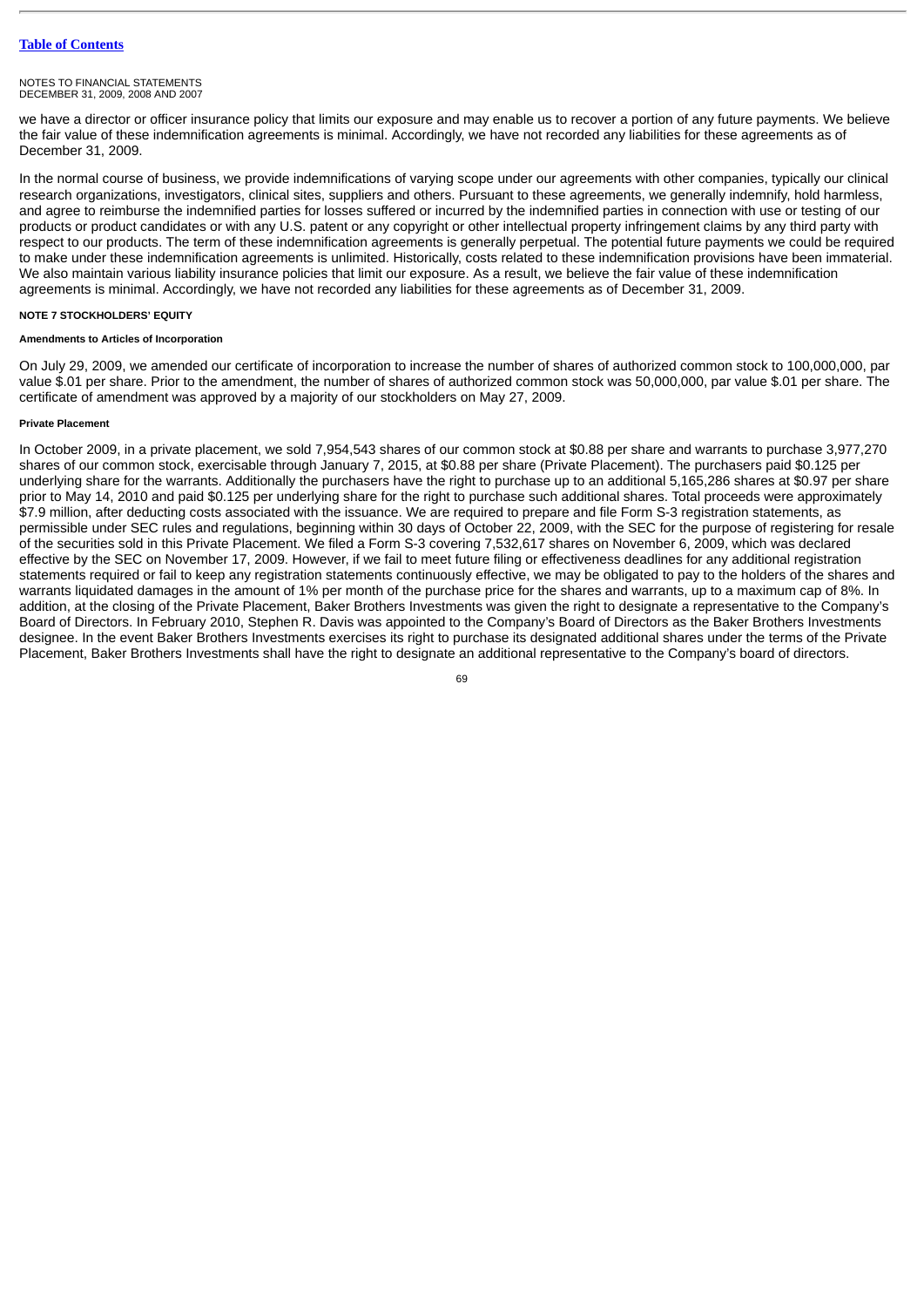# **Public Offering**

In June 2007, we sold 24,393,939 shares of our common stock in a public offering at a price of \$1.65 per share, for net proceeds of approximately \$37.2 million after deducting underwriting fees and costs associated with the offering.

# **Shareholders' Rights Plan**

On December 18, 2006, we entered into a Preferred Shares Rights Agreement. As part of this agreement, preferred stock purchase rights (the rights) were distributed to stockholders of record as of January 2, 2007 (and to each person who acquires our common stock after that date unless determined otherwise by the board of directors) at the rate of one right for each share of common stock held. The rights become exercisable only upon the acquisition, or the acquisition of the right to acquire, by a person or group of affiliated or associated persons, of 20% or more of the outstanding shares of our common stock. In connection with the Private Placement in October 2009, we amended our Preferred Shareholders Rights Agreement to permit Tang Capital Partners and Baker Brothers Investments, both purchasers under the Private Placement, to each beneficially own up to 34% and 30%, respectively, of our outstanding common stock. Once exercisable, each right entitles the holder to purchase, at a price of \$44.00, one one-thousandth of a share of Series A Participating Preferred Stock. For a limited period of time following the announcement of any such acquisition or offer, the rights are redeemable by us at a price of \$0.01 per right. If the rights are not redeemed or exchanged, each right will then entitle the holder to receive, upon exercise of such right, a number of shares of our common stock having a then current value equal to two times the purchase price of such right. Similarly, if the rights are not redeemed or exchanged, and following the acquisition of 20% (34% for Tang Capital Partners, LP and 30% for Baker Brothers Investments) or more of the outstanding shares of our common stock by a person or group of affiliated or associated persons: (i) we consolidate with or merge into another entity; (ii) another entity consolidates with or merges into us; or (iii) we sell or otherwise transfer 50% or more of our consolidated assets or earning power, each right will then entitle the holder to receive, upon exercise of such right, a number of shares of common stock of the acquiring company having a then current value equal to two times the purchase price. For a limited period of time after the exercisability of the rights, each right, at the discretion of the Board of Directors, may be exercised for such number of shares of common stock determined in accordance with the rights agreement. We have initially reserved 200,000 shares of preferred stock pursuant to the exercise of these rights. These rights expire on December 31, 2016.

# **Stock-Based Compensation Plans**

We have two types of stock-based compensation plans, which consist of a stock purchase plan and three stock option plans.

In 1997, our stockholders approved our 1997 Employee Stock Purchase Plan (the "Purchase Plan"). In December 2007 and May 2009, our stockholders authorized increases in the number of shares reserved for issuance under the Purchase Plan by 100,000 and 200,000 shares, respectively, for a total of 500,000 shares reserved at December 31, 2009. Under the terms of the Purchase Plan, employees can elect to have up to a maximum of 10% of their base earnings withheld to purchase our common stock. The purchase price of the stock is 85% of the lower of the closing prices for our common stock on: (i) the first trading day in the enrollment period, as defined in the Purchase Plan, in which the purchase is made, or (ii) the purchase date. The length of the enrollment period may not exceed a maximum of six months. Our compensation committee modified the Purchase Plan such that beginning May 2008, the length of all offering periods was decreased from 24 months to six months.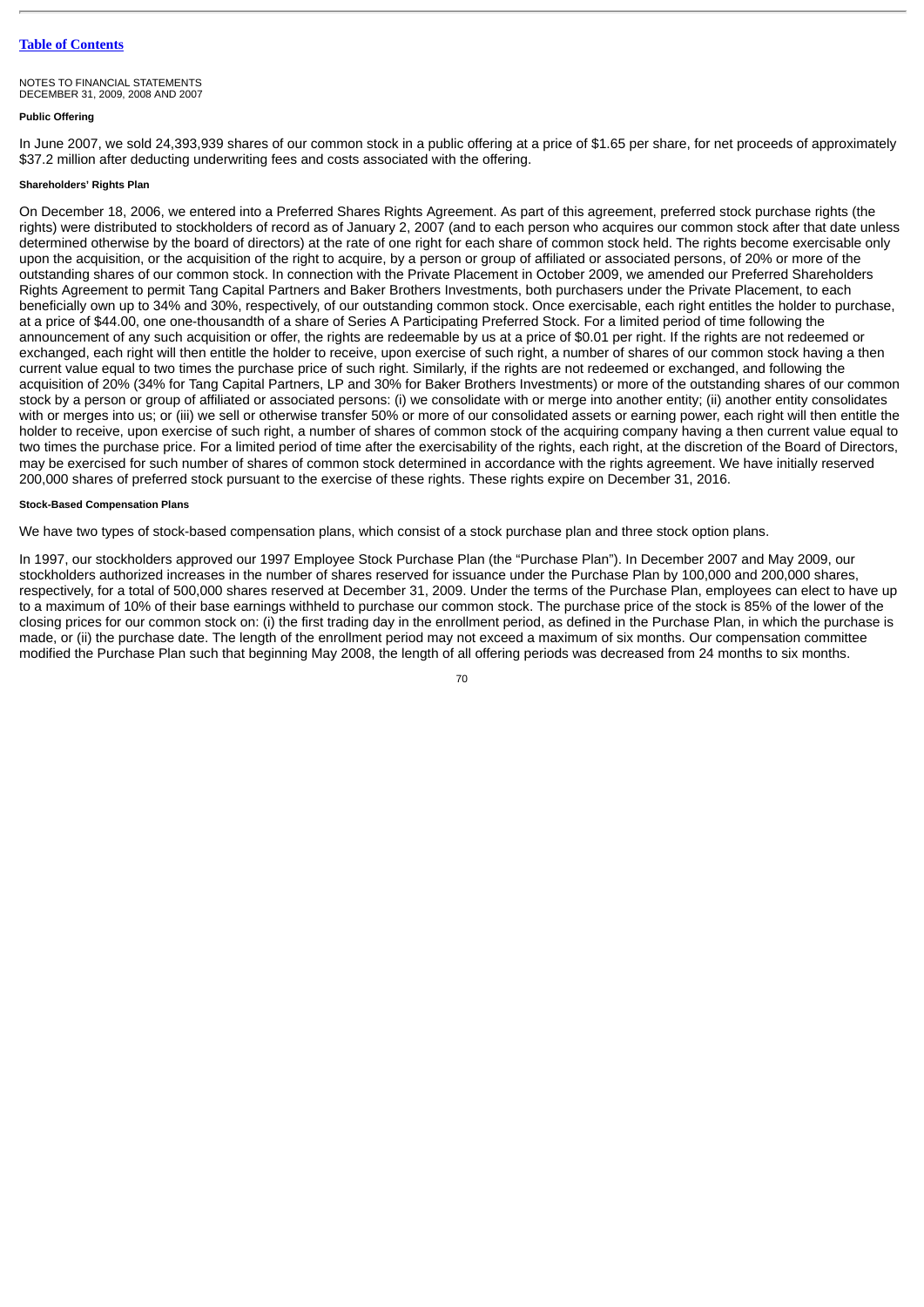#### NOTES TO FINANCIAL STATEMENTS DECEMBER 31, 2009, 2008 AND 2007

Enrollment dates are the first business day of May and November and the first enrollment date was April 30, 1997. Approximately 39% of eligible employees participated in the Purchase Plan in 2009. Under the Purchase Plan, we issued 99,294, 75,787 and 22,860 shares in 2009, 2008 and 2007, respectively. The weighted-average fair value per share of purchase rights granted during 2009, 2008 and 2007 was \$0.30, \$0.34 and \$1.82, respectively. The weighted-average exercise price per share of the purchase rights exercised during 2009, 2008 and 2007 was \$0.42, \$0.67 and \$2.52, respectively. We had 158,079, 57,373 and 133,160 shares reserved for issuance under the Purchase Plan at December 31, 2009, 2008 and 2007, respectively.

We have three stock option plans currently from which we can grant options and restricted stock awards to employees, officers, directors and consultants. In December 2007, the stockholders approved our 2007 Equity Incentive Plan (the "2007 Plan"). We are authorized to issue up to 3,000,000 shares under the 2007 Plan. We also grant stock options and restricted stock awards under the 2002 Stock Incentive Plan (the "2002 Plan") and the Non-Qualified Stock Plan (the "NQ Plan"). We are authorized to issue up to 425,000 shares under the 2002 Plan, 100,000 of which were approved by stockholders in May 2006, and 2,062,500 shares under the NQ Plan, a plan that has not undergone stockholder approval and can only be utilized to grant stock options and restricted stock awards as inducements to attract new employees, to which 1,000,000 shares were added by the Board of Directors in September 2007, and an additional 1,000,000 shares were added in July 2008. The options to purchase our common stock are granted with an exercise price which equals fair market value of the underlying common stock on the grant dates, and expire no later than ten years from the date of grant. The options are exercisable in accordance with vesting schedules that generally provide for them to be fully vested and exercisable four years after the date of grant. Any shares that are issuable upon exercise of options granted that expire or become un-exercisable for any reason without having been exercised in full are available for future grant and issuance under the same stock option plan.

As mentioned in Note 1, we adopted ASC 718-20 on January 1, 2006. Accordingly, we record stock-based compensation expense based on the grant date or purchase date fair value of stock options and purchase rights issued to employees in conjunction with our stock option plans or the Purchase Plan. We also record compensation expense for stock options issued to non-employees and restricted stock awards to employees and directors.

The fair value of each employee and director grant of options to purchase common stock and purchase rights under the Purchase Plan is estimated on the date of the grant using the Black-Scholes option-pricing model assuming no dividends and the following weighted-average assumptions:

|                              | 2009 | 2008 | 2007 |
|------------------------------|------|------|------|
| Expected term (years):       |      |      |      |
| Stock options                | 6.00 | 6.00 | 6.25 |
| Employee Stock Purchase Plan | .50  | 1.00 | 1.25 |
| Risk-free interest rate:     |      |      |      |
| Stock options                | 1.8% | 3.3% | 4.3% |
| Employee Stock Purchase Plan | 0.5% | 2.3% | 3.9% |
| Volatility:                  |      |      |      |
| Stock options                | 205% | 219% | 240% |
| Employee Stock Purchase Plan | 129% | 78%  | 57%  |
|                              |      |      |      |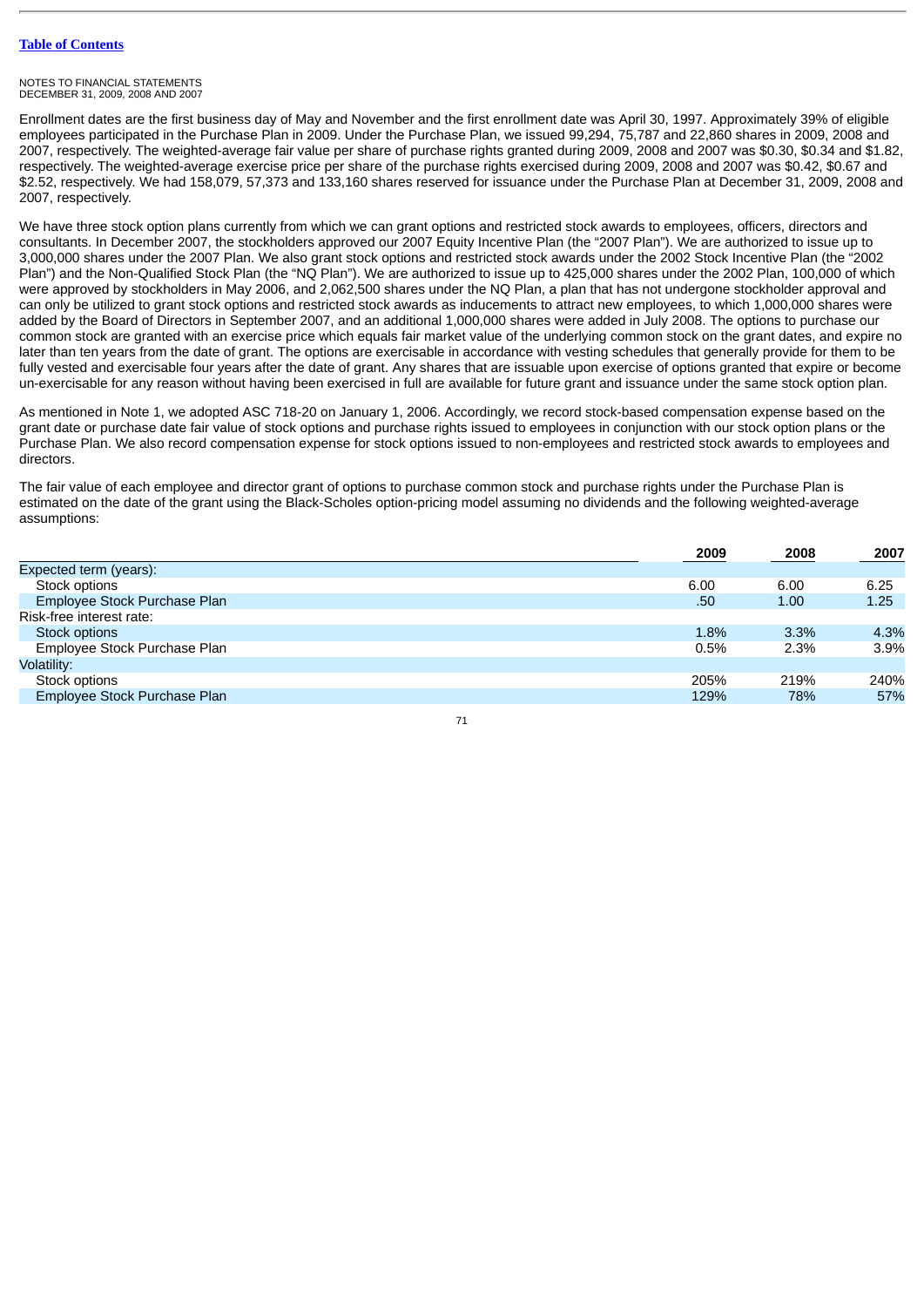#### NOTES TO FINANCIAL STATEMENTS DECEMBER 31, 2009, 2008 AND 2007

The expected term is based on historical data since 2008; prior to 2008, the expected term of options granted was based on the simplified method provided in Staff Accounting Bulletin No. 107 for "plain vanilla options." The expected term for the Purchase Plan is based on the weighted-average purchase period of the Purchase Plan. The expected volatility is based on our historical stock prices and the estimated forfeiture rate of the options is based on historical data.

The Black-Scholes option valuation model requires the input of highly subjective assumptions, including the expected life of the award and stock price volatility. The assumptions listed above represent management's best estimates, but these estimates involve inherent uncertainties and the application of management judgment. As a result, if other assumptions had been used, our recorded stock-based compensation expense could have been materially different.

Stock-based compensation expenses recorded for awards granted under the stock option plans and the Purchase Plan, net of estimated forfeitures, was as follows:

| For the Years Ended December 31. | 2009        | 2008        | 2007      |
|----------------------------------|-------------|-------------|-----------|
| Research and development         | 260,000     | 442,000     | \$117,000 |
| General and administrative       | 877.000     | 670,000     | 231,000   |
| Total                            | \$1,137,000 | \$1,112,000 | \$348,000 |

No tax benefit was recognized related to stock-based compensation expense since we have incurred operating losses and we have established a full valuation allowance to offset all the potential tax benefits associated with our deferred tax assets.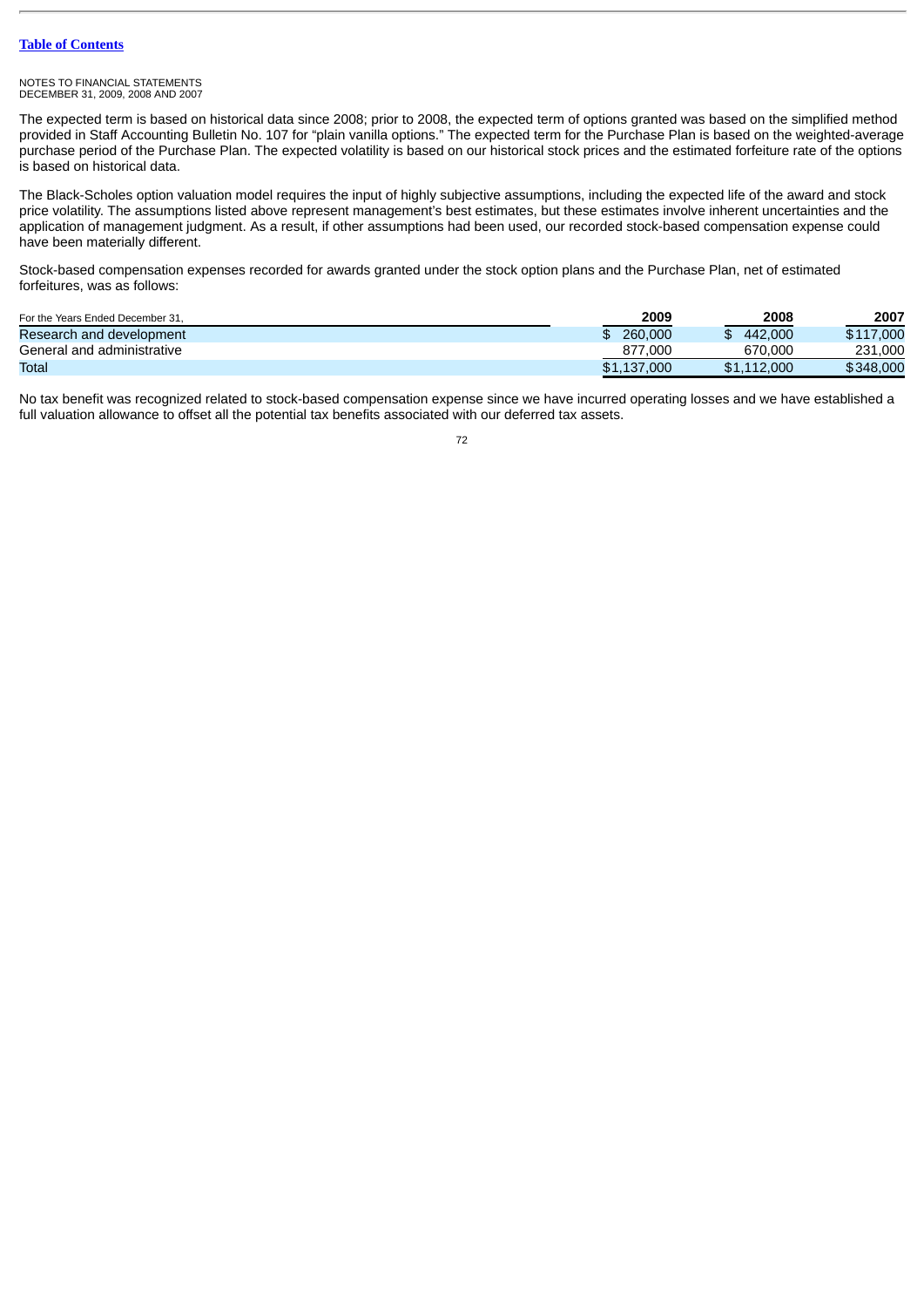#### NOTES TO FINANCIAL STATEMENTS DECEMBER 31, 2009, 2008 AND 2007

The following table summarizes option activity for the years ended December 31, 2009, 2008 and 2007:

|                                                                            |               | 2009 |                                                         |                                                                         |  | 2008           |                                                                      |               | 2007           |                                                         |               |    |                                                         |
|----------------------------------------------------------------------------|---------------|------|---------------------------------------------------------|-------------------------------------------------------------------------|--|----------------|----------------------------------------------------------------------|---------------|----------------|---------------------------------------------------------|---------------|----|---------------------------------------------------------|
|                                                                            | <b>Shares</b> |      | Weighted-<br>Average<br><b>Exercise</b><br><b>Price</b> | Weighted-<br>Average<br>Remaining<br>Contractual<br><b>Term (Years)</b> |  |                | Aggregate<br><b>Intrinsic</b><br>Value as of<br>December 31,<br>2009 | <b>Shares</b> |                | Weighted-<br>Average<br><b>Exercise</b><br><b>Price</b> | <b>Shares</b> |    | Weighted-<br>Average<br><b>Exercise</b><br><b>Price</b> |
| Outstanding at beginning of                                                |               |      |                                                         |                                                                         |  |                |                                                                      |               |                |                                                         |               |    |                                                         |
| year                                                                       | 2,701,073     | \$   | 2.38                                                    |                                                                         |  |                |                                                                      | 550,383       | $\mathfrak{L}$ | 8.57                                                    | 532,308       | \$ | 10.68                                                   |
| Granted                                                                    | 991,500       |      | .67                                                     |                                                                         |  |                |                                                                      | 2,599,300     |                | 1.29                                                    | 93,757        |    | 3.58                                                    |
| Exercised                                                                  | (27, 651)     |      | 0.71                                                    |                                                                         |  |                |                                                                      | (1,708)       |                | 1.37                                                    |               |    |                                                         |
| <b>Expired or Forfeited</b>                                                | (572, 505)    |      | 2.02                                                    |                                                                         |  |                |                                                                      | (446, 902)    |                | 3.67                                                    | (75, 682)     |    | 16.45                                                   |
| Outstanding at end of year                                                 | 3,092,417     |      | 1.91                                                    | 7.90                                                                    |  | \$             | 538,748                                                              | 2,701,073     |                | 2.38                                                    | 550,383       |    | 8.57                                                    |
| Options exercisable at year<br>end                                         | 1,316,567     |      | 3.11                                                    | 6.85                                                                    |  | \$             | 78,251                                                               | 707,338       |                |                                                         | 416,599       |    |                                                         |
| Options vested or<br><b>Expected to vest</b>                               | 2,919,164     |      | 7.85                                                    | 1.97                                                                    |  | $\mathfrak{D}$ | 493,226                                                              |               |                |                                                         |               |    |                                                         |
| Shares available for future<br>grant at year end                           | 1,959,758     |      |                                                         |                                                                         |  |                |                                                                      | 2,789,796     |                |                                                         | 4,064,444     |    |                                                         |
| Weighted-average fair<br>value of stock options<br>granted during the year |               | \$   | 0.67                                                    |                                                                         |  |                |                                                                      |               | $\mathfrak{L}$ | 1.28                                                    |               | \$ | 3.57                                                    |

As of December 31, 2009 there was approximately \$1,987,000 of total unrecognized compensation expense related to unvested stock options. This expense is expected to be recognized over a weighted-average period of 2.87 years. Cash received from option exercises for the years ended December 31, 2009, 2008 and 2007 was \$20,000, \$2,000 and \$0, respectively. The total intrinsic value of options exercised in the year ended December 31, 2009 was \$7,000, and none in December 31, 2008 and 2007.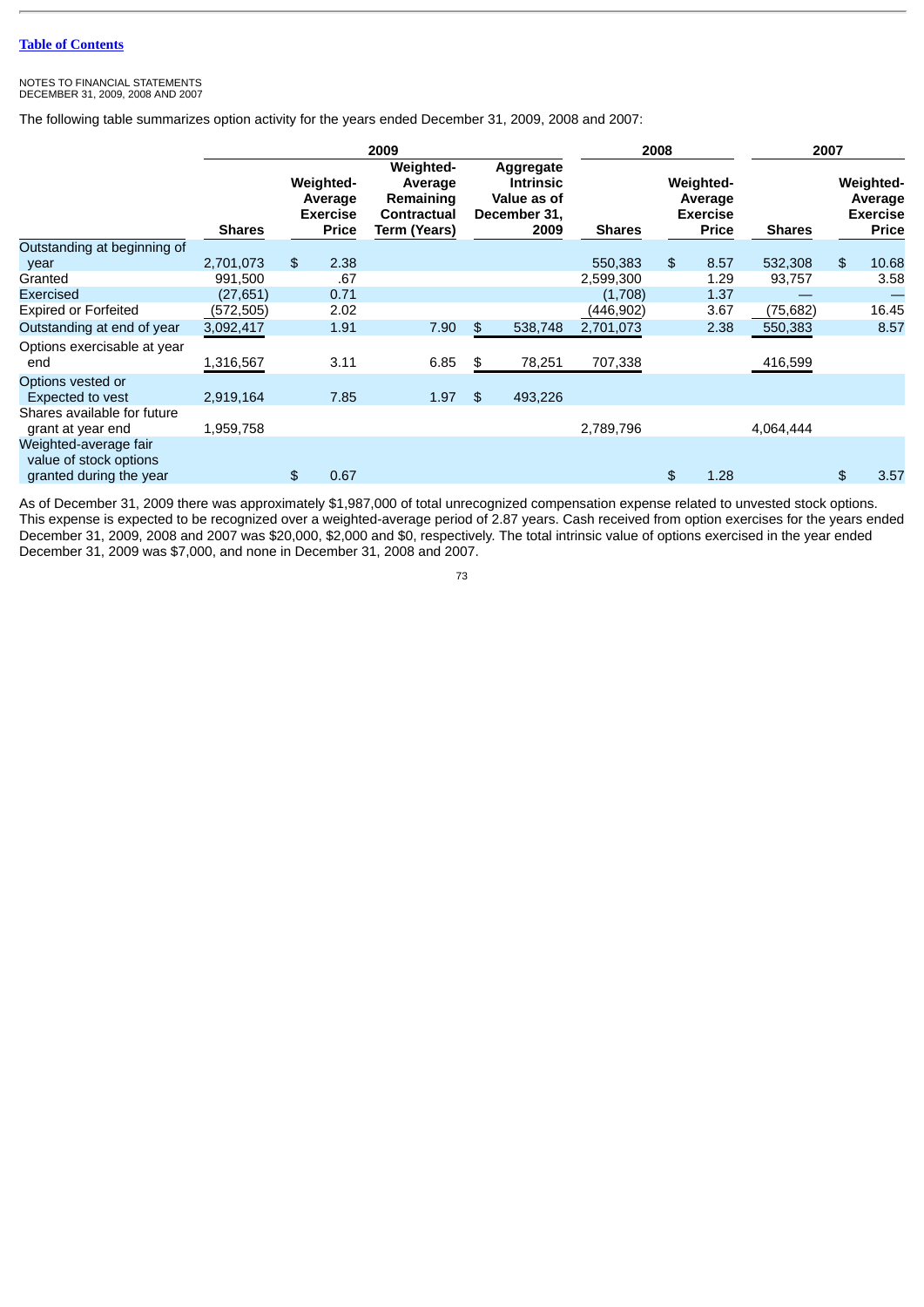The following table summarizes information about stock options outstanding at December 31, 2009:

|                                           |                              | <b>OPTIONS OUTSTANDING</b>                                              |                                                         | <b>OPTIONS EXERCISABLE</b>          |                                                         |  |
|-------------------------------------------|------------------------------|-------------------------------------------------------------------------|---------------------------------------------------------|-------------------------------------|---------------------------------------------------------|--|
| <b>Range of</b><br><b>Exercise Prices</b> | <b>Number</b><br>Outstanding | <b>Weighted-</b><br>Average<br>Remaining<br>Contractual<br>Life (Years) | Weighted-<br>Average<br><b>Exercise</b><br><b>Price</b> | <b>Number</b><br><b>Exercisable</b> | Weighted-<br>Average<br><b>Exercise</b><br><b>Price</b> |  |
| \$0.61-\$0.71                             | 736.512                      | 9.09                                                                    | 0.66<br>\$                                              | 79.169                              | \$<br>0.71                                              |  |
| \$1.19                                    | 1,400,000                    | 8.52                                                                    | 1.19                                                    | 495.833                             | 1.19                                                    |  |
| $$1.24 - $4.28$                           | 623,257                      | 7.56                                                                    | 1.53                                                    | 415.546                             | 1.63                                                    |  |
| \$4.60-\$13.37                            | 327,648                      | 3.36                                                                    | 8.35                                                    | 321.019                             | 8.42                                                    |  |
| \$14.00                                   | 5,000                        | 0.58                                                                    | 14.00                                                   | 5,000                               | 14.00                                                   |  |
| \$0.61-\$14.00                            | 3.092.417                    | 7.90                                                                    | 1.91<br>\$                                              | 1.316.567                           | \$<br>3.11                                              |  |

As of December 31, 2009, we had a total of 140,000 shares of unvested restricted stock awards granted to employees and directors. The compensation cost that has been expensed in the statements of operations for the restricted stock awards issued to employees and directors and stock issued in lieu of fees was \$375,000, \$83,000 and \$99,000 for 2009, 2008 and 2007, respectively.

The following table summarizes unvested restricted stock awards activity for the year ended December 31, 2009:

|                                  |               | <b>Weighted-Average</b><br><b>Grant Date Fair</b> |
|----------------------------------|---------------|---------------------------------------------------|
|                                  | <b>Shares</b> | Value                                             |
| Outstanding at beginning of year | 72.750        | 2.9893                                            |
| Awarded                          | 399.949       | 0.9842                                            |
| Released                         | (332, 699)    | 1.4160                                            |
| Outstanding at end of year       | 140,000       | 1.0000                                            |

 In November 2009, our Board of Directors extended the vesting period for certain restricted stock awards granted in May 2009 from December 31, 2009 to January 2, 2010. The modification of the restricted stock awards did not result in any additional compensation expense.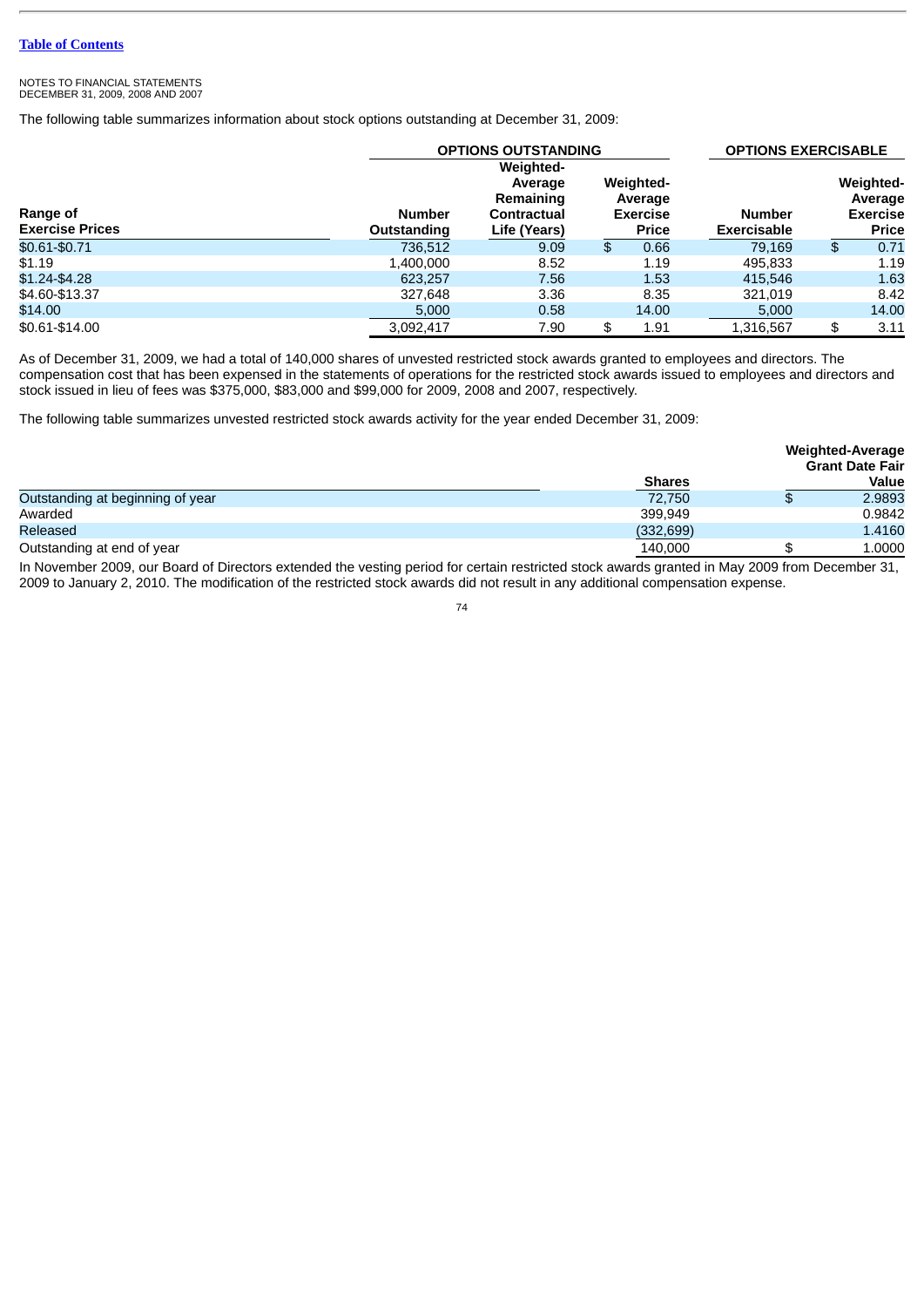### **Common Stock Reserved for Issuance**

As of December 31, 2009, the Company had reserved shares of common stock for issuance as follows:

| Issuance upon exercise of outstanding stock options                                       | 3.092.417  |
|-------------------------------------------------------------------------------------------|------------|
| Issuance of future grants under stock option plans                                        | 1.959.758  |
| Issuance upon exercise of warrants                                                        | 3.977.270  |
| Issuance upon exercise of right to purchase additional shares under the Private Placement | 5,165,286  |
| <b>Total</b>                                                                              | 14.194.731 |

### **NOTE 8 NET INCOME (LOSS) PER SHARE**

The following options, unvested restricted stock awards and warrants were outstanding as of December 31, 2009, 2008 and 2007, but were not included in the computation of diluted net loss per share since inclusion of these potentially dilutive securities would have been anti-dilutive for the periods presented (in thousands):

| For the years ended December 31,                       | 2009  | 2008<br><u>in the company of the company of the company of the company of the company of the company of the company of the company of the company of the company of the company of the company of the company of the company of the comp</u> | 2007 |
|--------------------------------------------------------|-------|----------------------------------------------------------------------------------------------------------------------------------------------------------------------------------------------------------------------------------------------|------|
| Number of options outstanding                          | 3.092 | 2.701                                                                                                                                                                                                                                        | 550  |
| Number of unvested restricted stock awards outstanding | 140   | ⇁                                                                                                                                                                                                                                            | 34   |
| Number of warrants outstanding                         | 3.977 |                                                                                                                                                                                                                                              |      |

### **NOTE 9 DISCONTINUED OPERATIONS**

We completed the sale of certain assets of our Analytical Standards division as well as certain technology rights for our topical pharmaceutical and cosmeceutical product lines and other assets (cosmeceutical and toiletry business) in February 2003 and July 2000, respectively.

The Analytical Standards division and cosmeceutical and toiletry business are reported as discontinued operations for all periods presented in the accompanying Statements of Operations.

Income (loss) from discontinued operations represents primarily the gain (loss) attributable to changes in estimates of our cosmeceutical and toiletry business that was sold to RP Scherer on July 25, 2000, as follows (in thousands):

| For the years ended December 31,            | 2009  | 2008<br>and the control of the control of | 2007<br>and the contract of the contract of |
|---------------------------------------------|-------|-------------------------------------------|---------------------------------------------|
| <b>Cosmeceutical and Toiletry Business:</b> |       |                                           |                                             |
| Change in estimates for guarantees          | \$ 68 | \$(200)                                   | \$ (342)                                    |

There was no revenue relating to discontinued operations for the years ended December 31, 2009, 2008 and 2007.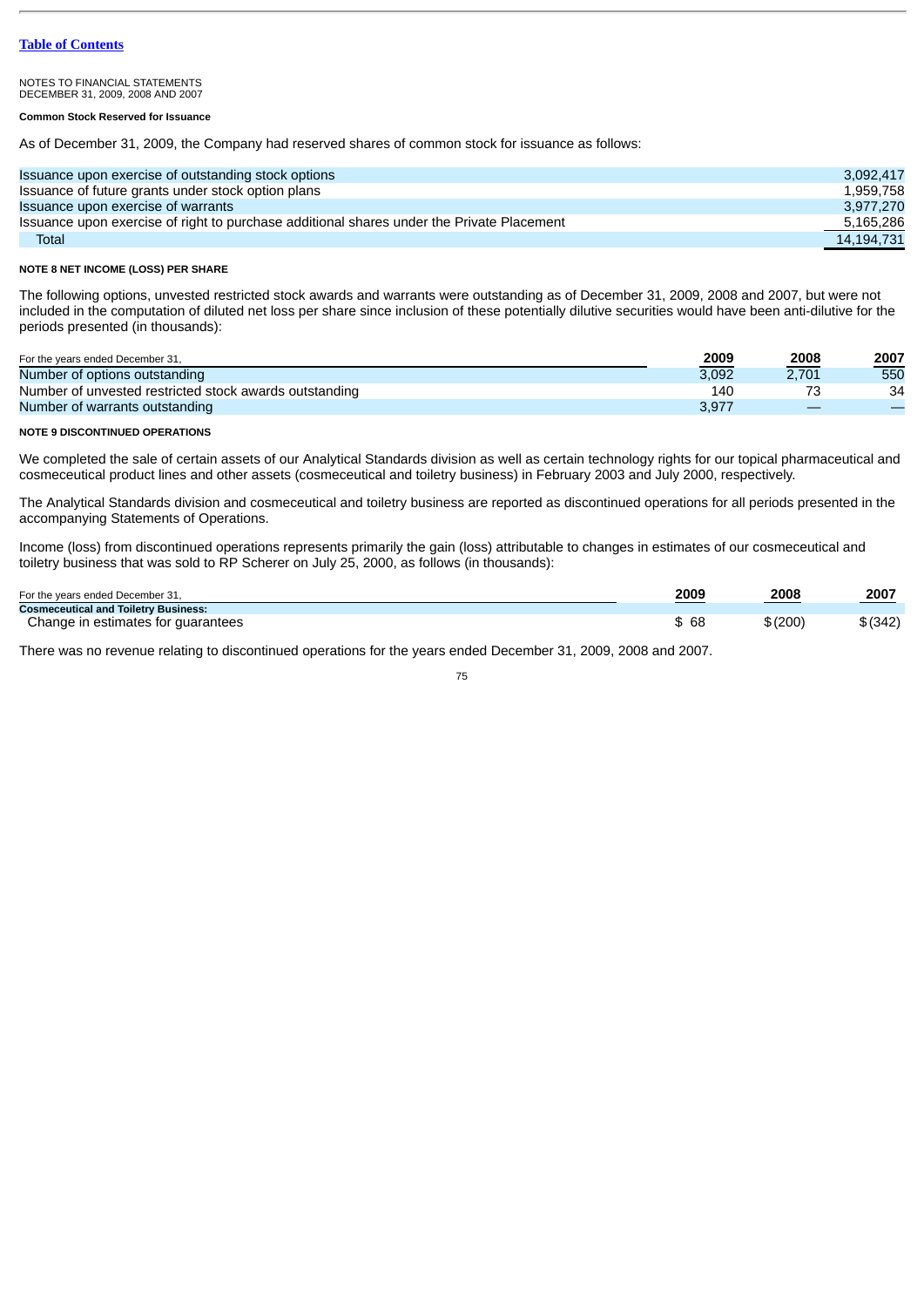#### NOTES TO FINANCIAL STATEMENTS DECEMBER 31, 2009, 2008 AND 2007

The following table sets forth our basic and diluted income (loss) per common share from discontinued operations for the years ended December 31, 2009, 2008 and 2007:

| For the years ended December 31,                                              | 2009 | 2008   | 2007     |
|-------------------------------------------------------------------------------|------|--------|----------|
| Basic and diluted income (loss) per common share from discontinued operations |      | \$0.01 | \$(0.02) |

The gain on disposition of discontinued operations recorded in 2007 of \$20,000 relates to the gain on the sale of our Analytical Standards division as measured by royalty receipts in excess of guaranteed minimums.

As of December 31, 2009 and 2008, accrued disposition cost of \$553,000 and \$621,000, respectively, represents accruals for gross profit guarantees related to discontinued operations.

The cash used in discontinued operations of \$169,000 in 2007 relates to payments made for the Gross Profit Guaranty, partially offset by the royalties received from GFS, from sales of Analytical Standards products. The cash provided by discontinued operations of \$19,000 in 2008 relates to the royalties received from GFS from sales of Analytical Standards products, partially offset by severance payments made to former employees who were terminated as a result of the sale of the Analytical Standards division.

### **Analytical Standards Division**

On February 13, 2003, we completed the sale of our Analytical Standards division to GFS. In this transaction, we received \$2.1 million at closing and were entitled to receive royalties on sales of Analytical Standards products for a period of five years following the sale at rates ranging from 5% to 15%.

# **Cosmeceutical and Toiletry Business**

On July 25, 2000, we completed the sale of certain technology rights for our cosmeceutical and toiletry business to RP Scherer Corporation, a subsidiary of Cardinal Health, Inc.

Under the terms of the agreement with RP Scherer, we guaranteed a minimum gross profit percentage on RP Scherer's combined sales of products to Ortho Neutrogena (Ortho) and Dermik (Gross Profit Guaranty). The guaranty period initially commenced on July 1, 2000 and was to end on the earlier of July 1, 2010 or the end of two consecutive guaranty periods where the combined gross profit on sales to Ortho and Dermik equals or exceeds the guaranteed gross profit (the "two period test"). The Gross Profit Guaranty expense totaled \$944,000 for the first seven guaranty years and in those years profits did not meet the two period test. Effective March 2007, in conjunction with a sale of assets by RP Scherer's successor company to an Amcol International subsidiary (Amcol), a new agreement was signed between us and Amcol to provide continuity of product supply to Ortho and Dermik. This new agreement potentially extends the gross profit guaranty period an additional three years to July 1, 2013, unless it is terminated earlier with the two period test. Amcol has indicated that its costs differ from those it charged historically to the RP Scherer successor company to produce the products. We have requested documentation of the actual costs, but have accrued at the amount Amcol represents it is currently owed. As there is no minimum amount of Gross Profit Guaranty due, no accrual for the guaranty is estimable for future years. A liability of \$553,000 related to the current amount due under gross profit guarantees is recorded in accrued disposition costs as of December 31, 2009.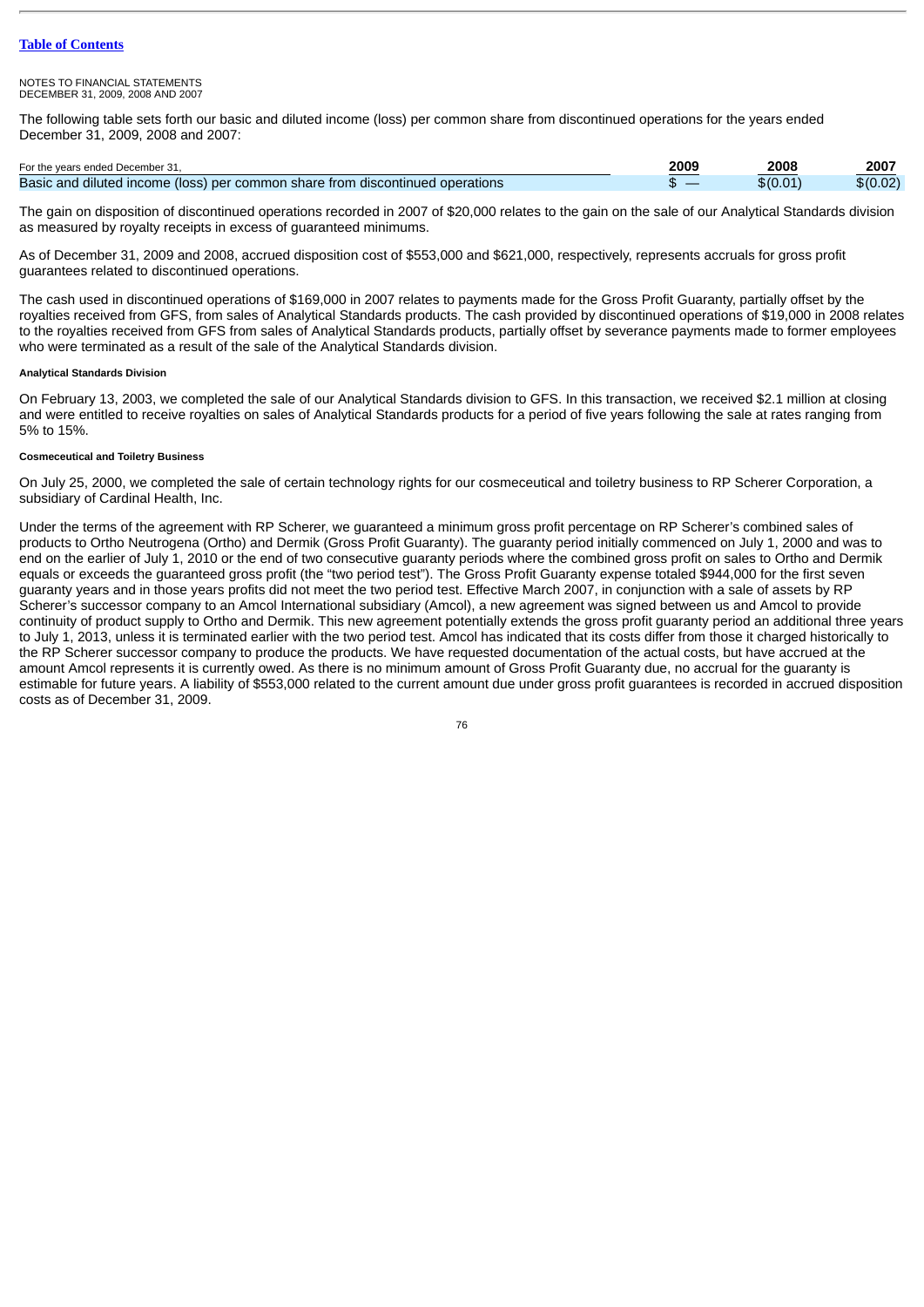### **NOTE 10 DEFINED CONTRIBUTION PLAN**

We have a defined contribution plan (401k) covering substantially all of our employees. In the past three calendar years, we made matching cash contributions equal to 50% of each participant's contribution during the plan year up to a maximum amount equal to the lesser of 3% of each participant's annual compensation or \$7,350, \$6,900, and \$6,750 for 2009, 2008, and 2007, respectively, and such amounts were recorded as expense in the corresponding years. We may also contribute additional discretionary amounts to the defined contribution plan as we may determine. For the years ended December 31, 2009, 2008 and 2007, we contributed to the plan approximately \$76,000, \$104,000 and \$84,000, respectively. No discretionary contributions have been made to the plan since its inception.

## **NOTE 11 INCOME TAXES**

There was an income tax benefit of \$122,000 in 2009 from the carryback of the net operating loss under the Worker, Homeownership, and Business Assistance Act of 2009, which among other things suspends the 90% limitation on utilization of net operating loss for alternative minimum tax purposes. There was no provision for 2008 because we have incurred operating losses. Deferred income taxes reflect the net tax effects of net operating loss and tax credit carryovers and temporary differences between the carrying amounts of assets and liabilities for financial reporting purposes and the amounts used for income tax purposes. Significant components of our deferred tax assets are as follows (in thousands):

| December 31,                     | 2009      | 2008      |
|----------------------------------|-----------|-----------|
| Deferred Tax Assets:             |           |           |
| Net operating loss carryforwards | \$22.600  | \$16,300  |
| <b>Research credits</b>          | 3.000     | 2,600     |
| Capitalized research expenses    |           | 100       |
| Other                            | 1,330     | 2,130     |
| Total deferred tax assets        | 26.930    | 21.130    |
| <b>Valuation allowance</b>       | (26, 930) | (21, 130) |
| Net deferred tax assets          |           |           |

Realization of our deferred tax assets is dependent upon our future taxable income, if any, the timing and amount of which are uncertain. Accordingly, our deferred tax assets have been fully offset by a valuation allowance. The valuation allowance increased by \$5.8 million, increased by \$10.3 million, and decreased by \$15.4 million during 2009, 2008 and 2007, respectively.

As of December 31, 2009, we had federal and California net operating loss carryforwards of \$57.8 million and \$48.0 million, respectively, and federal and California research and development tax credit carryforwards of \$1.13 million and \$2.8 million, respectively. Of the carryforwards, federal and California net operating loss carryforwards of \$7.7 million and \$3.4 million, respectively, are subject to annual limitations and will be available from 2010 through 2026, as a result of federal ownership change limitations. The federal and state net operating losses and the federal research and development credit carryforwards expire at various dates beginning in the years 2010 through 2029, if not utilized. The state research credits have no expiration date.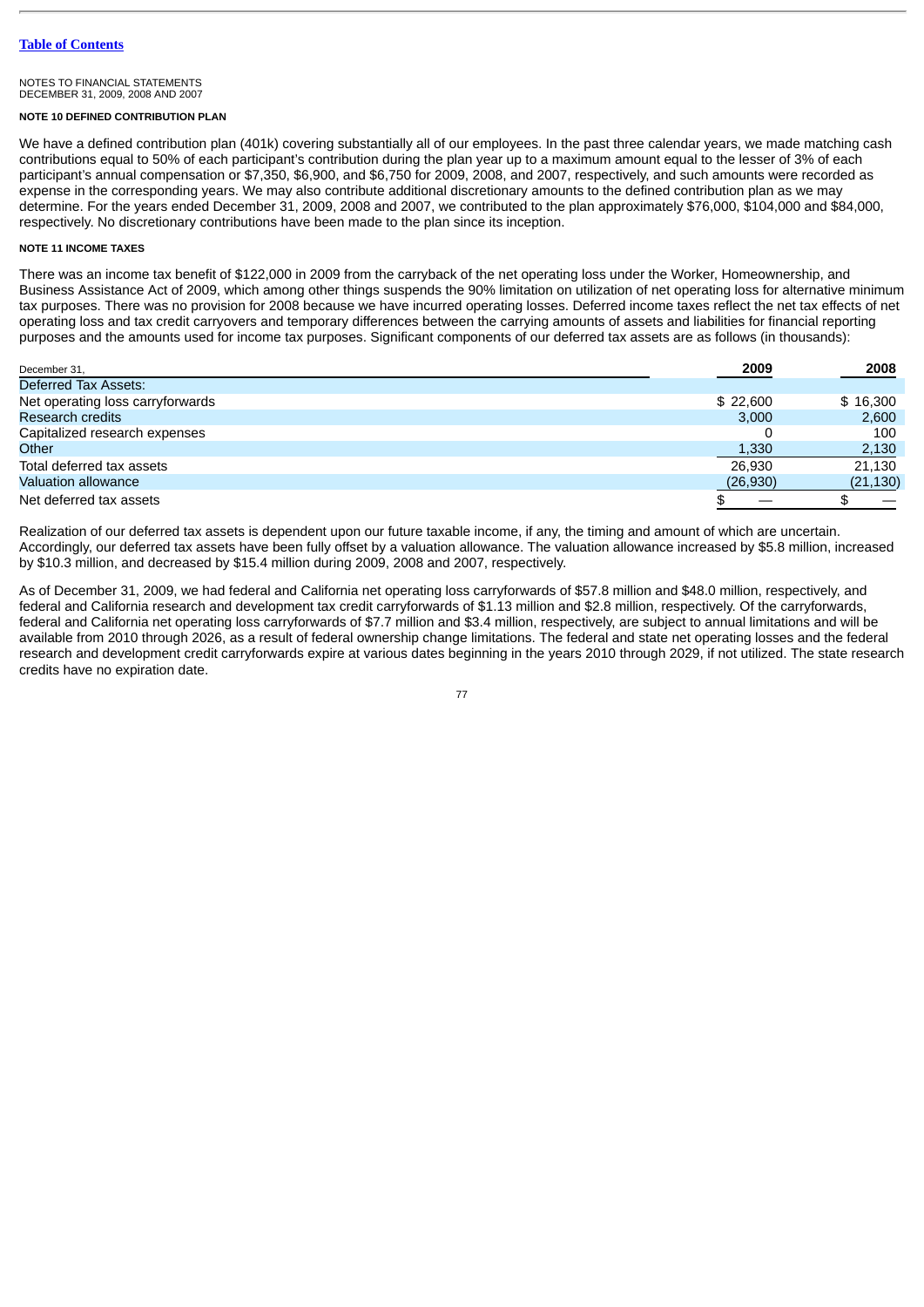Federal and state laws limit the use of net operating loss and tax credit carryforwards in certain situations where changes occur in the stock ownership of a company. We recently conducted an analysis of our stock ownership under Internal Revenue Code Section 382 and have reported our deferred tax assets related to net operating loss and research credit carryforwards after recognizing change of control limitations in 2007. The limitation of our federal and state carryforwards associated with previous net operating loss and research credit carryforwards, and the associated reduction in our deferred tax assets, was offset by a reduction in our valuation allowance. Utilization of our remaining net operating loss and research and development credit carryforwards may still be subject to substantial annual limitations due to ownership change limitations after December 31, 2009. Such an annual limitation could result in the expiration of the net operating loss and research and development credit carryforwards available as of December 31, 2009 before utilization.

We adopted the provisions of ASC 740-10-50, *Accounting for Uncertainty in Income Tax Provisions*, as of January 1, 2007, which resulted in the reversal of certain fully reserved deferred tax assets totaling \$1.02 million and the related valuation allowance. A reconciliation of the beginning and ending amounts of unrecognized tax benefits is as follows (in thousands):

| December 31,                                          | 2009      | 2008    |
|-------------------------------------------------------|-----------|---------|
| Unrecognized tax benefit:                             |           |         |
| At the beginning of the period                        | 120<br>S. | \$1.022 |
| Gross increases – tax positions in the current period |           |         |
| Gross decreases – tax positions in the current period |           | (902)   |
| At the end of the period                              | 120       | 120     |

The unrecognized tax benefit, if recognized in full, would result in adjustments to deferred taxes and the related valuation allowance. We do not currently anticipate any significant changes to the unrecognized tax benefits in 2010. Our policy is to recognize interest and penalties accrued on any unrecognized tax benefits as a component of tax expense. To date, we have not used the unrecognized tax benefits to reduce any of our past tax obligations. As a result, we had no accrual for the payment of interest and penalties related to the unrecognized tax benefits. As of December 31, 2009, our tax returns were subject to future examination in the U.S. federal and state tax jurisdictions for the tax years 1995 through 2009, due to net operating losses and research credits that are being carried forward.

### **NOTE 12 SIGNIFICANT AGREEMENTS**

### **Paul Royalty Fund**

On January 18, 2006, we sold our rights to royalties on sales of Retin-A Micro and Carac, effective October 1, 2005, to an affiliate of the Paul Royalty Fund for up to \$30 million. Proceeds of \$25 million were received upon the closing of the transaction and used primarily to fund the Phase 3 pivotal trial of APF530, our drug candidate for the prevention of both acute and delayed CINV. The remaining \$5 million was to be received upon the achievement of certain milestones over the successive four years. Upon attainment of one milestone in 2007, an additional \$2.5 million was received. The final \$2.5 million was received in January 2010 subsequent to the balance sheet date as described in Note 13. No additional payments are due to us.

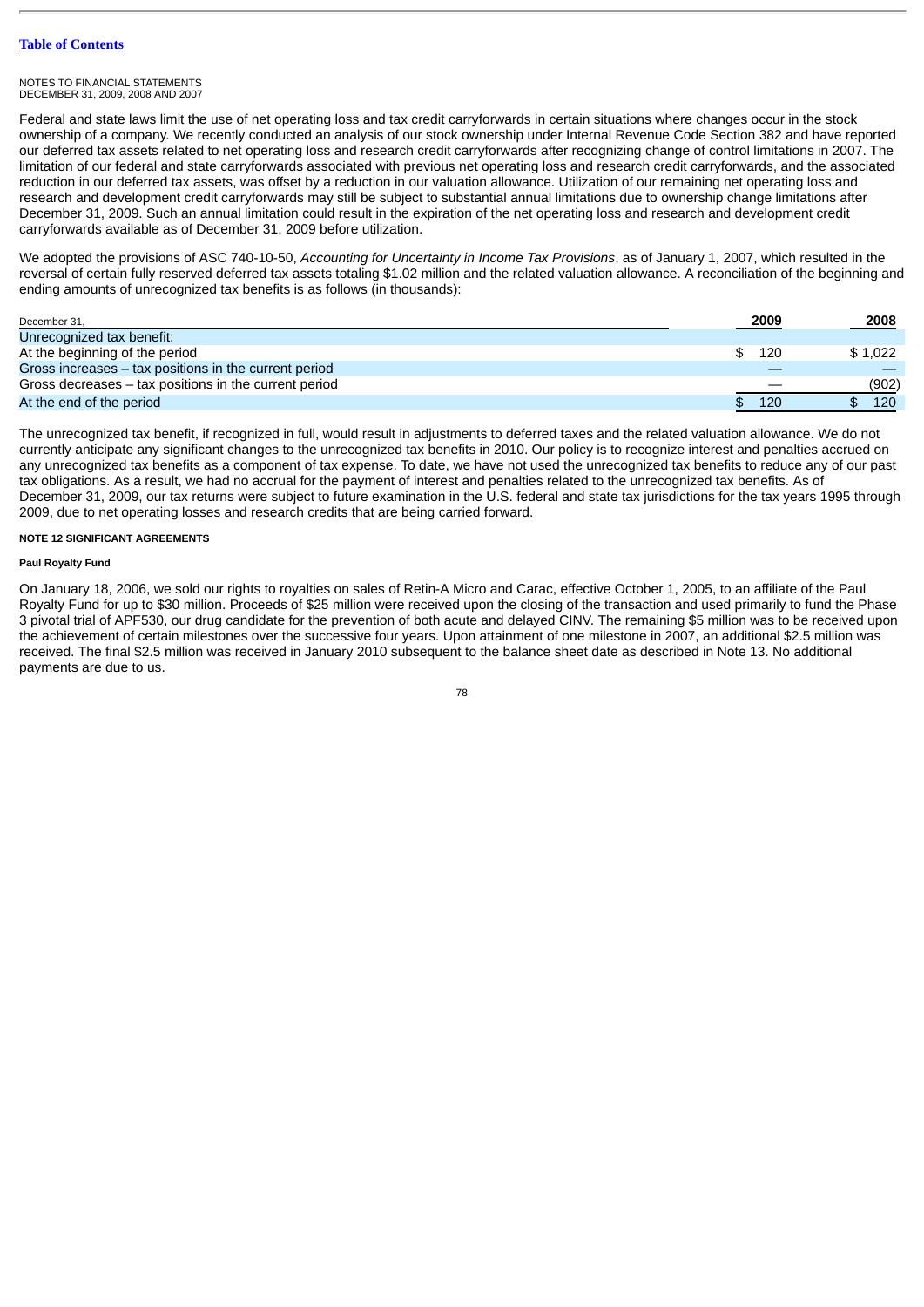NOTES TO FINANCIAL STATEMENTS DECEMBER 31, 2009, 2008 AND 2007

### **RHEI Pharmaceuticals, Inc.**

On October 1, 2006, we entered into an agreement with RHEI Pharmaceuticals, Inc. (RHEI) in which we granted them an exclusive license to develop and market APF530 in Greater China. We received a license fee on the signing of the contract, which was recorded as deferred revenue on the balance sheet, and were due additional milestone payments upon the achievement of certain regulatory events.

Following the announcement of acceptance for filing of an NDA for our APF530 product candidate (APF530) by the FDA on July 20, 2009, RHEI became contractually obligated to pay us a milestone payment. RHEI did not make such milestone payment in the time required under the terms of our agreement and we provided RHEI with notice of its cure period. RHEI remained in default of this payment and, as a result, we elected to terminate the agreement for cause on September 29, 2009. No material termination penalties apply to us for the termination of the agreement.

Revenue of \$1.0 million, previously deferred in conjunction with the RHEI agreement was recognized in 2009 as a result of the termination and is included in contract revenue.

#### **Merial**

In September 2009, we entered into a world-wide license and development agreement with Merial, a world leading animal health company, for a long acting pain management product for companion animals. The license and development agreement follows a successful proof-of-concept agreement. Under the terms of the new agreement, we received an upfront license fee and will receive development funding and potential milestone payments, and royalties following commercialization.

Under the license and development agreement, we are obligated to perform reimbursable development services and provide any improvements related to the licensed technology during the six-year development period. We are recognizing the upfront license fee ratably over the development period, and will recognize revenue from the development services when the services are rendered. Any milestone payments will be recognized when receipt of the payments is probable.

We recognized \$228,000 in revenue from Merial for services rendered in 2009.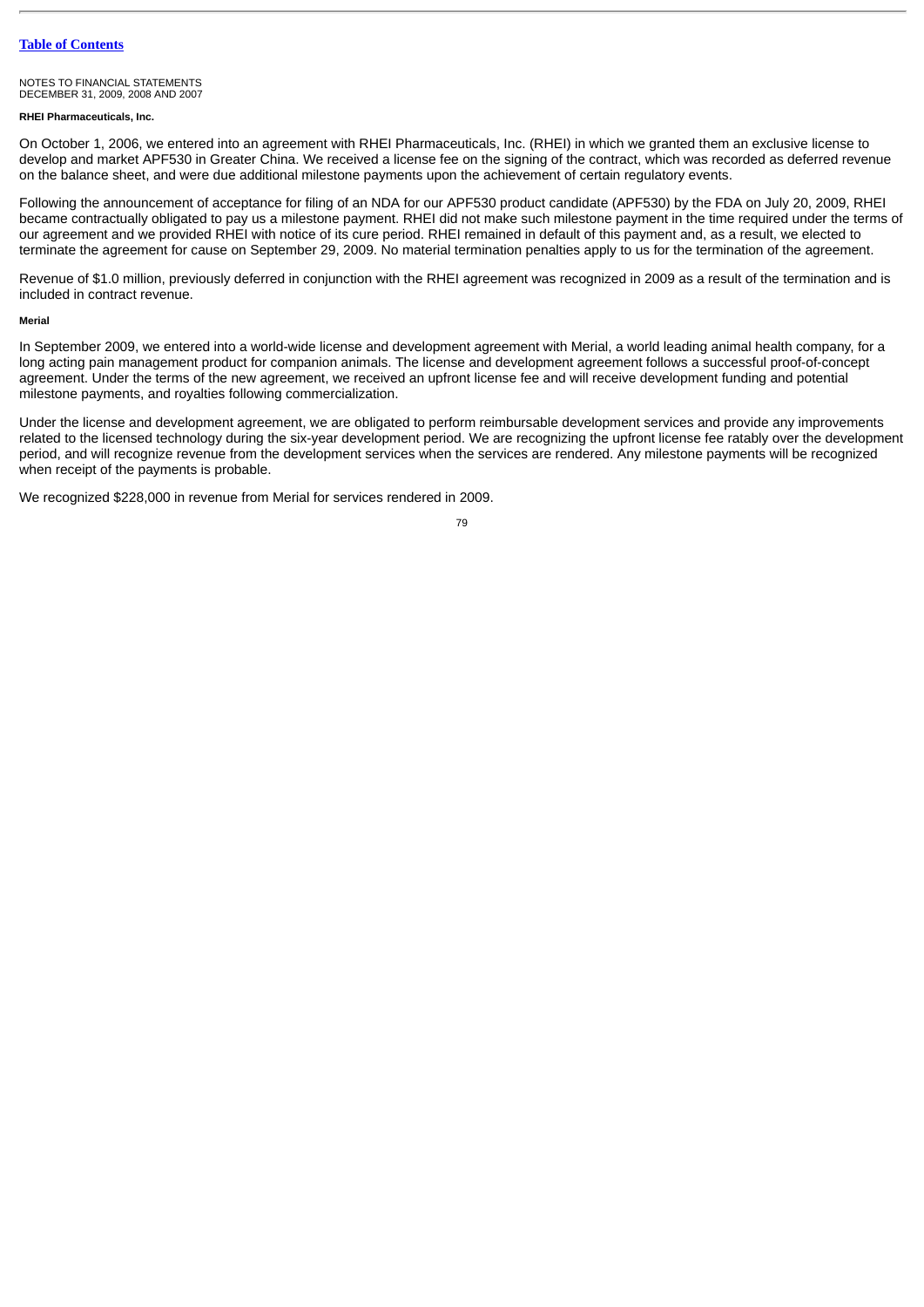### **NOTE 13 SUBSEQUENT EVENTS**

In January 2010, we received a \$2.5 million milestone from an affiliate of Paul Capital Healthcare. The payment represents a milestone payment that became due to us in January 2010 under an agreement that we entered into effective October 1, 2005 to sell our royalty rights to Retin-A Micro® and Carac®. As the milestone occurred after December 31, 2009, it is not reflected in our financial statements as of that date. We will record revenue related to milestones upon achievement.

# **NOTE 14 QUARTERLY RESULTS OF OPERATIONS (UNAUDITED)**

The following table presents summarized unaudited results of operations for each of our quarters in the years ended December 31, 2009 and 2008.

**Quarterly Results of Operations (in thousands, except per share data) (unaudited)**

|                                          | First     | <b>Second</b> | Third    | <b>Fourth</b> |
|------------------------------------------|-----------|---------------|----------|---------------|
| Year Ended December 31, 2009             | Quarter   | Quarter       | Quarter  | Quarter       |
| Total revenue                            | \$<br>8   | \$.<br>14     | \$1,117  | 122<br>\$     |
| Operating expenses                       | 2,977     | 3,974         | 2,330    | 2,222         |
| Interest and other, net                  | 9         | 19            | (1)      | (3)           |
| Loss from continuing operations          | (2,960)   | (3,941)       | (1, 214) | (2,103)       |
| Discontinued operations                  |           |               |          | 68            |
| Net loss                                 | (2,960)   | (3,941)       | (1, 214) | (1, 913)      |
| Basic and diluted loss per common share: |           |               |          |               |
| Loss from continuing operations          | (0.10)    | (0.13)        | (0.04)   | (0.06)        |
| <b>Net loss</b>                          | (0.10)    | (0.13)        | (0.04)   | (0.05)        |
|                                          |           |               |          |               |
|                                          | First     | <b>Second</b> | Third    | <b>Fourth</b> |
| Year Ended December 31, 2008             | Quarter   | Quarter       | Quarter  | Quarter       |
| Total revenue                            | \$<br>133 | 152<br>\$.    | 64<br>\$ | 20<br>\$      |
| Operating expenses                       | 7,220     | 6,401         | 6,341    | 3,852         |
| Interest and other, net                  | 283       | 159           | 112      | (34)          |
| Loss from continuing operations          | (6,804)   | (6,090)       | (6, 165) | (3,866)       |
| Discontinued operations                  | (40)      | (40)          | (40)     | (80)          |
| Net loss                                 | (6, 844)  | (6, 130)      | (6, 205) | (3,946)       |
| Basic and diluted loss per common share: |           |               |          |               |
|                                          |           |               |          |               |
| Loss from continuing operations          | (0.22)    | (0.20)        | (0.20)   | (0.13)        |
| Net loss                                 | (0.22)    | (0.20)        | (0.20)   | (0.13)        |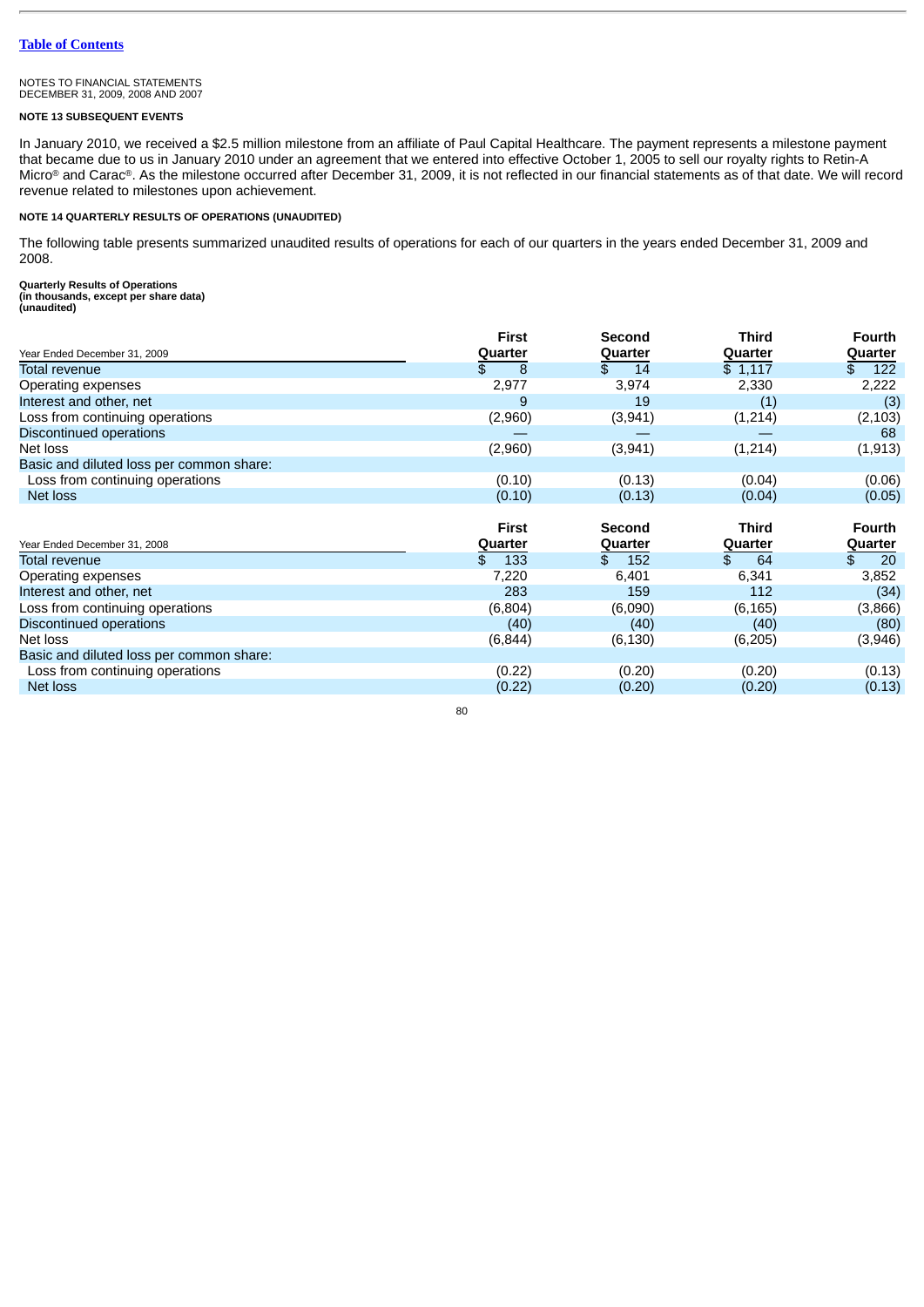### **ITEM 9. CHANGES IN AND DISAGREEMENTS WITH ACCOUNTANTS ON ACCOUNTING AND FINANCIAL DISCLOSURE**

### None.

# **ITEM 9A (T). CONTROLS AND PROCEDURES**

# **Evaluation of Disclosure Controls and Procedures**

Based on an evaluation as of the end of the period covered by this report, our Chief Executive Officer and Chief Financial Officer have concluded that our disclosure controls and procedures (as defined in Rules 13a-15(e) and 15d-15(e) under the Exchange Act) were effective as of the end of the period covered by this report to ensure that information that we are required to disclose in reports that we file or submit under the Exchange Act is recorded, processed, summarized and reported within the time periods specified in SEC rules and forms.

Our disclosure controls and procedures are designed to provide reasonable assurance of achieving their objectives, and our Chief Executive Officer and Chief Financial Officer have concluded that these controls and procedures are effective at the "reasonable assurance" level. We believe that a control system, no matter how well designed and operated, cannot provide absolute assurance that the objectives of the control system are met, and no evaluation of controls can provide absolute assurance that all control issues and instances of fraud, if any, within a company have been detected.

### **Management's Report on Internal Control Over Financial Reporting**

Our management is responsible for establishing and maintaining adequate internal control over financial reporting. A company's internal control over financial reporting is a process designed to provide reasonable assurance regarding the reliability of financial reporting and the preparation of financial statements for external purposes in accordance with generally accepted accounting principles.

There are inherent limitations in the effectiveness of any system of internal control, including the possibility of human error and the circumvention or overriding of controls. Accordingly, even effective internal controls can provide only reasonable assurances with respect to financial statement preparation. Further, because of changes in conditions, the effectiveness of internal control may vary over time.

Our management assessed the effectiveness of our internal control over financial reporting as of December 31, 2009. In making this assessment, management used the criteria set forth by the Committee of Sponsoring Organizations (COSO) of the Treadway Commission in *Internal Control— Integrated Framework*. Based on our assessment using the COSO criteria, management concluded that, as of December 31, 2009, our internal control over financial reporting is effective.

This annual report does not include an attestation report of our independent registered public accounting firm regarding internal control over financial reporting. Our internal control over financial reporting was not subject to attestation by our independent registered public accounting firm pursuant to temporary rules of the SEC that permit us to provide only management's report in this annual report.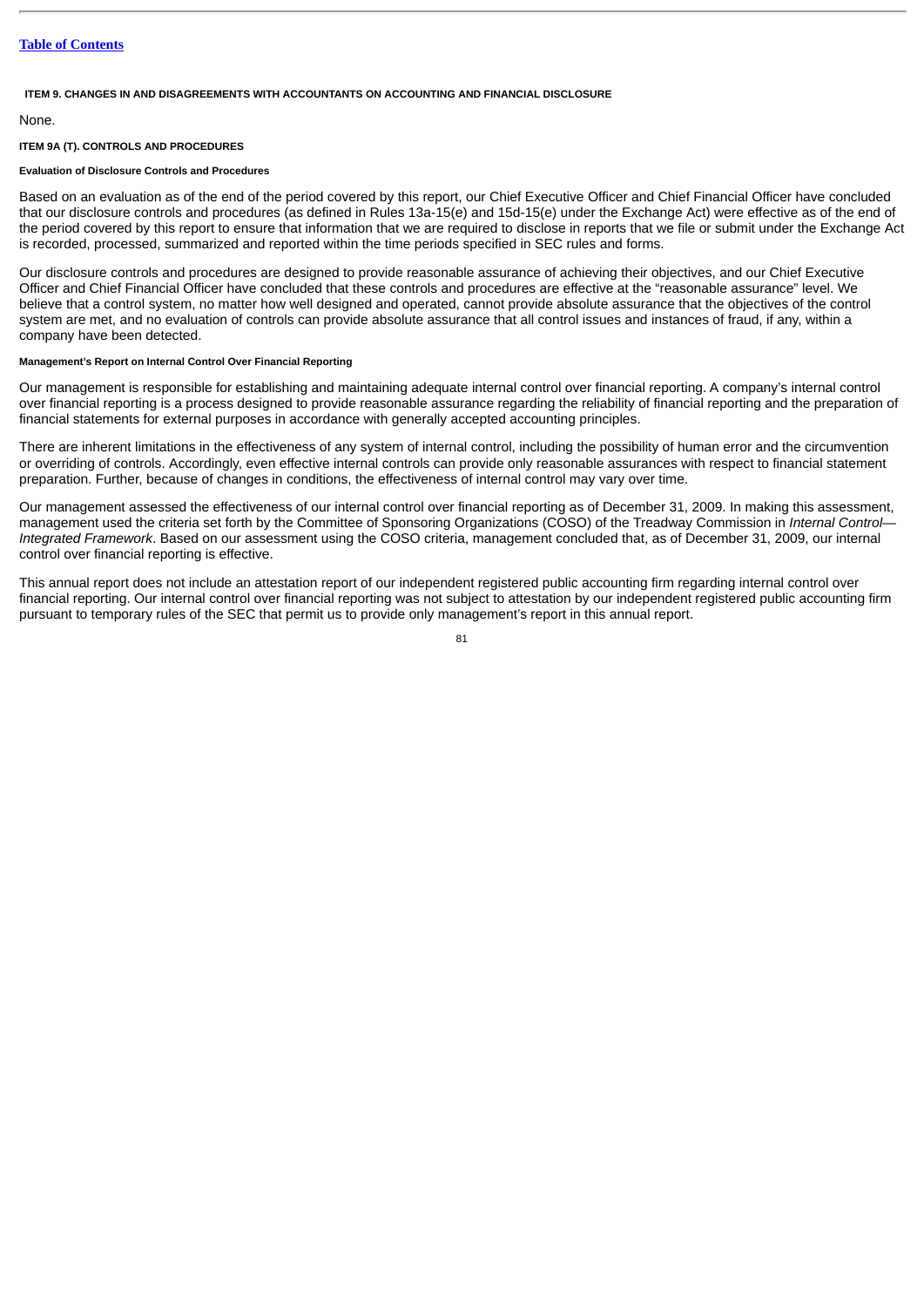# **Changes in Internal Controls Over Financial Reporting**

There were no changes in our internal controls over financial reporting that occurred during our most recent fiscal quarter that have materially affected, or are reasonably likely to materially affect, our internal control over financial reporting.

# **ITEM 9B. OTHER INFORMATION**

None.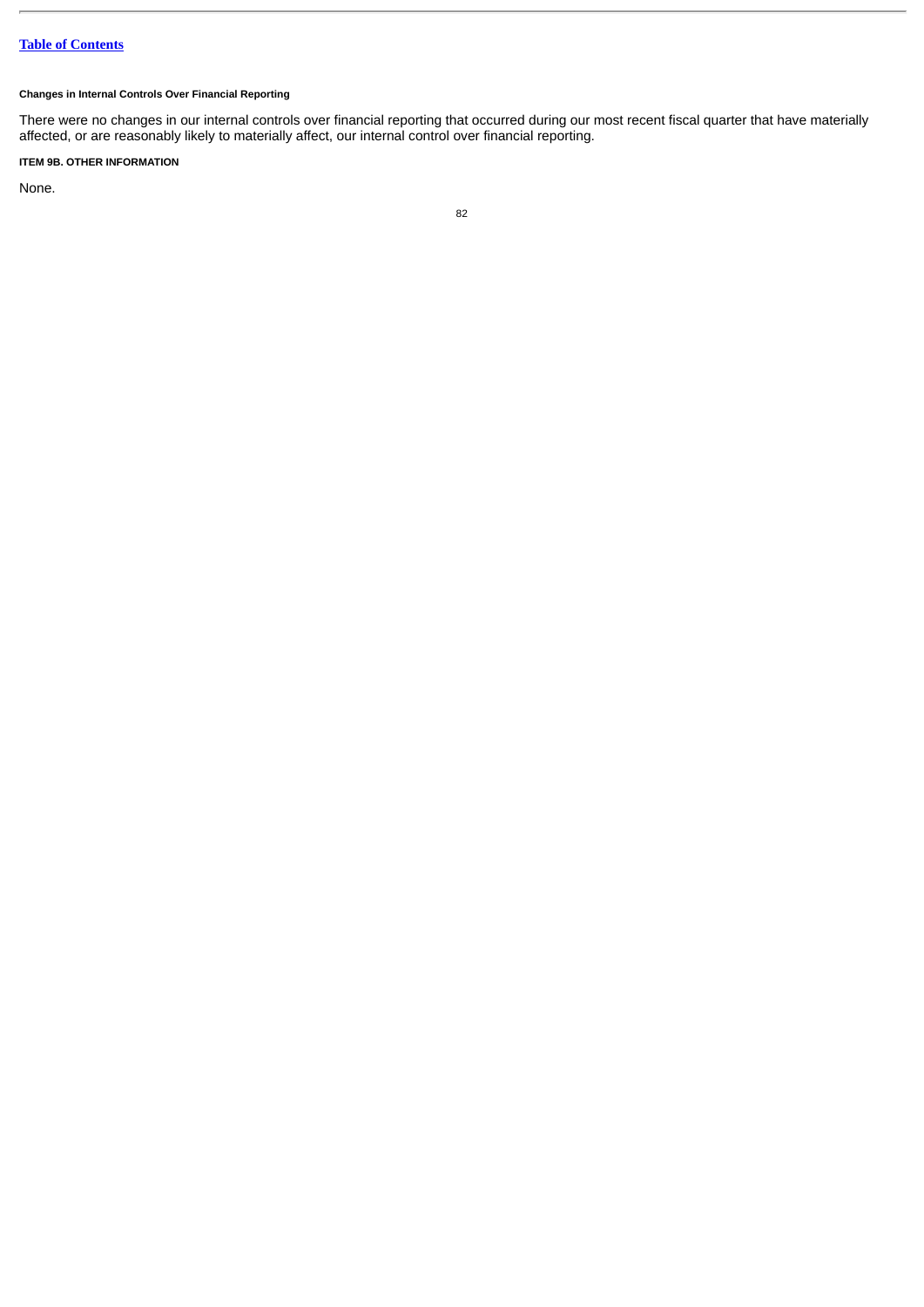#### PART III

### **ITEM 10. DIRECTORS, EXECUTIVE OFFICERS AND CORPORATE GOVERNANCE**

We have incorporated by reference the information set forth under the captions "Election of Directors", "Executive Officers", "Corporate Governance" and "Compliance with Section 16(a) of the Securities Exchange Act" of our Proxy Statement (the "Proxy Statement") for the 2010 annual meeting of shareholders.

# **Code of Ethics**

We have adopted a Code of Ethics that applies to all of our directors, officers and employees. The Code of Ethics is posted on our website at http://www.appharma.com under the caption "Investor Relations/ Corporate Governance". If we make any substantive amendments to the code of ethics or grant any waiver, including implicit waiver, from a provision of the code of ethics to our principal executive officer, principal financial officer or principal accounting officer, we will disclose the nature of such amendment or waiver on our website or in a current report on Form 8-K that will be publicly filed.

### **ITEM 11. EXECUTIVE COMPENSATION**

We have incorporated by reference the information set forth under the captions "Executive Compensation" and "Director Compensation" of the Proxy Statement.

### **ITEM 12. SECURITY OWNERSHIP OF CERTAIN BENEFICIAL OWNERS AND MANAGEMENT AND RELATED STOCKHOLDER MATTERS**

We have incorporated by reference the information set forth under the captions "Common Stock Ownership of Certain Beneficial Owners and Management" and "Equity Compensation Plan Information" of the Proxy Statement.

### **ITEM 13. CERTAIN RELATIONSHIPS AND RELATED TRANSACTIONS AND DIRECTOR INDEPENDENCE**

We have incorporated by reference the information set forth under the captions "Related Party Transactions" and "Corporate Governance" of the Proxy Statement.

### **ITEM 14. PRINCIPAL ACCOUNTANT FEES AND SERVICES**

We have incorporated by reference the information set forth under the captions "Report of the Audit Committee", "Ratification of Independent Registered Public Accountants" and "Auditors Fees and Services" of the Proxy Statement.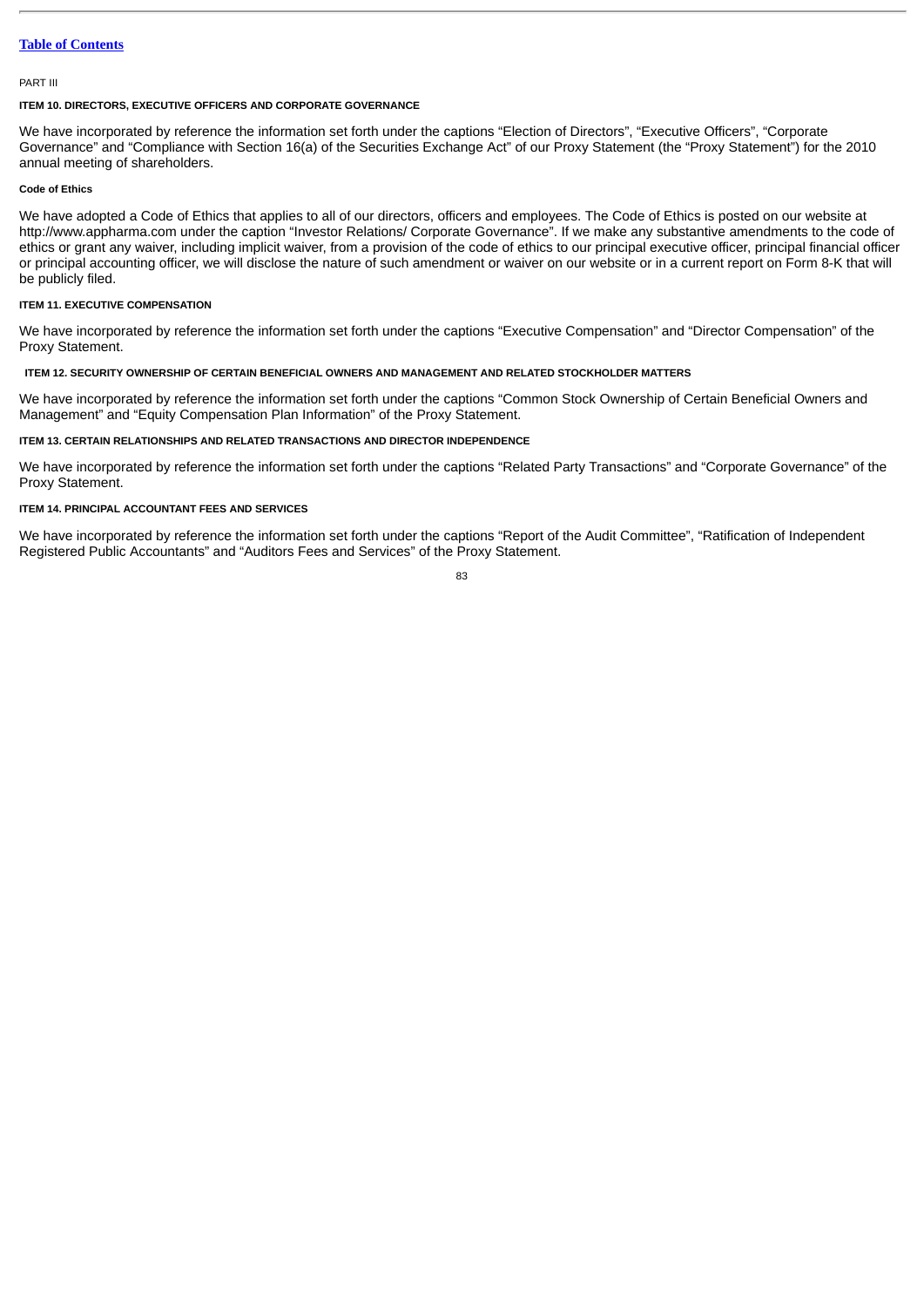#### PART IV

### **ITEM 15. EXHIBITS AND FINANCIAL STATEMENT SCHEDULES**

### (a) 1. Financial Statements

The financial statements and supplementary data set forth in Part II of the Annual Report on Form 10-K are included herein.

# 2. Financial Statement Schedules

Schedule II Valuation Accounts

All other schedules have been omitted because the information is not required or is not so material as to require submission of the schedule, or because the information is included in the financial statements or the notes thereto.

## 3. Exhibits

See Exhibit Index beginning on page 87.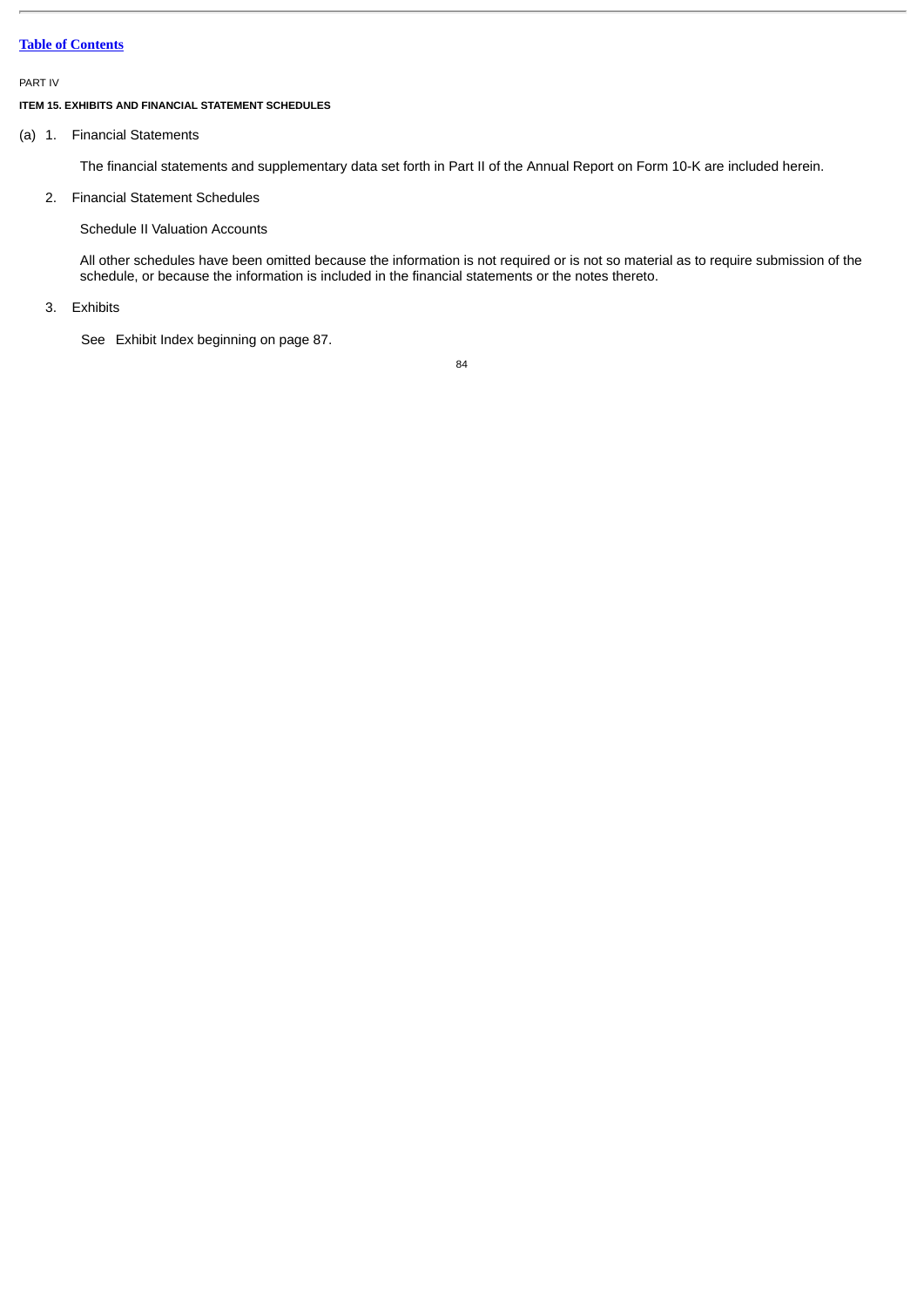### **SIGNATURES**

Pursuant to the requirement of Section 13 or 15 (d) of the Securities Exchange Act of 1934, the registrant has duly caused this report to be signed on its behalf by the undersigned, thereunto duly authorized.

**A.P. PHARMA, INC.**

By: /s/ Ronald J. Prentki Ronald J. Prentki President, Chief Executive Officer and Director Date: March 12, 2010

**POWER OF ATTORNEY**

KNOW ALL PERSONS BY THESE PRESENT, that each person whose signature appears below constitutes and appoints Ronald J. Prentki and John B. Whelan, jointly and severally, his or her attorneys-in-fact, with the power of substitution, for him or her in any and all capacities, to sign any amendments to this Annual Report on Form 10-K and to file the same, with exhibits thereto and other documents in connection therewith, with the Securities and Exchange Commission, hereby ratifying and confirming all that said attorneys-in-fact, or his substitute or substitutes, may do or cause to be done by virtue hereof.

Pursuant to the requirements of the Securities Exchange Act of 1934, this report has been signed by the following persons in the capacities and on the dates indicated.

| <b>Signature</b>        | Title                                                   | Date           |
|-------------------------|---------------------------------------------------------|----------------|
| /s/ Ronald J. Prentki   | President, Chief Executive Officer (Principal Executive | March 12, 2010 |
| Ronald J. Prentki       | Officer) and Director                                   |                |
| /s/ John B. Whelan      | Vice-President and Chief Financial Officer (Principal   | March 12, 2010 |
| John B. Whelan          | Financial and Accounting Officer)                       |                |
| /s/ Paul Goddard        | Chairman of the Board of Directors                      | March 12, 2010 |
| Paul Goddard            |                                                         |                |
| /s/ Toby Rosenblatt     | Director                                                | March 12, 2010 |
| <b>Toby Rosenblatt</b>  |                                                         |                |
| /s/ Kevin C. Tang       | <b>Director</b>                                         | March 12, 2010 |
| Kevin C. Tang           |                                                         |                |
| /s/ Gregory Turnbull    | <b>Director</b>                                         | March 12, 2010 |
| <b>Gregory Turnbull</b> |                                                         |                |
| /s/ Robert Zerbe        | <b>Director</b>                                         | March 12, 2010 |
| Robert Zerbe            |                                                         |                |
| /s/ Stephen R. Davis    | <b>Director</b>                                         | March 12, 2010 |
| Stephen R. Davis        |                                                         |                |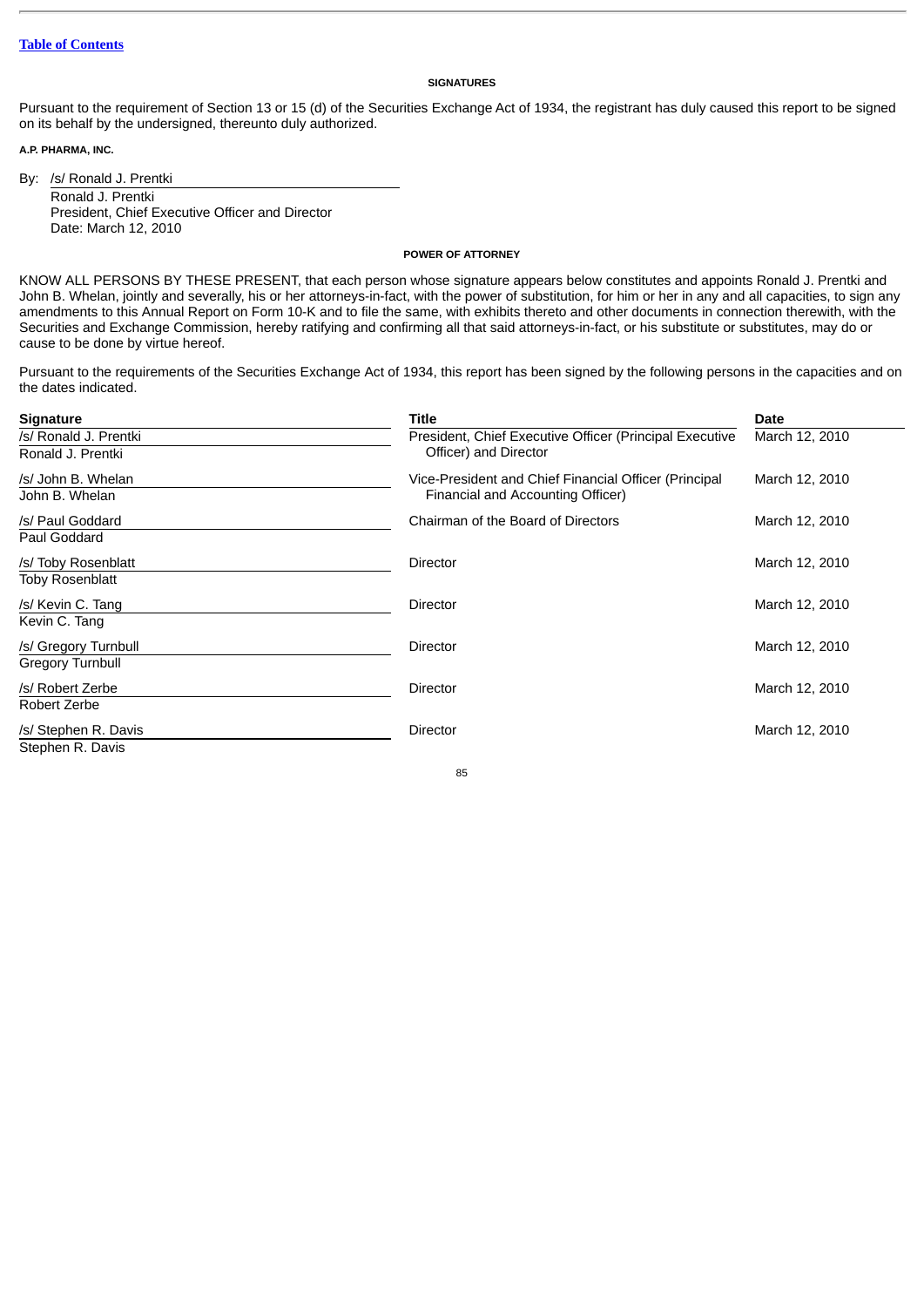SCHEDULE II

**VALUATION AND QUALIFYING ACCOUNTS (in thousands)**

|                                              | <b>Additions</b><br><b>Charged to</b><br><b>Beginning</b><br>Cost and<br><b>Balance</b><br><b>Expense</b> |    | Deductions,<br><b>Write-Offs</b><br>and<br><b>Recoveries</b> |       | Ending<br><b>Balance</b> |     |
|----------------------------------------------|-----------------------------------------------------------------------------------------------------------|----|--------------------------------------------------------------|-------|--------------------------|-----|
| <b>DECEMBER 31, 2009</b>                     |                                                                                                           |    |                                                              |       |                          |     |
| Note receivable, allowance for doubtful note | \$<br>394                                                                                                 | \$ | \$                                                           | (394) | \$                       |     |
| <b>DECEMBER 31, 2008</b>                     |                                                                                                           |    |                                                              |       |                          |     |
| Note receivable, allowance for doubtful note | \$<br>394                                                                                                 | \$ | \$                                                           |       | \$                       | 394 |
| <b>DECEMBER 31, 2007</b>                     |                                                                                                           |    |                                                              |       |                          |     |
| Note receivable, allowance for doubtful note | \$<br>394                                                                                                 | \$ | \$                                                           |       | \$                       | 394 |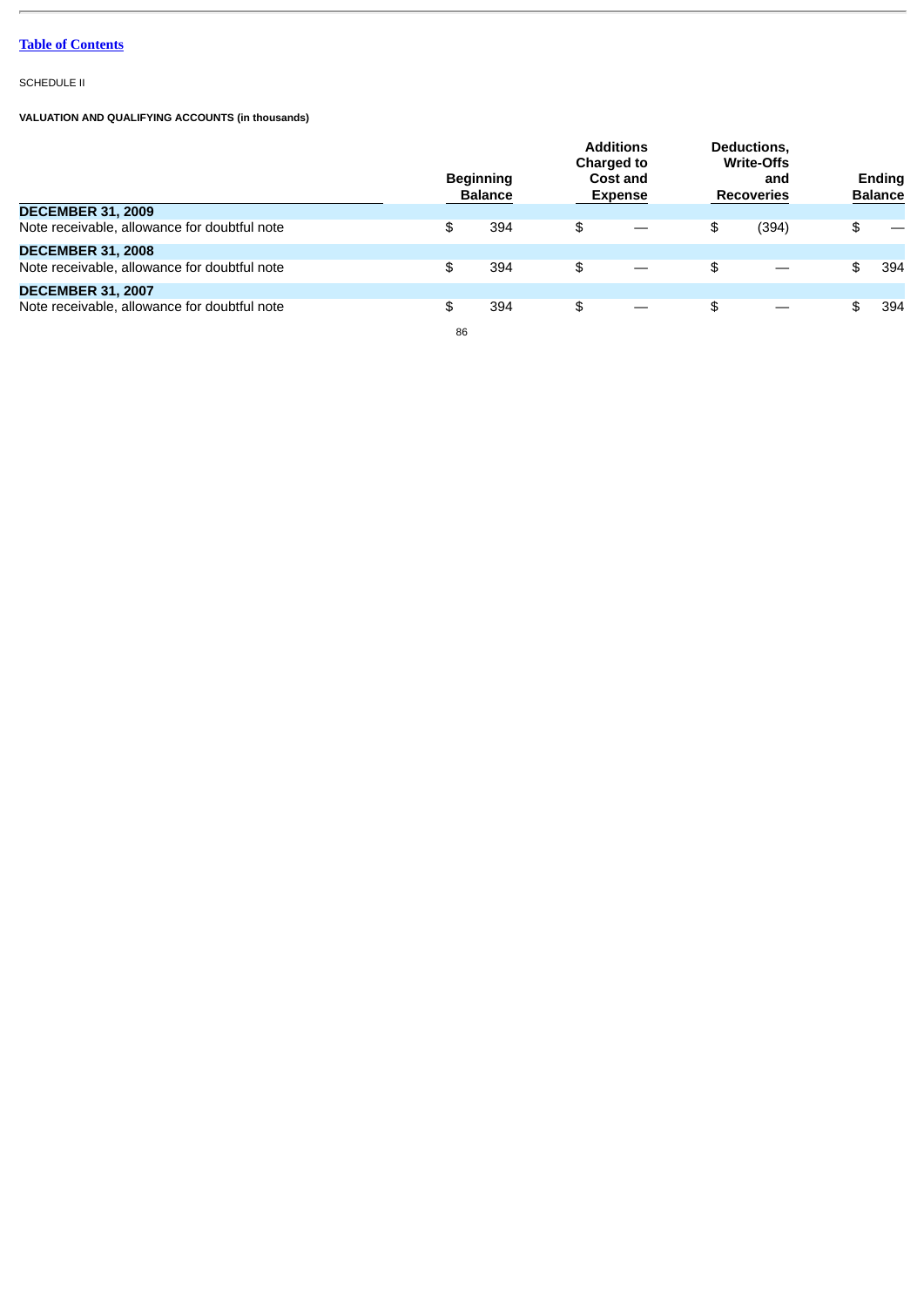#### EXHIBIT INDEX

### **FORM 10-K ANNUAL REPORT**

- 2.1 Copy of Asset Purchase Agreement between Registrant and RP Scherer South, Inc. dated June 21, 2000. (1)
- 3-A Copy of Registrant's Certificate of Amendment of Certificate of Incorporation. (2)
- 3-B Copy of Registrant's Bylaws. (3)
- 3-C Copy of Registrant's Certificate of Designation. (4)
- 4-A Copy of Registrant's Preferred Shares Rights Agreement. (5)
- 4-B Copy of Registrant's Form of Rights Certificate. (6)
- 4-C First Amendment to Registrant's Preferred Shares Rights Agreement.<sup>(7)</sup>
- 4-D Copy of Specimen Common Stock Certificate. (8)
- 10-C Registrant's 1992 Stock Plan dated August 11, 1992. $(9)$ \*
- $10-D$  Registrant's 1997 Employee Stock Purchase Plan, as amended to date.  $(10)^*$
- 10-E Lease Agreement between Registrant and Metropolitan Life Insurance Company for lease of Registrant's executive offices in Redwood City dated as of November 17, 1997. (11)
- 10-F Registrant's 2002 Equity Incentive Plan dated June 13, 2002. $(12)*$
- 10-G Agreement between Registrant and RHEI Pharmaceuticals, Inc. (RHEI) granting exclusive license to RHEI to develop and sell APF530 in Greater China dated October 1, 2006. (13)
- 10-H Royalty Interest Agreement between Registrant and Paul Royalty Fund dated January 18, 2006. (14)
- 10-I Amended and Restated Retention and Non-Competition Agreement between the Registrant and Michael O'Connell effective August 23,  $2007^{(15)*}$
- 10-J Management Retention Agreement between the Registrant and Dr. John Barr dated as of November 8, 2007.<sup>(16)\*</sup>
- 10-K Registrant's 2007 Equity Incentive Plan.  $(17)*$
- 10-L Form of 2007 Equity Incentive Plan Stock Option Agreement.  $(18)*$
- 10-M  $-$  Form of 2007 Equity Incentive Plan Restricted Stock Unit Agreement.<sup>(19)\*</sup>
- 10-N Agreement with Johnson & Johnson dated April 14, 1992. (20)
- $10$ -O Form of 2007 Equity Incentive Plan Restricted Stock Award Agreement.<sup>(10)\*</sup>
- $10$ -P Form of 2002 Equity Incentive Plan Stock Option Agreement.  $(10)*$
- $10-Q$  Form of 2002 Equity Incentive Plan Restricted Stock Agreement.  $(10)*$
- 10-R Amendment to the Registrant's Non-Qualified Plan.  $(21)^*$
- $10-S$  Form of Indemnification Agreement.  $(10)*$
- $10$ -T Registrant's Non-Qualified Plan dated June 13, 2002. $(22)*$
- 10-U Employment Letter Agreement with Ronald Prentki, President and Chief Executive Officer dated July 3, 2008. (23)\*
- 10-V Amendment to Employment Letter Agreement with Ronald Prentki, President and Chief Executive Officer dated December 30, 2008. (24)
- 10-W Amendment to Management Retention Agreement between the Registrant and Dr. John Barr dated December 23, 2008. (24)
- 10-X Employment Letter Agreement with John B. Whelan, Chief Financial Officer dated as of February 9, 2008. (24)
- 10-Y Development and License Agreement dated as of September 11, 2009, between the Registrant and Merial Limited. (25)
- 10-Z Securities Purchase Agreement, dated as of October 19, 2009, by and among the Registrant and the purchasers listed therein. (26)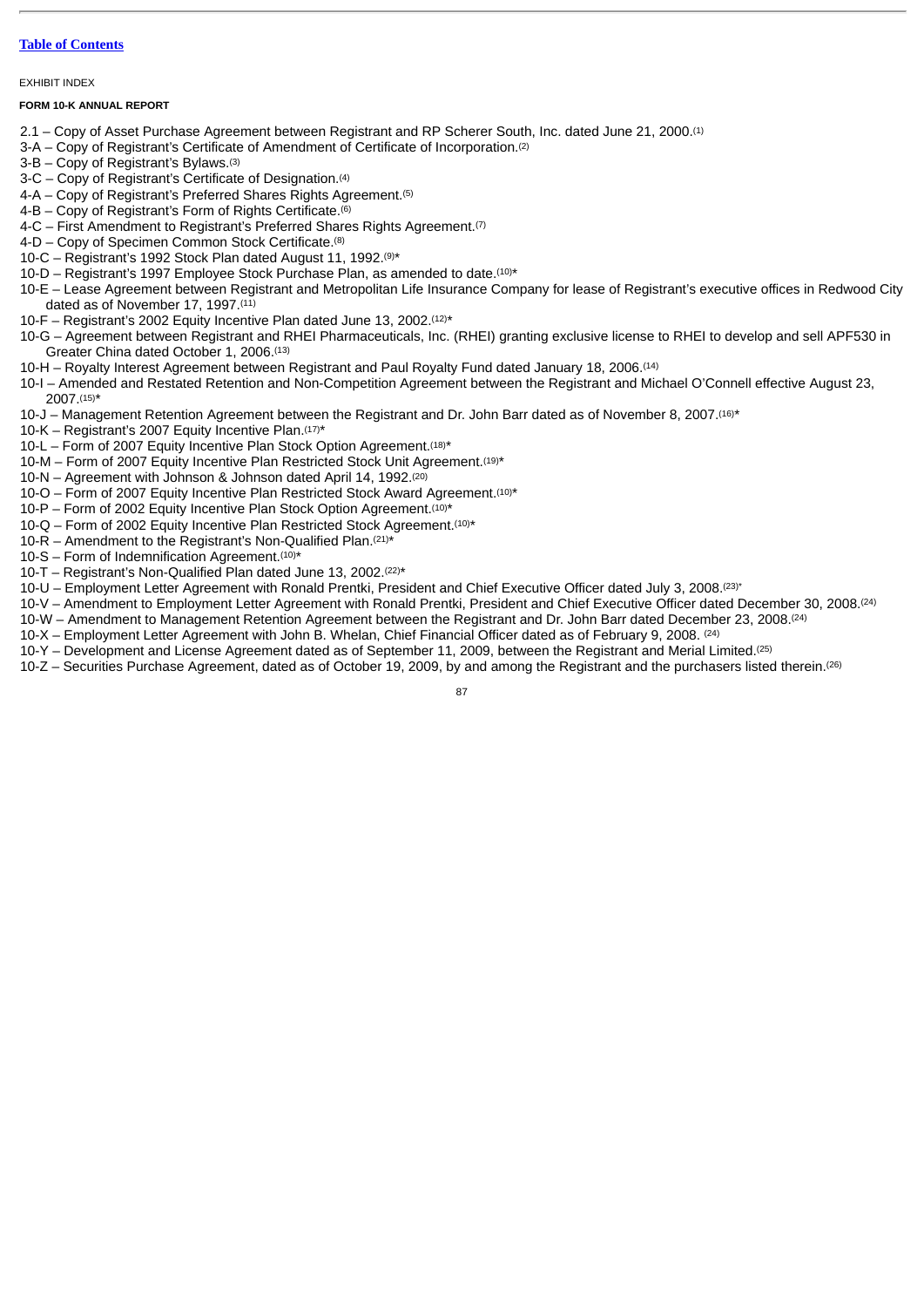- 10-AA Registration Rights Agreement, dated as of October 22, 2009, by and among the Registrant and the purchasers listed therein. (27) 10-AB – Form of Warrant to Purchase Shares of Common Stock. (28)
- 10-AC Second Amendment to Preferred Shares Rights Agreement, dated as of October 20, 2009, by and between the Registrant and Computershare Trust Company N.A. (29)
- 23.1 Consent of Independent Registered Public Accounting Firm.
- 31.1 Certification of Chief Executive Officer pursuant to Rules 13A-15(e) Promulgated under the Securities Exchange Act of 1934 as amended.
- 31.2 Certification of Chief Financial Officer pursuant to Rules 13A-15(e) Promulgated under the Securities Exchange Act of 1934 as amended.
- 32 Certification of Chief Executive Officer and Chief Financial Officer pursuant to 18 U.S.C. Section 1350, as adopted pursuant to Section 906 of the Sarbanes-Oxley Act of 2002.
- Filed as an Exhibit with corresponding Exhibit No. to Registrant's Form 8-K filed August 9, 2000 (file No. 000-16109), and incorporated herein by reference. (1)
- Filed as Exhibit 3.1 to Registrant's Form 10-Q filed August 4, 2009, and incorporated herein by reference. (2)
- Filed as an Exhibit with corresponding Exhibit No. to Registrant's Registration Statement on Form S-1 (Registration No. 33-15429) and incorporated herein by reference. (3)
- Filed as Exhibit 3.C to Registrant's Form 8-K filed December 19, 2006, and incorporated herein by reference. (4) (5)
- Filed as Exhibit 4.A to Registrant's Form 8-K filed December 19, 2006, and incorporated herein by reference. (6)
- Filed as Exhibit 4.B to Registrant's Form 8-K filed December 19, 2006, and incorporated herein by reference. (7)
- Filed as Exhibit 4.1 to Registrant's Form 8-K filed October 7, 2008, and incorporated herein by reference. Filed as Exhibit 4.1 to Registrant's Registration Statement on Form S-3 (Registration No. 333-162968) filed November 6, 2009, and incorporated herein by reference. (8)
- Filed as Exhibit No. 28.1 to Registrant's Registration Statement on Form S-8 (Registration No. 33-50640), and incorporated herein by reference. (9)
- Filed as an Exhibit with corresponding Exhibit No. to Registrant's Annual Report on Form 10-K for the year ended December 31, 2007, and incorporated herein by reference. (10)
- Filed as an Exhibit with corresponding Exhibit No. to Registrant's Annual Report on Form 10-K for the year ended December 31, 1997, and incorporated herein by reference. (11) (12)
- Filed as Exhibit No. 99.1 to Registrant's Registration Statement on Form S-8 (Registration No. 333-90428), and incorporated herein by reference. (13)
- Filed as Exhibit 10.AA to Registrant's Form 10-Q filed November 7, 2006, and incorporated herein by reference. (14)
- Filed as Exhibit 10-Y to Registrant's Form 10-Q filed May 15, 2006, and incorporated herein by reference.  $(15)$
- Filed as Exhibit 10.14 to the Registrant's Form 10-Q filed November 14, 2007 and incorporated herein by reference. (16)
- Filed as Exhibit 10.15 to the Registrant's Form 10-Q filed November 14, 2007 and incorporated herein by reference. (17)
- Filed as Exhibit No 4.1 to Registrant's Registration Statement on Form S-8 (Registration No. 333-148660) and incorporated herein by reference. (18)
- Filed as Exhibit no. 4.3 to Registrant's Registration Statement on Form S-8 (Registration No 333-148660) and incorporated herein by reference.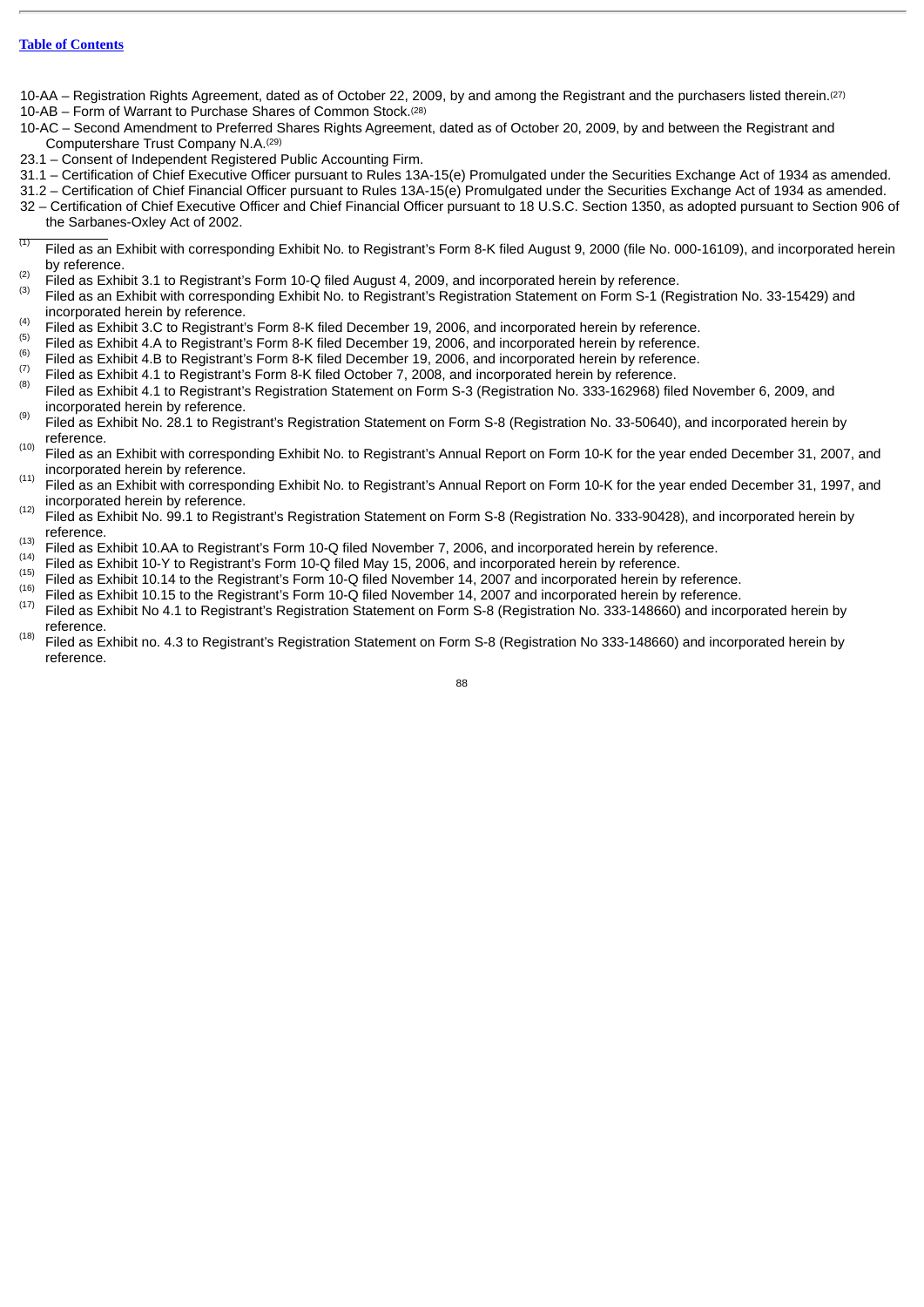- Filed as Exhibit No 4.4 to Registrant's Registration Statement on Form S-8 (Registration No. 333-148660), and incorporated herein by reference. (19)
- Filed as an Exhibit with corresponding Exhibit No. to Registrant's Annual Report on Form 10-K for the year ended December 31, 1992, and incorporated herein by reference. (20) (21)
- Filed as Exhibit 10.16 to the Registrant's Form 10-Q dated November 14, 2007 and incorporated herein by reference.
- $^{(22)}$  Filed as Exhibit No. 99.2 to Registrant's Registration Statement on Form S-8 (Registration No. 333-90428), and incorporated herein by reference. (23)
- Filed as an Exhibit with corresponding Exhibit No. to the Registrant's Form 10-Q filed August 14, 2008, and incorporated herein by reference.  $^{(24)}$  Filed as an Exhibit with corresponding Exhibit No. to Registrant's Annual Report on Form 10-K filed March 30, 2009, and incorporated herein by reference.
- $\frac{(25)}{100}$  Filed as Exhibit 10.1 to the Registrant's Form 10-Q filed November 16, 2009 and incorporated herein by reference.
- $\frac{(26)}{10}$  Filed as Exhibit 10.1 to the Registrant's Form 8-K filed on October 22, 2009 and incorporated herein by reference. (27)
- Filed as Exhibit 10.2 to the Registrant's Form 8-K filed on October 22, 2009 and incorporated herein by reference. (28)
- Filed as Exhibit 10.3 to the Registrant's Form 8-K filed on October 22, 2009 and incorporated herein by reference.
- Filed as Exhibit 10.4 to the Registrant's Form 8-K filed on October 22, 2009 and incorporated herein by reference. Management contract or compensatory plans. (29) \*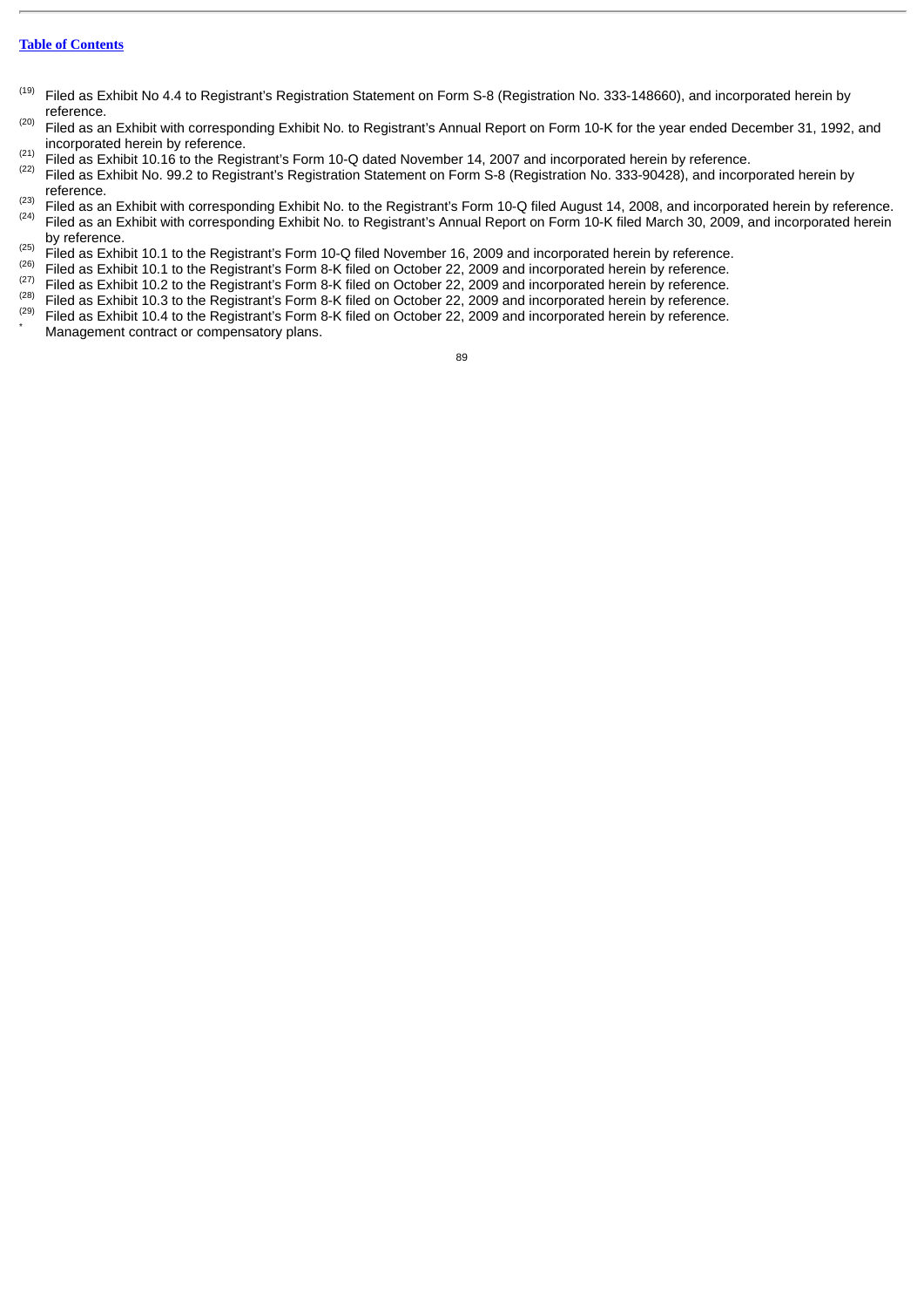#### **CONSENT OF INDEPENDENT REGISTERED PUBLIC ACCOUNTING FIRM**

We consent to the incorporation by reference in the Registration Statement on Form S-3 (No. 333-162968) and the Registration Statements on Form S-8 (Nos. 333-06841, 333-35151, 333-60585, 333-90428, 333-118546, 333-127574, 333-137954, 333-148660, 333-152862, and 333- 162610), of our report dated March 11, 2010 with respect to the financial statements and schedule of A.P. Pharma, Inc. included in this Annual Report on Form 10-K for the year ended December 31, 2009.

/s/ ODENBERG, ULLAKKO, MURANISHI & CO. LLP

San Francisco, California March 11, 2010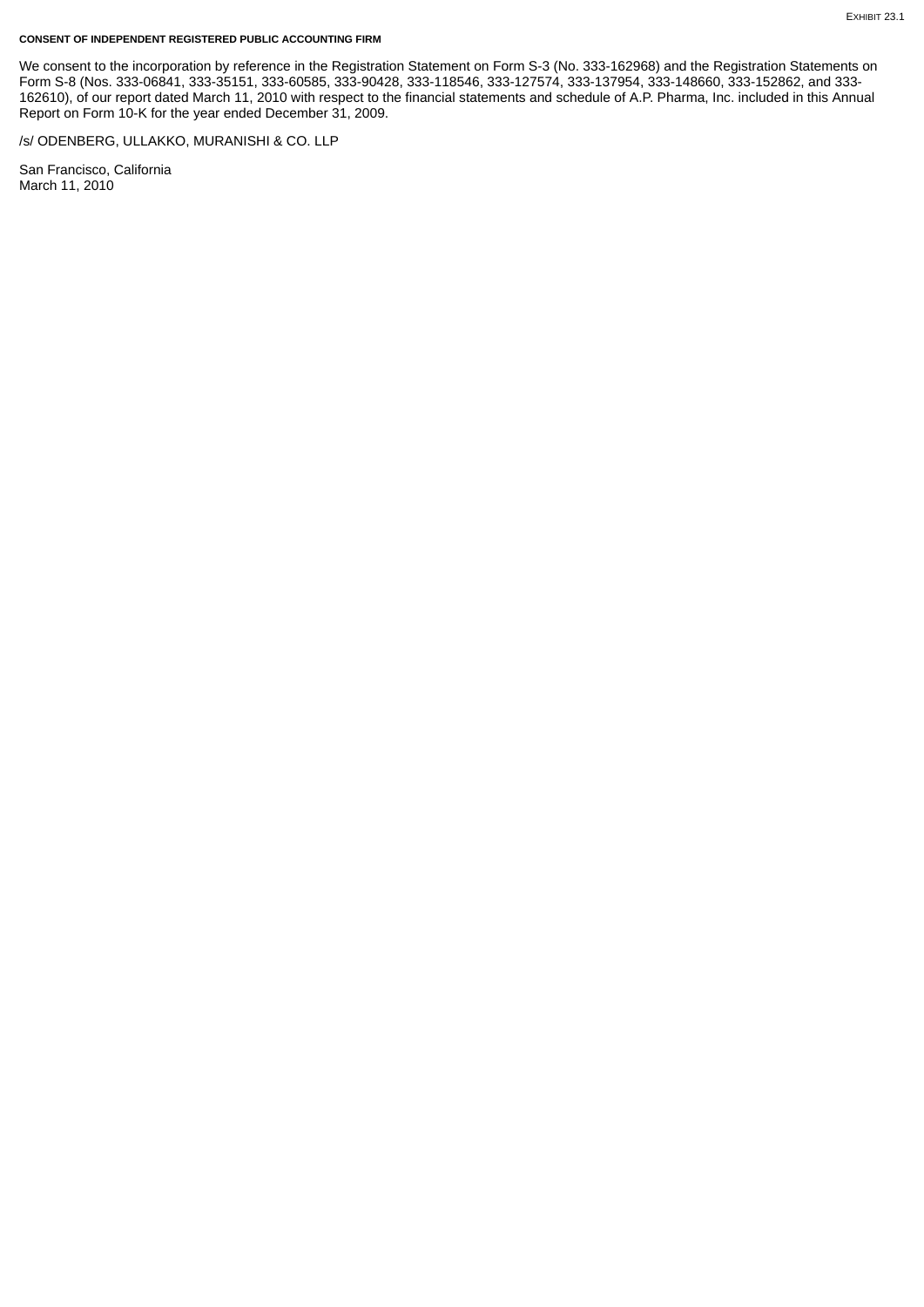# **CERTIFICATIONS**

- I, Ronald J. Prentki, certify that:
- 1. I have reviewed this annual report on Form 10-K of A.P. Pharma, Inc. (the "registrant") ;
- 2. Based on my knowledge, this report does not contain any untrue statement of a material fact or omit to state a material fact necessary to make the statements made, in light of the circumstances under which such statements were made, not misleading with respect to the period covered by this report;
- 3. Based on my knowledge, the financial statements, and other financial information included in this report, fairly present in all material respects the financial condition, results of operations and cash flows of the registrant as of, and for, the periods presented in this report;
- 4. The registrant's other certifying officer and I are responsible for establishing and maintaining disclosure controls and procedures (as defined in Exchange Act Rules 13a-15(e) and 15d-15(e)) and internal control over financial reporting (as defined in Exchange Act Rules 13a-15(f) and 15d-15(f)for the registrant and have:
	- a) Designed such disclosure controls and procedures, or caused such disclosure controls and procedures to be designed under my supervision, to ensure that material information relating to the registrant, including its consolidated subsidiaries, is made known to us by others within those entities, particularly during the period in which this report is being prepared;
	- b) Designed such internal control over financial reporting, or caused such internal control over financial reporting to be designed under my supervision to provide reasonable assurance regarding the reliability of financial reporting and the preparation of financial statements for external purposes in accordance with generally accepted accounting principles;
	- c) Evaluated the effectiveness of the registrant's disclosure controls and procedures and presented in this report our conclusions about the effectiveness of the disclosure controls and procedures, as of the end of the period covered by this report based on such evaluation; and
	- d) Disclosed in this report any change in the registrant's internal control over financial reporting that occurred during the registrant's most recent fiscal quarter (the registrant's fourth fiscal quarter in the case of an annual report) that has materially affected, or is reasonable likely to materially affect, the registrant's internal control over financial reporting; and
- 5. The registrant's other certifying officer and I have disclosed, based on our most recent evaluation of internal control over financial reporting, to the registrant's auditors and the audit committee of registrant's board of directors (or persons performing the equivalent functions):
	- a) All significant deficiencies and material weaknesses in the design or operation of internal control over financial reporting which are reasonable likely to adversely affect the registrant's ability to record, process, summarize and report financial information; and
	- b) Any fraud, whether or not material, that involves management or other employees who have a significant role in the registrant's internal control over financial reporting.

Date: March 12, 2010

/s/ Ronald J. Prentki Ronald J. Prentki President and Chief Executive Officer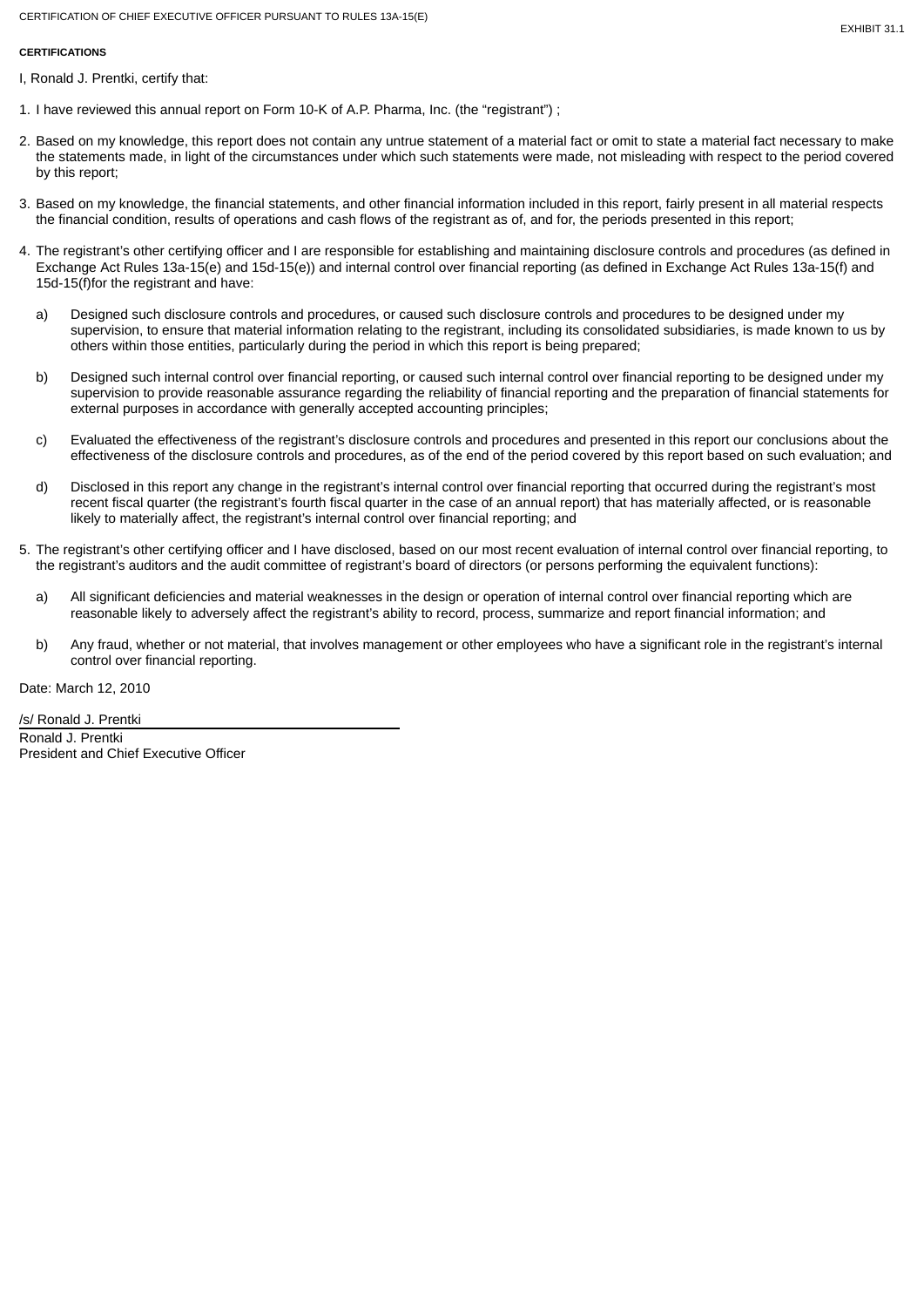## **CERTIFICATIONS**

I, John B. Whelan, certify that:

- 1. I have reviewed this annual report on Form 10-K of A.P. Pharma, Inc. (the "registrant") ;
- 2. Based on my knowledge, this report does not contain any untrue statement of a material fact or omit to state a material fact necessary to make the statements made, in light of the circumstances under which such statements were made, not misleading with respect to the period covered by this report;
- 3. Based on my knowledge, the financial statements, and other financial information included in this report, fairly present in all material respects the financial condition, results of operations and cash flows of the registrant as of, and for, the periods presented in this report;
- 4. The registrant's other certifying officer and I are responsible for establishing and maintaining disclosure controls and procedures (as defined in Exchange Act Rules 13a-15(e) and 15d-15(e)) and internal control over financial reporting (as defined in Exchange Act Rules 13a-15(f) and 15d-15(f)for the registrant and have:
	- a) Designed such disclosure controls and procedures, or caused such disclosure controls and procedures to be designed under my supervision, to ensure that material information relating to the registrant, including its consolidated subsidiaries, is made known to us by others within those entities, particularly during the period in which this report is being prepared;
	- b) Designed such internal control over financial reporting, or caused such internal control over financial reporting to be designed under my supervision to provide reasonable assurance regarding the reliability of financial reporting and the preparation of financial statements for external purposes in accordance with generally accepted accounting principles;
	- c) Evaluated the effectiveness of the registrant's disclosure controls and procedures and presented in this report our conclusions about the effectiveness of the disclosure controls and procedures, as of the end of the period covered by this report based on such evaluation; and
	- d) Disclosed in this report any change in the registrant's internal control over financial reporting that occurred during the registrant's most recent fiscal quarter (the registrant's fourth fiscal quarter in the case of an annual report) that has materially affected, or is reasonable likely to materially affect, the registrant's internal control over financial reporting; and
- 5. The registrant's other certifying officer and I have disclosed, based on our most recent evaluation of internal control over financial reporting, to the registrant's auditors and the audit committee of registrant's board of directors (or persons performing the equivalent functions):
	- a) All significant deficiencies and material weaknesses in the design or operation of internal control over financial reporting which are reasonable likely to adversely affect the registrant's ability to record, process, summarize and report financial information; and
	- b) Any fraud, whether or not material, that involves management or other employees who have a significant role in the registrant's internal control over financial reporting.

Date: March 12, 2010

/s/ John B. Whelan John B. Whelan Vice President and Chief Financial Officer